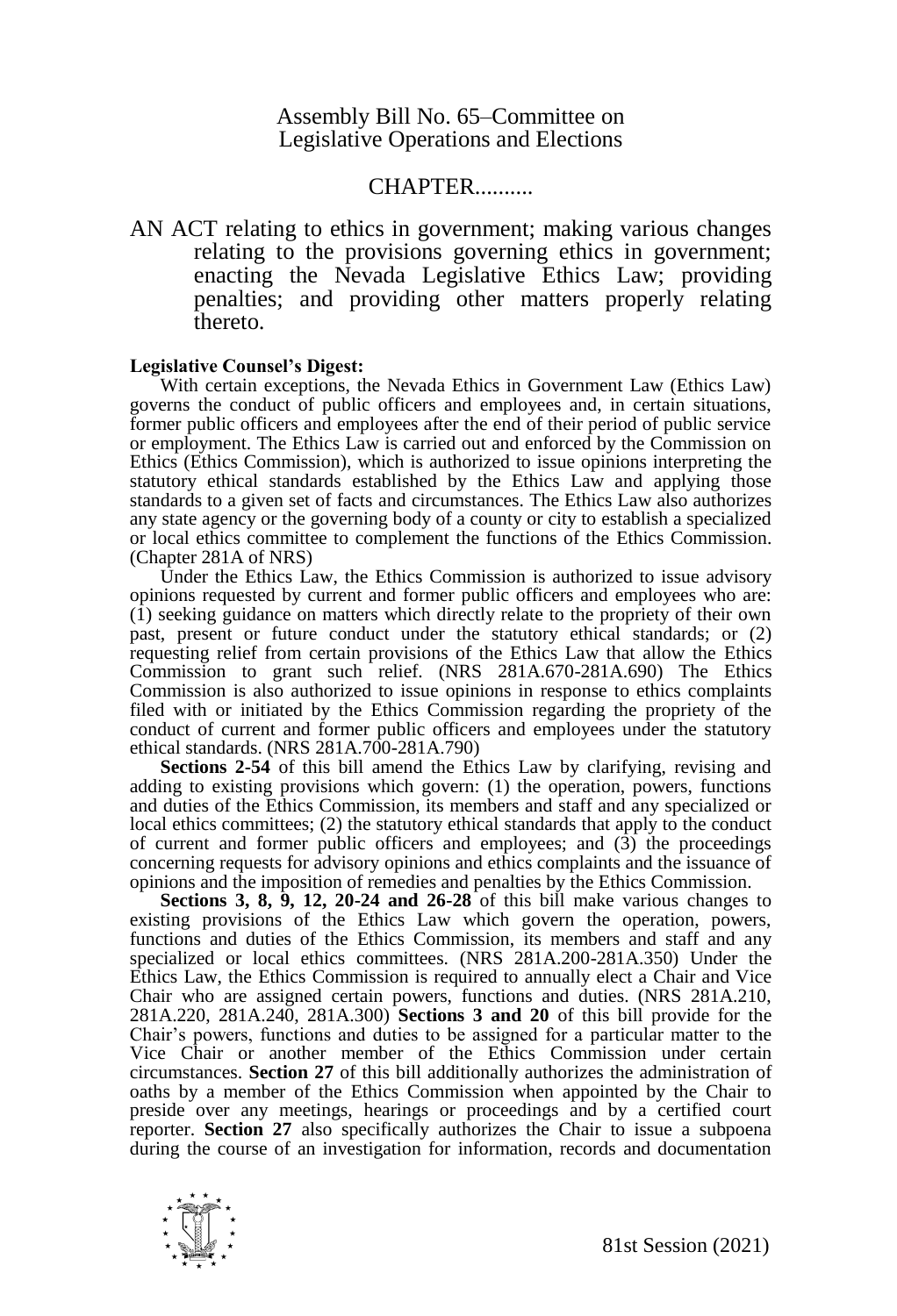regarding confidential personnel records maintained by a state or local governmental agency that relate to issues under consideration in an ethics complaint. Under **section 47** of this bill, these records are made part of the investigative file. **Section 27** further provides that any court proceeding commenced relating to a subpoena is deemed good cause for the Ethics Commission to grant an extension of the time limits that apply to proceedings concerning ethics complaints.

The Ethics Law requires the Chair to appoint review panels, consisting of three members of the Ethics Commission, to review ethics complaints during the investigatory stage of the proceedings, and if a review panel determines that there is just and sufficient cause for the Ethics Commission to render an opinion in a matter, the members of the review panel generally cannot participate in any further proceedings of the Ethics Commission relating to that matter. (NRS 281A.220) However, the Ethics Law allows the members of the review panel to authorize the development of and approve a deferral agreement in the proceedings. (NRS 281A.730) **Section 21** of this bill allows one or more members of the review panel, with the consent of the parties, to participate as mediators or facilitators in any settlement negotiations between the parties that are conducted in the proceedings before the Ethics Commission holds an adjudicatory hearing in the matter.

Under the Ethics Law, the Ethics Commission may conduct investigations and proceedings and secure the participation and attendance of witnesses and the production of any books and papers. (NRS 281A.290, 281A.300) **Section 8** requires public officers and employees to cooperate with the Ethics Commission in its investigations and proceedings and to furnish information and reasonable assistance to the Ethics Commission, except to the extent that they are entitled to the protection of certain rights, privileges or immunities or any confidentiality or other protection recognized by law. **Section 8** is modeled, in part, on similar provisions governing the Commission on Judicial Discipline. (NRS 1.460)

**Section 12** authorizes the Ethics Commission to cooperate in investigations of other state and local governmental agencies to make appropriate referrals of ethics complaints.

The Ethics Law requires the Ethics Commission to appoint and prescribe the duties of the Commission Counsel who is the legal adviser to the Ethics Commission and who, in most cases, is directed by the Ethics Commission to act as legal counsel in any litigation in which the Ethics Commission or its members or staff are parties in an official capacity. (NRS 281A.250, 281A.260) Under Nevada's Open Meeting Law, the Ethics Commission may receive information regarding any litigation from its legal counsel and deliberate toward a decision regarding the litigation without holding a public meeting that complies with the Open Meeting Law. (NRS 241.015) Existing law authorizes a public body to delegate authority to the chair or the executive director of a public body, or an equivalent position, to make any decision regarding litigation concerning any action or proceeding in which the public body or any member or employee of the public body is a party in an official capacity or participates or intervenes in an official capacity. (NRS 241.0357)

**Section 9** provides that during any period in which proceedings concerning a request for an advisory opinion or an ethics complaint are confidential under the Ethics Law, the Open Meeting Law does not apply to any meetings, hearings, deliberations or actions of the Ethics Commission involving: (1) any decisions in litigation concerning any judicial action or proceeding related to the request for an advisory opinion or the ethics complaint; and (2) any delegation of authority to make such decisions in the litigation to the Chair or the Executive Director, or both. **Section 114** of this bill makes a conforming change to the Open Meeting Law.

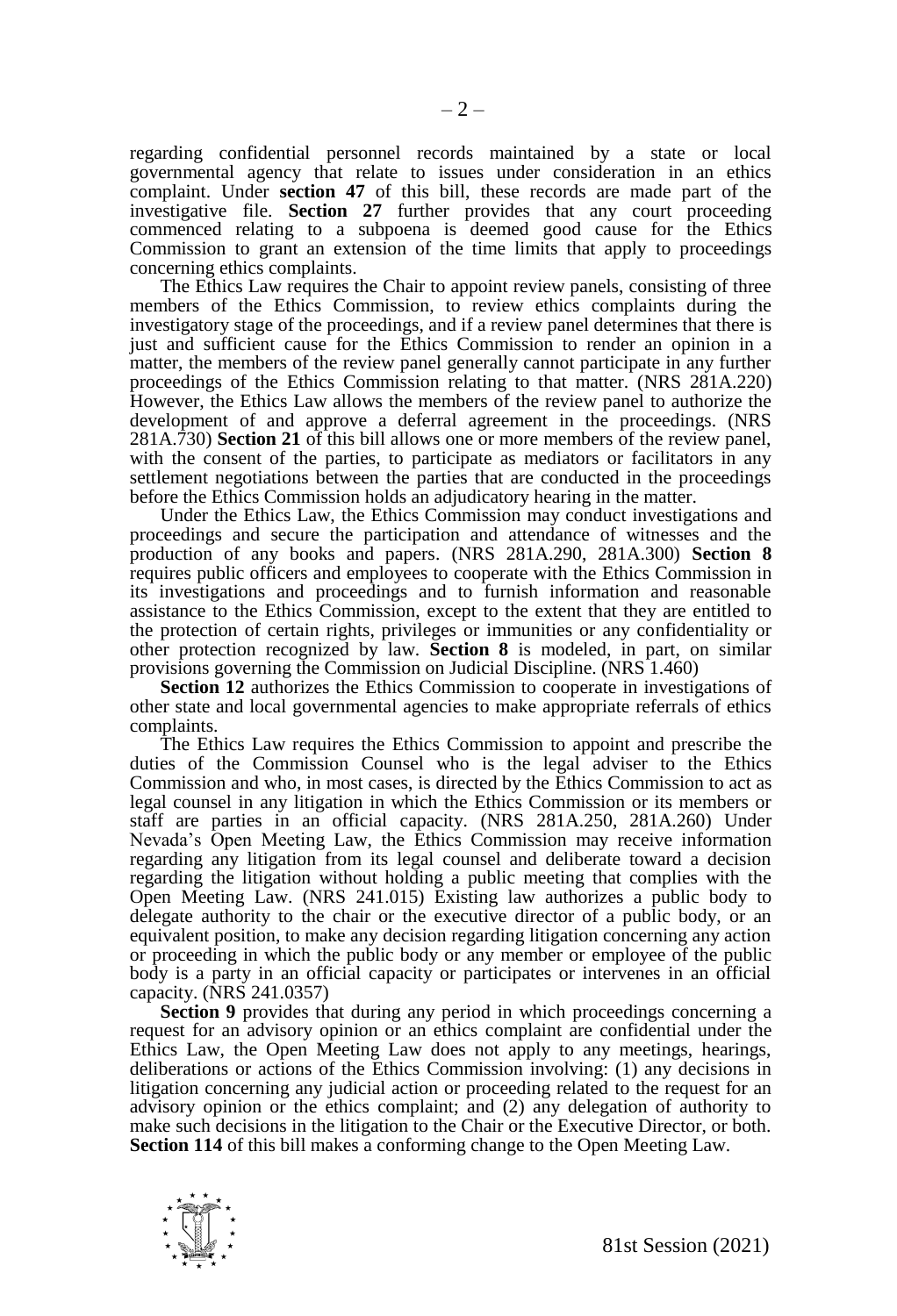**Section 24** of this bill specifies the powers and duties of the Commission Counsel regarding any litigation in which the Ethics Commission or its members or staff are parties in an official capacity. **Section 24** clarifies that the Commission Counsel does not represent the interests of the Executive Director in a judicial action or proceeding in which the Executive Director is named as a party based on the conduct of the Executive Director in his or her official capacity as a party to an adjudicative proceeding.

Under the Ethics Law, the Ethics Commission is required to adopt procedural rules to carry out the functions of the Ethics Commission, accept acknowledgments of statutory ethical standards, conduct necessary investigations, recommend legislation to promote ethics in government and publish a manual explaining the Ethics Law. (NRS 281A.290) The Executive Director is required to conduct training on the requirements of the Ethics Law for public officers and employees. (NRS 281A.240) **Section 26** of this bill replaces the requirement to publish a manual with a requirement to publish materials to educate public officers and employees on the requirements of the Ethics Law.

Under the Ethics Law, a specialized or local ethics committee may: (1) establish its own code of ethical standards suitable for the particular ethical problems encountered in its sphere of activity; and (2) render opinions upon the request of public officers and employees subject to its jurisdiction seeking an interpretation of its own ethical standards on certain questions. However, a specialized or local ethics committee may not attempt to interpret or render an opinion regarding the statutory ethical standards subject to the jurisdiction of the Ethics Commission, but it may refer such questions to the Ethics Commission. (NRS 281A.350) **Section 28** of this bill clarifies the circumstances when such questions may be referred to the Ethics Commission as a request for an advisory opinion. **Section 28** also makes conforming changes to ensure consistency with the other revisions that this bill makes to the Ethics Law. **Section 28** of this bill also removes the authority of a specialized or local ethics committee in existing law to require the filing of financial disclosure statements if the form has been approved by the Secretary of State. **Section 1** of this bill makes a conforming change related to the removal of this authority.

The Ethics Law establishes statutory ethical standards that are intended to enhance the people's faith in the integrity and impartiality of public officers and employees by requiring appropriate separation between the roles of persons who are both public servants and private citizens in order to avoid conflicts between their private interests and the interests of the general public whom they serve. (NRS 281A.020, 281A.400-281A.550) **Sections 6, 7, 10, 16 and 29-33** of this bill make various changes to the statutory ethical standards.

**Sections 6 and 7** restate more clearly the existing scope of the statutory ethical standards and their applicability to the conduct of current and former public officers and employees. **Section 7** also codifies the existing rule of construction that the standards are cumulative and supplement each other and all such standards are enforceable to the extent that they apply to the given set of facts and circumstances.

The Ethics Law prohibits public officers and employees from engaging in certain unethical conduct that benefits themselves, any business entities in which they have a significant pecuniary interest or any persons to whom they have a commitment in a private capacity. (NRS 281A.400, 281A.420) The Ethics Law defines the persons to whom public officers and employees have a "commitment in a private capacity" to include: (1) the spouse or domestic partner of the public officer or employee, any member of his or her household or any relative within the third degree of consanguinity or affinity; (2) any person who employs the public officer or employee, his or her spouse or domestic partner or any member of his or

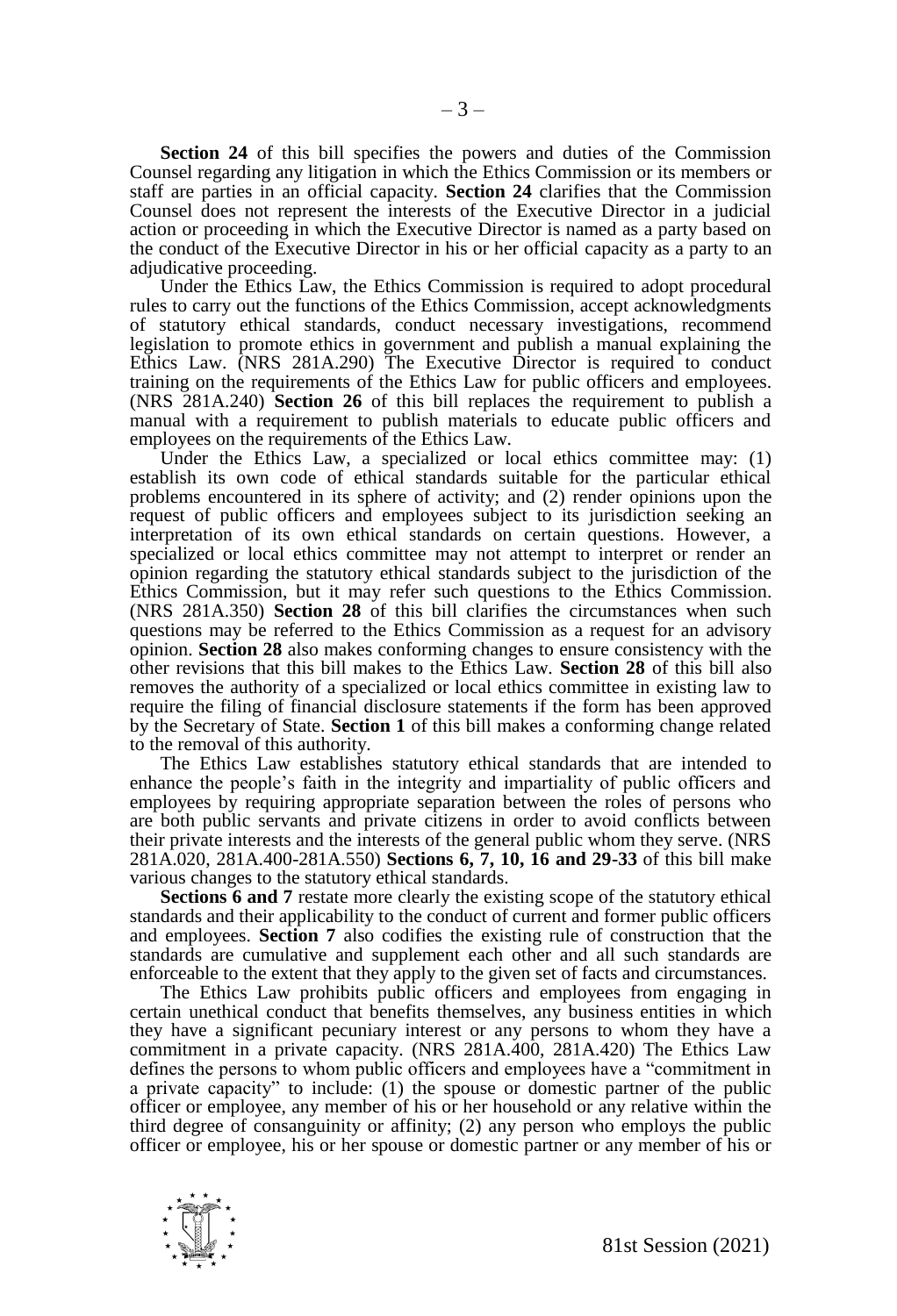her household; (3) any person with whom the public officer or employee has a substantial and continuing business relationship; or (4) any person with whom the public officer or employee has any other commitment, interest or relationship that is substantially similar to the foregoing commitments, interests or relationships. (NRS 281A.065) **Section 16** makes technical revisions to the definition of "commitment in a private capacity" that do not change its substantive meaning.

The Ethics Law prohibits public officers and employees from using their position in government to secure or grant any unwarranted privileges, preferences, exemptions or advantages for themselves, any business entities in which they have a significant pecuniary interest or any persons to whom they have a commitment in a private capacity. (NRS 281A.400) **Section 10** adds to the statutory ethical standards by prohibiting public officers and employees from using their position or power in government to take any actions or compel a subordinate to take any actions that a reasonable person would find, based on the given set of facts and circumstances, to be a gross or unconscionable abuse of official position or power that would undermine the integrity or impartiality of a reasonable person in the public officer's or employee's position under the same or similar facts and circumstances. However, the prohibition in **section 10** does not apply to any allegations claiming only bias, error or abuse of discretion in any actions taken by public officers and employees within the normal course and scope of their position or power in government.

The Ethics Law prohibits public officers and employees from using governmental time, property, equipment or other facility to benefit a significant personal or pecuniary interest of the public officers and employees or any persons to whom they have a commitment in a private capacity. The Ethics Law also contains certain limited-use exceptions that allow a limited use of governmental property, equipment or other facility for personal purposes if the limited use meets certain requirements. (NRS 281A.400) **Section 29** of this bill revises these prohibitions and limited-use exceptions in several ways.

First, one of the existing requirements for the limited-use exceptions is that the public officer or employee who is responsible for and has authority to authorize the limited use for personal purposes must have established a policy allowing the limited use. (NRS 281A.400) **Section 29** clarifies the exception by providing that the limited use must be authorized by a written policy which was adopted before the limited use occurs.

Second, one of the existing requirements for the limited-use exceptions is that the limited use for personal purposes must not create the appearance of impropriety. (NRS 281A.400) **Section 29** defines the term "appearance of impropriety" to mean a reasonable person would find, based on the given set of facts and circumstances, that the limited use for personal purposes is inappropriate, disproportionate, excessive or unreasonable under that given set of facts and circumstances.

With certain exceptions, the Ethics Law prohibits public officers and employees from acting upon a matter in which their personal or private interests may create potential conflicts of interests unless, at the time the matter is considered, they make a disclosure that is sufficient to inform the public of their potential conflicts of interests. (NRS 281A.420) **Section 31** of this bill provides that, when public officers and employees make such a public disclosure, they are not required to disclose any information which is confidential as a result of a bona fide relationship that protects the confidentiality of the information under the terms of a contract or as a matter of law, such as the attorney-client relationship, if they: (1) disclose all nonconfidential information and describe the general nature of the protected relationship; and (2) abstain from acting upon the matter.

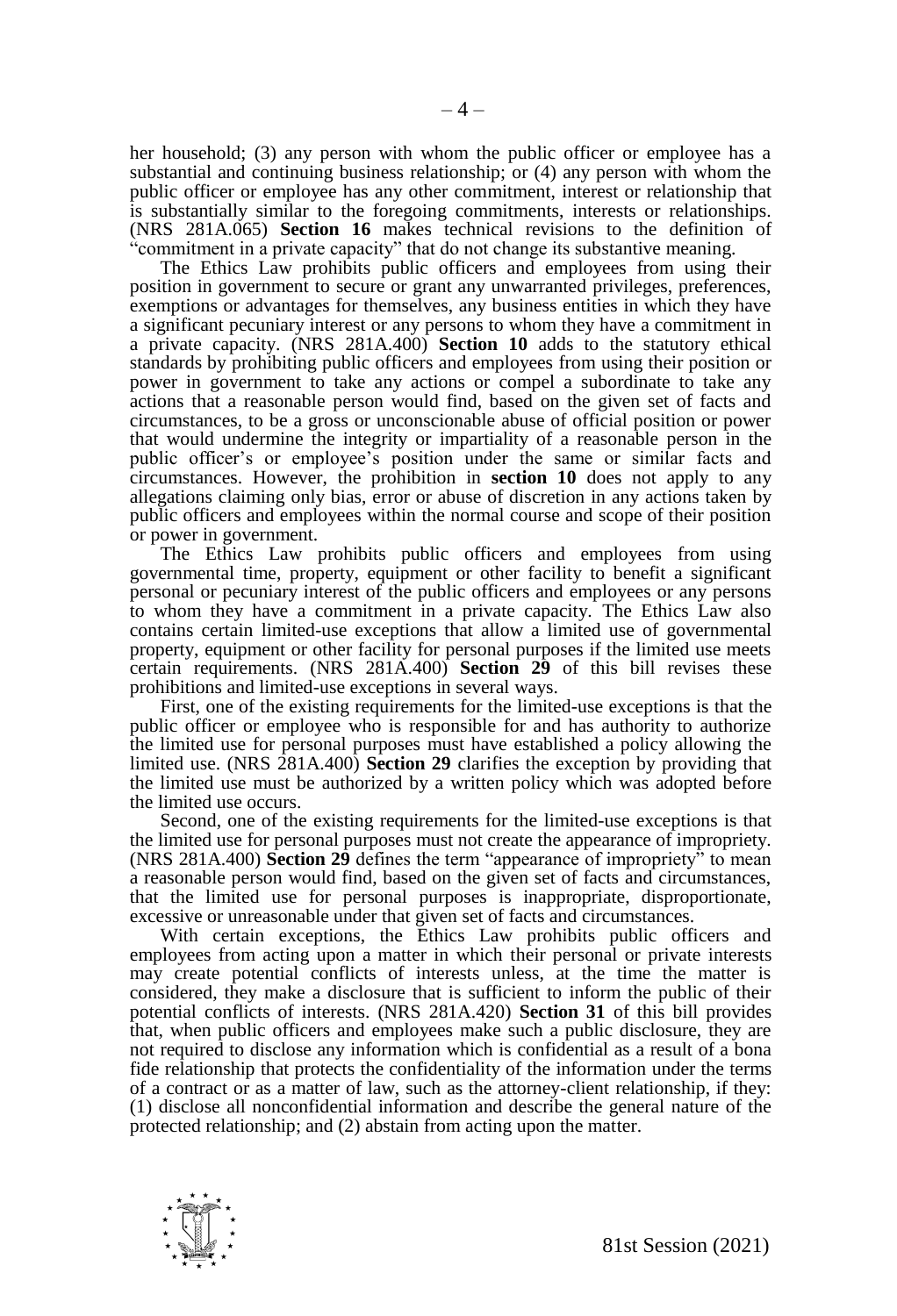The Ethics Law allows certain public officers to represent or counsel private persons for compensation before state or local agencies in which they do not serve. In addition, although the Ethics Law requires public officers to disclose such private representation or counseling when it may create potential conflicts of interests with their public duties, they are not required to abstain from acting on a matter because of those potential conflicts of interests. (NRS 281A.410, 281A.420) **Section 31** requires public officers to abstain from acting on a matter under certain circumstances when such private representation or counseling results in conflicts of interests with their public duties.

The Ethics Law prohibits certain former public officers and employees, for a 1 year "cooling-off" period after the termination of their public service or employment, from soliciting or accepting private employment from any entities regulated or awarded certain contracts by the agencies that employed the former public officers and employees. However, the Ethics Law also allows the Ethics Commission to grant relief from the strict application of the prohibition in specified circumstances. (NRS 281A.550) **Section 33** of this bill provides that certain current and former public officers and management-level public employees are subject to the "cooling-off" period both during and after their public service or employment and cannot solicit or accept private employment from such entities under similar circumstances. **Section 33** also provides that the "cooling-off" period applies when certain current and former public officers and employees are or were materially involved in the implementation, management or administration of certain contracts awarded by their employing agencies.

The Ethics Law requires public officers to execute and timely file with the Ethics Commission written acknowledgments that they have received, read and understand the statutory ethical standards and that they have a responsibility to become familiar with any amendments to those standards. (NRS 281A.500) **Section 11** of this bill requires the appropriate appointing authorities and administrative officials at the state and local level to: (1) compile a list of the public officers within their purview who must file the written acknowledgment of the statutory ethical standards; and (2) submit the list annually to the Ethics Commission. Under existing law, these same appointing authorities and administrative officials must compile and submit a similar list annually to the Secretary of State concerning public officers who must file financial disclosure statements with the Secretary of State. (NRS 281.574)

The Ethics Law contains existing provisions which govern the proceedings concerning requests for advisory opinions and ethics complaints and the issuance of opinions and the imposition of remedies and penalties by the Ethics Commission. (NRS 281A.665-281A.790) **Sections 4, 5, 14, 15, 17, 18, 19, 25 and 34-54** of this bill make various changes to these existing provisions.

Under the Ethics Law, the Ethics Commission issues opinions interpreting the statutory ethical standards and applying those standards to a given set of facts and circumstances. (NRS 281A.680, 281A.710) The Ethics Law also directs the Legislative Counsel to prepare annotations of the Ethics Commission's published opinions for inclusion in the Nevada Revised Statutes. (NRS 281A.290) **Section 5**  defines "published opinion" as an opinion issued by the Ethics Commission that is publicly available on the Internet website of the Ethics Commission. **Sections 26 and 34** of this bill move and recodify within the Ethics Law the existing provision that directs the Legislative Counsel to prepare annotations of the Ethics Commission's published opinions for inclusion in the Nevada Revised Statutes.

The Ethics Law authorizes public officers and employees to file with the Ethics Commission requests for advisory opinions to: (1) seek guidance relating to the propriety of their own past, present or future conduct under the statutory ethical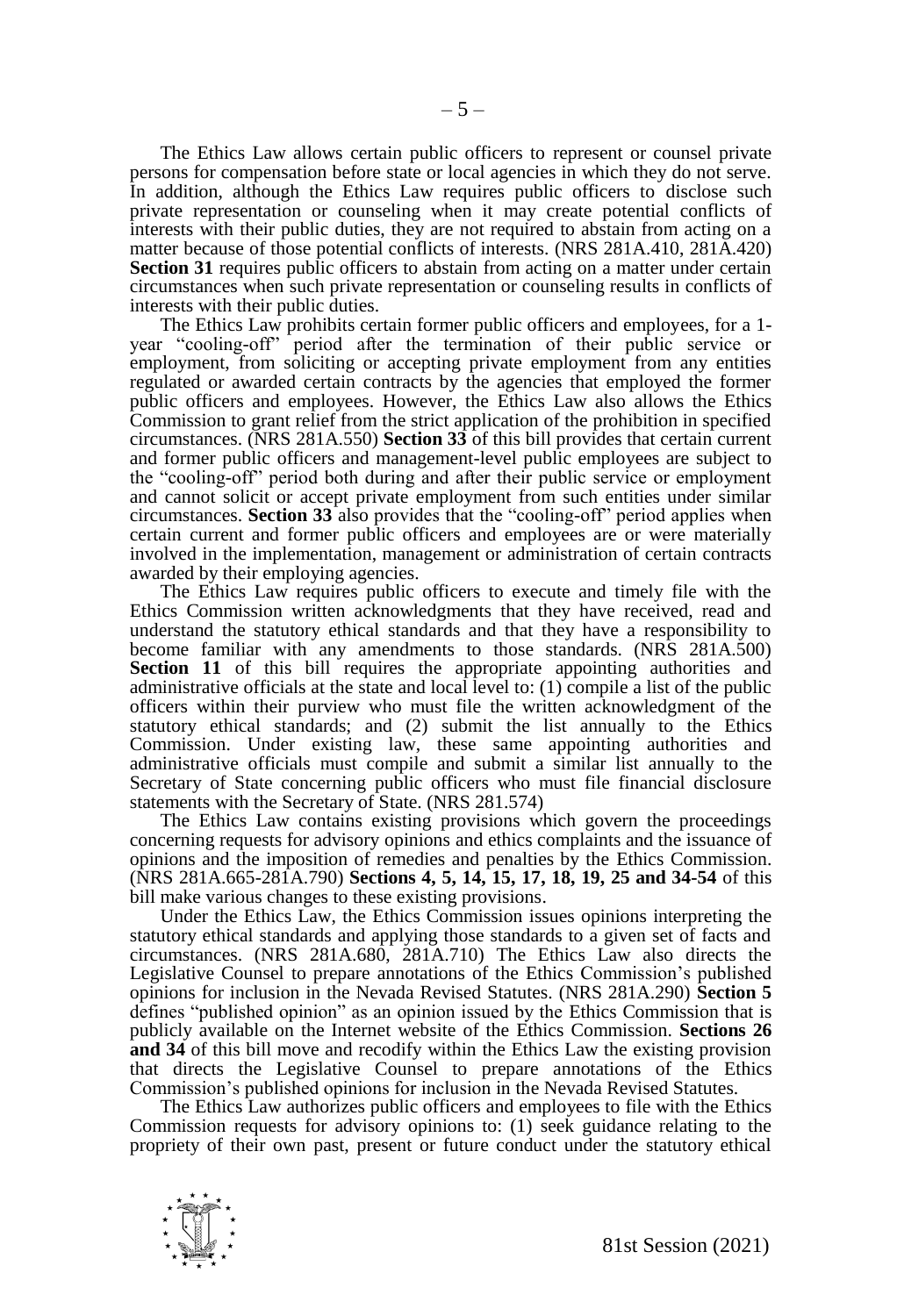standards; or (2) request relief from the strict application of certain provisions of the Ethics Law. (NRS 281A.675) **Section 35** of this bill authorizes the Ethics Commission to request additional information relating to the request for an advisory opinion from the requester or his or her legal counsel.

If the requester properly files a request for an advisory opinion, the Ethics Law requires the Ethics Commission to render an advisory opinion in the matter within a certain time limit after receiving the request, unless the requester waives the time limit. (NRS 281A.680) **Sections 25 and 36** of this bill revise the Ethics Commission's jurisdiction and procedures regarding a request for an advisory opinion. Under the Ethics Law, the Ethics Commission generally has jurisdiction over ethics complaints filed or initiated within 2 years after the alleged violation or reasonable discovery of the alleged violation. (NRS 281A.280) **Section 25** similarly provides that the Ethics Commission's jurisdiction over a request for an advisory opinion extends only to past conduct occurring within 2 years before the date on which the request is filed. **Section 36** allows the Ethics Commission to stay or dismiss the proceedings concerning the request for an advisory opinion under certain circumstances when an ethics complaint is also filed or pending that involves some or all of the same issues or facts and circumstances as the request for an advisory opinion or when the requester has not complied with any procedural requirements of the Ethics Law. **Section 36** further requires the requester to confirm in writing, signed under oath, that any written information related to the request is truthful. **Section 36** also requires the Ethics Commission to render a decision regarding the request for an advisory opinion within the existing time limit, subject to certain exceptions. However, **section 36** provides the Ethics Commission with more time to prepare the written advisory opinion in the matter by requiring the Ethics Commission to issue the written advisory opinion within a specified time limit after the decision is rendered.

**Section 36** further authorizes the Ethics Commission to determine which decisions and opinions related to a request for an advisory opinion will be binding on a requester and constitute administrative precedent to be followed in the adjudication and disposition of future requests for an advisory opinion or ethics complaint. **Section 36** confirms that a written advisory opinion related to a request for relief from the strict application of the cooling-off provisions or to the past conduct of the requester are not subject to judicial review under the Nevada Administrative Procedure Act. Finally, **section 36** authorizes the Executive Director and the Commission Counsel to issue informal advice to a public officer or employee regarding the application of the statutory ethical standards to a given set of facts and circumstances that is not contrary to a published opinion of the Ethics Commission. **Section 36** provides that such advice is not binding on the requester or subject to judicial review and good faith reliance on such advice protects the public officer or employee from a future finding of a violation of the Ethics Law. **Section 36** provides that any dispute related to such advice is resolved pursuant to a request for an advisory opinion from the Ethics Commission and any decision or opinion of the Ethics Commission or advice provided by the Executive Director or Commission Counsel does not divest the Ethics Commission of its jurisdiction over an ethics complaint which alleges facts separate from those relied upon to render advice.

Under the Ethics Law, certain materials relating to a request for an advisory opinion are confidential and not public records unless the requester: (1) authorizes the Ethics Commission to disclose the materials; or (2) voluntarily discloses the materials to persons other than those specified in the statute. (NRS 281A.685) **Section 37** of this bill clarifies that any authorization given by the requester is limited to the specific materials that the requester authorizes the Ethics Commission

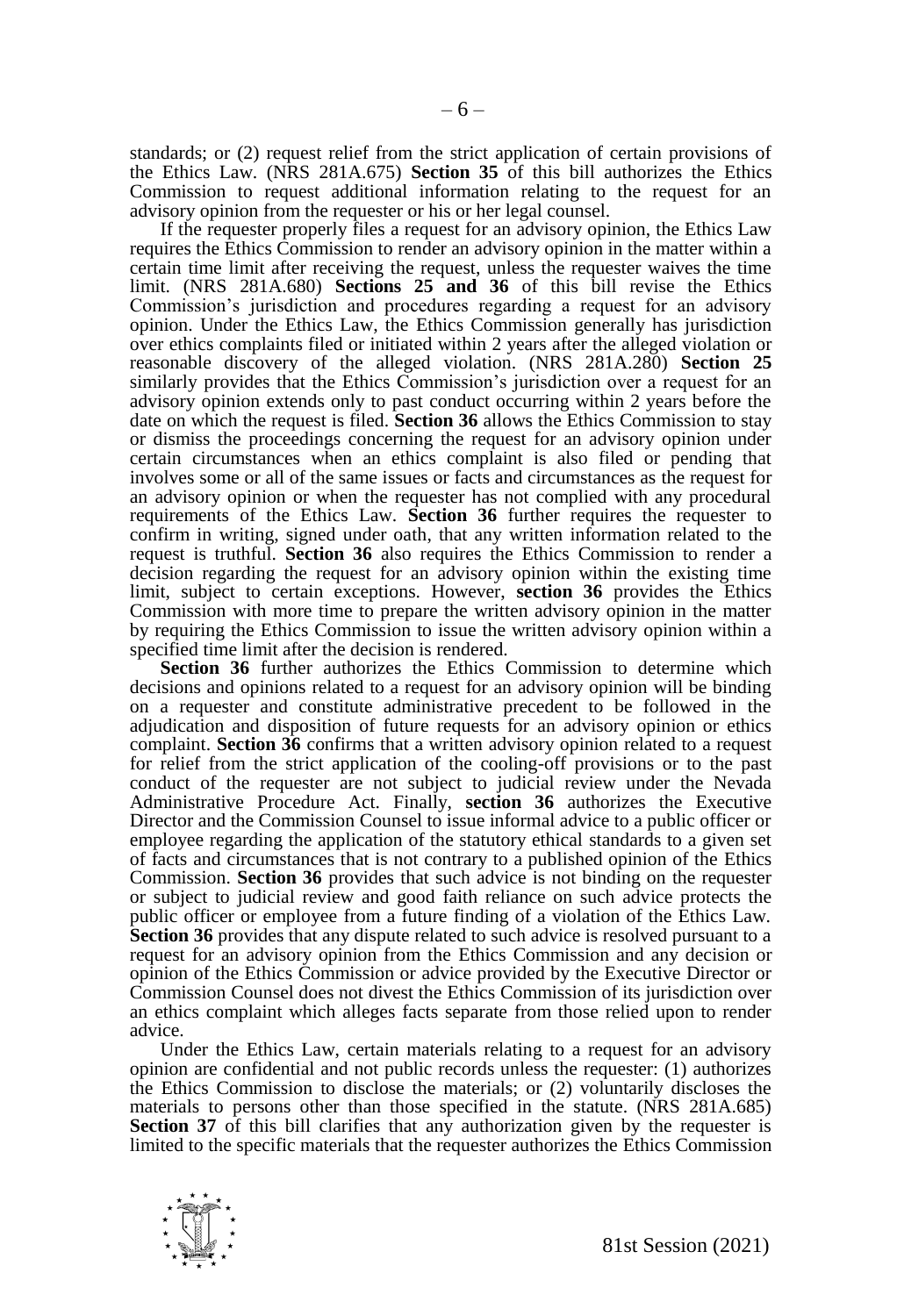to disclose. **Section 37** also revises the specified persons to whom the requester may voluntarily disclose the materials without waiving the confidentiality of the materials. In addition, **section 37** provides that a request for advice from the Executive Director or Commission Counsel receives the same confidentiality protections as a request for an advisory opinion from the Ethics Commission.

With certain exceptions, the Ethics Commission is subject to the Open Meeting Law, which generally requires most meetings of public bodies to be open to the public. (Chapter 241 of NRS) However, under the Ethics Law, the Open Meeting Law does not apply to meetings, hearings, deliberations and actions of the Ethics Commission relating to requests for advisory opinions, although the requester of the advisory opinion may file a request with the Ethics Commission to hold a public meeting or hearing regarding the matter. (NRS 281A.690) **Section 38** of this bill provides that if the Ethics Commission grants such a request for a public meeting or hearing regarding the matter, the Ethics Commission must provide public notice of the meeting or hearing and the meeting or hearing must be open to the public and conducted in accordance with the regulations of the Ethics Commission, but the meeting or hearing is not subject to specific requirements of the Open Meeting Law.

In addition to rendering advisory opinions, the Ethics Commission is also authorized by the Ethics Law to render opinions regarding the propriety of the conduct of public officers and employees under the statutory ethical standards in response to ethics complaints. (NRS 281A.710) Not later than 45 days after receiving an ethics complaint, the Ethics Law requires the Ethics Commission to determine initially whether it has jurisdiction over the ethics complaint and whether an investigation is warranted in the matter, unless the subject of the ethics complaint waives the time limit. (NRS 281A.715) **Section 41** of this bill authorizes the Executive Director, during this initial period, to conduct a preliminary investigation to obtain additional information concerning the allegations in the ethics complaint to assist the Ethics Commission in making its initial determination. In addition, **section 41**: (1) allows the Ethics Commission to extend the time limit for good cause but requires the Ethics Commission to set a specific and reasonable time period for such an extension; and (2) eliminates, as unnecessary, the provision authorizing the subject to waive the time limit because the subject does not receive notice of the matter during this initial period, but only receives notice of the matter if the Ethics Commission determines that it has jurisdiction and an investigation is warranted. **Section 41** also allows the Ethics Commission to dismiss an ethics complaint initiated on its own motion if it determines that the evidence is not sufficient to warrant an investigation in the matter but requires the Ethics Commission to issue a letter of caution or instruction in those circumstances.

Under the Ethics Law, if the Ethics Commission determines that it has jurisdiction over an ethics complaint and an investigation is warranted, the subject of the ethics complaint is served with a notice of the investigation and provided with an opportunity to submit a response to that notice. (NRS 281A.720) **Section 42** of this bill authorizes the Executive Director to grant, under certain circumstances, extensions of the time limit to submit the response, including that the subject must waive the time limit for the investigation, but the Executive Director must set a specific and reasonable time period for such an extension.

As part of the investigation, the Ethics Law permits the Executive Director to secure the subject's participation, attendance as a witness or production of books and papers under existing procedures. (NRS 281A.300) **Section 42** clarifies that, regardless of whether the subject submits a response to the investigation, the Executive Director retains the authority during the course of the investigation to

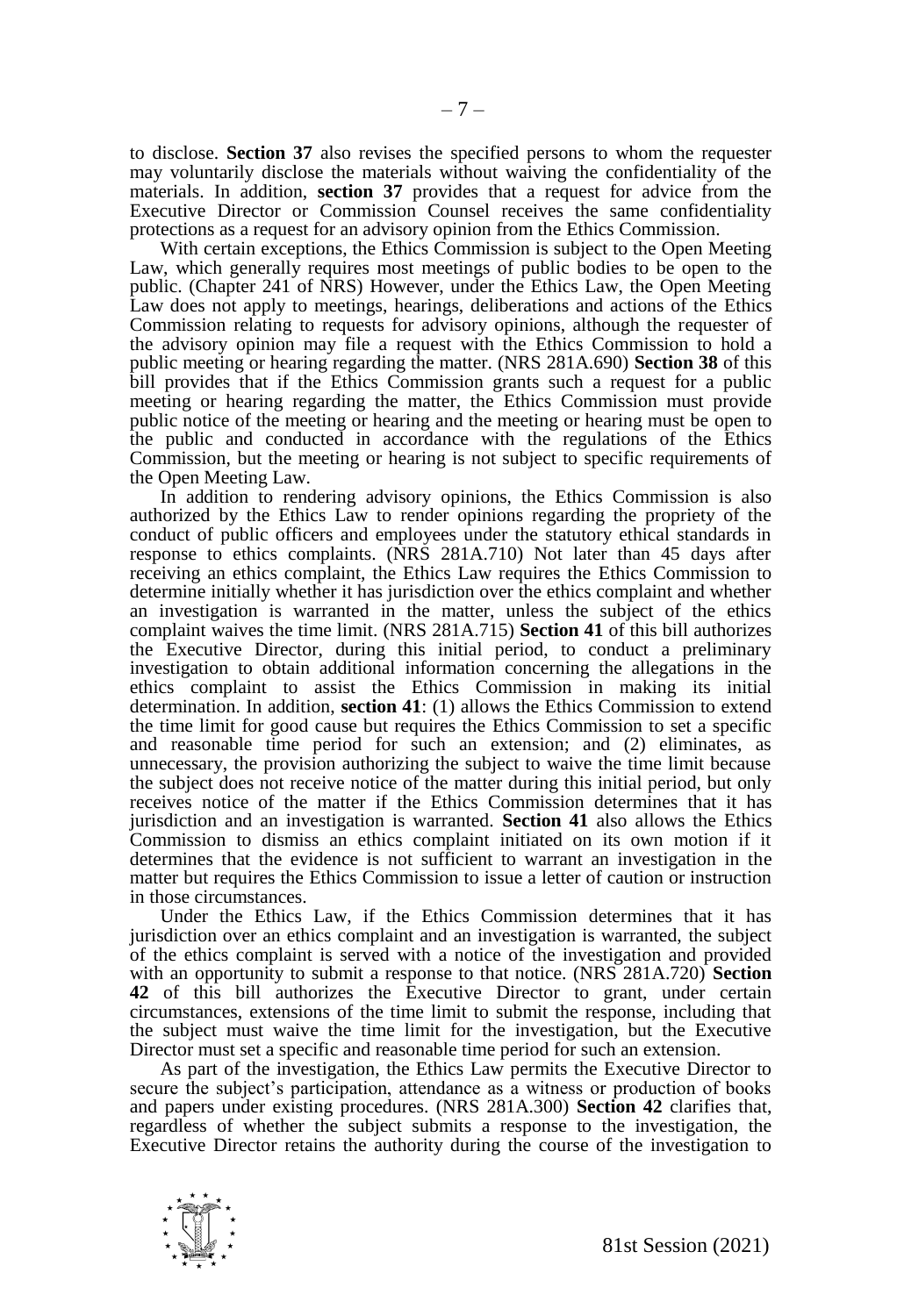secure the subject's participation, attendance as a witness or production of books and papers under those existing procedures.

Within 70 days after the Ethics Commission directs the Executive Director to investigate an ethics complaint, the Ethics Law requires the Executive Director to present a written recommendation to the review panel regarding the sufficiency of the evidence concerning the ethics complaint, unless the subject waives the time limit. (NRS 281A.725) **Section 43** of this bill allows the presiding officer of the review panel to grant the Executive Director extensions of the time limit for good cause but requires the presiding officer to set a specific and reasonable time period for such an extension.

Within 15 days after the Executive Director presents the written recommendation to the review panel, the Ethics Law requires the review panel to determine whether there is just and sufficient cause for the Ethics Commission to render an opinion regarding the ethics complaint, unless the subject waives the time limit. (NRS 281A.730) **Section 44** of this bill extends the time for the panel to issue its determination to 45 days. If the review panel determines that there is not just and sufficient cause, the Ethics Law requires the review panel to dismiss the matter, but the review panel may issue a confidential letter of caution or instruction to the subject as part of the dismissal. If the review panel determines that there is just and sufficient cause but reasonably believes that the conduct at issue may be appropriately addressed through additional training or other corrective action, the Ethics Law authorizes the review panel to approve a deferral agreement between the Executive Director and the subject to defer further proceedings in the matter under the terms and conditions of the deferral agreement. If the subject complies with the terms and conditions of the deferral agreement, the matter must be dismissed. However, if the subject fails to comply with the terms and conditions of the deferral agreement, the deferral agreement may be vacated and further proceedings conducted in the matter before the Ethics Commission. If the review panel does not believe that a deferral agreement is appropriate or if the subject declines to enter into such a deferral agreement, the Ethics Law requires the review panel to refer the matter to the Ethics Commission for further proceedings. (NRS 281A.730, 281A.740)

Section 44 of this bill provides that after the review panel makes its determination in the matter, it must serve written notice of its determination on the subject.

The Ethics Law establishes various requirements regarding the adjudication of ethics complaints referred to the Ethics Commission for further proceedings. (NRS 281A.745-281A.760) **Sections 4 and 45** of this bill clarify that the parties to the proceedings are: (1) the Executive Director or his or her designee, who present the case to the Ethics Commission at the adjudicatory hearing in the matter; and (2) the subject of the ethics complaint, who has the right to written notice of the hearing, to be represented by legal counsel and to hear the evidence presented to the Ethics Commission and to present his or her own case. **Section 45** also requires: (1) the Executive Director to issue a formal notice of charges to the subject of the ethics complaint regarding the allegations to be presented at an adjudicatory hearing; and (2) the Ethics Commission to provide the parties with a written schedule for discovery in order to prepare for the hearing.

The Ethics Law requires the Ethics Commission to hold the hearing and render an opinion in the matter within a certain time limit, unless waived by the subject, and requires the opinion to include findings of fact and conclusions of law. (NRS 281A.745, 281A.765) **Section 45** requires the Ethics Commission to hold a hearing and render a decision in the matter within the existing time limit, unless waived by the subject or extended by the Ethics Commission for good cause with a specific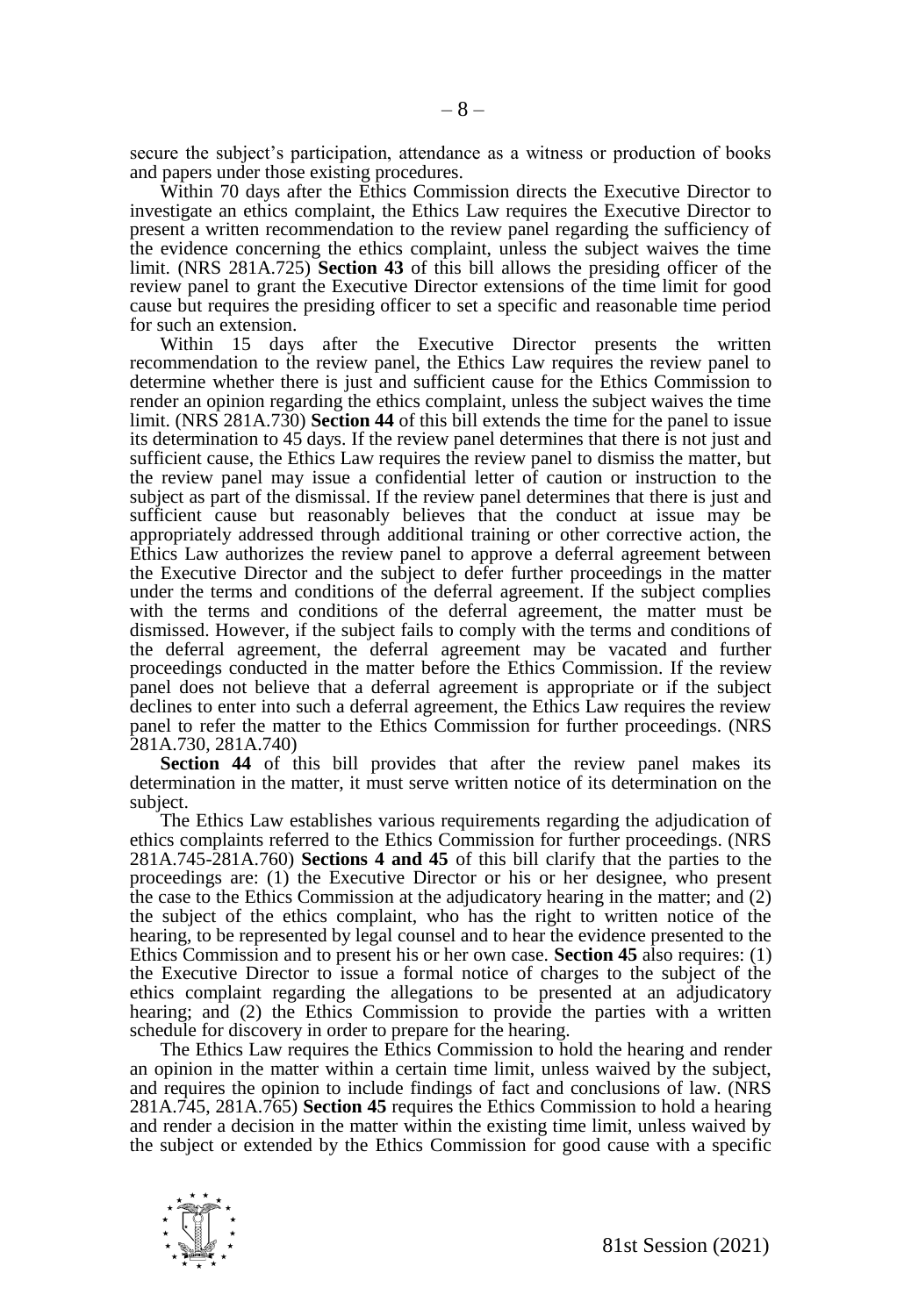and reasonable time period, but **section 45** provides the Ethics Commission with more time to prepare the written opinion in the matter by requiring the Ethics Commission to issue the written opinion within a specified time limit after the decision is rendered. **Section 45** also clarifies that, in addition to including findings of fact and conclusions of law, the written opinion must otherwise comply with the requirements for a final decision under Nevada's Administrative Procedure Act. (NRS 233B.125) **Section 49** of this bill makes a conforming change related to the contents of a written opinion.

With certain exceptions, the Ethics Law requires, or in some cases allows, the Ethics Commission to keep the identity of certain persons who file ethics complaints confidential in order to protect those persons from potential harm. (NRS 281A.750) **Section 46** of this bill extends the confidentiality of the requester to persons who worked for the same public body, agency or employer as the subject of the ethics complaint at the time of the alleged conduct, or if revealing the identity of the requester would otherwise reveal the identity of witnesses who work for the same public body, agency or employer. **Section 46** also clarifies that such confidentiality extends to all materials that, if disclosed, would reveal the identity of the confidential requester. **Section 46** also clarifies that the identity of the confidential requester remains protected if the Executive Director does not intend to present the testimony of the confidential requester as evidence in the matter. However, if the Executive Director intends to present the testimony of the confidential requester as evidence in the matter, **section 46** provides that the Executive Director must disclose the name of the confidential requester only as a proposed witness in accordance with the schedule for discovery in the matter.

Under the Ethics Law, the subject of an ethics complaint may submit a written discovery request for a list of proposed witnesses and a copy of any materials in the investigative file that the Executive Director intends to present as evidence in the matter. The Ethics Law also provides that the materials in the investigative file are confidential, except that any materials which the Executive Director presents as evidence in the matter become public records. (NRS 281A.755) **Section 47** requires any written discovery request to be submitted in accordance with the schedule for discovery in the matter. **Section 47** also provides that any materials which the Executive Director presents as evidence in the matter become public records after the Ethics Commission takes final action concerning the ethics complaint in a public meeting or hearing held under **section 48** of this bill, but provides an exception if any of the materials are declared confidential by another law.

In proceedings concerning an ethics complaint, the Ethics Law exempts from the Open Meeting Law: (1) any meeting or hearing held by the Ethics Commission to receive information or evidence concerning the ethics complaint; and (2) any deliberations of the Ethics Commission on such information or evidence. However, the Ethics Law does not exempt the Ethics Commission's actions concerning the ethics complaint from the Open Meeting Law. (NRS 281A.760) **Section 48** generally exempts the Ethics Commission's actions concerning the ethics complaint from the Open Meeting Law. However, **section 48** requires the Ethics Commission to take final action concerning the ethics complaint in a public meeting or hearing for which the Ethics Commission provides public notice and which is open to the public and conducted in accordance with the regulations of the Ethics Commission, but the meeting or hearing is not subject to specific requirements of the Open Meeting Law.

The Ethics Law establishes various requirements regarding the disposition of ethics complaints and the imposition of remedies and penalties. (NRS 281A.765- 281A.790) Under the Ethics Law, there are two types of violations: (1) willful violations that require proof of specific mental elements showing that the subject of

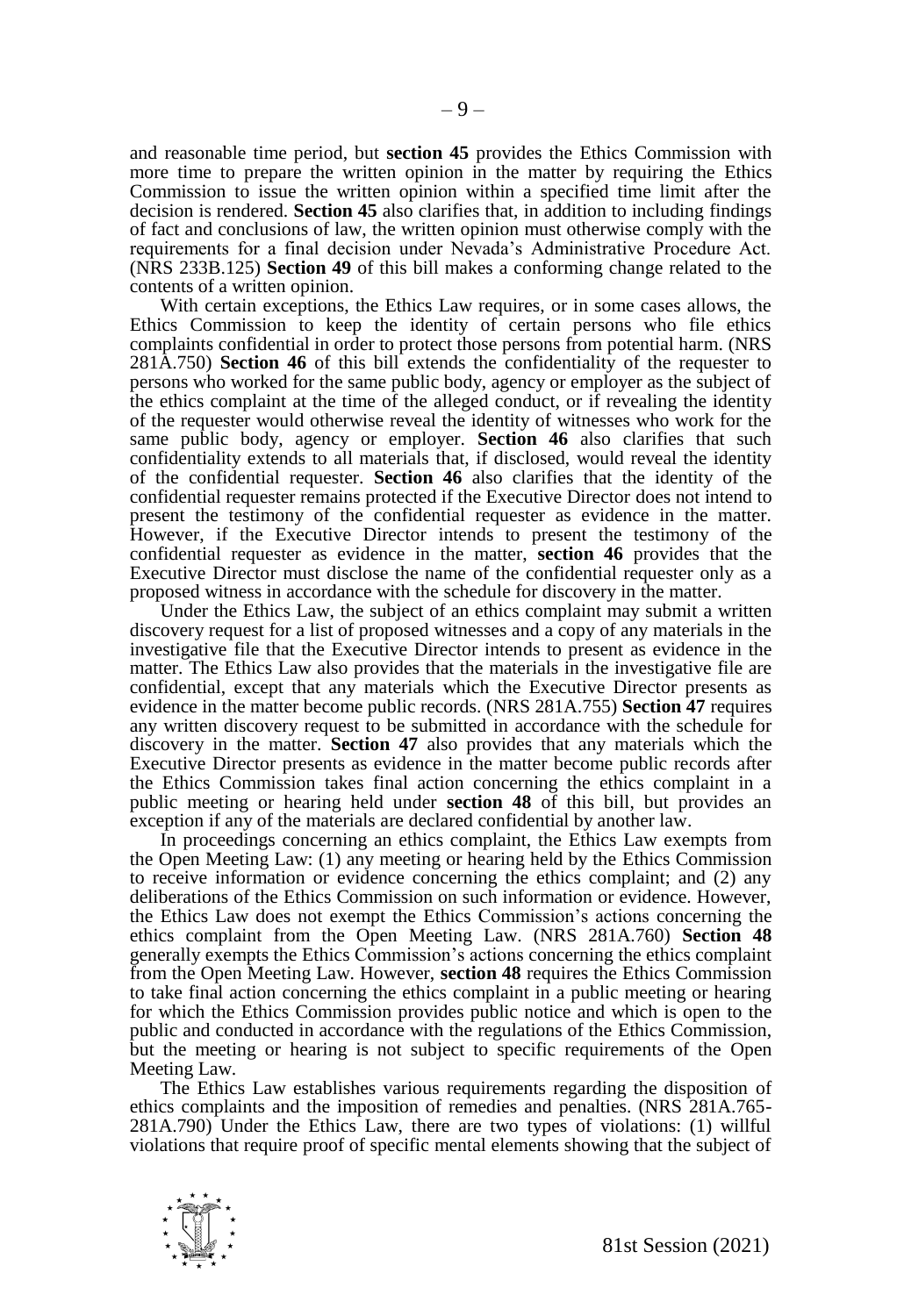an ethics complaint committed the violations intentionally and knowingly; and (2) other violations that do not require proof of those specific mental elements. (NRS 281A.170) To determine whether violations are willful, the Ethics Law requires the Ethics Commission to: (1) consider a nonexclusive list of aggravating and mitigating factors, as well as any other reasonably related factors; and (2) ensure when it applies those factors that the disposition of the matter bears a reasonable relationship to the severity of the violations. (NRS 281A.775) For any violations, whether or not willful, the Ethics Law authorizes the Ethics Commission to impose certain remedies, such as training, a remedial course of action or public admonishment. (NRS 281A.785) However, for willful violations, the Ethics Law also authorizes more severe remedies and penalties, such as substantial civil penalties and public reprimand or censure. In some cases involving willful violations, the Ethics Law further requires the Ethics Commission to seek removal of certain public officers through court proceedings or to submit the matter to the Legislature for consideration of additional remedies and penalties against certain public officers, including removal through impeachment. (NRS 281A.785, 281A.790) With respect to certain dispositions of ethics complaints and in determining whether a violation is willful, existing law requires the Ethics Commission to treat comparable situations in a comparable manner. (NRS 281A.770, 281A.775) **Sections 50 and 51** of this bill require the Ethics Commission to carry out that duty to the extent practicable based on the given set of facts and circumstances. **Section 54** of this bill clarifies that in determining whether the subject has committed one or more violations, each separate act or event that constitutes a violation, or course of conduct that the Ethics Commission interprets as constituting a separate violation, must be treated as a separate violation that is cumulative to all other violations, whenever committed, without regard to the sequence of the violations or whether the violations are established in the same or separate proceedings.

The Ethics Law prohibits any person from preventing, interfering with or attempting to prevent or interfere with investigations or proceedings or the discovery of violations under the Ethics Law and authorizes the Ethics Commission to impose civil penalties and, under certain circumstances, assess against such a person certain attorney's fees and costs incurred by others as a result of the act. (NRS 281A.790) **Sections 25 and 54** of this bill: (1) deem the person's act to be a violation of the Ethics Law; (2) specify that the Ethics Commission has jurisdiction to investigate and take appropriate action regarding the violation in any proceeding commenced within 2 years after the violation or reasonable discovery thereof; and (3) require the Ethics Commission, before taking appropriate action, to provide the person with a written notice of the charges and an opportunity for a hearing in accordance with the regulations of the Ethics Commission. **Section 54** also authorizes the Ethics Commission, under certain circumstances, to assess against the person certain attorney's fees and costs incurred by the Ethics Commission as a result of the violation.

As previously stated, the Ethics Law governs the conduct of public officers and employees and, in certain situations, former public officers and employees after the end of their period of public service or employment. (Chapter 281A of NRS) **Sections 55-112** of this bill enact the Nevada Legislative Ethics Law (Legislative Ethics Law) to govern legislative officers and employees and, in certain situations, former legislative officers and employees after the end of their period of legislative service or employment. **Sections 59-77** of this bill establish various definitions applicable to the Legislative Ethics Law.

In particular, **section 73** of this bill defines "legislative officer" as: (1) a member of the Senate, the Secretary of the Senate or any other officer of the

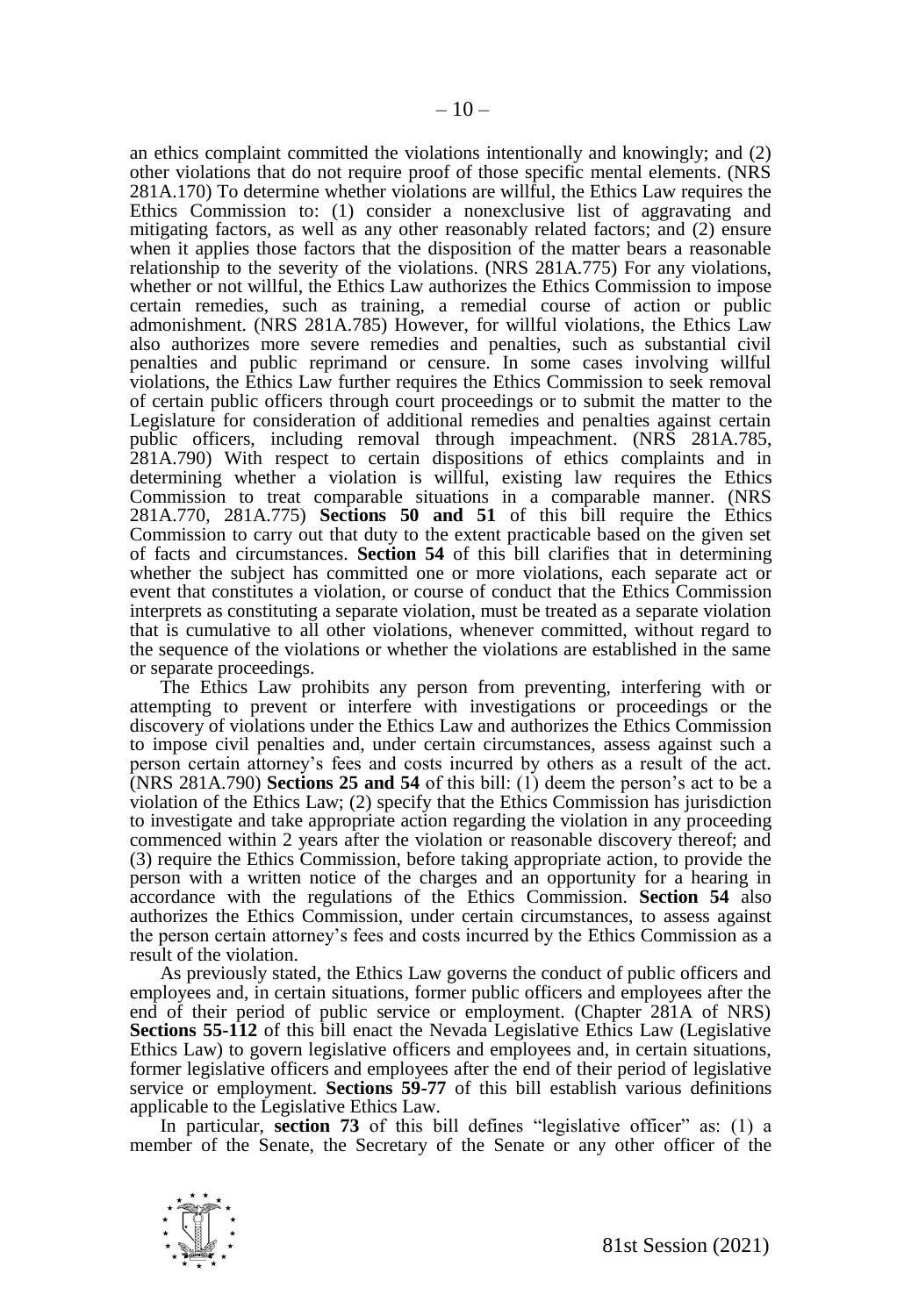Senate; (2) a member of the Assembly, the Chief Clerk of the Assembly or any other officer of the Assembly; and  $(3)$  any other officer of the Legislature, the Legislative Counsel Bureau or the Legislative Department of the State Government. **Section 71** of this bill defines "legislative employee" as any employee, assistant, attache, intern or other staff employed with reference to the legislative duties of a Legislator or the Legislative Department, regardless of whether the position is paid or otherwise compensated. **Sections 11, 12.5, 16.5, 18.5, 18.7, 29-32 and 54** of this bill make conforming changes to remove legislative officers and employees from the jurisdiction of the Ethics Law in Chapter 281A of NRS, so that they are subject to the jurisdiction of the Legislative Ethics Law in **sections 55-112**.

Under the Nevada Constitution, the Houses of the Legislature have adopted Standing Rules that establish various ethical standards for Legislators and other legislative officers and employees. (Nev. Const. Art. 4, § 6; Senate Standing Rule No. 23; Assembly Standing Rule No. 23; Joint Standing Rules Nos. 30-39) **Section 79** of this bill provides that the Legislative Ethics Law supplements such Standing Rules and, to the extent that there is a conflict between the Standing Rules and the Legislative Ethics Law, the Standing Rules govern the conflict.

Existing law establishes general ethical standards to which public officers and employees are bound. (NRS 281A.400) **Section 83** of this bill establishes similar provisions for the purpose of legislative officers and employees.

**Section 10** of this bill prohibits public officers and employees from using their position or power in government to take any actions or compel a subordinate to take actions that a reasonable person would find, based on the given facts and circumstances, to be a gross or unconscionable abuse of official positon or power or that would undermine the integrity or impartiality of a reasonable person under the same or similar circumstances. **Section 84** of this bill establishes similar provisions applicable to legislative officers and employees.

Existing law restricts public officers and employees from representing or counseling private persons before certain public agencies. (NRS 281A.410) **Section 85** of this bill establishes similar provisions for the purpose of legislative officers and employees.

Existing law prohibits public officers and employees from taking certain actions relating to contracts between the governmental entity and a business entity in which the public officer or employee has a significant pecuniary interest. (NRS 281A.430) **Section 86** of this bill establishes similar provisions applicable to legislative officers and employees.

Existing law prohibits a public officer or employee from accepting or receiving an honorarium under certain circumstances. (NRS 281A.510) **Section 87** of this bill establishes similar provisions for the purpose of legislative officers and employees.

Existing law prohibits a public officer or employee from requesting or otherwise causing a governmental entity to incur certain expenses or make expenditures to support or oppose ballot questions or candidates under certain circumstances. (NRS 281A.520) **Section 88** of this bill establishes similar provisions prohibiting legislative officers and employees from engaging in such acts with regard to the Legislative Department.

Existing law establishes certain "cooling-off" periods for former public officers and employees under certain circumstances. (NRS 281A.550) **Section 89** of this bill establishes similar provisions relating to legislative officers and employees.

Existing law authorizes the Attorney General or the appropriate district attorney to void certain grants, contracts or leases entered into in violation of the Ethics Law. (NRS 281A.540) **Section 90** of this bill similarly authorizes the Attorney General or a district attorney to take such actions for the purpose of voiding a grant, contract or lease entered into in violation of the Legislative Ethics Law.

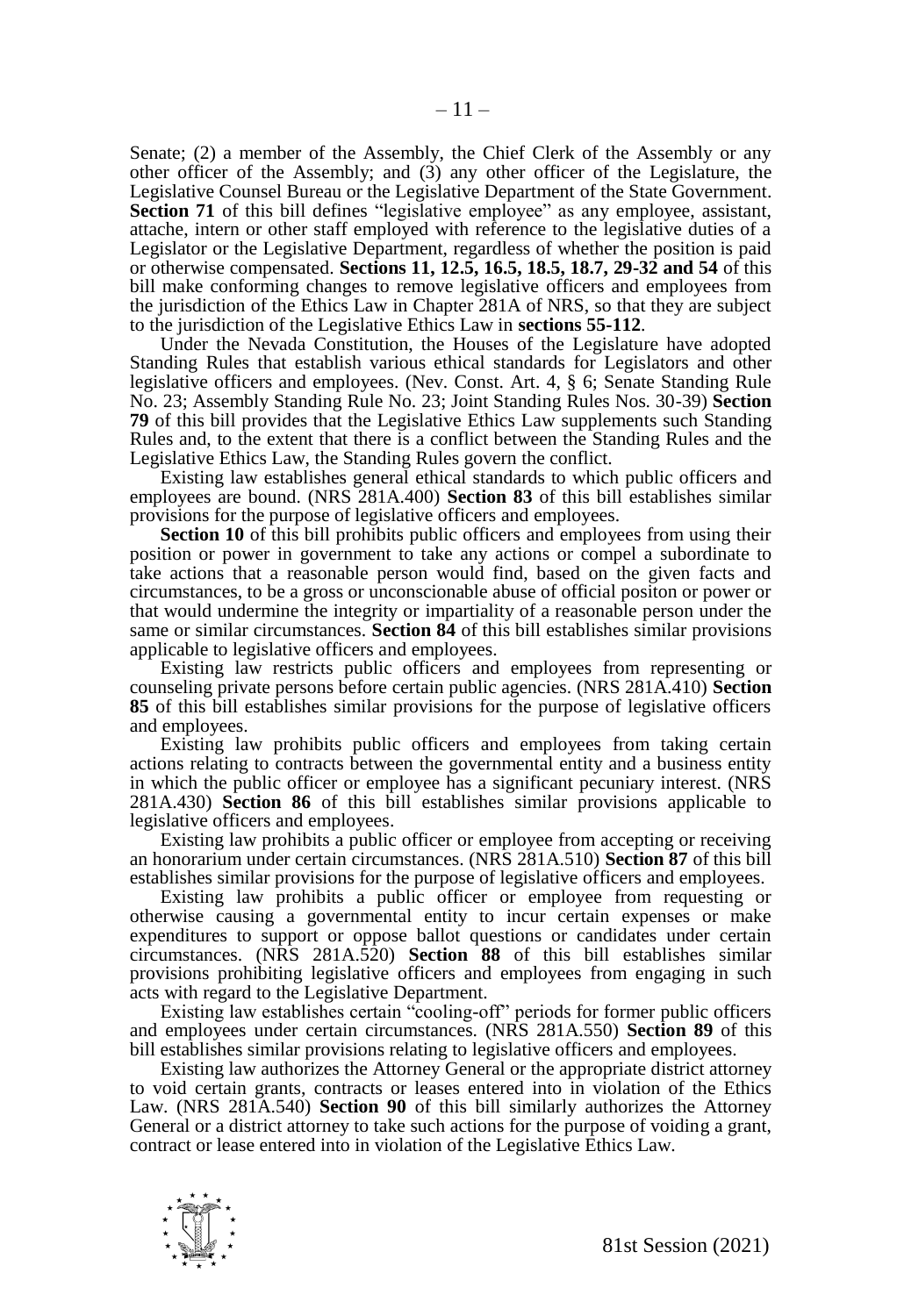To carry out and enforce the Legislative Ethics Law, **sections 91, 95 and 99** of this bill create the Senate Commission on Ethics (Senate Commission), Assembly Commission on Ethics (Assembly Commission) and Joint Commission on Ethics (Joint Commission) and provide for the appointment and terms of their respective members. **Section 117** of this bill directs the appointment and terms of the initial members of each Commission.

Under **section 94** of this bill, the Senate Commission has jurisdiction to: (1) hear ethics complaints brought against legislative officers and employees of the Senate; and (2) hear requests brought by such persons for advice on the legislative ethical standards.

Under **section 98** of this bill, the Assembly Commission has jurisdiction to: (1) hear ethics complaints brought against legislative officers and employees of the Assembly; and (2) hear requests brought by such persons for advice on the legislative ethical standards.

Under **section 102** of this bill, the Joint Commission has jurisdiction to: (1) hear ethics complaints brought against legislative officers and employees other than the officers or employees of the Senate or Assembly; and (2) hear requests brought by such persons for advice on the legislative ethical standards.

**Section 104** of this bill authorizes the Senate Commission, Assembly Commission and Joint Commission, as applicable, to conduct investigations and hold hearings to carry out the Legislative Ethics Law.

**Section 105** of this bill provides that all proceedings of the Senate Commission, Assembly Commission or Joint Commission, as applicable, relating to the character, alleged misconduct, professional competence or physical or mental health of any person on matters regarding the legislative ethical standards and the materials relating thereto are confidential, unless the person subject to the proceedings waives such confidentiality.

**Section 106** of this bill provides that a member of the Senate Commission, Assembly Commission or Joint Commission, as applicable, is disqualified from serving in the consideration of a matter if: (1) the member is the subject of the ethics complaint; (2) the member requested advice on the issue under consideration; or (3) a reasonable person in the member's situation could not exercise independent judgment on the matter.

**Section 107** of this bill authorizes an individual to file with the Legislative Counsel an ethics complaint against a legislative officer or employee. **Section 107** requires the Legislative Counsel to review the ethics complaint and consult with the Chair of the Senate Commission, Assembly Commission or Joint Commission, as applicable, to determine whether the Commission has jurisdiction over the complaint and whether an investigation is warranted in the matter. Finally, **section 107** requires that: (1) if it is determined that the Commission does not have jurisdiction or an investigation is not warranted, the Legislative Counsel must send a written notice of such a determination to the individual who filed the ethics complaint; or (2) if it is determined that the Commission has jurisdiction and an investigation is warranted, the Legislative Counsel must send a written notice of the determination and a copy of the ethics complaint to the person who is subject to the ethics complaint. **Section 80** of this bill requires the ethics complaint to be filed within 2 years of the alleged violation or reasonable discovery of the alleged violation.

If the Senate Commission, Assembly Commission or Joint Commission, as applicable, holds an adjudicatory hearing on an ethics complaint, **section 108** of this bill establishes various procedural and evidentiary requirements for the adjudicatory hearing, including the burden and standard of proof.

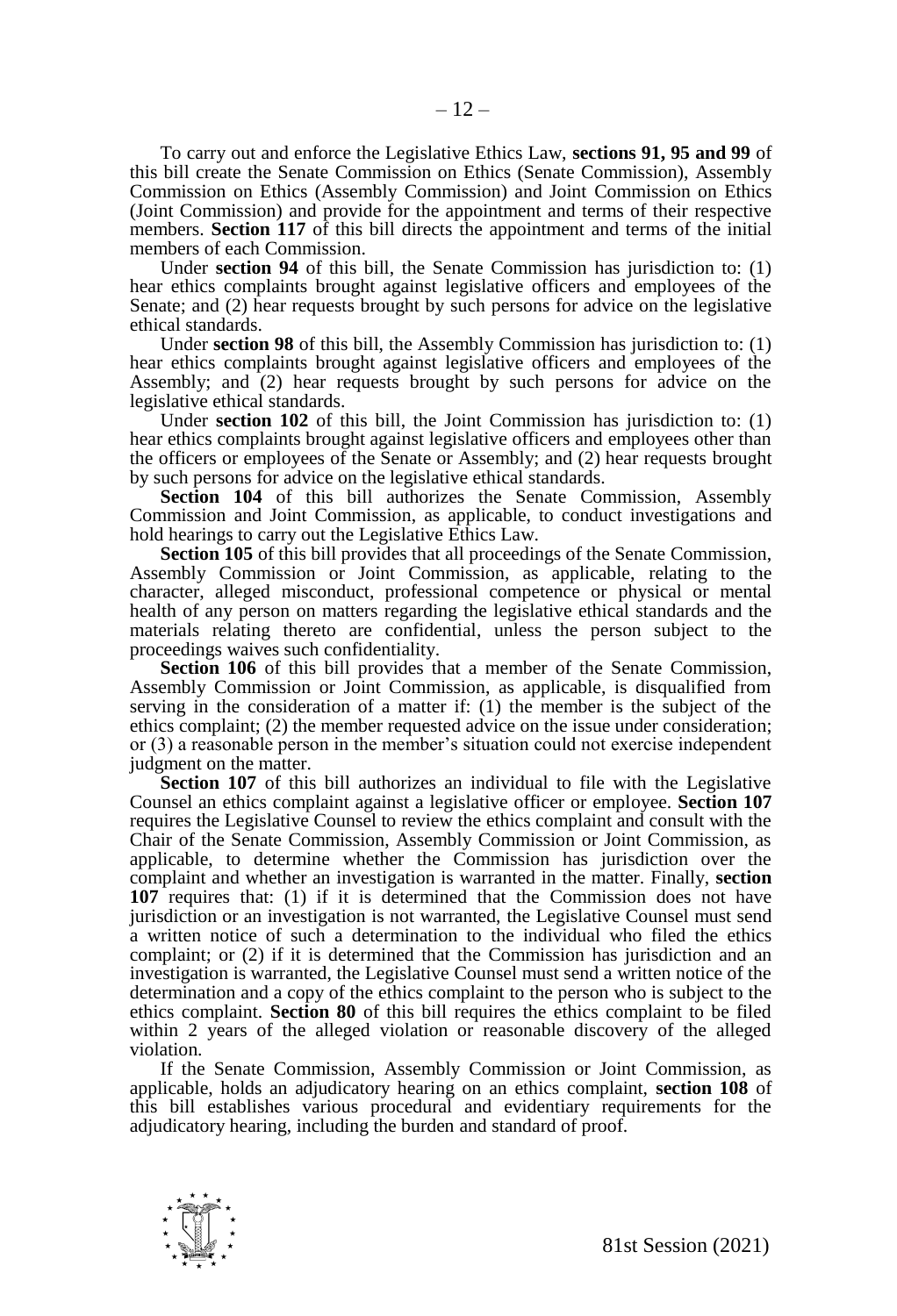**Section 109** of this bill requires the Senate Commission, Assembly Commission or Joint Commission, as applicable, to dismiss an ethics complaint if the Commission finds that the violation of the legislative ethical standards has not been proven.

Alternatively, if the Senate Commission, Assembly Commission or Joint Commission, as applicable, finds that a violation of the legislative ethical standards has occurred, **sections 109-111** of this bill authorize the Commission to: (1) issue a letter of caution or instruction to the legislative officer or employee; (2) admonish, reprimand or censure the legislative officer or employee; (3) impose civil penalties on the legislative officer or employee; or (4) take any other reasonable actions that the Commission determines will remedy the violation or deter similar violations, including referring the matter to the appropriate House for review and consideration.

Section 112 of this bill also requires the Senate Commission, Assembly Commission or Joint Commission, as applicable, to refer the matter to the Attorney General or the district attorney, as appropriate, if the Commission believes that the violation of the legislative ethical standards constitutes a crime.

**Section 113** of this bill makes a conforming change to the Public Records Law relating to: (1) the confidentiality of materials provided by the Ethics Commission to other enforcement agencies and officers pursuant to **section 12**; and (2) the confidentiality of materials relating to proceedings held by the Senate Commission, Assembly Commission or Joint Commission, as applicable, pursuant to **section 105**.

**Section 116** of this bill addresses the applicability of the amendatory provisions of **sections 2-54** to administrative proceedings and conduct subject to the Ethics Law that occurred before July 1,  $2021$ . **Section 118** of this bill provides for the transition of jurisdiction for ethics proceedings brought against legislative officers and employees.

EXPLANATION – Matter in *bolded italics* is new; matter between brackets **[omitted material]** is material to be omitted.

### THE PEOPLE OF THE STATE OF NEVADA, REPRESENTED IN SENATE AND ASSEMBLY, DO ENACT AS FOLLOWS:

**Section 1.** NRS 281.5584 is hereby amended to read as follows:

281.5584 "Financial disclosure statement" or "statement" means a financial disclosure statement in the electronic form or other authorized form prescribed by the Secretary of State pursuant to NRS 281.5555 to 281.581, inclusive  $\frac{1}{2}$ , or in the form approved by the Secretary of State for a specialized or local ethics committee pursuant to NRS 281A.350.**]**

**Sec. 2.** Chapter 281A of NRS is hereby amended by adding thereto the provisions set forth as sections 3 to 12, inclusive, of this act.

**Sec. 3.** *"Chair" means: 1. The Chair of the Commission; or*

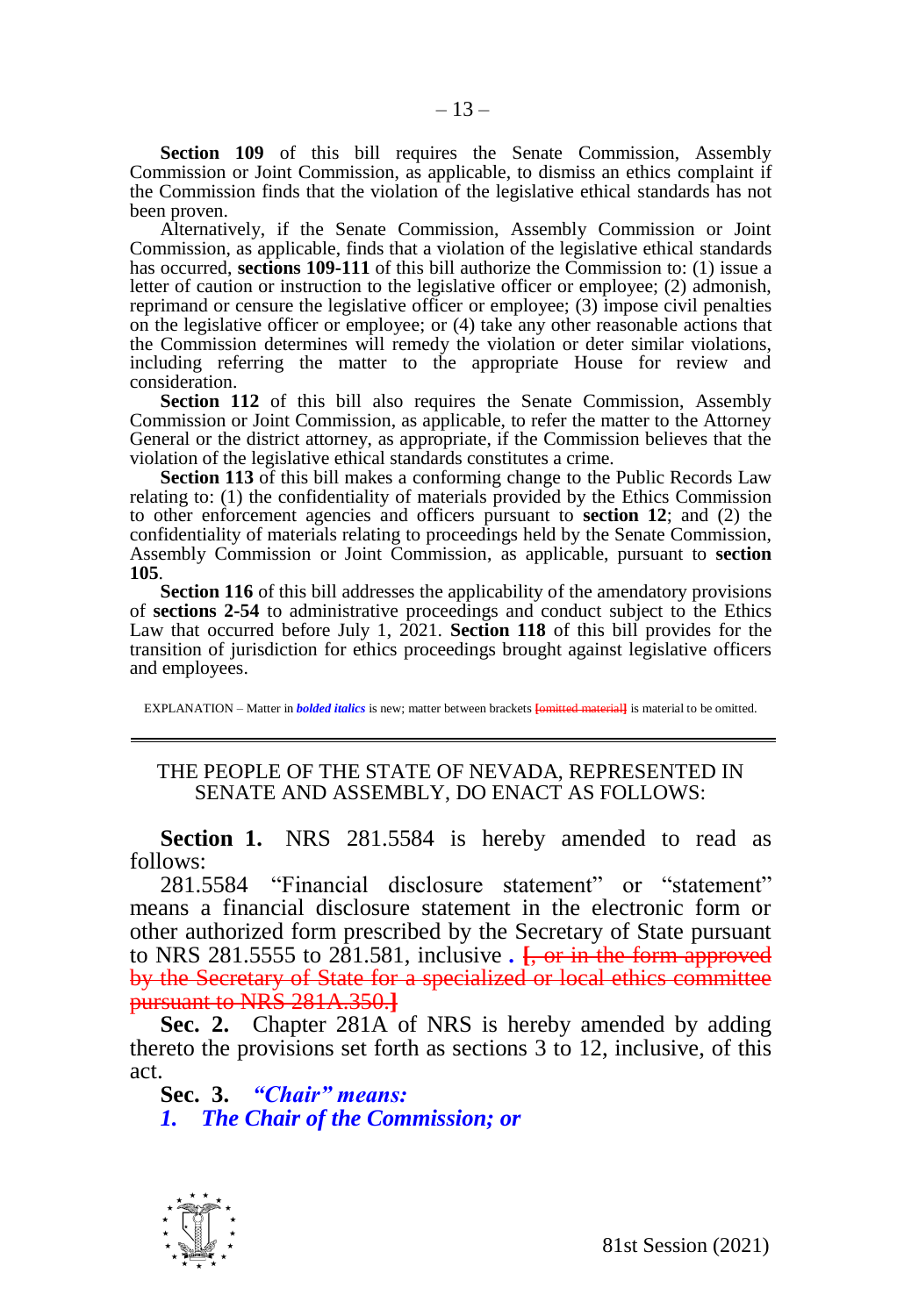*2. The Vice Chair or another member of the Commission serving in the capacity of the Chair pursuant to NRS 281A.210.*

**Sec. 4.** *"Party" means, for the purposes of the adjudication and disposition of proceedings concerning an ethics complaint pursuant to this chapter:*

*1. The Executive Director or his or her designee; and*

*2. The public officer or employee who is the subject of the ethics complaint.*

**Sec. 5.** *"Published opinion" means an opinion issued by the Commission that is publicly available on the Internet website of the Commission.*

**Sec. 6.** *"Statutory ethical standards" means the statutory ethical standards set forth in the provisions of this chapter.*

**Sec. 7.** *1. The provisions of this chapter establish statutory ethical standards to govern the conduct of:*

*(a) Public officers and employees; and*

*(b) Former public officers and employees in situations where the statutory ethical standards apply to the conduct of former public officers and employees after the end of any period of public service or employment.*

*2. The statutory ethical standards are cumulative and supplement each other, and the application of any one of the statutory ethical standards to a given set of facts and circumstances does not bar the application of any other of the statutory ethical standards that also apply to the given set of facts and circumstances.*

**Sec. 8.** *1. Except as otherwise provided in this section, every public officer or employee of the State or one of its political subdivisions, regardless of whether he or she is otherwise subject to the provisions of this chapter, shall cooperate with the Commission in any lawful investigations or proceedings of the Commission and furnish information and reasonable assistance to the Commission or its authorized representative, except to the extent that the public officer or employee is entitled to:*

*(a) Any right, privilege or immunity recognized by law, other than any common-law privilege or immunity abrogated pursuant to NRS 281A.185; or*

*(b) Any confidentiality or other protection recognized by law.*

*2. If a public officer or employee is entitled to any protection pursuant to paragraph (a) or (b) of subsection 1, that protection extends only to matters within the scope of the protection, and the public officer or employee shall comply with the provisions of* 

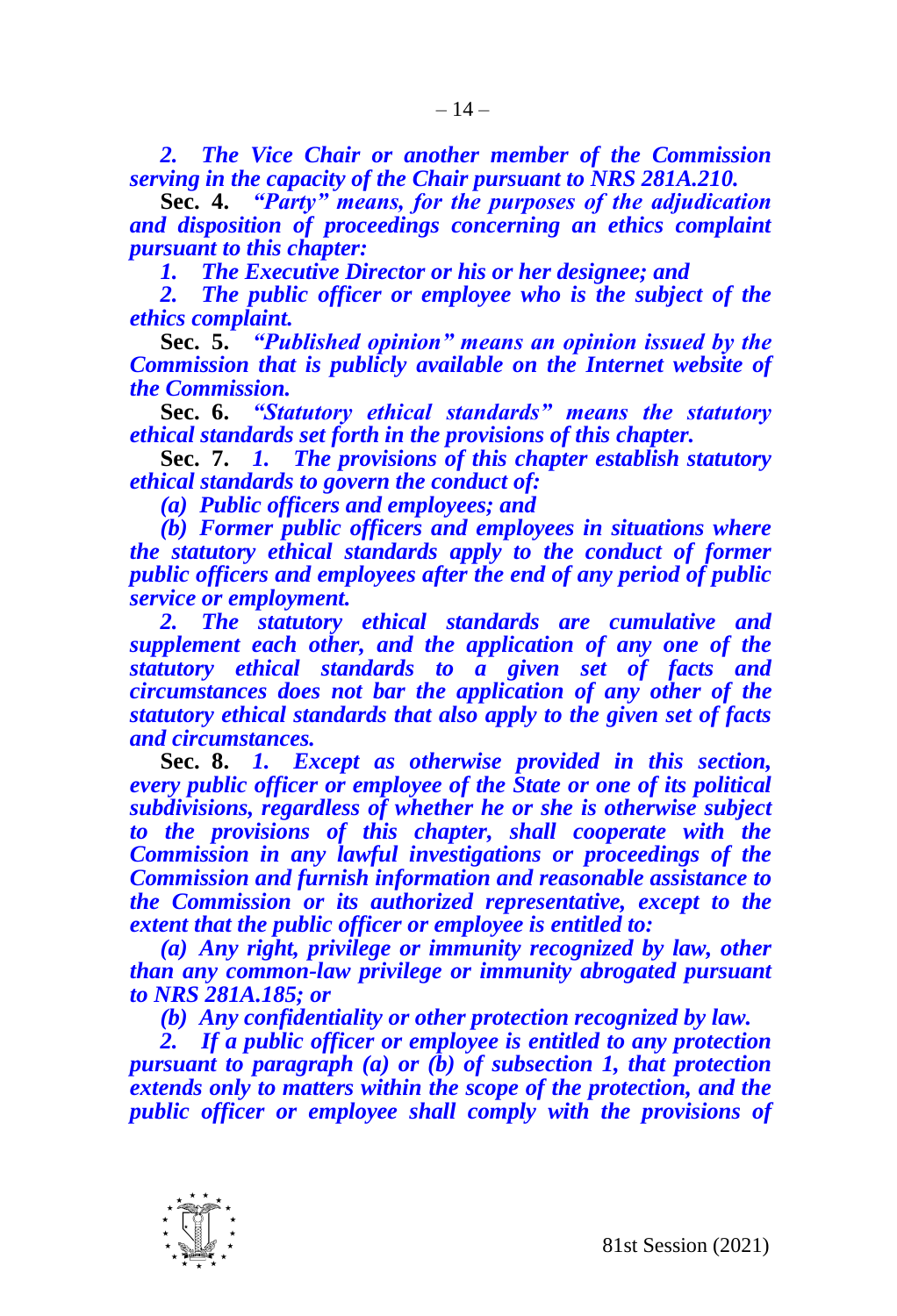*subsection 1 to the fullest extent possible regarding all matters outside of the scope of the protection.*

*3. Before a public officer or employee is required to comply with the provisions of subsection 1 and during the course of any investigations or proceedings of the Commission or its authorized representative, the public officer or employee is entitled to be represented by and consult with legal counsel, including, without limitation, the legal counsel of his or her public body, agency or employer.*

*4. If legal counsel is a public officer or employee, the provisions of this section do not impose any duties on legal counsel that would adversely affect his or her attorney-client relationship with or representation of any public officer or employee who is the subject of an ethics complaint or who consults with legal counsel on matters related to this chapter.*

**Sec. 9.** *During any period in which proceedings concerning a request for an advisory opinion or an ethics complaint are confidential pursuant to this chapter, the provisions of chapter 241 of NRS do not apply to any meeting or hearing held by the Commission or any deliberations or actions of the Commission involving:*

*1. Any decisions in litigation concerning any judicial action or proceeding related to the request for an advisory opinion or the ethics complaint; or*

*2. Any delegation of authority to make such decisions in the litigation to the Chair or the Executive Director, or both, pursuant to NRS 241.0357.*

**Sec. 10.** *1. A public officer or employee shall not use the public officer's or employee's position or power in government to take any actions or compel a subordinate to take any actions that a reasonable person would find, based on the given set of facts and circumstances, to be a gross or unconscionable abuse of official position or power that would undermine the integrity or impartiality of a reasonable person in the public officer's or employee's position under the same or similar facts and circumstances.*

*2. The provisions of this section must not be interpreted to apply to any allegations claiming only bias, error or abuse of discretion in any findings, decisions, policy-making or other actions taken by a public officer or employee within the normal course and scope of his or her position or power in government.*

**Sec. 11.** *A list of each public officer who is required to file an acknowledgment of the statutory ethical standards in accordance* 

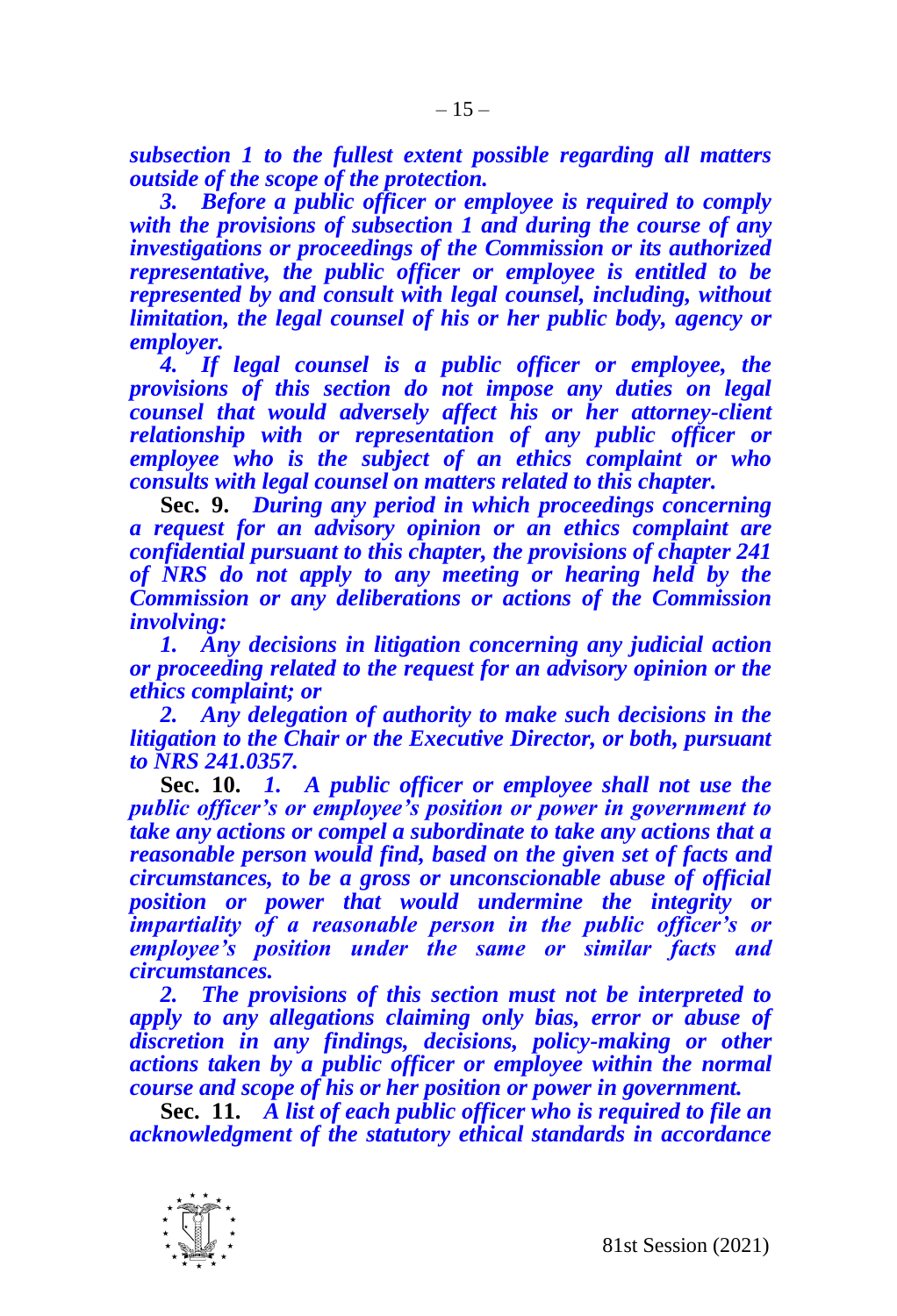*with NRS 281A.500 must be submitted electronically to the Commission, in the form prescribed by the Commission, on or before December 1 of each year by:*

*1. For an appointed public officer, the appointing authority of the public officer, including, without limitation:*

*(a) The manager of each local agency for a public officer of a local agency; and*

*(b) The Director of the Department of Administration, or his or her designee, for a public officer of the Executive Department of the State Government; and*

*2. For an elected public officer of:*

*(a) A county and other political subdivisions within the county except cities, the county clerk;*

*(b) A city, the city clerk; and*

*(c) The Executive Department of the State Government, the Director of the Department of Administration, or his or her designee.*

**Sec. 12.** *1. After the resolution of an ethics complaint, the Commission may provide any information obtained during the course of an investigation of the ethics complaint to:*

*(a) The Attorney General or appropriate district attorney for the purpose of prosecuting a criminal action in this State; or*

*(b) Any federal law enforcement agency investigating a criminal violation of federal law by a public officer or employee.*

*2. If the Commission determines that it does not have jurisdiction or does not direct the Executive Director to conduct an investigation of an ethics complaint pursuant to NRS 281A.715, and the Executive Director reasonably believes that the alleged conduct may be properly addressed within the jurisdiction of another state or local agency, the Executive Director may refer all or a portion of the information, communications, records, documents or other materials in the possession of the Commission or its staff that are related to the allegations in the ethics complaint to that state or local agency. Such a referral must not include a copy of any ethics complaint or reveal the identity of the requester of any such ethics complaint.*

*3. All information, communications, records, documents and other materials that are related to the allegations in an ethics complaint that are provided to another agency pursuant to this section are confidential and are not public records pursuant to chapter 239 of NRS, unless those materials become publicly available in a manner authorized by applicable state law.*

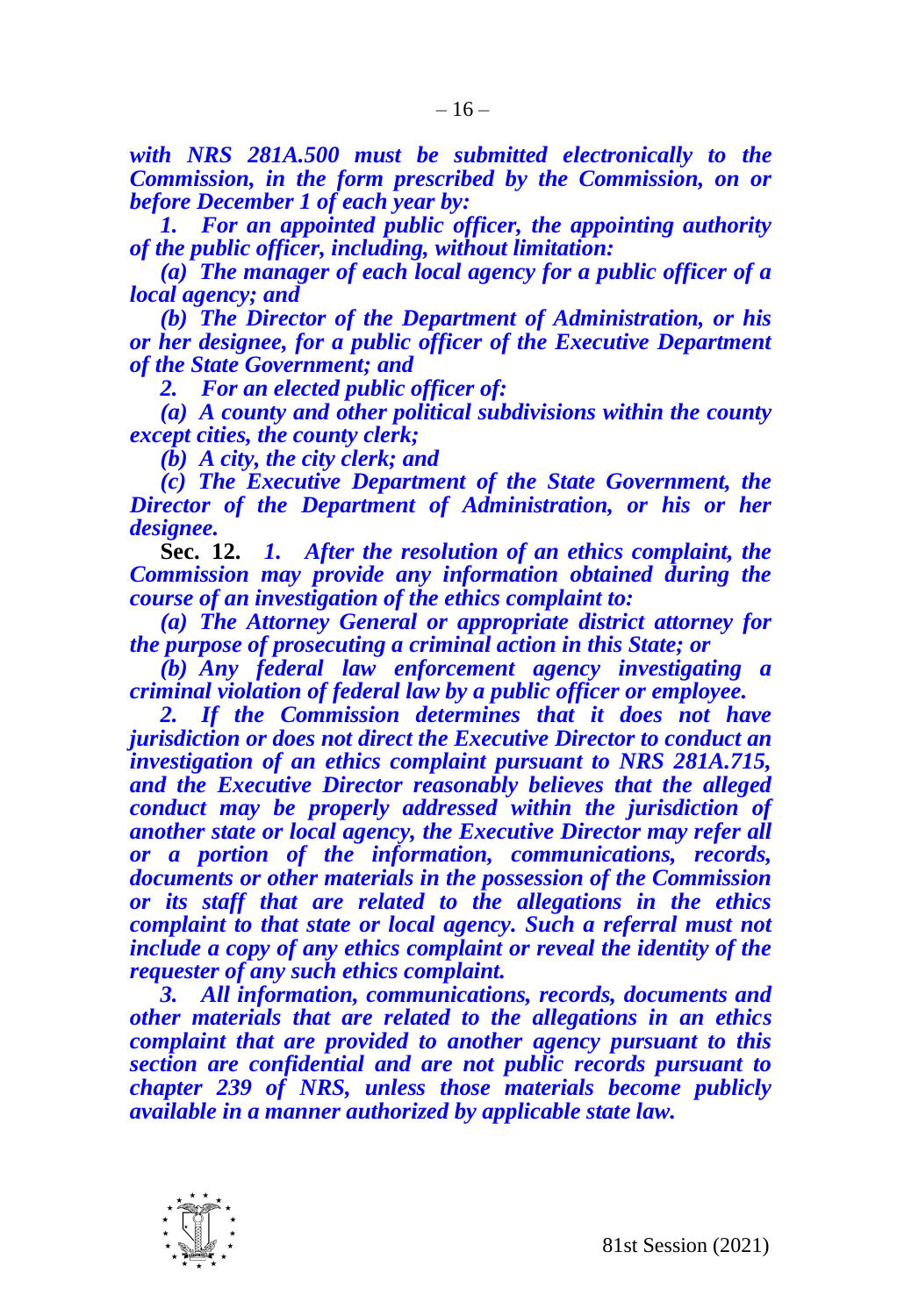**Sec. 12.5.** NRS 281A.020 is hereby amended to read as follows:

281A.020 1. It is hereby declared to be the public policy of this State that:

(a) A public office is a public trust and shall be held for the sole benefit of the people.

(b) A public officer or employee must commit himself or herself to avoid conflicts between the private interests of the public officer or employee and those of the general public whom the public officer or employee serves.

2. The Legislature finds and declares that:

(a) The increasing complexity of state and local government, more and more closely related to private life and enterprise, enlarges the potentiality for conflict of interests.

(b) To enhance the people's faith in the integrity and impartiality of public officers and employees, adequate guidelines are required to show the appropriate separation between the roles of persons who are both public servants and private citizens.

(c) **[**In interpreting and applying the provisions of this chapter that are applicable to State Legislators, the Commission must give appropriate weight and proper deference to the public policy of this State under which State Legislators serve as "citizen Legislators" who have other occupations and business interests, who are expected to have particular philosophies and perspectives that are necessarily influenced by the life experiences of the Legislator, including, without limitation, professional, family and business experiences, and who are expected to contribute those philosophies and perspectives to the debate over issues with which the Legislature is confronted.

(d)<sup>The</sup> provisions of this chapter do not, under any circumstances, allow the Commission to exercise jurisdiction or authority over **[**or inquire into, intrude upon or interfere with the functions of a**]** *:*

*(1) Any* State Legislator **[**that are protected by legislative privilege and immunity pursuant to the Constitution of the State of Nevada or NRS 41.071.**]** *or other legislative officer as defined in section 73 of this act; or*

*(2) Any legislative employee as defined in section 71 of this act,*

 *except that if such a person holds another position outside of his or her legislative office or employment that is subject to the jurisdiction of the Commission pursuant to this chapter, the* 

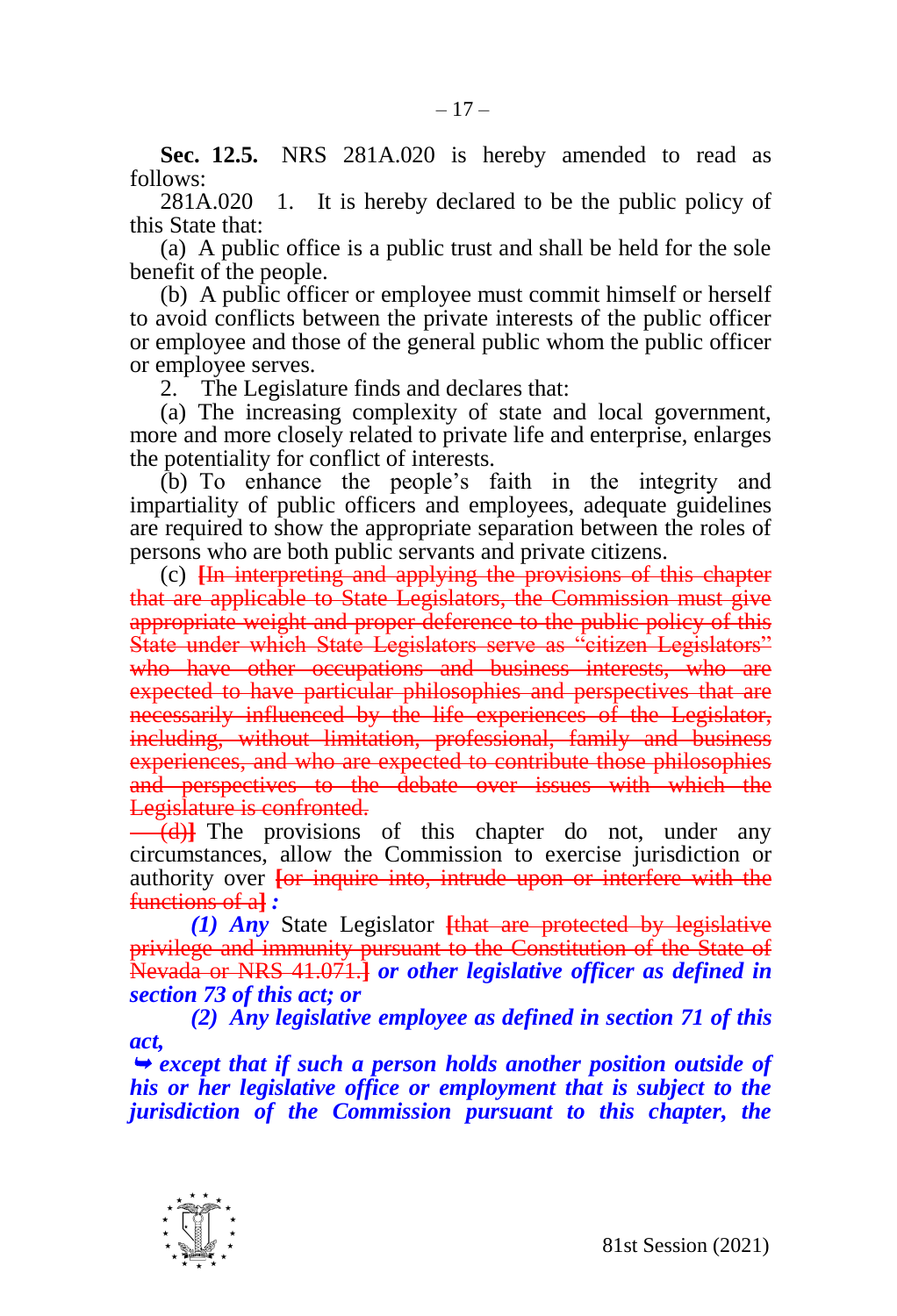*Commission may exercise jurisdiction or authority over that person but only for conduct arising out of the other position.*

**Sec. 13.** NRS 281A.030 is hereby amended to read as follows:

281A.030 As used in this chapter, unless the context otherwise requires, the words and terms defined in NRS 281A.032 to 281A.170, inclusive, *and sections 3 to 6, inclusive, of this act* have the meanings ascribed to them in those sections.

**Sec. 14.** NRS 281A.032 is hereby amended to read as follows:

281A.032 "Adjudicatory hearing" means a hearing held by the Commission pursuant to NRS 281A.745 to receive evidence *and render a decision* concerning an ethics complaint *.* **[**and render an opinion in the matter.**]**

**Sec. 15.** NRS 281A.033 is hereby amended to read as follows:

281A.033 "Advisory opinion" means an advisory opinion **[**rendered**]** *issued* by the Commission pursuant to NRS 281A.670 to 281A.690, inclusive.

**Sec. 16.** NRS 281A.065 is hereby amended to read as follows:

281A.065 "Commitment in a private **[**capacity," with respect to the interests of another person,**]** *capacity"* means a *private*  commitment, interest or relationship of a public officer or employee to *:* **[**a person:**]**

1. **[**Who is the**]** *The* spouse or domestic partner of the public officer or employee;

2. **[**Who is a**]** *A* member of the household of the public officer or employee;

3. **[**Who is related to**]** *A relative of* the public officer or employee, or  $[t\omega]$  the spouse or domestic partner of the public officer or employee, by blood, adoption, marriage or domestic partnership within the third degree of consanguinity or affinity;

4. **[**Who employs**]** *The employer of* the public officer or employee, the spouse or domestic partner of the public officer or employee or a member of the household of the public officer or employee;

5. **[**With**]** *A person with* whom the public officer or employee has a substantial and continuing business relationship; or

6. **[**With**]** *A person with* whom the public officer or employee has any other *private* commitment, interest or relationship that is substantially similar to a *private* commitment, interest or relationship described in subsections 1 to 5, inclusive.

**Sec. 16.5.** NRS 281A.080 is hereby amended to read as follows:

281A.080 1. The making of a "decision" is the exercise of governmental power to adopt laws, regulations or standards, render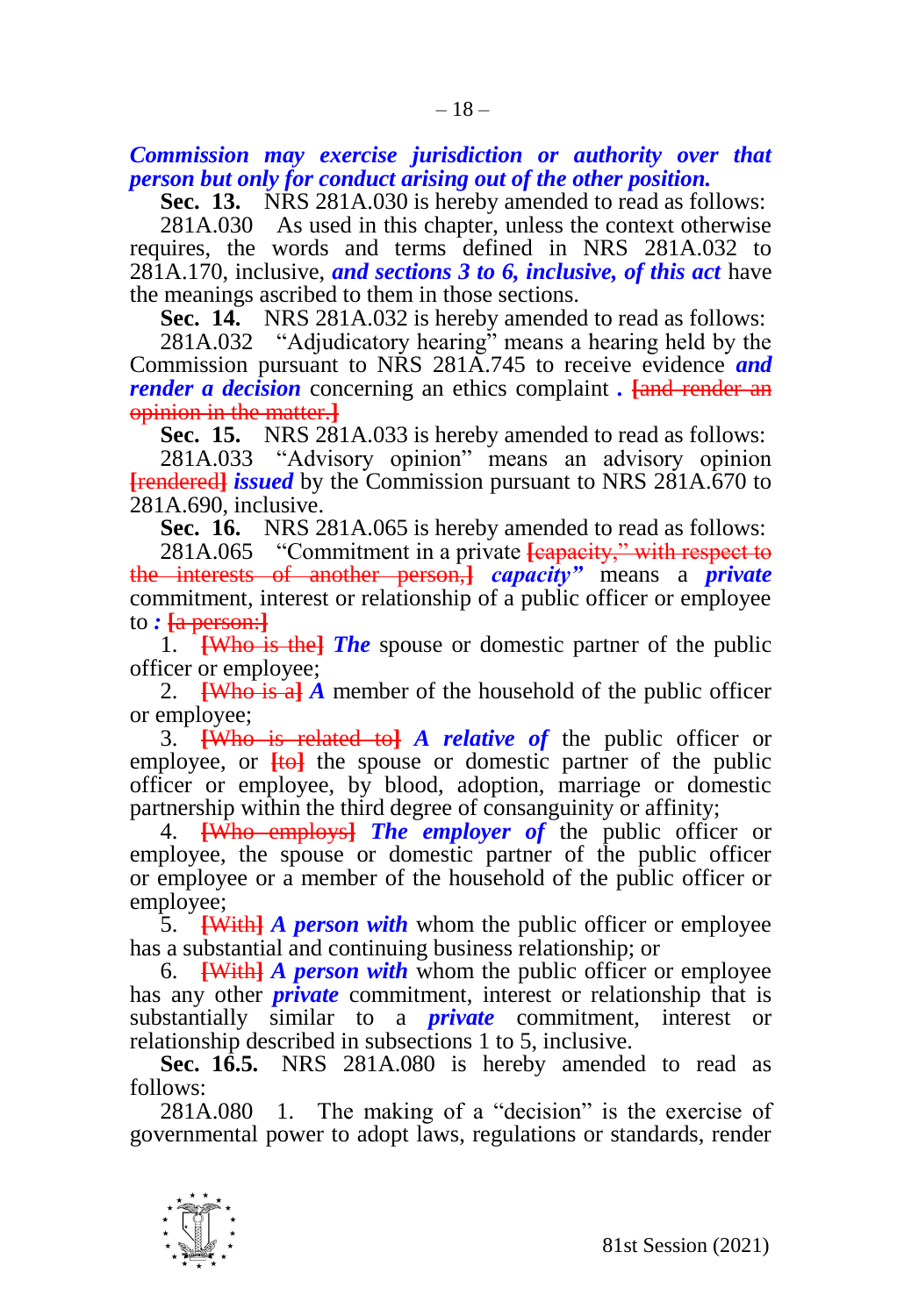quasi-judicial decisions, establish executive policy or determine questions involving substantial discretion.

2. The term does not include:

(a) The functions of the judiciary.

(b) The functions of **[**a**]** *any* State Legislator **[**that are protected by legislative privilege and immunity pursuant to the Constitution of the State of Nevada or NRS 41.071.**]** *or other legislative officer as defined in section 73 of this act.*

**Sec. 17.** NRS 281A.088 is hereby amended to read as follows:

281A.088 "Ethics complaint" means **[**a request for an opinion**]** *an ethics complaint* which is filed with the Commission or initiated by the Commission on its own motion pursuant to NRS 281A.710 regarding the propriety of the conduct of a public officer or employee under the statutory ethical standards *.* **[**set forth in this chapter.**]**

**Sec. 18.** NRS 281A.135 is hereby amended to read as follows:

281A.135 1. "Opinion" means an opinion **[**rendered**]** *issued*  by the Commission in accordance with the provisions of this chapter.

2. The term includes, without limitation, the disposition of an ethics complaint by stipulation, agreed settlement, consent order or default as authorized by NRS 233B.121.

**Sec. 18.5.** NRS 281A.150 is hereby amended to read as follows:

281A.150 *1.* "Public employee" means any person who:

**[**1.**]** *(a)* Performs public duties under the direction and control of a public officer for compensation paid by the State or any county, city or other political subdivision; or

**[**2.**]** *(b)* Is designated as a public employee for the purposes of this chapter pursuant to NRS 281A.182.

*2. "Public employee" does not include any legislative employee as defined in section 71 of this act.*

**Sec. 18.7.** NRS 281A.160 is hereby amended to read as follows:

281A.160 1. "Public officer" means a person who is:

(a) Elected or appointed to a position which:

(1) Is established by the Constitution of the State of Nevada, a statute of this State or a charter or ordinance of any county, city or other political subdivision; and

(2) Involves the exercise of a public power, trust or duty; or

(b) Designated as a public officer for the purposes of this chapter pursuant to NRS 281A.182.

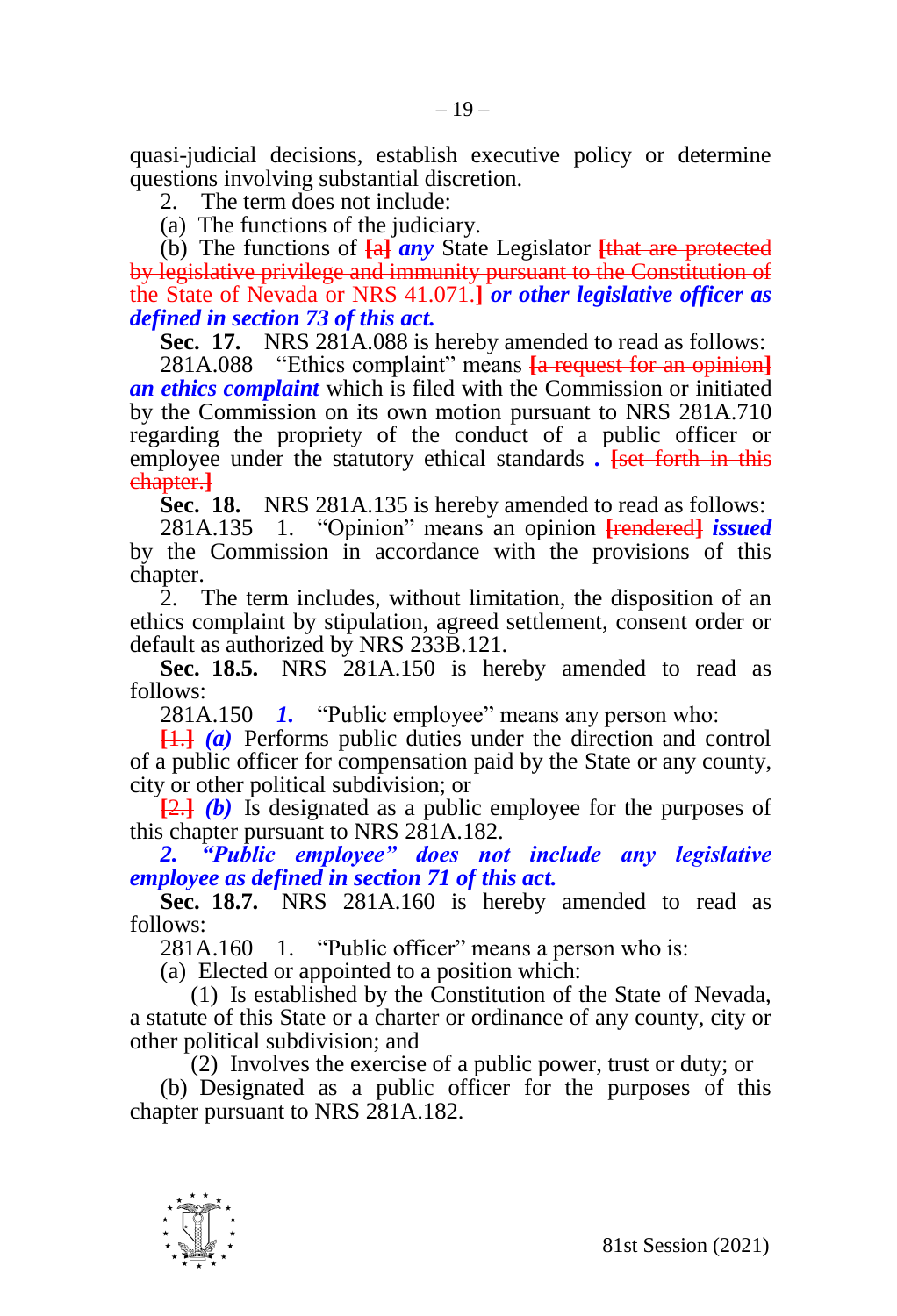2. As used in this section, "the exercise of a public power, trust or duty" means:

(a) Actions taken in an official capacity which involve a substantial and material exercise of administrative discretion in the formulation of public policy;

(b) The expenditure of public money; and

(c) The administration of laws and rules of the State or any county, city or other political subdivision.

3. "Public officer" does not include:

(a) Any justice, judge or other officer of the court system;

(b) *Any State Legislator or other legislative officer as defined in section 73 of this act;*

*(c)* Any member of a board, commission or other body whose function is advisory;

 $[ (e)$   $( d)$  Any member of a special district whose official duties do not include the formulation of a budget for the district or the authorization of the expenditure of the district's money; or

**[**(d)**]** *(e)* A county health officer appointed pursuant to NRS 439.290

4. "Public office" does not include an office held by:

(a) Any justice, judge or other officer of the court system;

(b) *Any State Legislator or other legislative officer as defined in section 73 of this act;*

*(c)* Any member of a board, commission or other body whose function is advisory;

**[**(c)**]** *(d)* Any member of a special district whose official duties do not include the formulation of a budget for the district or the authorization of the expenditure of the district's money; or

**[**(d)**]** *(e)* A county health officer appointed pursuant to NRS 439.290.

**Sec. 19.** NRS 281A.161 is hereby amended to read as follows:

281A.161 "Request for an advisory opinion" means a request for an advisory opinion which is filed with the Commission pursuant to NRS 281A.675 *.* **[**by a public officer or employee who is:

1. Seeking guidance on matters which directly relate to the propriety of his or her own past, present or future conduct as a public officer or employee under the statutory ethical standards set forth in this chapter; or

2. Requesting relief pursuant to NRS 281A.410, 281A.430 or 281A.550.**]**

**Sec. 20.** NRS 281A.210 is hereby amended to read as follows: 281A.210 1. The Commission shall  $\frac{1}{2}$ 

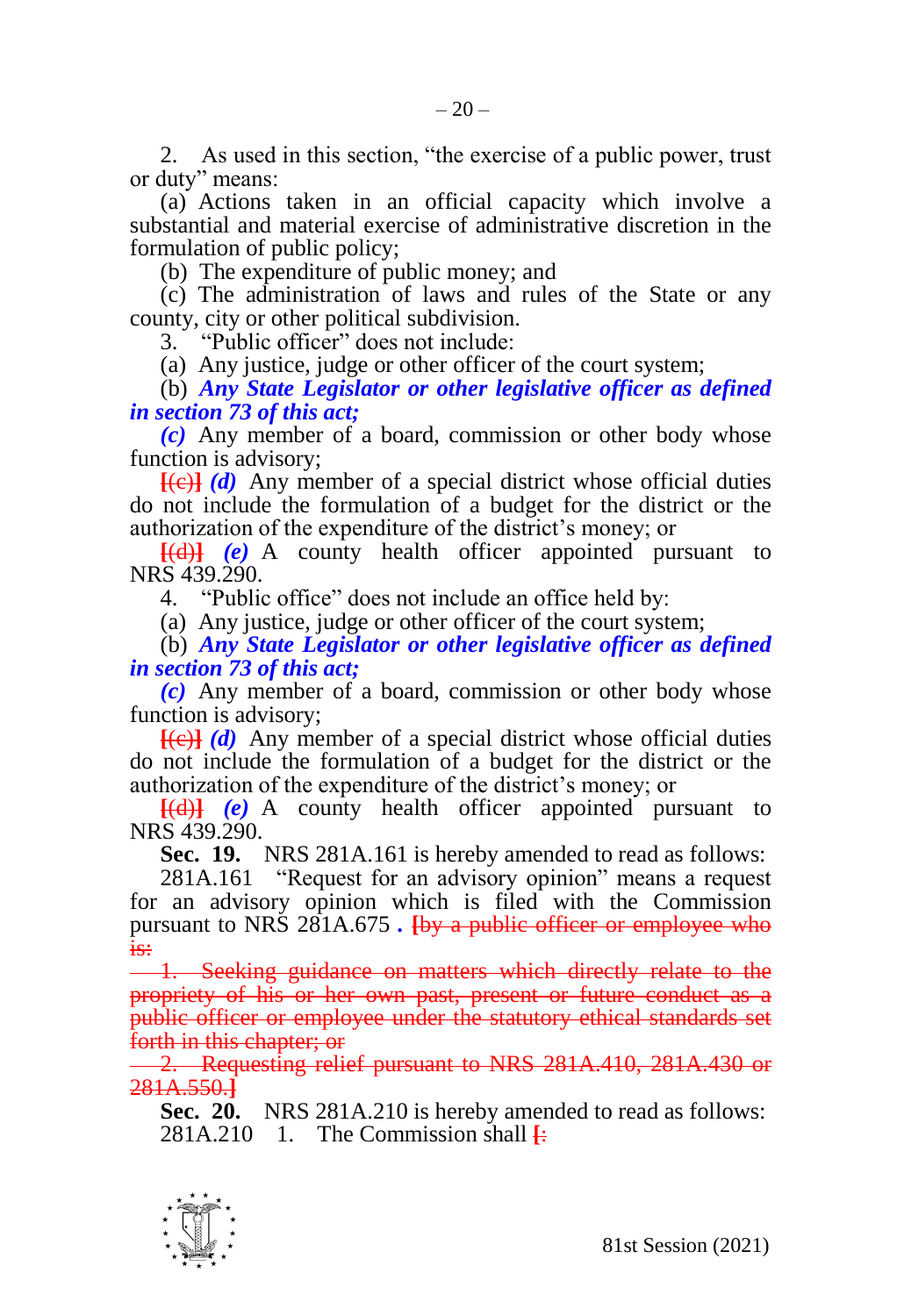(a) At**]** *at* its first meeting and annually thereafter elect a Chair and Vice Chair from among its members.

**[**(b) Meet**]**

2. If the Chair is prohibited from acting on a particular *matter or is otherwise unable to act on a particular matter, the Vice Chair shall exercise the powers and functions and perform the duties of the Chair concerning that particular matter. If the Chair and Vice Chair are prohibited from acting on a particular matter or are otherwise unable to act on a particular matter, another member of the Commission who is designated in accordance with the regulations of the Commission shall exercise the powers and functions and perform the duties of the Chair concerning that particular matter.*

*3. The Commission shall meet* regularly at least once in each calendar quarter, unless there are no ethics complaints or requests for advisory opinions pursuant to this chapter, and at other times upon the call of the Chair.

**[**2.**]** *4.* Members of the Commission are entitled to receive a salary of not more than \$80 per day, as fixed by the Commission, while engaged in the business of the Commission.

**[**3.**]** *5.* While engaged in the business of the Commission, each member and employee of the Commission is entitled to receive the per diem allowance and travel expenses provided for state officers and employees generally.

**[**4.**]** *6.* The Commission may, within the limits of legislative appropriation, maintain such facilities as are required to carry out its functions.

**Sec. 21.** NRS 281A.220 is hereby amended to read as follows:

281A.220 1. The Chair shall appoint one or more review panels of three members of the Commission on a rotating basis to perform the functions assigned to such review panels pursuant to this chapter.

2. The Chair and Vice Chair of the Commission may not serve together on a review panel.

3. Not more than two members of a review panel may be members of the same political party.

4. If a review panel determines that there is just and sufficient cause for the Commission to render *a decision and issue* an opinion in a matter, the members of the review panel shall not participate in any further proceedings of the Commission relating to that matter **[**.**]** *, except that:*

*(a) One or more members of the review panel may, with the consent of the parties, participate as mediators or facilitators in* 

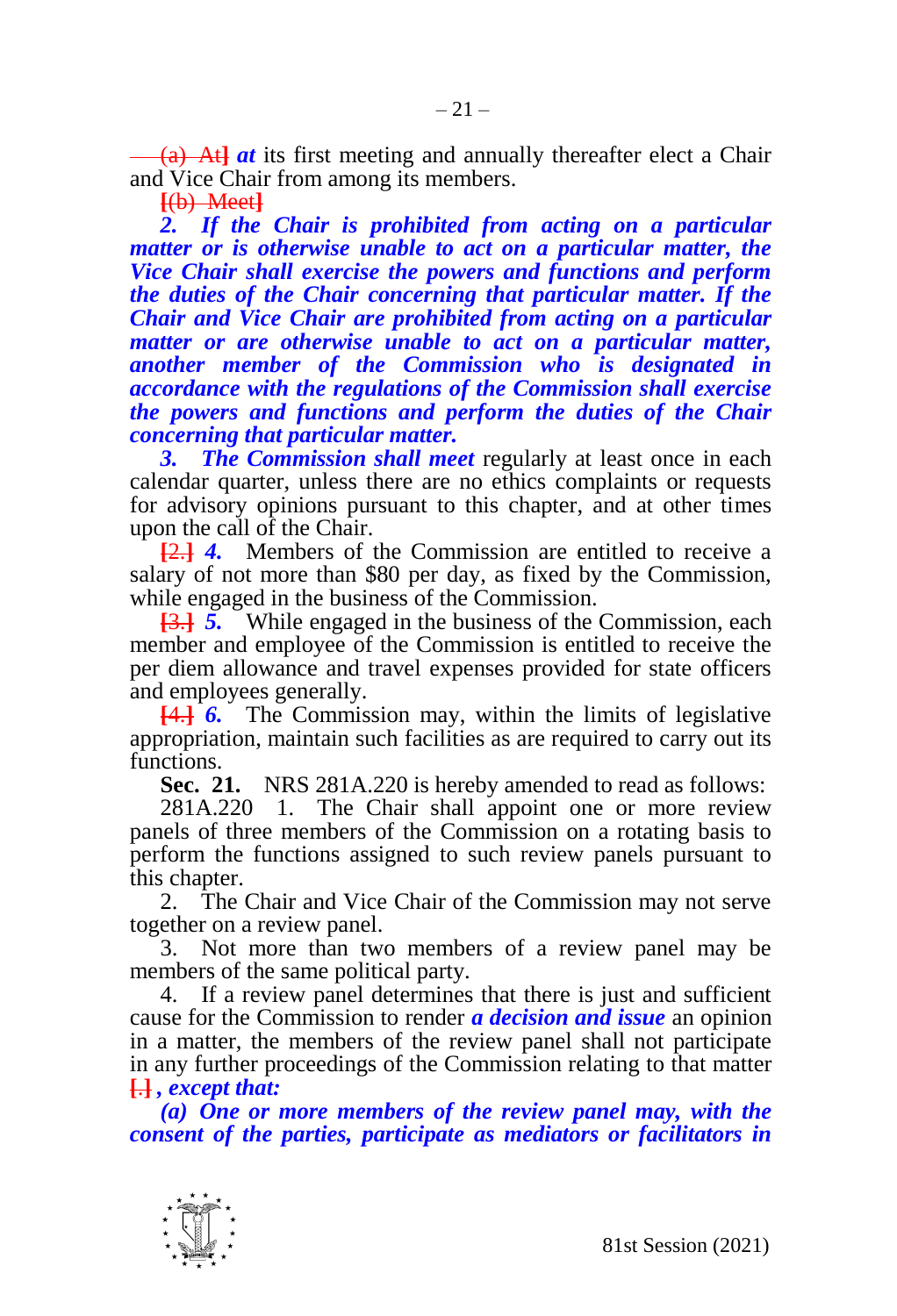*(b) The members of the review panel may authorize the development of or approve a deferral agreement pursuant to NRS 281A.730.*

**Sec. 22.** (Deleted by amendment.)

**Sec. 23.** NRS 281A.240 is hereby amended to read as follows:

281A.240 1. In addition to any other duties imposed upon the Executive Director, the Executive Director shall:

(a) Maintain complete and accurate records of all transactions and proceedings of the Commission.

(b) Receive ethics complaints and requests for advisory opinions pursuant to this chapter.

(c) Gather information and conduct investigations regarding ethics complaints and requests for advisory opinions pursuant to this chapter.

(d) **[**Submit**]** *Present* recommendations to the review panel regarding whether there is just and sufficient cause for the Commission to render *a decision and issue* an opinion in a matter.

(e) Recommend to the Commission any regulations or legislation that the Executive Director considers desirable or necessary to improve the operation of the Commission and maintain high standards of ethical conduct in government.

(f) Upon the request of any public officer or the employer of a public employee, conduct training on the requirements of this chapter, the rules and regulations adopted by the Commission and **[**previous**]** *the published* opinions of the Commission. In any such training, the Executive Director shall emphasize that the Executive Director is not a member of the Commission and that only the Commission may issue opinions concerning the application of the statutory ethical standards to any given set of facts and circumstances. The Commission may charge a reasonable fee to cover the costs of training provided by the Executive Director pursuant to this paragraph.

(g) Perform such other duties, not inconsistent with law, as may be required by the Commission.

2. The Executive Director shall, within the limits of legislative appropriation, employ such persons as are necessary to carry out any of the Executive Director's duties relating to:

(a) The administration of the affairs of the Commission; and

(b) The investigation of matters under the jurisdiction of the Commission.

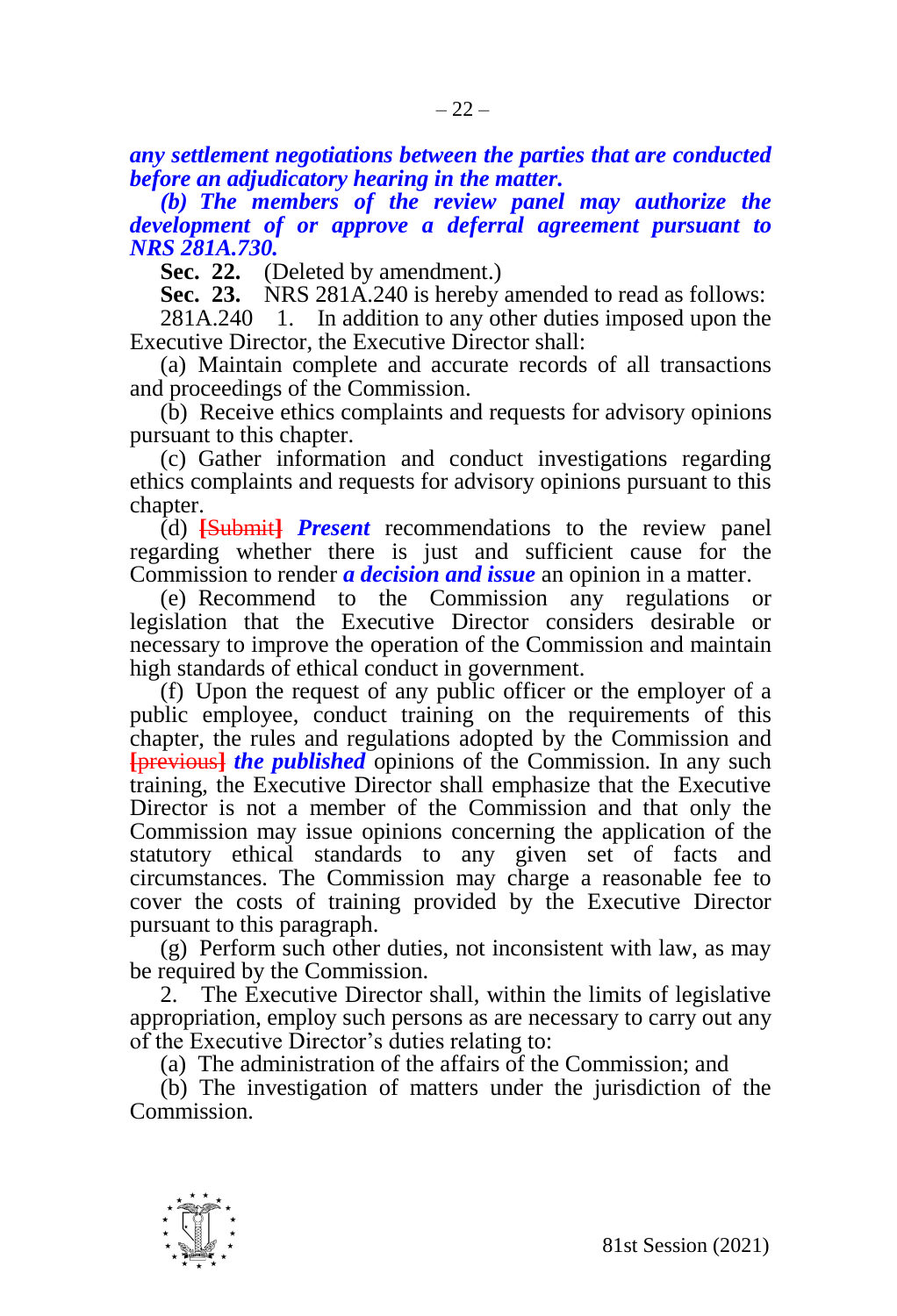3. If the Executive Director is prohibited from acting on a particular matter or is otherwise unable to act on a particular matter, the Chair **[**of the Commission**]** shall designate a qualified person to perform the duties of the Executive Director with regard to that particular matter.

**Sec. 24.** NRS 281A.260 is hereby amended to read as follows:

281A.260 1. The Commission Counsel is the legal adviser to the Commission. For each *written* opinion of the Commission, the Commission Counsel shall prepare, at the direction of the Commission **[**,**]** *or as required pursuant to this chapter,* the appropriate findings of fact and conclusions as to *the* relevant *statutory ethical* standards and the propriety of particular conduct. The Commission Counsel shall not issue written opinions concerning the applicability of the statutory ethical standards to a given set of facts and circumstances except as directed by the Commission.

2. The Commission may rely upon the legal advice of the Commission Counsel in conducting its daily operations.

3. *Except as otherwise provided in this section or directed by the Commission, in litigation concerning any judicial action or proceeding in which the Commission or any member or employee of the Commission is a party in an official capacity or participates or intervenes in an official capacity, the Commission Counsel shall represent and act as legal counsel to the Commission or any member or employee of the Commission in the action or proceeding.* 

*4. The provisions of subsection 3 do not apply to litigation concerning any judicial action or proceeding in which the Commission:*

*(a) Requests that the Attorney General appoint a deputy to act in the place of the Commission Counsel; or*

*(b) Employs outside legal counsel.*

*5. The Commission Counsel shall not represent and act as legal counsel for the Executive Director in any judicial action or proceeding in which the Executive Director is named as a party based upon conduct in the official capacity of the Executive Director as a party to an adjudicatory proceeding.*

*6.* If the Commission Counsel is prohibited from acting on a particular matter or is otherwise unable to act on a particular matter, the Commission may:

(a) Request that the Attorney General appoint a deputy to act in the place of the Commission Counsel; or

(b) Employ outside legal counsel.

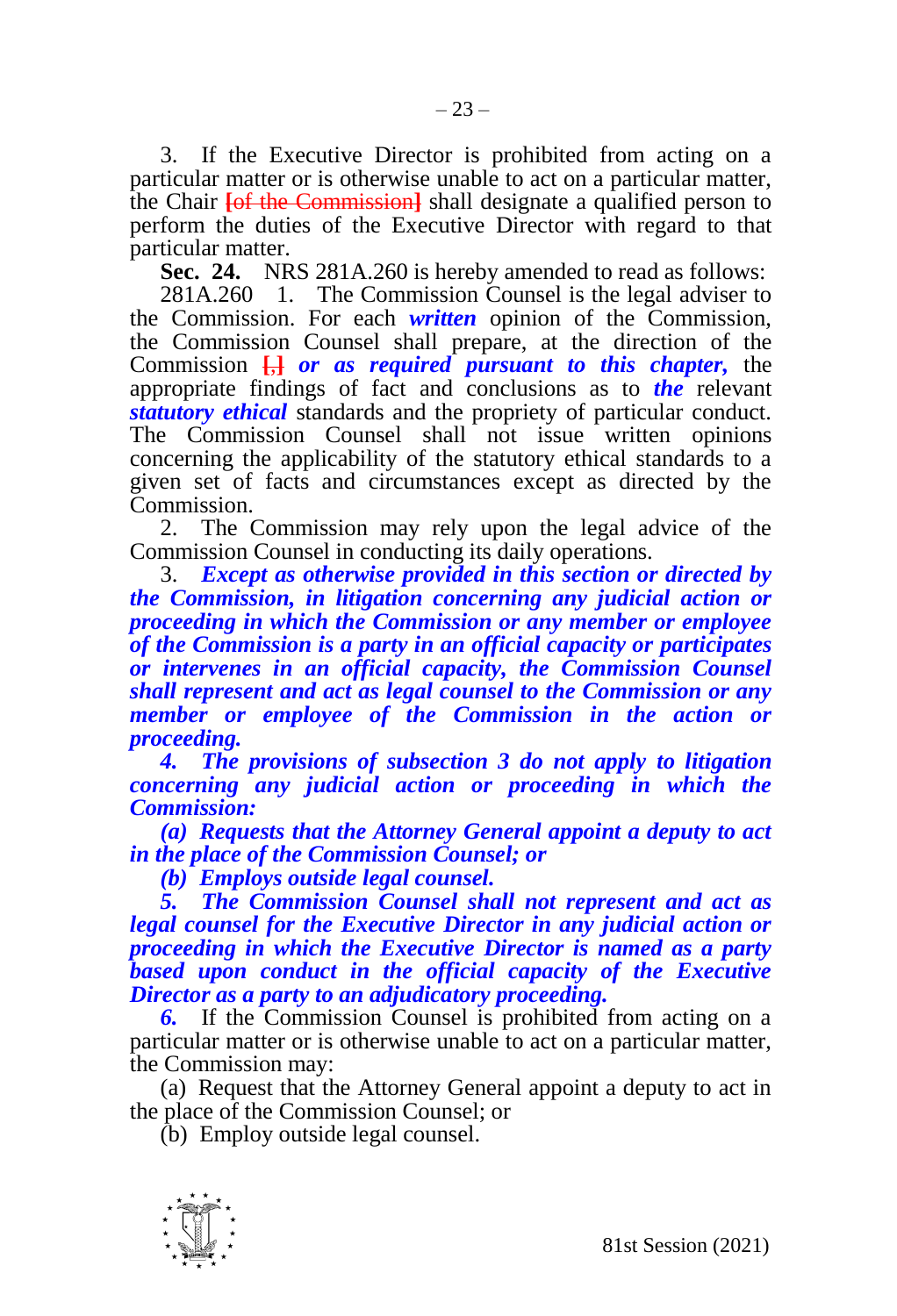**Sec. 25.** NRS 281A.280 is hereby amended to read as follows:

281A.280 1. Except as otherwise provided in this section, the Commission has jurisdiction to **[**investigate**]** *:*

*(a) Gather information and issue an advisory opinion in any proceeding commenced by a request for an advisory opinion that is filed with the Commission, except that the Commission does not have jurisdiction to issue an advisory opinion on matters which directly relate to the propriety of past conduct occurring more than 2 years before the date on which the request for an advisory opinion is filed with the Commission.*

*(b) Investigate* and take appropriate action regarding an alleged violation of this chapter by a **[**public officer or employee**]** *current* or former public officer or employee in any proceeding commenced by an ethics complaint, which is filed with the Commission or initiated by the Commission on its own motion, within 2 years after the alleged violation or reasonable discovery of the alleged violation.

*(c) Investigate and take appropriate action regarding an alleged violation of subsection 3 of NRS 281A.790 by a current or former public officer or employee or any other person in any proceeding commenced by a written notice of the charges, which is initiated by the Commission on its own motion, within 2 years after the alleged violation or reasonable discovery of the alleged violation.*

2. The Commission does not have jurisdiction regarding alleged conduct by a **[**public officer or employee**]** *current* or former public officer or employee for which:

(a) A complaint may be filed or, if the applicable limitations period has expired, could have been filed with the United States Equal Employment Opportunity Commission or the Nevada Equal Rights Commission; or

(b) A complaint or employment-related grievance may be filed or, if the applicable limitations period has expired, could have been filed with another appropriate agency with jurisdiction to redress alleged discrimination or harassment, including, without limitation, a state or local employee-management relations board or similar state or local agency,

 $\rightarrow$  but any bar on the Commission's jurisdiction imposed by this subsection applies only to the extent that it pertains to the alleged discrimination or harassment, and this subsection does not deprive the Commission of jurisdiction regarding the alleged conduct if such conduct is sanctionable separately or concurrently under the provisions of this chapter, irrespective of the alleged discrimination or harassment.

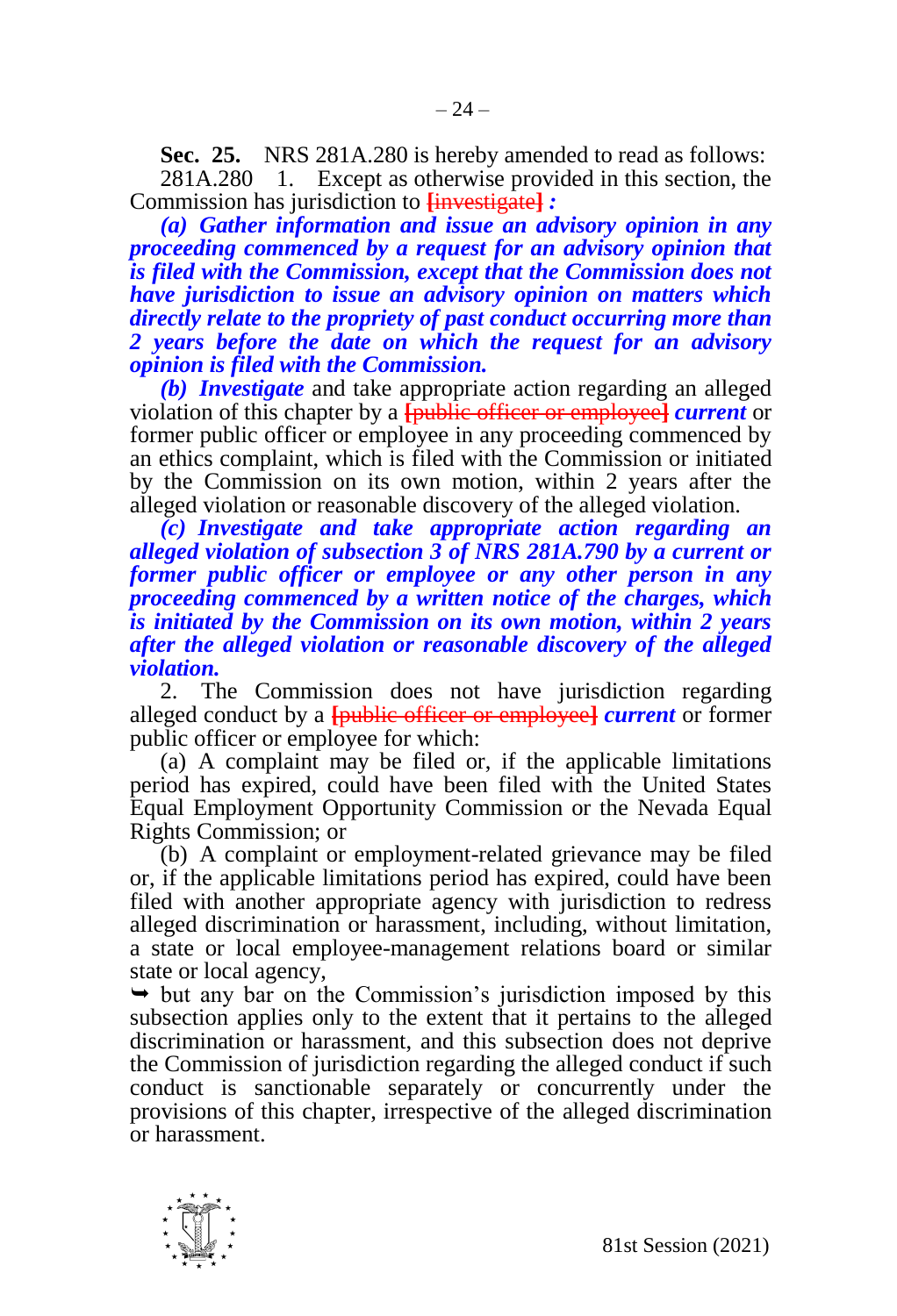3. For the purposes of this section, a proceeding is commenced **[**:**]** *by an ethics complaint:*

(a) On the date on which **[**an**]** *the* ethics complaint is filed in the proper form with the Commission in accordance with the regulations of the Commission; or

(b) If the ethics complaint is initiated by the Commission on its own motion, on the date on which the Commission serves the **[**public officer or employee**]** *current* or former public officer or employee with *a written* notice of the *investigation of the* ethics complaint in accordance with the regulations of the Commission.

**Sec. 26.** NRS 281A.290 is hereby amended to read as follows: 281A.290 The Commission shall:

1. Adopt procedural regulations that are necessary and proper to carry out the provisions of this chapter, including, without limitation:

(a) To facilitate the receipt of inquiries by the Commission;

(b) For the filing of an ethics complaint or a request for an advisory opinion with the Commission;

(c) For the withdrawal of an ethics complaint or a request for an advisory opinion by the person who filed the ethics complaint or request;

(d) To facilitate the prompt rendition *of decisions and the issuance* of opinions by the Commission; and

(e) For proceedings concerning an ethics complaint, to facilitate written discovery requests submitted pursuant to NRS 281A.750 and 281A.755 and the disclosure of evidence in the manner required by those sections, including, without limitation, the disclosure of evidence obtained by or on behalf of the Executive Director during the course of the investigation that affirmatively and substantively disproves any alleged violation of this chapter that is related to the ethics complaint and has been referred to the Commission for an adjudicatory hearing.

2. Prescribe, by regulation, forms and procedures for the submission of **[**statements of acknowledgment**]** *acknowledgments of the statutory ethical standards* filed by public officers pursuant to NRS 281A.500, maintain files of such **[**statements**]** *acknowledgments* and make the **[**statements**]** *acknowledgments*  available for public inspection.

3. Cause the making of such investigations as are reasonable and necessary for the rendition *of decisions and the issuance* of **[**its**]** opinions pursuant to this chapter.

4. Inform the Attorney General or district attorney of all cases of noncompliance with the requirements of this chapter.

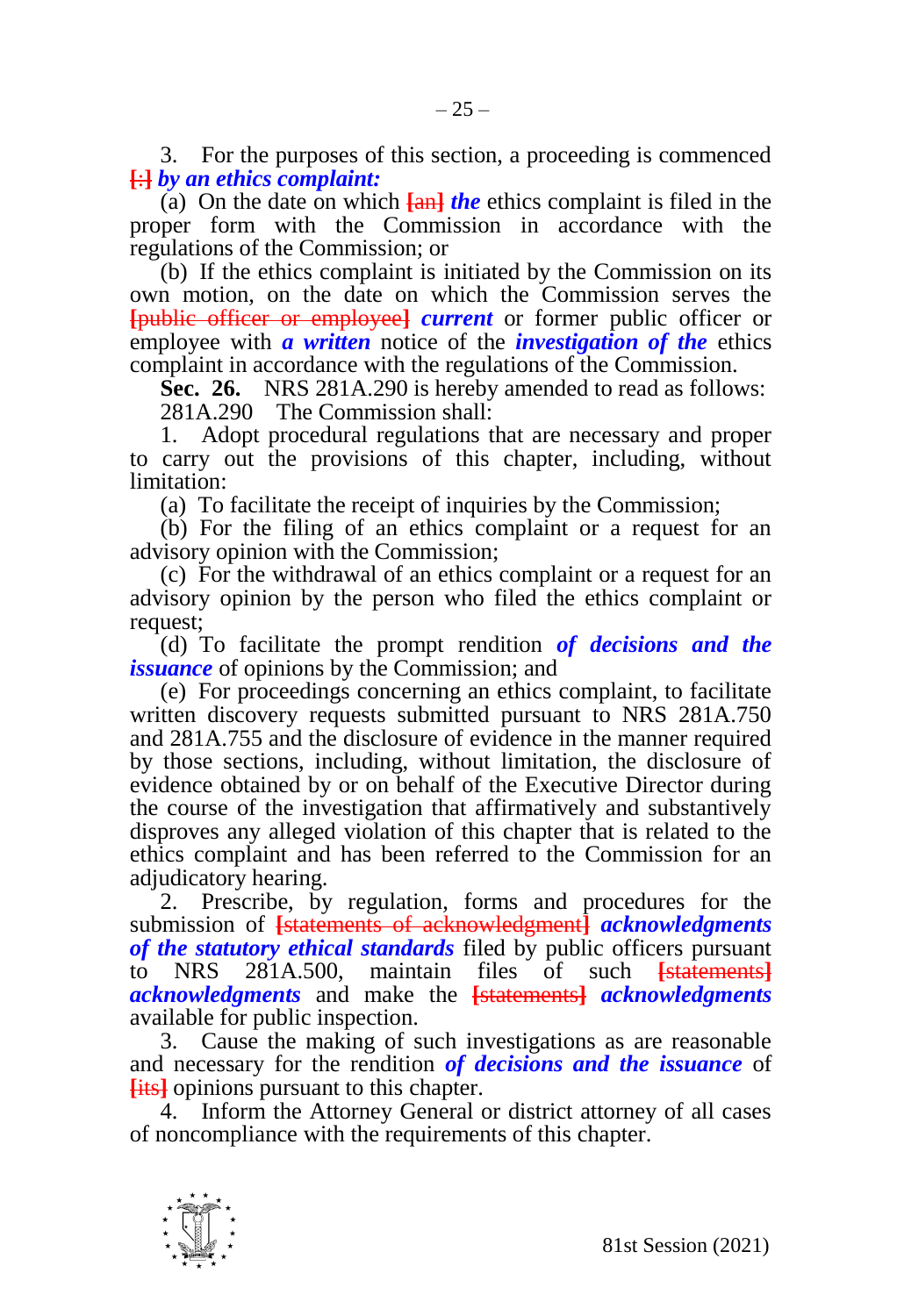5. Recommend to the Legislature such further legislation as the Commission considers desirable or necessary to promote and maintain high standards of ethical conduct in government.

6. Publish **[**a manual**]** *materials* for the use of public officers and employees that **[**explains**]** *explain* the requirements of this chapter.

**[→ The Legislative Counsel shall prepare annotations to this chapter** for inclusion in the Nevada Revised Statutes based on the published opinions of the Commission.**]**

**Sec. 27.** NRS 281A.300 is hereby amended to read as follows:

281A.300 1. The Chair **[**and Vice Chair**]** *or a member* of the Commission *appointed by the Chair to preside over any meetings, hearings and proceedings* may administer oaths **[**.**]** *or direct a certified court reporter or other authorized person to administer oaths.*

2. The Commission, upon majority vote, may issue a subpoena to compel the attendance of a witness and the production of any books and papers for any hearing before the Commission.

3. **[**Upon**]** *Except as otherwise provided in this subsection, upon* the request of the Executive Director, the Chair **[**or, in the Chair's absence, the Vice Chair,**]** may issue a subpoena *during the course of any investigation* to compel the participation of a potential witness and the production of any books and papers **[**during the course of any investigation.**]** *, including, without limitation, information, records and documentation regarding personnel records maintained by an agency concerning the conduct of a public officer or employee, including, notwithstanding any other provision of law to the contrary, records otherwise deemed by law to be confidential, that relate to issues under consideration in an ethics complaint. A request by the Executive Director for a subpoena pursuant to this subsection may not include a request for records related to a concurrent, pending criminal investigation where such records are otherwise protected as confidential.*

4. Upon the request of the Executive Director or the public officer or employee who is the subject of an ethics complaint, the Chair **[**or, in the Chair's absence, the Vice Chair,**]** may issue a subpoena to compel the attendance of a witness and the production of any books and papers for any hearing before the Commission. A public officer or employee who requests the issuance of a subpoena pursuant to this subsection must serve the subpoena in the manner provided in the Nevada Rules of Civil Procedure for service of subpoenas in a civil action and must pay the costs of such service.

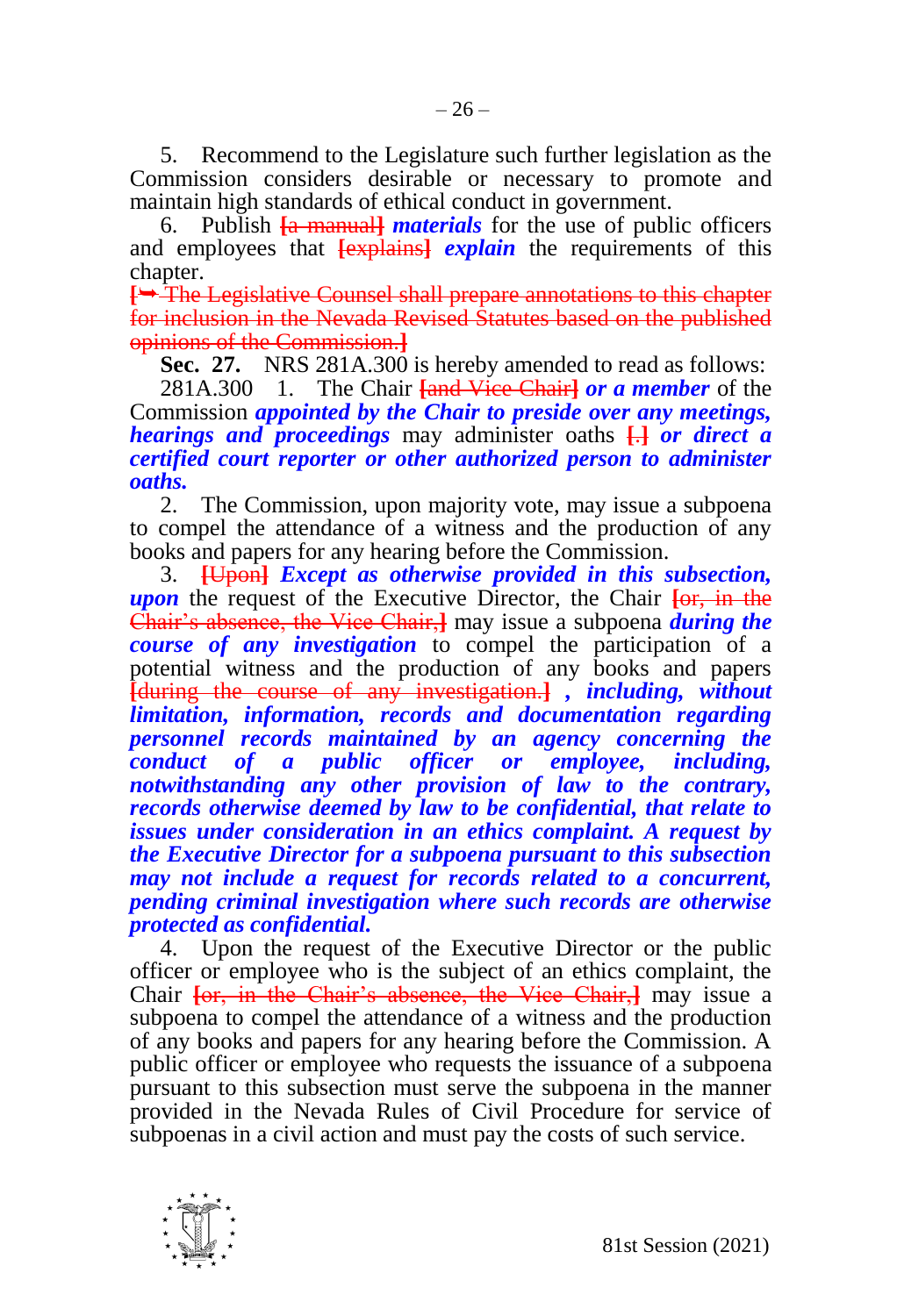5. Before **[**issuing**]** *the Chair issues* a subpoena *directed* to **[**a**]** *the* public officer or employee who is the subject of an ethics complaint to compel his or her participation in any investigation, his or her attendance as a witness or his or her production of any books and papers, the Executive Director shall submit a written request to the public officer or employee requesting:

(a) The voluntary participation of the public officer or employee in the investigation;

(b) The voluntary attendance of the public officer or employee as a witness; or

(c) The voluntary production by the public officer or employee of any books and papers relating to the ethics complaint.

6. Each written request submitted by the Executive Director pursuant to subsection 5 must specify the time and place for the voluntary participation of the public officer or employee in the investigation, attendance of the public officer or employee as a witness or production of any books and papers, and designate with certainty the books and papers requested, if any.

7. If the public officer or employee fails or refuses to respond to the Executive Director's written request pursuant to subsection 5 to voluntarily participate or attend at the time and place specified or produce the books and papers requested by the Executive Director within 5 business days after receipt of the written request, the Chair **[**or, in the Chair's absence, the Vice Chair,**]** may issue the subpoena. Failure of the public officer or employee to comply with the written request of the Executive Director shall be deemed a waiver by the public officer or employee of the time limits set forth in NRS 281A.700 to 281A.790, inclusive, *and section 12 of this act,* that apply to proceedings concerning the ethics complaint.

8. If any witness fails or refuses to participate, attend, testify or produce any books and papers as required by the subpoena, the Chair **[**or, in the Chair's absence, the Vice Chair,**]** may report to the district court by petition, setting forth that:

(a) Due notice has been given of the time and place of the participation or attendance of the witness or the production of the books and papers;

(b) The witness has been subpoenaed pursuant to this section; and

(c) The witness has failed or refused to participate, attend, testify or produce the books and papers as required by the subpoena, or has failed or refused to answer questions propounded to the witness,

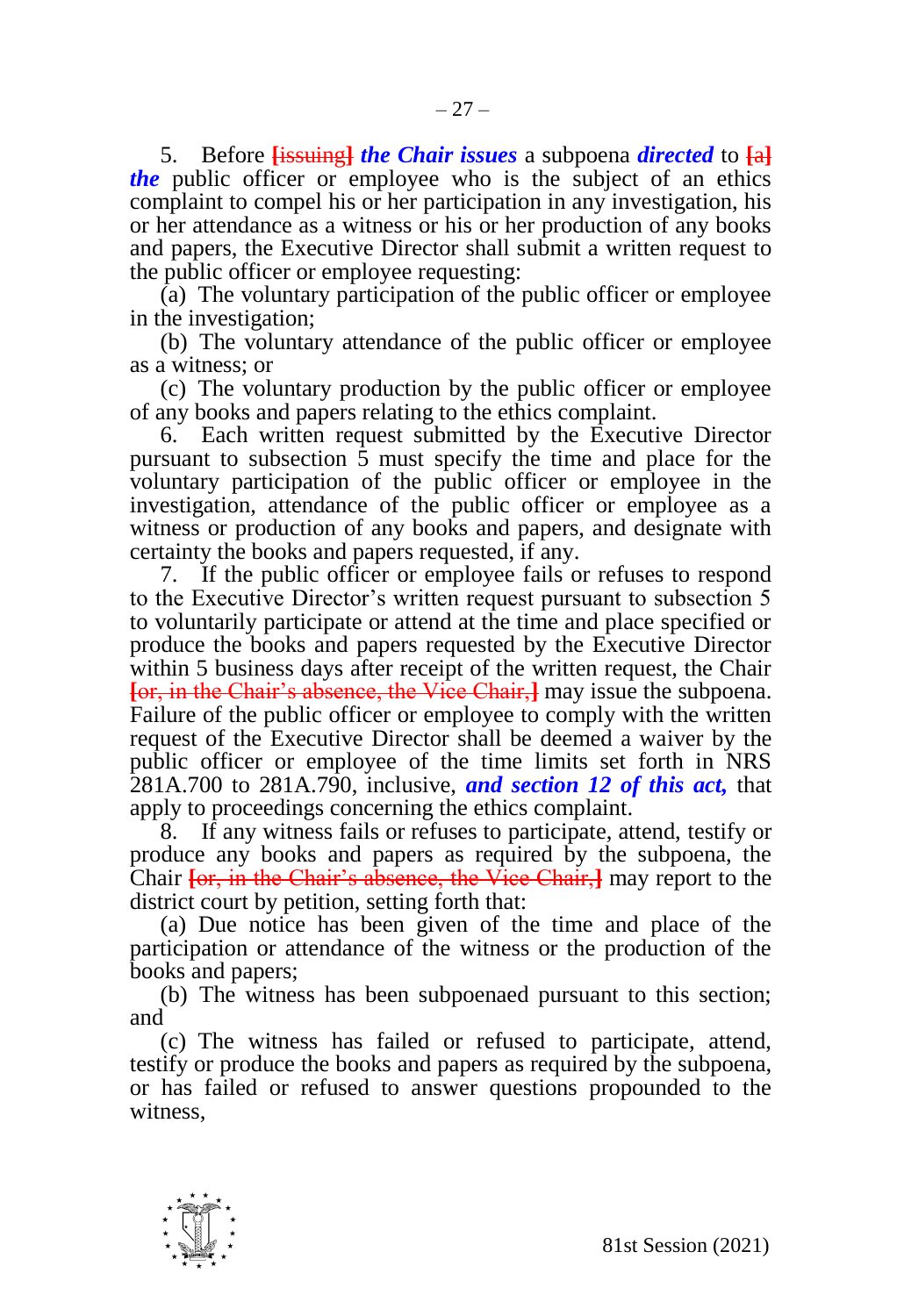$\rightarrow$  and asking for an order of the court compelling the witness to participate, attend, testify or produce the books and papers as required by the subpoena.

9. Upon such a petition, the court shall enter an order directing the witness to appear before the court at a time and place to be fixed by the court in its order, the time to be not more than 10 days after the date of the order, and then and there show cause why the witness has not participated, attended, testified or produced the books or papers as required by the subpoena. A certified copy of the order must be served upon the witness.

10. If **[**it appears to**]** *, at the hearing to show cause,* the court *finds* that the subpoena was regularly issued pursuant to this section **[**,**]** *and that the witness has not proven a reason recognized by law for the failure to comply with its provisions, the court shall enter an* order that the witness comply with the subpoena, at the time and place fixed in the order, and participate, attend, testify or produce the required books and papers. Upon failure to obey the order, the witness must be dealt with as for contempt of court.

*11. Any court proceeding commenced pursuant to this section is deemed good cause for the Commission to grant an extension of the time limits set forth in NRS 281A.700 to 281A.790, inclusive, and section 12 of this act, that apply to proceedings concerning the ethics complaint.*

**Sec. 28.** NRS 281A.350 is hereby amended to read as follows:

281A.350 1. Any state agency or the governing body of a county or an incorporated city may establish a specialized or local ethics committee to complement the functions of the Commission. A specialized or local ethics committee may:

(a) Establish a code of ethical standards suitable for the particular ethical problems encountered in its sphere of activity. The standards may not be less restrictive than the statutory ethical standards.

(b) Render *a decision and issue* an opinion upon the request of any public officer or employee of its own organization or level seeking an interpretation of its *code of* ethical standards on questions directly related to the propriety of the public officer's or employee's own future official conduct **[**or**]** *, but the committee may* refer the request to the Commission **[**.**]** *if the response to the request requires the Commission to interpret the statutory ethical standards and apply those standards to the given set of facts and circumstances. If the request is referred to the Commission, it shall be deemed to be a request for an advisory opinion filed by the public officer or employee with the Commission pursuant to* 

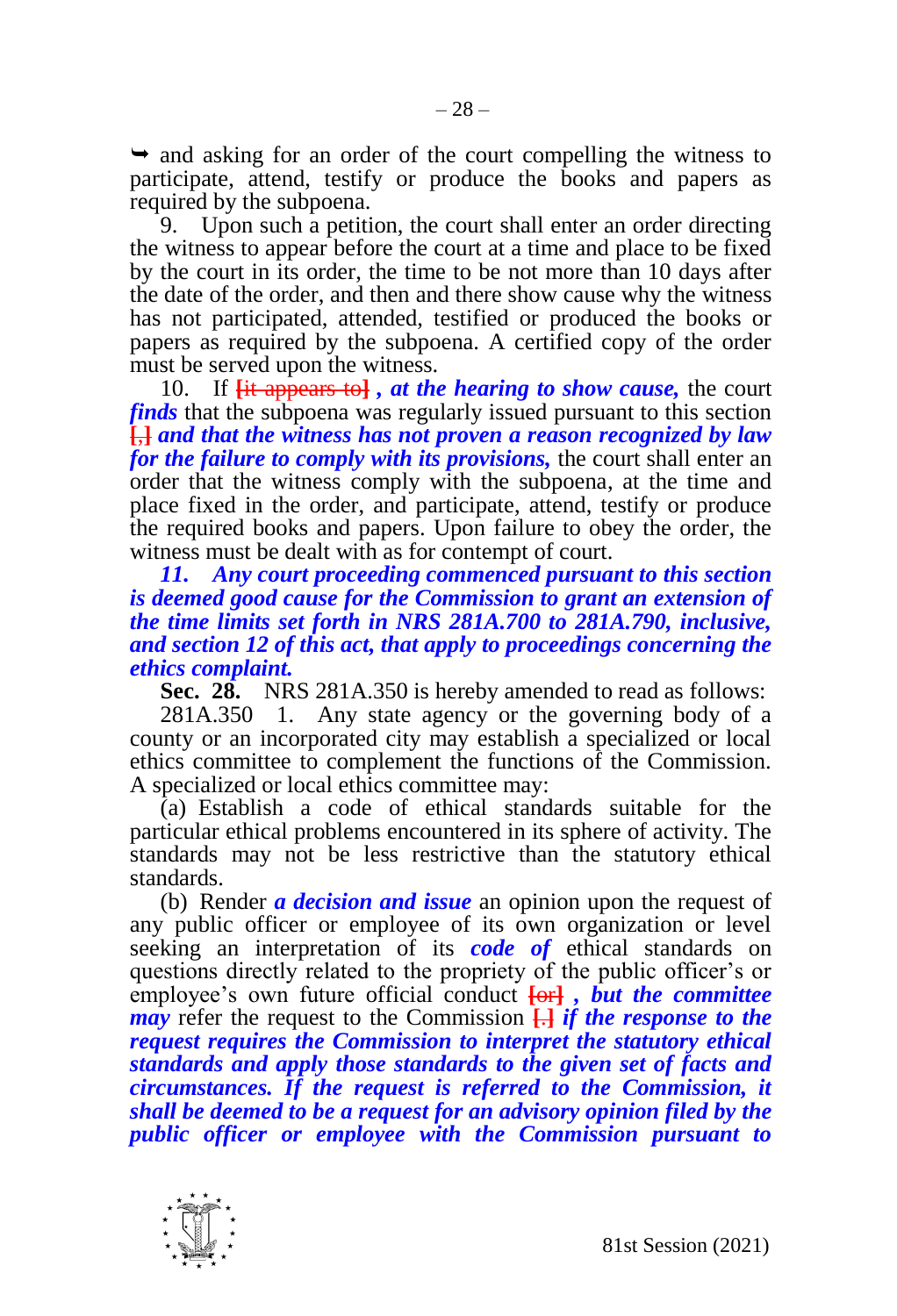*NRS 281A.675.* Any public officer or employee subject to the jurisdiction of the committee shall direct the public officer's or employee's **[**inquiry**]** *request* to that committee *first* instead of the Commission.

 $-29-$ 

**[**(c) Require the filing of financial disclosure statements by public officers on forms prescribed by the committee or the city clerk if the form has been:

(1) Submitted, at least 60 days before its anticipated distribution, to the Secretary of State for review; and

(2) Upon review, approved by the Secretary of State. The Secretary of State shall not approve the form unless the form contains all the information required to be included in a financial disclosure statement pursuant to NRS 281.571.**]**

2. **[**The Secretary of State is not responsible for the costs of producing or distributing a form for filing a financial disclosure statement pursuant to the provisions of subsection 1.

3.**]** A specialized or local ethics committee shall not attempt to interpret *the statutory ethical standards* or render *a decision and issue* an opinion regarding the statutory ethical standards.

**[**4.**]** *3.* Each request for an opinion submitted *by a public officer or employee* to a specialized or local ethics committee, each hearing held *by the committee* to obtain information on which to **[**base**]** *render a decision and issue* an opinion, all deliberations *by the committee* relating to **[**an**]** *the decision and* opinion, each **[**opinion**]** *decision* rendered *and opinion issued* by **[**a**]** *the*  committee and any motion relating to the *decision and* opinion are confidential unless:

(a) The **[**public officer or employee**]** *requester* acts in contravention of the *decision or* opinion; or

(b) The requester discloses the **[**content**]** *contents* of the *decision or* opinion.

**Sec. 29.** NRS 281A.400 is hereby amended to read as follows:

281A.400 **[**A code of ethical standards is hereby established to govern the conduct of public officers and employees:**]**

1. A public officer or employee shall not seek or accept any gift, service, favor, employment, engagement, emolument or economic opportunity, for the public officer or employee or any person to whom the public officer or employee has a commitment in a private capacity, which would tend improperly to influence a reasonable person in the public officer's or employee's position to depart from the faithful and impartial discharge of the public officer's or employee's public duties.

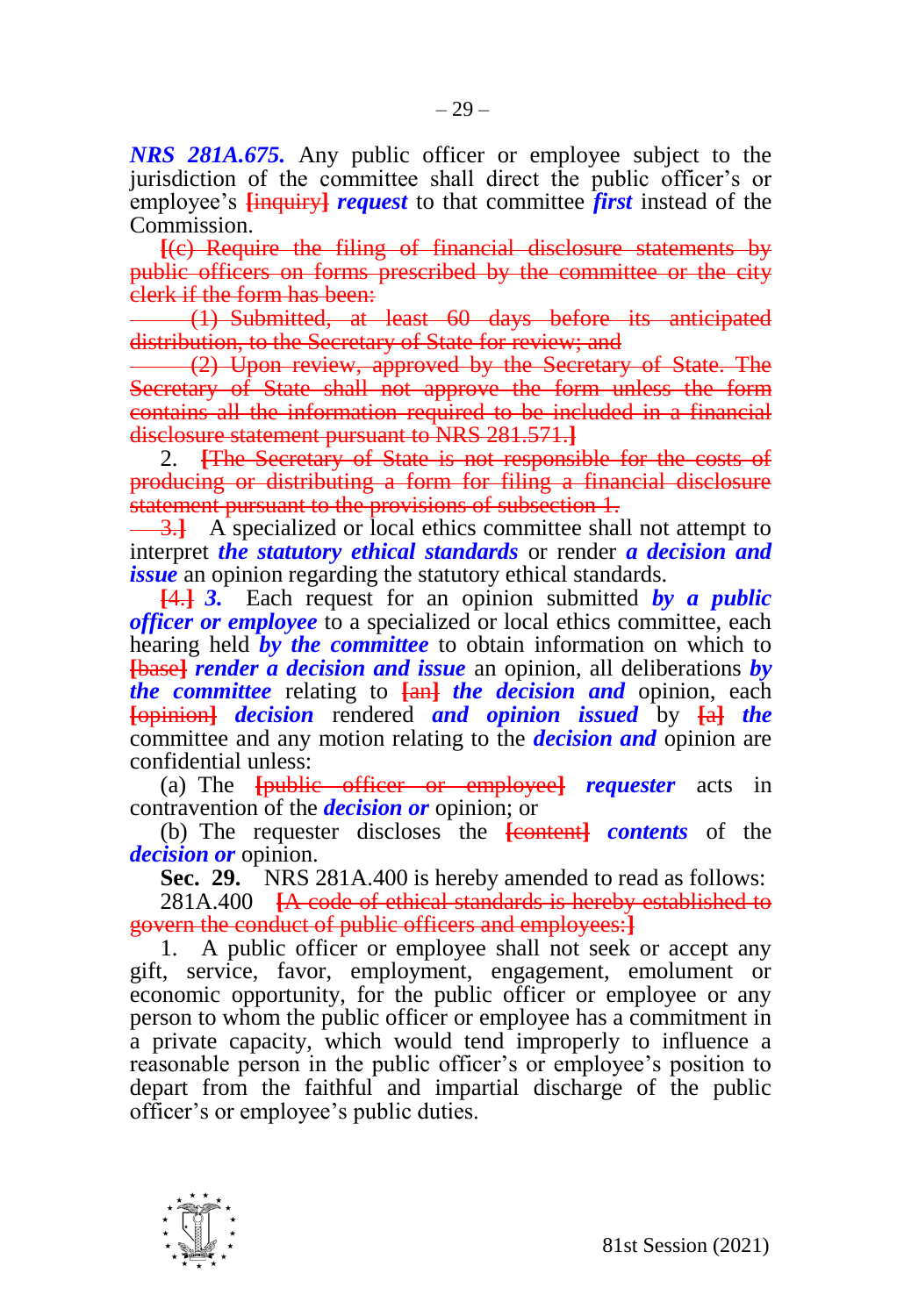2. A public officer or employee shall not use the public officer's or employee's position in government to secure or grant unwarranted privileges, preferences, exemptions or advantages for the public officer or employee, any business entity in which the public officer or employee has a significant pecuniary interest or any person to whom the public officer or employee has a commitment in a private capacity. As used in this subsection, "unwarranted" means without justification or adequate reason.

3. A public officer or employee shall not participate as an agent of government in the negotiation or execution of a contract between the government and the public officer or employee, any business entity in which the public officer or employee has a significant pecuniary interest or any person to whom the public officer or employee has a commitment in a private capacity.

4. A public officer or employee shall not accept any salary, retainer, augmentation, expense allowance or other compensation from any private source, for the public officer or employee or any person to whom the public officer or employee has a commitment in a private capacity, for the performance of the public officer's or employee's duties as a public officer or employee.

5. If a public officer or employee acquires, through the public officer's or employee's public duties or relationships, any information which by law or practice is not at the time available to people generally, the public officer or employee shall not use the information to further a significant pecuniary interest of the public officer or employee or any other person or business entity.

6. A public officer or employee shall not suppress any governmental report or other official document because it might tend to affect unfavorably a significant pecuniary interest of the public officer or employee or any person to whom the public officer or employee has a commitment in a private capacity.

7. **[**Except for State Legislators who are subject to the restrictions set forth in subsection 8, a**]** *A* public officer or employee shall not use governmental time, property, equipment or other facility to benefit a significant personal or pecuniary interest of the public officer or employee or any person to whom the public officer or employee has a commitment in a private capacity. This subsection does not prohibit:

(a) A limited use of governmental property, equipment or other facility for personal purposes if:

(1) **[**The**]** *At the time that the use occurs, the use is:*

*(I) Authorized by a written policy which was adopted before the use occurs by the* public officer or employee who is

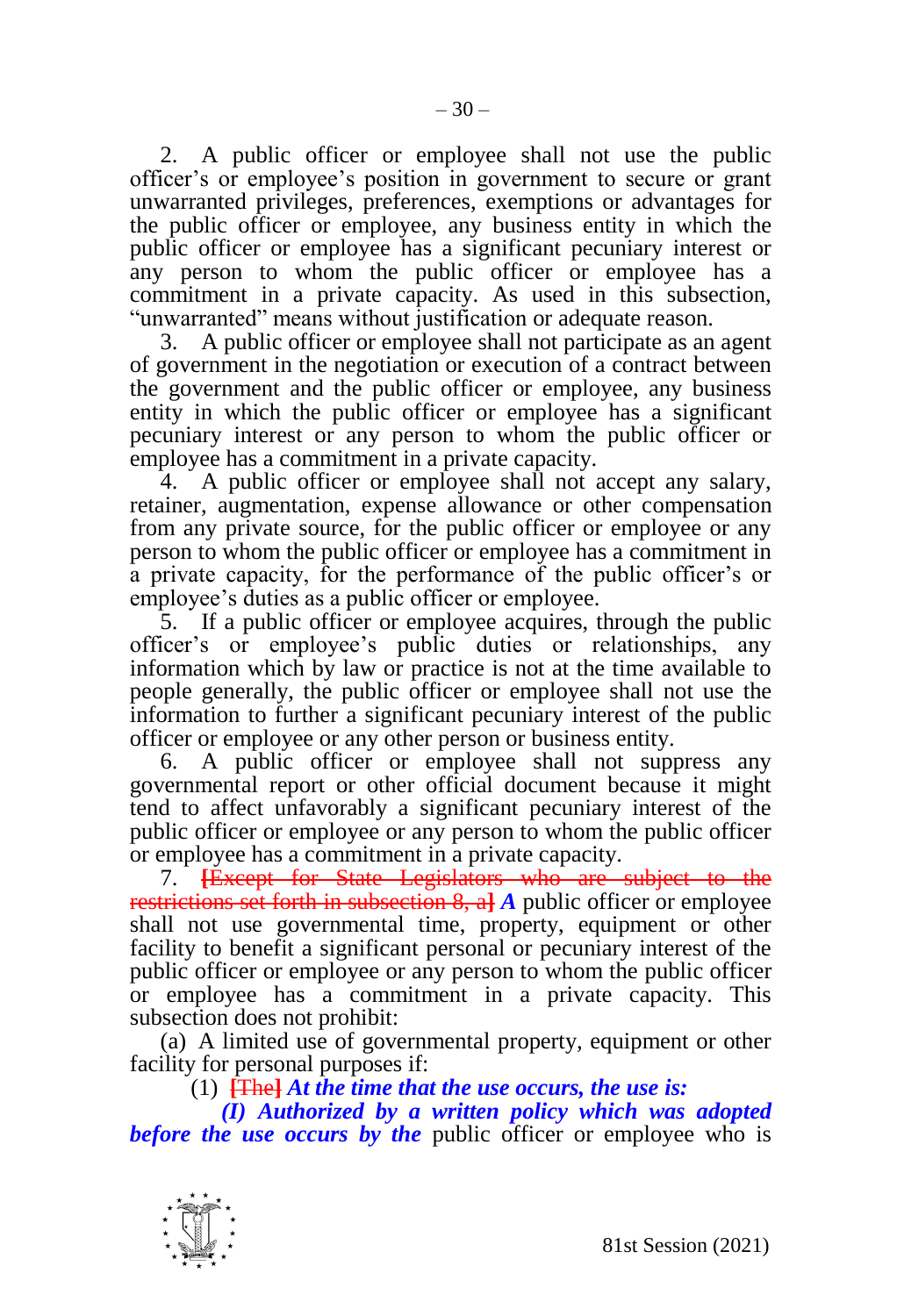responsible for and has authority to authorize the use of such property, equipment or other facility **[**has established a policy allowing the use or the use is necessary**]** *; or*

*(II) Necessary* as a result of emergency circumstances **[**;**]** *, whether or not the use is authorized by such a written policy;*

(2) The use does not interfere with the performance of the public officer's or employee's public duties;

(3) The cost or value related to the use is nominal; and

(4) The use does not create the appearance of impropriety;

(b) The use of mailing lists, computer data or other information lawfully obtained from a governmental agency which is available to members of the general public for nongovernmental purposes; or

(c) The use of telephones or other means of communication if there is not a special charge for that use.

 $\rightarrow$  If a governmental agency incurs a cost as a result of a use that is authorized pursuant to this subsection or would ordinarily charge a member of the general public for the use, the public officer or employee shall promptly reimburse the cost or pay the charge to the governmental agency.

8. **[**A State Legislator shall not:

(a) Use governmental time, property, equipment or other facility for a nongovernmental purpose or for the private benefit of the State Legislator or any other person. This paragraph does not prohibit:

(1) A limited use of state property and resources for personal purposes if:

(I) The use does not interfere with the performance of the State Legislator's public duties;

(II) The cost or value related to the use is nominal; and

(III) The use does not create the appearance of impropriety;

(2) The use of mailing lists, computer data or other information lawfully obtained from a governmental agency which is available to members of the general public for nongovernmental purposes; or

(3) The use of telephones or other means of communication if there is not a special charge for that use.

(b) Require or authorize a legislative employee, while on duty, to perform personal services or assist in a private activity, except:

(1) In unusual and infrequent situations where the employee's service is reasonably necessary to permit the State Legislator or legislative employee to perform that person's official duties; or

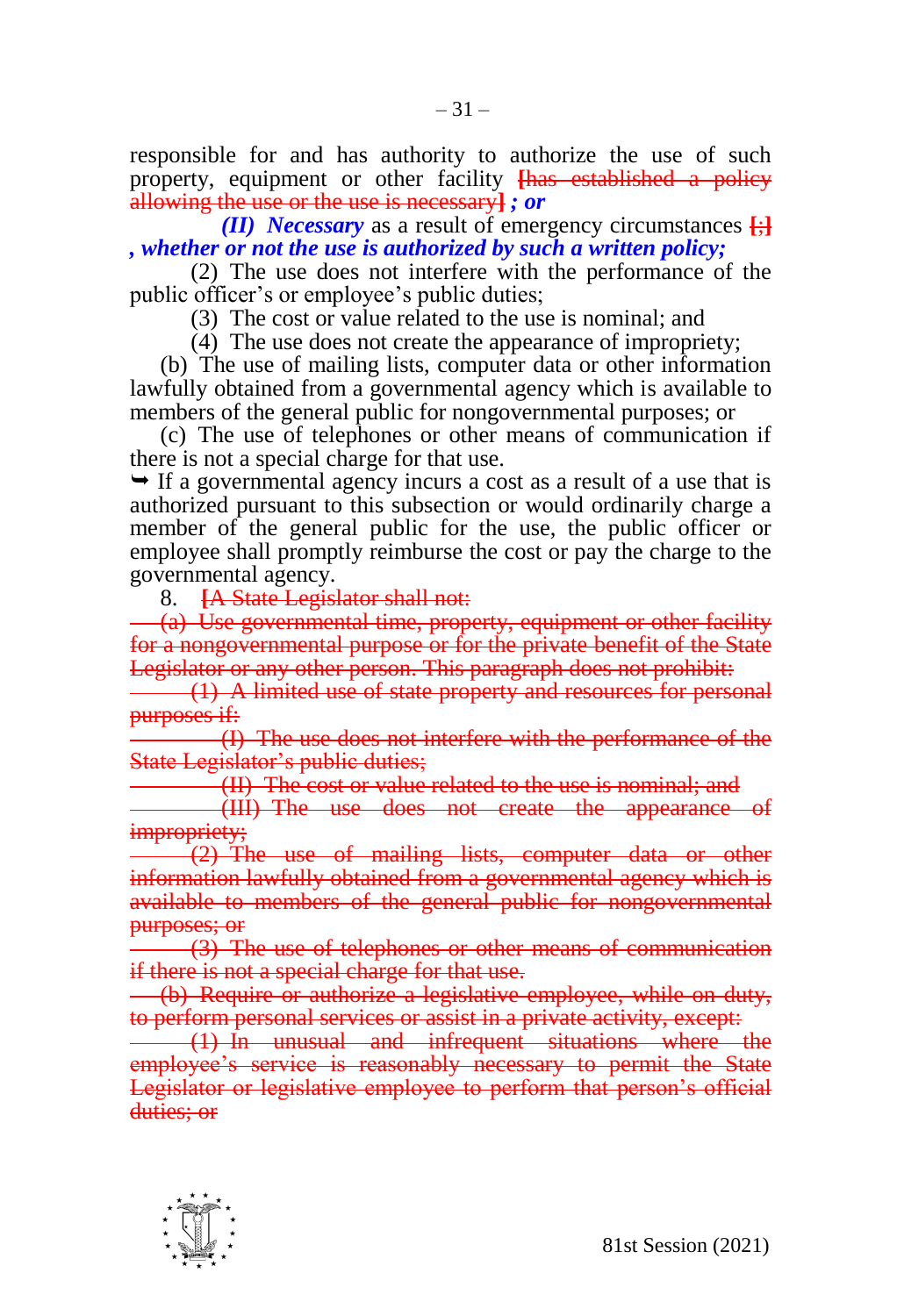(2) Where such service has otherwise been established as legislative policy.

**4.** A public officer or employee shall not attempt to benefit a significant personal or pecuniary interest of the public officer or employee or any person to whom the public officer or employee has a commitment in a private capacity through the influence of a subordinate.

**[**10.**]** *9.* A public officer or employee shall not seek other employment or contracts for the public officer or employee or any person to whom the public officer or employee has a commitment in a private capacity through the use of the public officer's or employee's official position.

*10. As used in this section, "appearance of impropriety" means a reasonable person would find, based on the given set of facts and circumstances, that a public officer's or employee's limited use of governmental property, equipment or other facility for personal purposes is inappropriate, disproportionate, excessive or unreasonable under that given set of facts and circumstances.*

**Sec. 30.** NRS 281A.410 is hereby amended to read as follows:

281A.410 **[**In addition to the requirements of the code of ethical standards and the other provisions of this chapter:**]**

1. If a public officer or employee serves in a state agency of the Executive Department or an agency of any county, city or other political subdivision, the public officer or employee:

(a) Shall not accept compensation from any private person to represent or counsel the private person on any issue pending before the agency in which that public officer or employee serves, if the agency makes decisions; and

(b) If the public officer or employee leaves the service of the agency, shall not, for 1 year after leaving the service of the agency, represent or counsel for compensation a private person upon any issue which was under consideration by the agency during the public officer's or employee's service. As used in this paragraph, "issue" includes a case, proceeding, application, contract or determination, but does not include the proposal or consideration of legislative measures or administrative regulations.

2. Except as otherwise provided in subsection 3, **[**a State Legislator or**]** a member of a local legislative body, or a public officer or employee whose public service requires less than half of his or her time, may represent or counsel a private person before an agency in which he or she does not serve.

3. A member of a local legislative body shall not represent or counsel a private person for compensation before another local

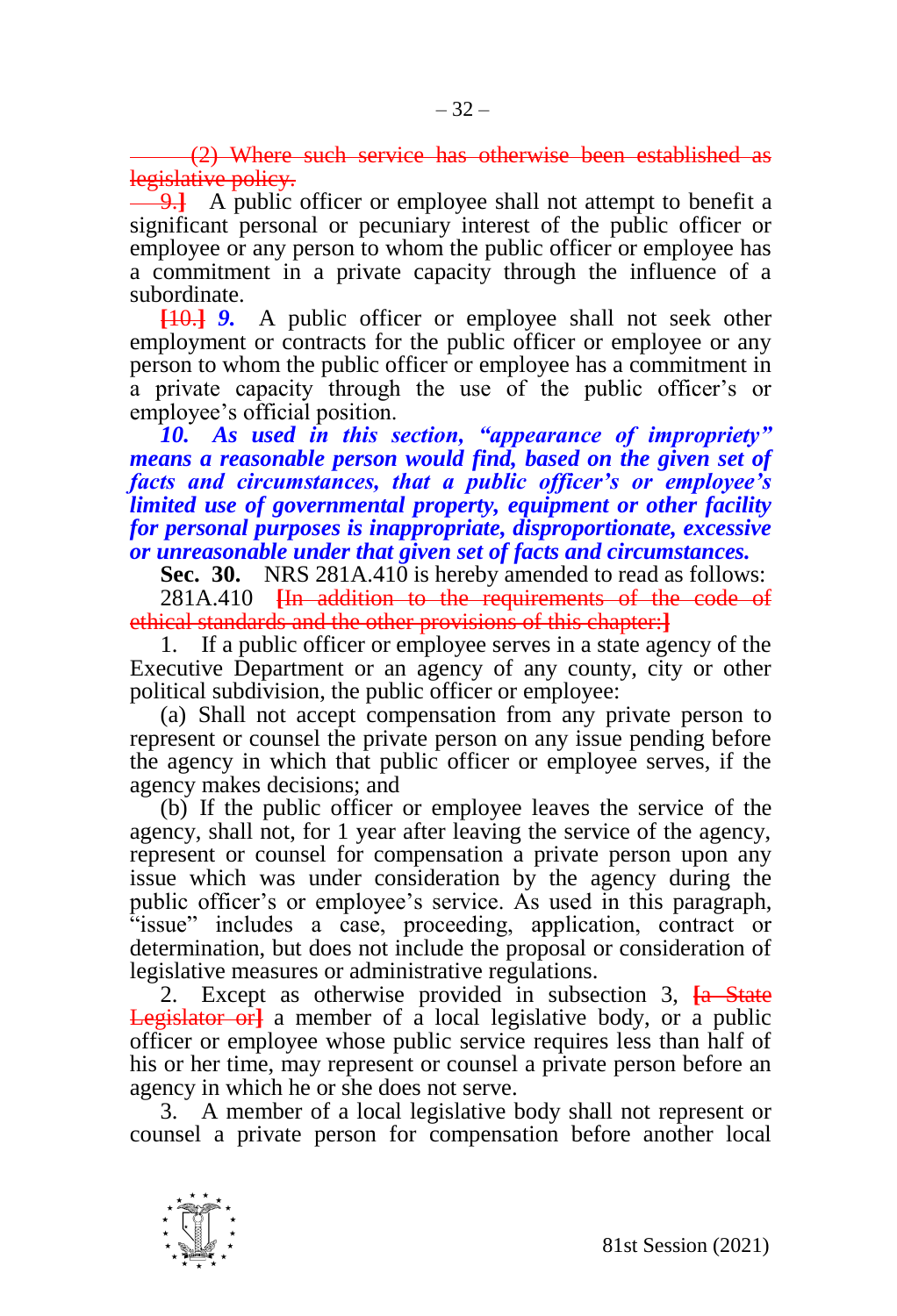agency if the territorial jurisdiction of the other local agency includes any part of the county in which the member serves. The Commission may relieve the member from the strict application of the provisions of this subsection if:

(a) The member files a request for an advisory opinion from the Commission pursuant to NRS 281A.675; and

(b) The Commission determines that such relief is not contrary to:

(1) The best interests of the public;

(2) The continued ethical integrity of each local agency affected by the matter; and

(3) The provisions of this chapter.

4. For the purposes of subsection 3, the request for an advisory opinion, *the decision rendered,* the advisory opinion and all meetings, hearings and proceedings of the Commission in such a matter are governed by the provisions of NRS 281A.670 to 281A.690, inclusive.

5. Unless permitted by this section, a public officer or employee shall not represent or counsel a private person for compensation before any state agency of the Executive or Legislative Department.

**Sec. 31.** NRS 281A.420 is hereby amended to read as follows:

281A.420 1. Except as otherwise provided in this section, a public officer or employee shall not approve, disapprove, vote, abstain from voting or otherwise act upon a matter:

(a) Regarding which the public officer or employee has accepted a gift or loan;

(b) In which the public officer or employee has a significant pecuniary interest;

(c) Which would reasonably be affected by the public officer's or employee's commitment in a private capacity to the interests of another person; or

(d) Which would reasonably be related to the nature of any representation or counseling that the public officer or employee provided to a private person for compensation before another agency within the immediately preceding year, provided such representation or counseling is permitted by NRS 281A.410,

 $\rightarrow$  without disclosing information concerning the gift or loan, the significant pecuniary interest, the commitment in a private capacity to the interests of the other person or the nature of the representation or counseling of the private person that is sufficient to inform the public of the potential effect of the action or abstention upon the person who provided the gift or loan, upon the public officer's or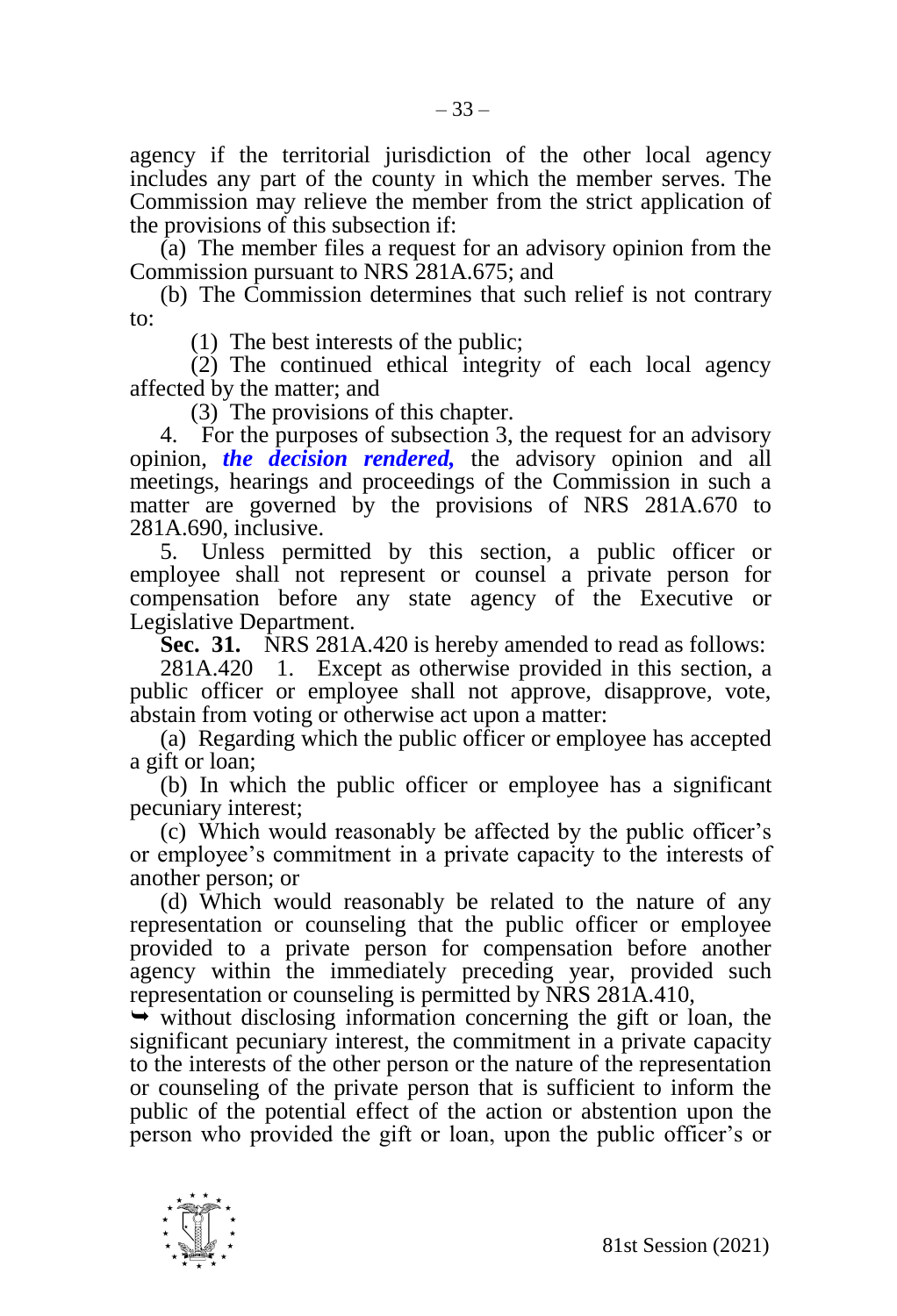employee's significant pecuniary interest, upon the person to whom the public officer or employee has a commitment in a private capacity or upon the private person who was represented or counseled by the public officer or employee. Such a disclosure must be made at the time the matter is considered. If the public officer or employee is a member of a body which makes decisions, the public officer or employee shall make the disclosure in public to the chair and other members of the body. If the public officer or employee is not a member of such a body and holds an appointive office, the public officer or employee shall make the disclosure to the supervisory head of the public officer's or employee's organization or, if the public officer holds an elective office, to the general public in the area from which the public officer is elected.

2. The provisions of subsection 1 do not require **[**a**]** *:*

*(a) A* public officer to disclose:

 $\overline{f(a)}$   $\overline{(1)}$  Any campaign contributions that the public officer reported in a timely manner pursuant to NRS 294A.120 or 294A.125; or

**[**(b)**]** *(2)* Any contributions to a legal defense fund that the public officer reported in a timely manner pursuant to NRS 294A.286.

*(b) A public officer or employee to disclose any information which is confidential as a result of a bona fide relationship that protects the confidentiality of the information under the terms of a contract or as a matter of law, including, without limitation, the attorney-client relationship, if the public officer or employee:*

*(1) In the disclosure made pursuant to subsection 1, discloses all nonconfidential information that is required to be disclosed and describes the general nature of the relationship that protects the confidential information from being disclosed; and*

*(2) Abstains from advocating the passage or failure of and from approving, disapproving, voting or otherwise acting upon the matter, regardless of whether the public officer or employee would be required to abstain pursuant to subsection 3.*

3. Except as otherwise provided in this section, in addition to the requirements of subsection 1, a public officer shall not vote upon or advocate the passage or failure of, but may otherwise participate in the consideration of, a matter with respect to which the independence of judgment of a reasonable person in the public officer's situation would be materially affected by:

(a) The public officer's acceptance of a gift or loan;

(b) The public officer's significant pecuniary interest; **[**or**]**

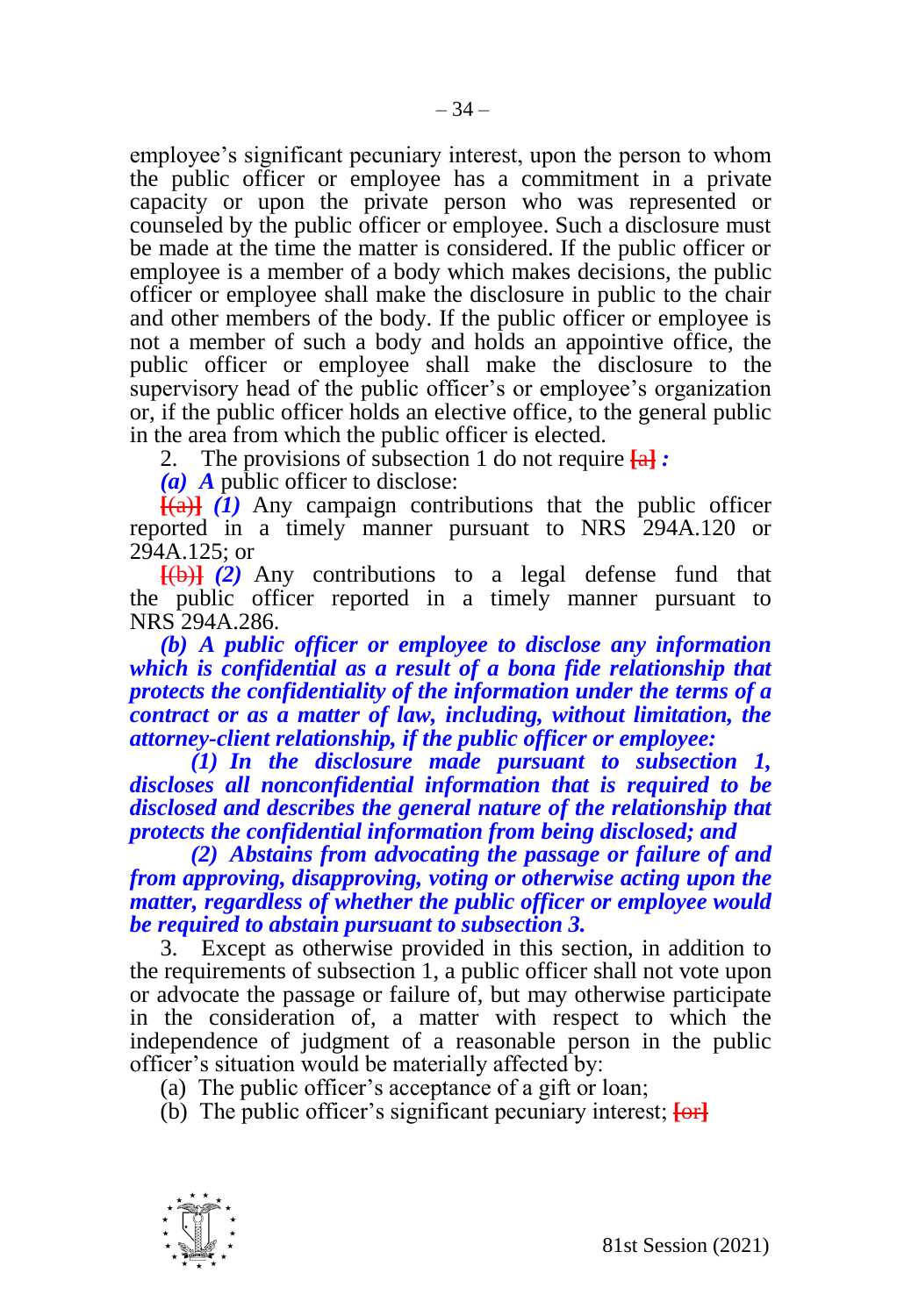(c) The public officer's commitment in a private capacity to the interests of another person **[**.**]** *; or*

# *(d) The public officer's representation or counseling of a private person for compensation before another agency within the immediately preceding year, provided such representation or counseling is permitted by NRS 281A.410.*

4. In interpreting and applying the provisions of subsection 3:

(a) It must be presumed that the independence of judgment of a reasonable person in the public officer's situation would not be materially affected by the public officer's acceptance of a gift or loan, significant pecuniary interest,  $\overline{f}$  commitment in a private capacity to the interests of another person *or representation or counseling of a private person for compensation as permitted by NRS 281A.410* where the resulting benefit or detriment accruing to the public officer, or if the public officer has a commitment in a private capacity to the interests of another person **[**,**]** *or has represented or counseled a private person for compensation as permitted by NRS 281A.410*, accruing to the other person, is not greater than that accruing to any other member of any general business, profession, occupation or group that is affected by the matter. The presumption set forth in this paragraph does not affect the applicability of the requirements set forth in subsection 1 relating to the duty of the public officer to make a proper disclosure at the time the matter is considered and in the manner required by subsection 1.

(b) The Commission must give appropriate weight and proper deference to the public policy of this State which favors the right of a public officer to perform the duties for which the public officer was elected or appointed and to vote or otherwise act upon a matter, provided the public officer makes a proper disclosure at the time the matter is considered and in the manner required by subsection 1. Because abstention by a public officer disrupts the normal course of representative government and deprives the public and the public officer's constituents of a voice in governmental affairs, the provisions of this section are intended to require abstention only in clear cases where the independence of judgment of a reasonable person in the public officer's situation would be materially affected by the public officer's acceptance of a gift or loan, significant pecuniary interest *,* **[**or**]** commitment in a private capacity to the interests of another person **[**.**]** *or representation or counseling of a private person for compensation as permitted by NRS 281A.410.*

5. Except as otherwise provided in NRS 241.0355, if a public officer declares to the body or committee in which the vote is to be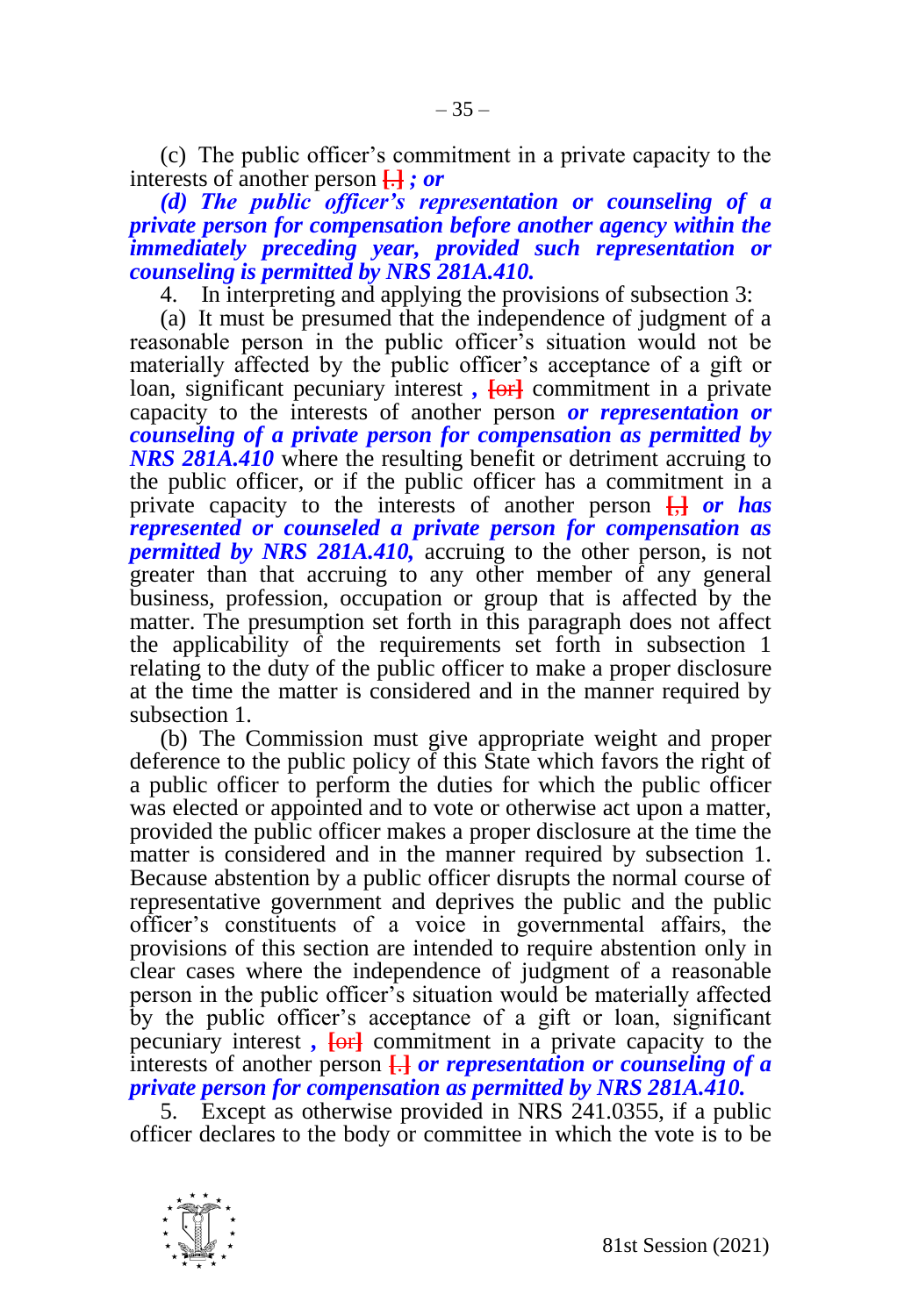taken that the public officer will abstain from voting because of the requirements of this section, the necessary quorum to act upon and the number of votes necessary to act upon the matter, as fixed by any statute, ordinance or rule, is reduced as though the member abstaining were not a member of the body or committee.

6. The provisions of this section do not, under any circumstances:

(a) Prohibit a member of a local legislative body from requesting or introducing a legislative measure; or

(b) Require a member of a local legislative body to take any particular action before or while requesting or introducing a legislative measure.

**[**7. The provisions of this section do not, under any circumstances, apply to State Legislators or allow the Commission to exercise jurisdiction or authority over State Legislators. The responsibility of a State Legislator to make disclosures concerning gifts, loans, interests or commitments and the responsibility of a State Legislator to abstain from voting upon or advocating the passage or failure of a matter are governed by the Standing Rules of the Legislative Department of State Government which are adopted, administered and enforced exclusively by the appropriate bodies of the Legislative Department of State Government pursuant to Section 6 of Article 4 of the Nevada Constitution.

8. As used in this section, "public officer" and "public employee" do not include a State Legislator.**]**

**Sec. 32.** NRS 281A.500 is hereby amended to read as follows:

281A.500 1. On or before the date on which a public officer swears or affirms the oath of office, the public officer must be informed of the statutory ethical standards and the duty to file an acknowledgment of the statutory ethical standards in accordance with this section by:

(a) For an appointed public officer, the appointing authority of the public officer; and

(b) For an elected public officer of:

(1) The county and other political subdivisions within the county except cities, the county clerk;

(2) The city, the city clerk; *and*

(3) **[**The Legislative Department of the State Government, the Director of the Legislative Counsel Bureau; and

(4)**]** The Executive Department of the State Government, the Director of the Department of Administration, or his or her designee.

2. Within 30 days after a public employee begins employment:

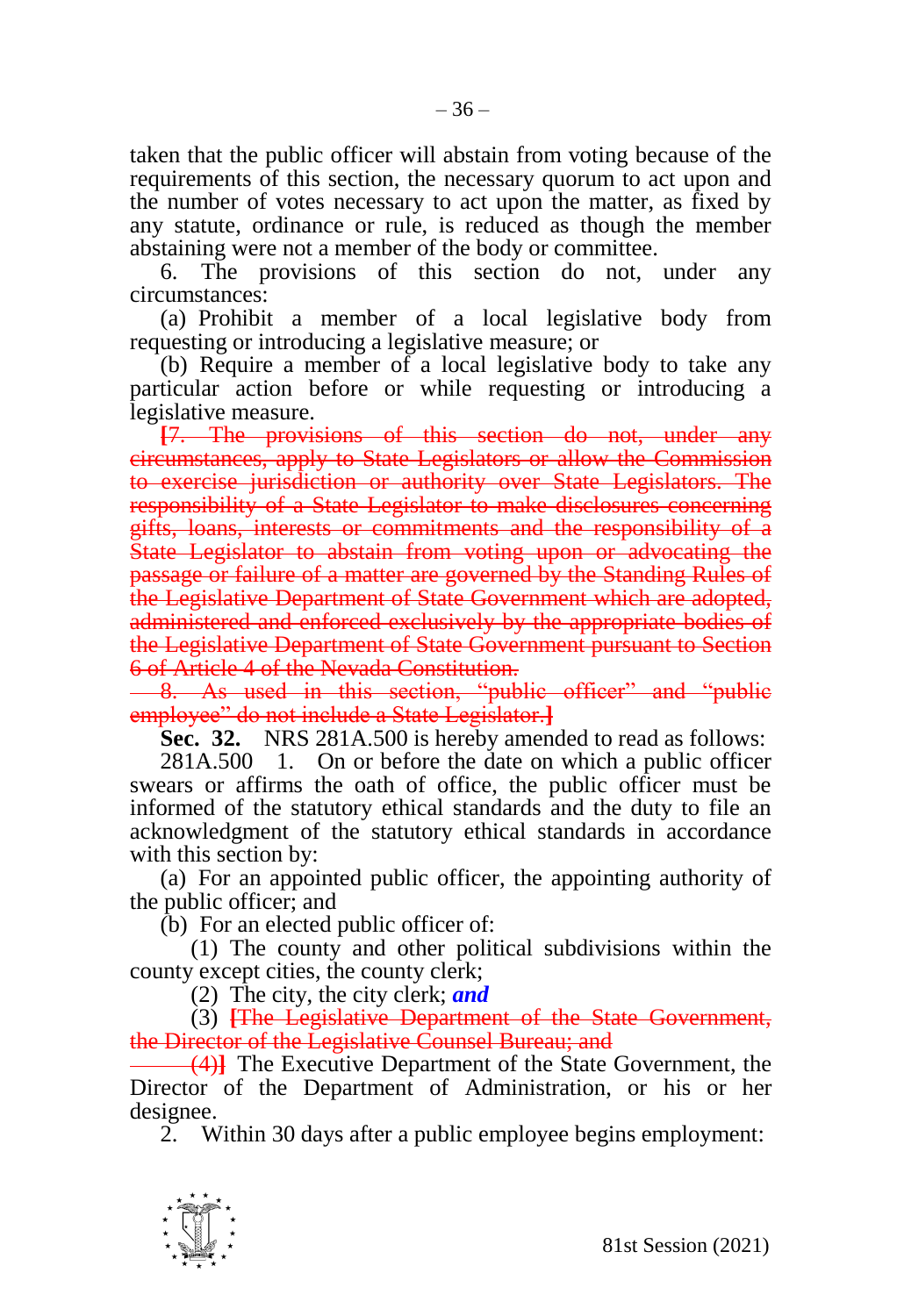(a) The Director of the Department of Administration, or his or her designee, shall provide each new public employee of a state agency with the information prepared by the Commission concerning the statutory ethical standards; and

(b) The manager of each local agency, or his or her designee, shall provide each new public employee of the local agency with the information prepared by the Commission concerning the statutory ethical standards.

3. Each public officer shall acknowledge that the public officer:

(a) Has received, read and understands the statutory ethical standards; and

(b) Has a responsibility to inform himself or herself of any amendments to the statutory ethical standards as soon as reasonably practicable after each session of the Legislature.

4. The acknowledgment must be executed on a form prescribed by the Commission and must be filed with the Commission:

(a) If the public officer is elected to office at the general election, on or before January 15 of the year following the public officer's election.

(b) If the public officer is elected to office at an election other than the general election or is appointed to office, on or before the 30th day following the date on which the public officer swears or affirms the oath of office.

5. Except as otherwise provided in this subsection, a public officer shall execute and file the acknowledgment once for each term of office. If the public officer serves at the pleasure of the appointing authority and does not have a definite term of office, the public officer, in addition to executing and filing the acknowledgment after the public officer swears or affirms the oath of office in accordance with subsection 4, shall execute and file the acknowledgment on or before January 15 of each even-numbered year while the public officer holds that office.

6. For the purposes of this section, the acknowledgment is timely filed if, on or before the last day for filing, the acknowledgment is filed in one of the following ways:

(a) Delivered in person to the principal office of the Commission in Carson City.

(b) Mailed to the Commission by first-class mail, or other class of mail that is at least as expeditious, postage prepaid. Filing by mail is complete upon timely depositing the acknowledgment with the United States Postal Service.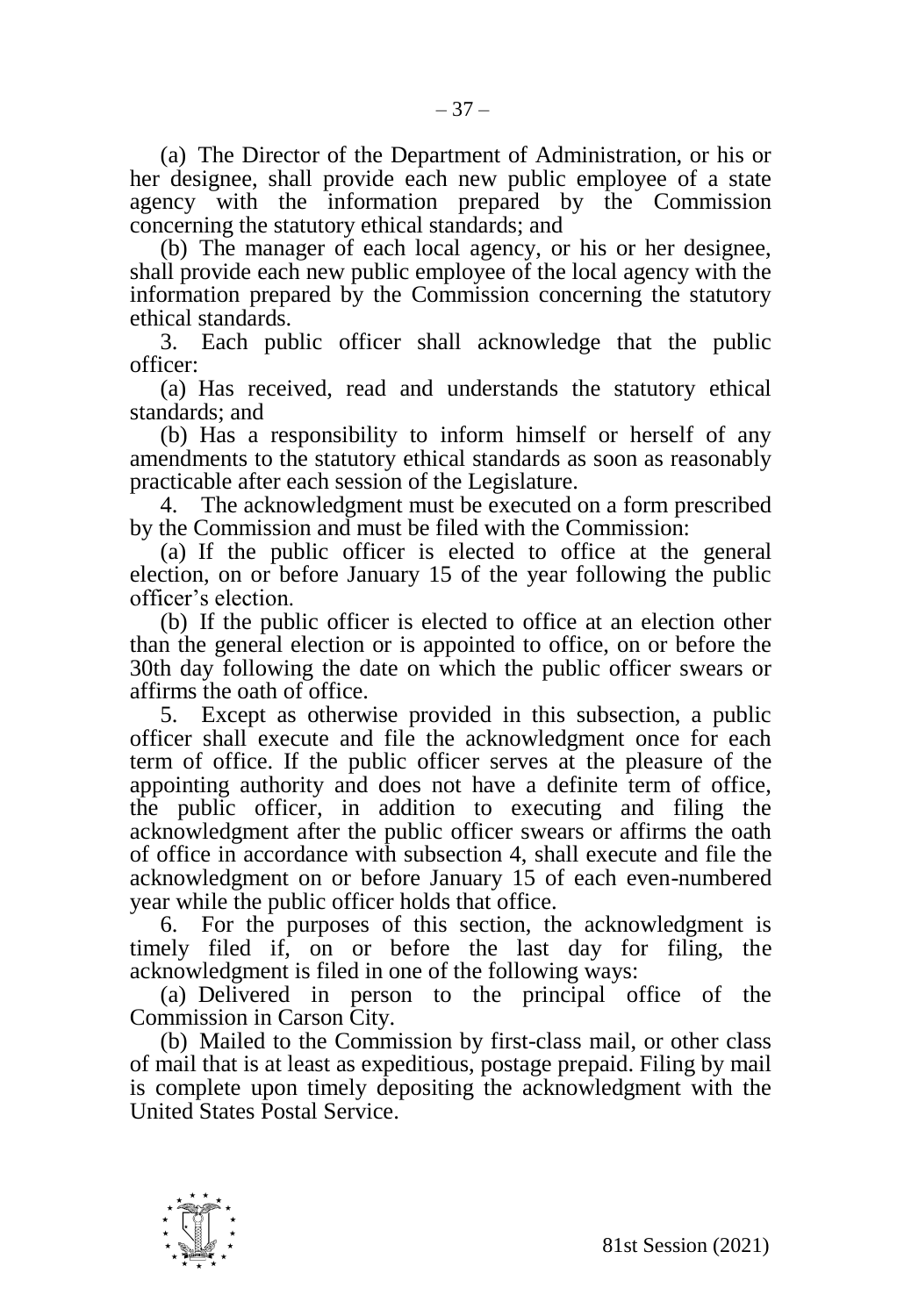(c) Dispatched to a third-party commercial carrier for delivery to the Commission within 3 calendar days. Filing by third-party commercial carrier is complete upon timely depositing the acknowledgment with the third-party commercial carrier.

(d) Transmitted to the Commission by facsimile machine or other electronic means authorized by the Commission. Filing by facsimile machine or other electronic means is complete upon receipt of the transmission by the Commission.

7. If a public officer is serving in a public office and executes and files the acknowledgment for that office as required by the applicable provisions of this section, the public officer shall be deemed to have satisfied the requirements of this section for any other office held concurrently by him or her.

8. The form for making the acknowledgment must contain:

(a) The address of the Internet website of the Commission where a public officer may view the statutory ethical standards and print a copy of the standards; and

(b) The telephone number and mailing address of the Commission where a public officer may make a request to obtain a printed copy of the statutory ethical standards from the Commission.

9. Whenever the Commission, or any public officer or employee as part of the public officer's or employee's official duties, provides a public officer with a printed copy of the form for making the acknowledgment, a printed copy of the statutory ethical standards must be included with the form.

10. The Commission shall retain each acknowledgment filed pursuant to this section for 6 years after the date on which the acknowledgment was filed.

11. **[**Willful refusal**]** *A public officer who refuses* to execute and file the acknowledgment required by this section shall be deemed to **Hee**:

(a) A willful**]** *have committed a* violation of this chapter for the purposes of NRS 281A.785 and 281A.790 *.* **[**; and

(b) Nonfeasance in office for the purposes of NRS 283.440 and, if the public officer is removable from office pursuant to NRS 283.440, the Commission may file a complaint in the appropriate court for removal of the public officer pursuant to that section. This paragraph grants an exclusive right to the Commission, and no other person may file a complaint against the public officer pursuant to NRS 283.440 based on any violation of this section.**]**

12. As used in this section, "general election" has the meaning ascribed to it in NRS 293.060.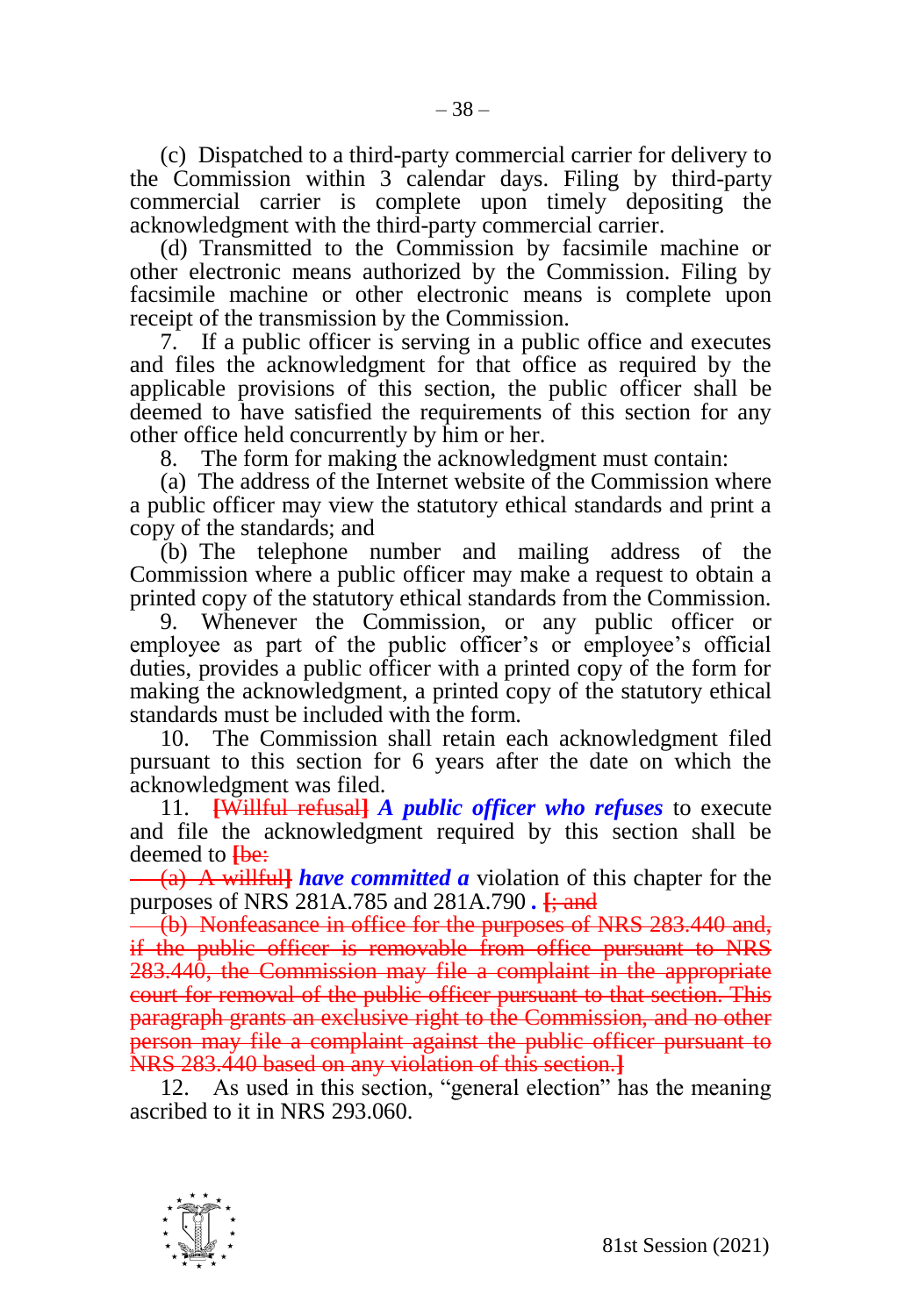**Sec. 33.** NRS 281A.550 is hereby amended to read as follows:

281A.550 1. A former member of the Public Utilities Commission of Nevada shall not:

(a) Be employed by a public utility or parent organization or subsidiary of a public utility; or

(b) Appear before the Public Utilities Commission of Nevada to testify on behalf of a public utility or parent organization or subsidiary of a public utility,

 $\rightarrow$  for 1 year after the termination of the member's service on the Public Utilities Commission of Nevada.

2. A former member of the Nevada Gaming Control Board or the Nevada Gaming Commission shall not:

(a) Appear before the Nevada Gaming Control Board or the Nevada Gaming Commission on behalf of a person who holds a license issued pursuant to chapter 463 or 464 of NRS or who is required to register with the Nevada Gaming Commission pursuant to chapter 463 of NRS; or

(b) Be employed by such a person,

 $\rightarrow$  for 1 year after the termination of the member's service on the Nevada Gaming Control Board or the Nevada Gaming Commission.

3. In addition to the prohibitions set forth in subsections 1 and 2, and except as otherwise provided in subsections 4 and 6, a *current or* former public officer or *management-level public*  employee of a board, commission, department, division or other agency of the Executive Department of *the* State Government **[**, except a clerical employee,**]** shall not solicit or accept employment from a business or industry whose activities are governed by regulations adopted *or administered* by the board, commission, department, division or other agency *, as applicable, during the public officer's or employee's period of public service or employment or* for 1 year after the termination of **[**the former public officer's or employee's**]** *his or her period of public* service or **[**period of**]** employment if:

(a) The **[**former**]** public officer's or employee's principal duties *include or* included the formulation of policy contained in the regulations governing the business or industry;

(b) **[**During**]** *Within* the immediately preceding year, **[**the former**]** *during the public officer's or employee's period of public service or employment or within the year immediately preceding the termination of the public officer's or employee's period of public service or employment, the* public officer or employee directly performed activities, or controlled or influenced an audit, decision, investigation or other action, which significantly affected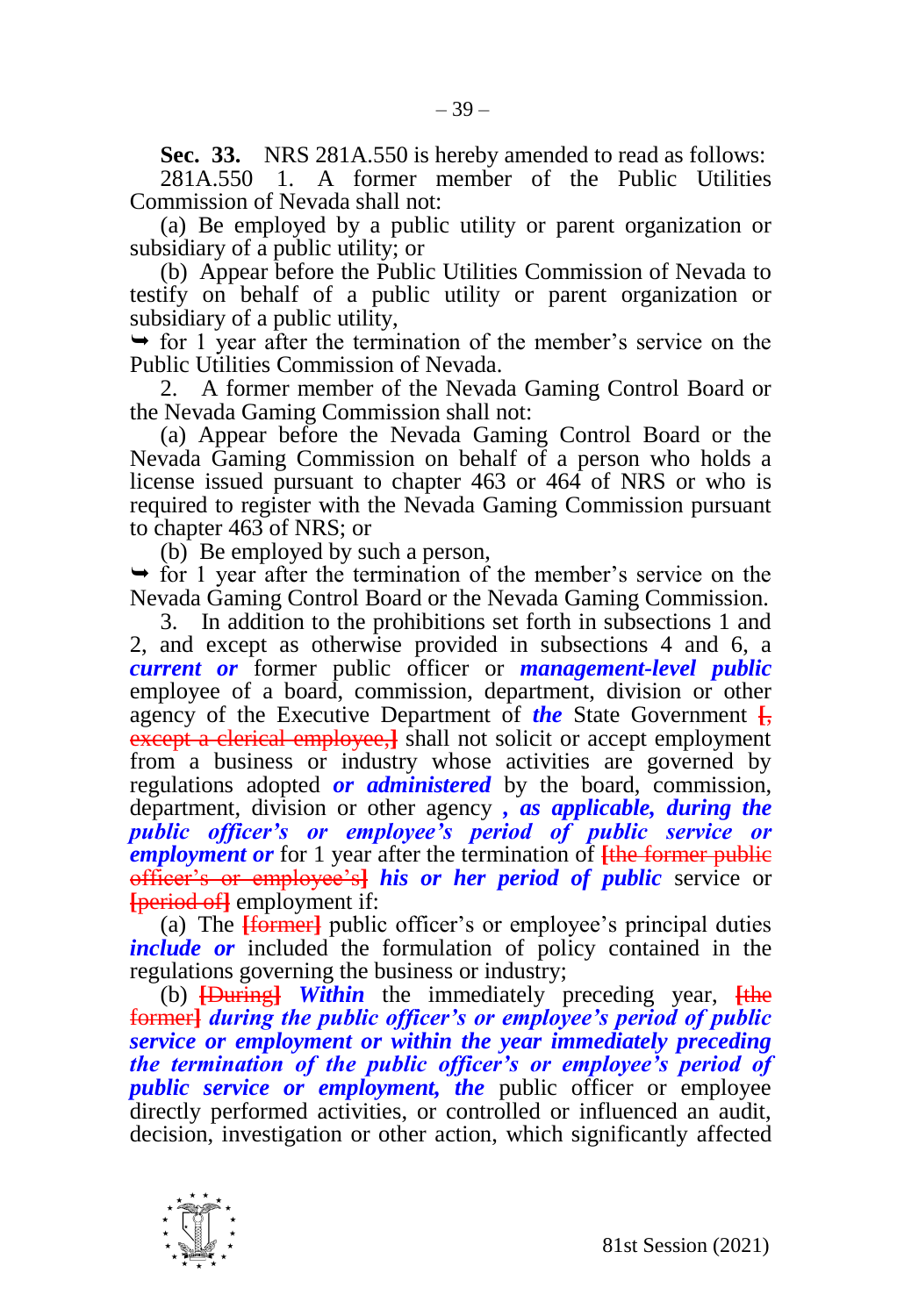the business or industry *;* **[**which might, but for this section, employ the former public officer or employee;**]** or

(c) As a result of the **[**former**]** public officer's or employee's governmental service or employment, the **[**former**]** public officer or employee possesses knowledge of the trade secrets of a direct business competitor.

4. The provisions of subsection 3 do not apply to a *current or*  former **[**public officer who was a**]** member of a board, commission or similar body of the State if:

(a) The **[**former public officer**]** *member* is engaged in the profession, occupation or business regulated by the board, commission or similar body;

(b) The **[**former public officer**]** *member* holds a license issued by the board, commission or similar body; and

(c) Holding a license issued by the board, commission or similar body is a requirement for membership on the board, commission or similar body.

5. Except as otherwise provided in subsection 6, a *current or*  former public officer or employee of the State or a political subdivision, except a clerical employee, shall not solicit or accept employment from a person to whom a contract for supplies, materials, equipment or services was awarded by the State or political subdivision, as applicable, *or was implemented, managed or administered by the State or political subdivision, as applicable, during the public officer's or employee's period of public service or employment or* for 1 year after the termination of **[**the officer's or employee's**]** *his or her period of public* service or **[**period of**]** employment, if:

(a) The amount of the contract exceeded \$25,000;

(b) The contract was awarded *or was implemented, managed or administered by the State or political subdivision, as applicable, within the immediately preceding year during the public officer's or employee's period of public service or employment or* within the **[**12-month period**]** *year* immediately preceding the termination of the *public* officer's or employee's *period of public* service or **[**period of**]** employment; and

(c) The position held by the **[**former**]** public officer or employee at the time the contract was awarded *or while it was implemented, managed or administered by the State or political subdivision, as applicable,* allowed the **[**former**]** public officer or employee to *materially* affect or influence the awarding of the contract **[**.**]** *or its implementation, management or administration.*

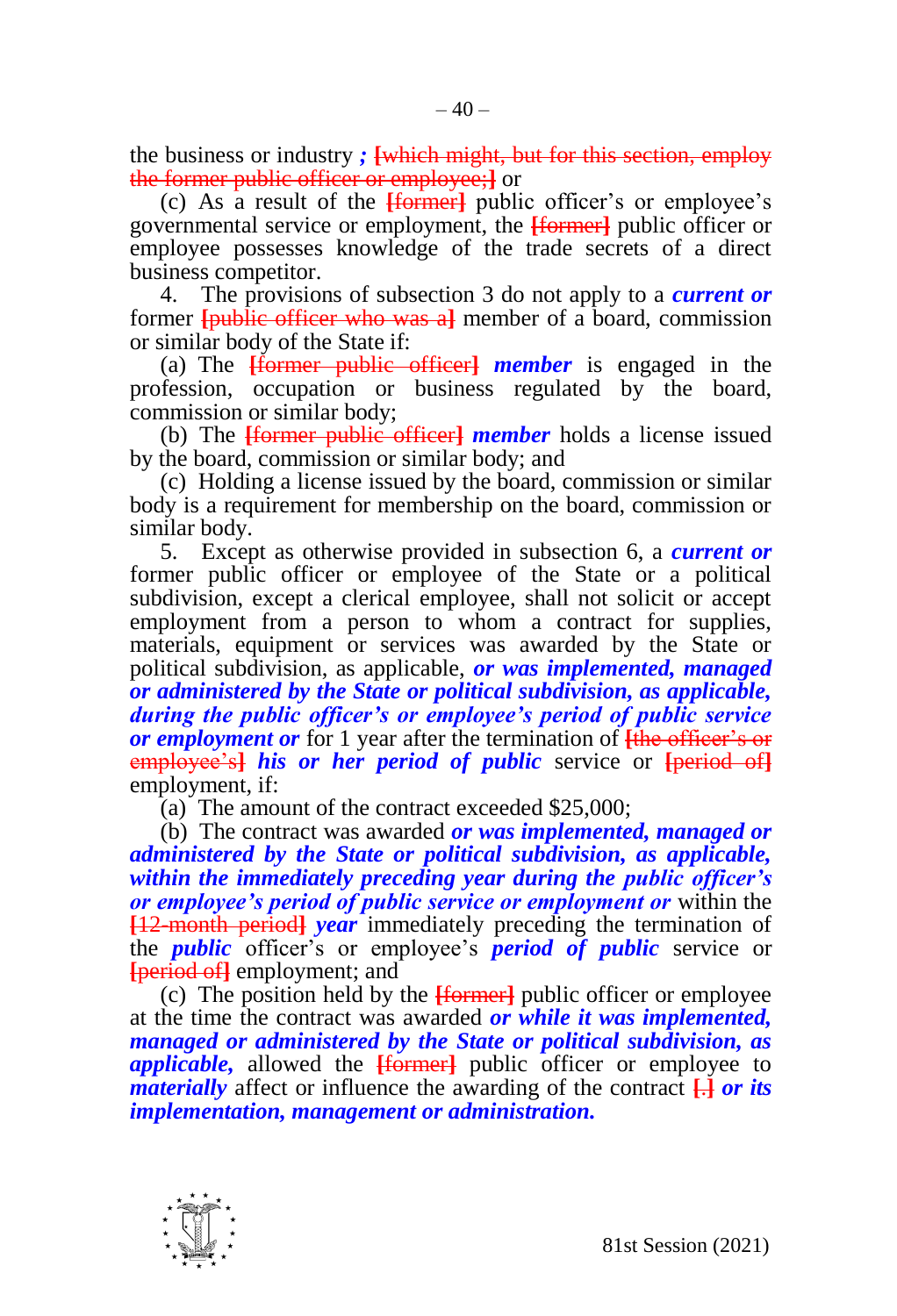6. A current or former public officer or employee may file a request for an advisory opinion pursuant to NRS 281A.675 concerning the application of the relevant facts in that person's case to the provisions of subsection 3 or 5, as applicable, and *the Commission may* determine whether relief from the strict application of those provisions is proper. *For the purposes of submitting all necessary information for the Commission to render a decision and issue an advisory opinion in the matter, a current or former public officer or employee may request information concerning potential employment from any business, industry or other person without violating the provisions of subsection 3 or 5, as applicable.* If the Commission determines that relief from the strict application of the provisions of subsection 3 or 5, as applicable, is not contrary to:

(a) The best interests of the public;

(b) The continued ethical integrity of the State Government or political subdivision, as applicable; and

(c) The provisions of this chapter,

 $\rightarrow$  it may issue an advisory opinion to that effect and grant such relief.

7. For the purposes of subsection 6, the request for an advisory opinion, *the decision rendered,* the advisory opinion and all meetings, hearings and proceedings of the Commission in such a matter are governed by the provisions of NRS 281A.670 to 281A.690, inclusive.

8. The advisory opinion does not relieve the current or former public officer or employee from the strict application of any provision of NRS 281A.410.

9. **[**For**]** *Except as otherwise provided in subsection 6, for* the purposes of this section:

(a) A former member of the Public Utilities Commission of Nevada, the Nevada Gaming Control Board or the Nevada Gaming Commission; or

(b) Any other *current or* former public officer or employee governed by this section,

 $\rightarrow$  is employed by or is soliciting or accepting employment from a business, industry or other person described in this section if any oral or written agreement is sought, negotiated or exists during the restricted period pursuant to which the personal services of the public officer or employee are provided or will be provided to the business, industry or other person, even if such an agreement does not or will not become effective until after the restricted period.

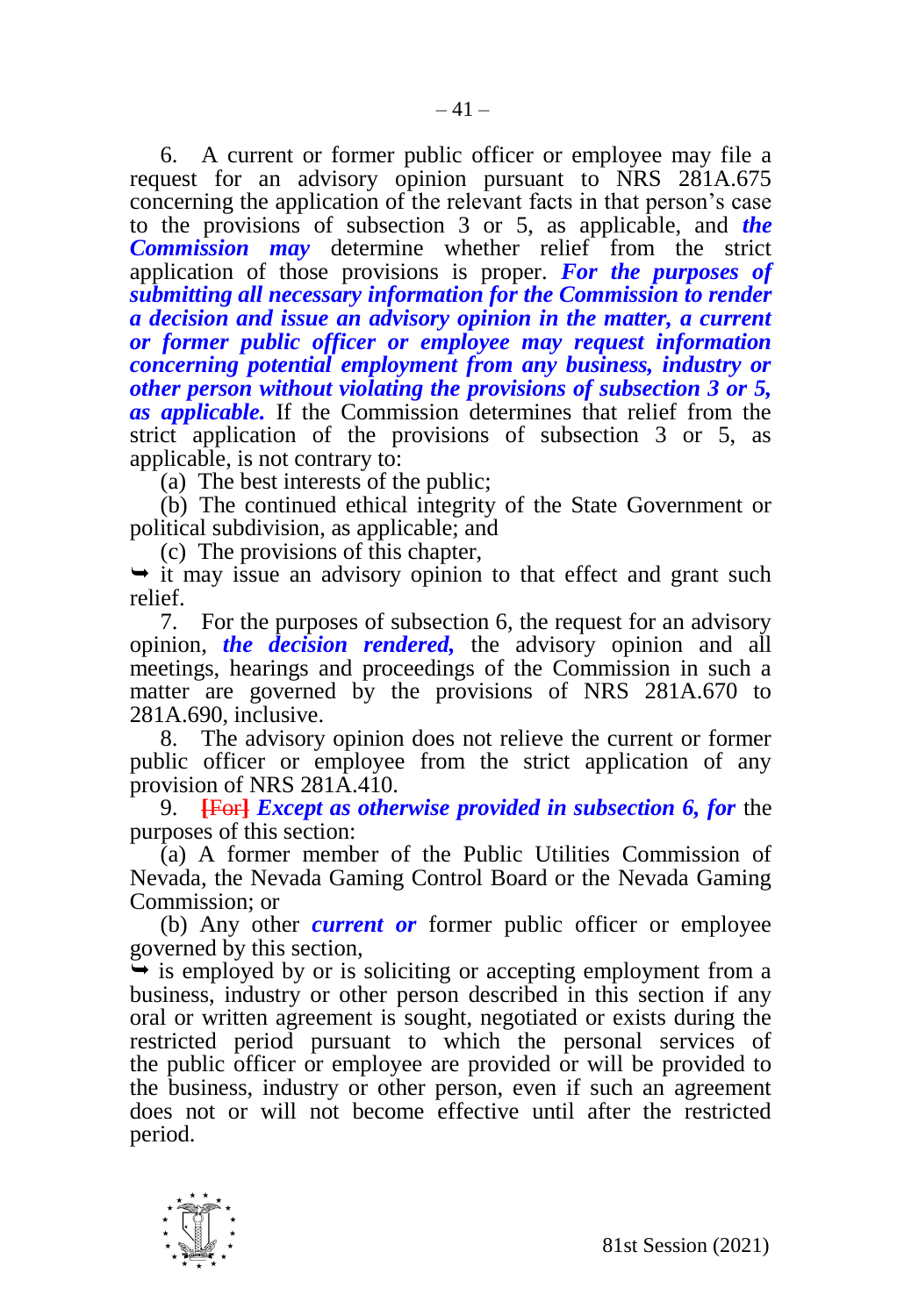10. As used in this section, "regulation" has the meaning ascribed to it in NRS 233B.038 and also includes regulations adopted *or administered* by a board, commission, department, division or other agency of the Executive Department of *the* State Government that is exempted from the requirements of chapter 233B of NRS.

 $-42-$ 

**Sec. 34.** NRS 281A.665 is hereby amended to read as follows:

281A.665 *1. The Legislative Counsel shall prepare annotations to this chapter for inclusion in the Nevada Revised Statutes based on the published opinions of the Commission.*

*2.* The **[**Commission's**]** opinions *of the Commission* may include guidance to a public officer or employee on questions whether:

**[**1.**]** *(a)* A conflict exists between the public officer's or employee's personal interest and the public officer's or employee's official **[**duty.**]** *duties.*

**[**2.**]** *(b)* The public officer's or employee's official duties involve the use of discretionary judgment whose exercise in the particular matter would have a significant effect upon the disposition of the matter.

**[**3.**]** *(c)* The conflict would materially affect the independence of the judgment of a reasonable person in the public officer's or employee's situation.

**[**4.**]** *(d)* The public officer or employee possesses special knowledge which is an indispensable asset of **[**the public officer's or employee's public**]** *his or her public body,* agency *or employer* and is needed by it to reach a sound decision.

**[**5.**]** *(e)* It would be appropriate for the public officer or employee to withdraw or abstain from participation, disclose the nature of the public officer's or employee's conflicting personal interest or pursue some other designated course of action in the matter.

**Sec. 35.** NRS 281A.675 is hereby amended to read as follows: 281A.675 1. **[**A**]** *Except as otherwise provided in this* 

*section and NRS 281A.280, a* public officer or employee may file with the Commission a request for an advisory opinion to:

(a) Seek guidance on matters which directly relate to the propriety of his or her own past, present or future conduct as a public officer or employee under the statutory ethical standards *;*  **[**set forth in this chapter;**]** or

(b) Request relief pursuant to NRS 281A.410, 281A.430 or 281A.550.

2. The request for an advisory opinion must be:

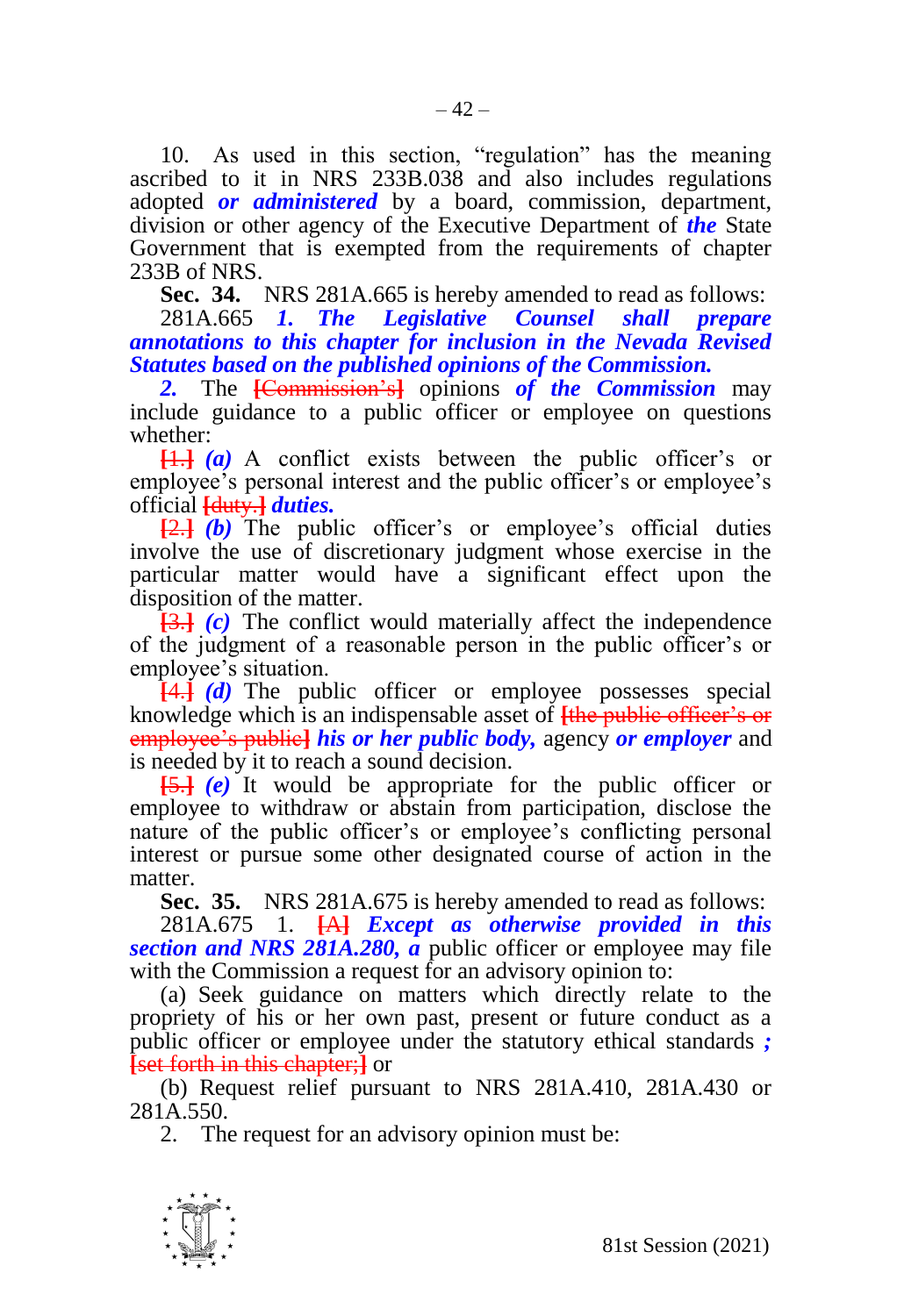(a) Filed on a form prescribed by the Commission; and

(b) Submitted with all necessary information for the Commission to render *a decision and issue* an advisory opinion in the matter.

3. *At any time after a request for an advisory opinion is filed with the Commission, the Commission may request additional information relating to the request for an advisory opinion from the requester and his or her legal counsel.*

*4.* The Commission may decline to render *a decision and issue* an advisory opinion if the **[**public officer or employee**]** *requester*  does not:

(a) Submit all necessary information for the Commission to render *a decision and issue* an advisory opinion in the matter; or

(b) Declare by oath or affirmation that he or she will testify truthfully regarding the matter **[**.**]** *or confirm in writing, signed under oath, that any facts provided to the Commission for consideration of the request for an advisory opinion is truthful.*

**Sec. 36.** NRS 281A.680 is hereby amended to read as follows:

281A.680 1. **[**If a public officer or employee**]** *Except as otherwise provided in this section, if a requester* properly files a request for an advisory opinion, the Commission shall render *a decision and issue* an advisory opinion that interprets the statutory ethical standards and applies those standards to the given set of facts and circumstances.

*2.* The Commission shall render *a decision concerning* the *request for an* advisory opinion within 45 days after receiving *a written confirmation, signed under oath, from the requester of the truth of the proposed findings of fact to be submitted to the Commission for consideration of* the request, unless **[**the**]** *:*

*(a) The* requester waives this time limit **[**. 2.**]** *;*

*(b) The Commission determines that there is good cause to extend this time limit and sets a specific and reasonable time period for such an extension;*

*(c) The Commission stays or dismisses the proceedings concerning the request for an advisory opinion because:*

*(1) An ethics complaint is filed or pending that involves some or all of the same issues or facts and circumstances that are involved in the request for an advisory opinion; and*

*(2) The Commission determines that staying or dismissing the proceedings concerning the request for an advisory opinion is necessary for the just adjudication and disposition of the proceedings concerning the ethics complaint; or* 

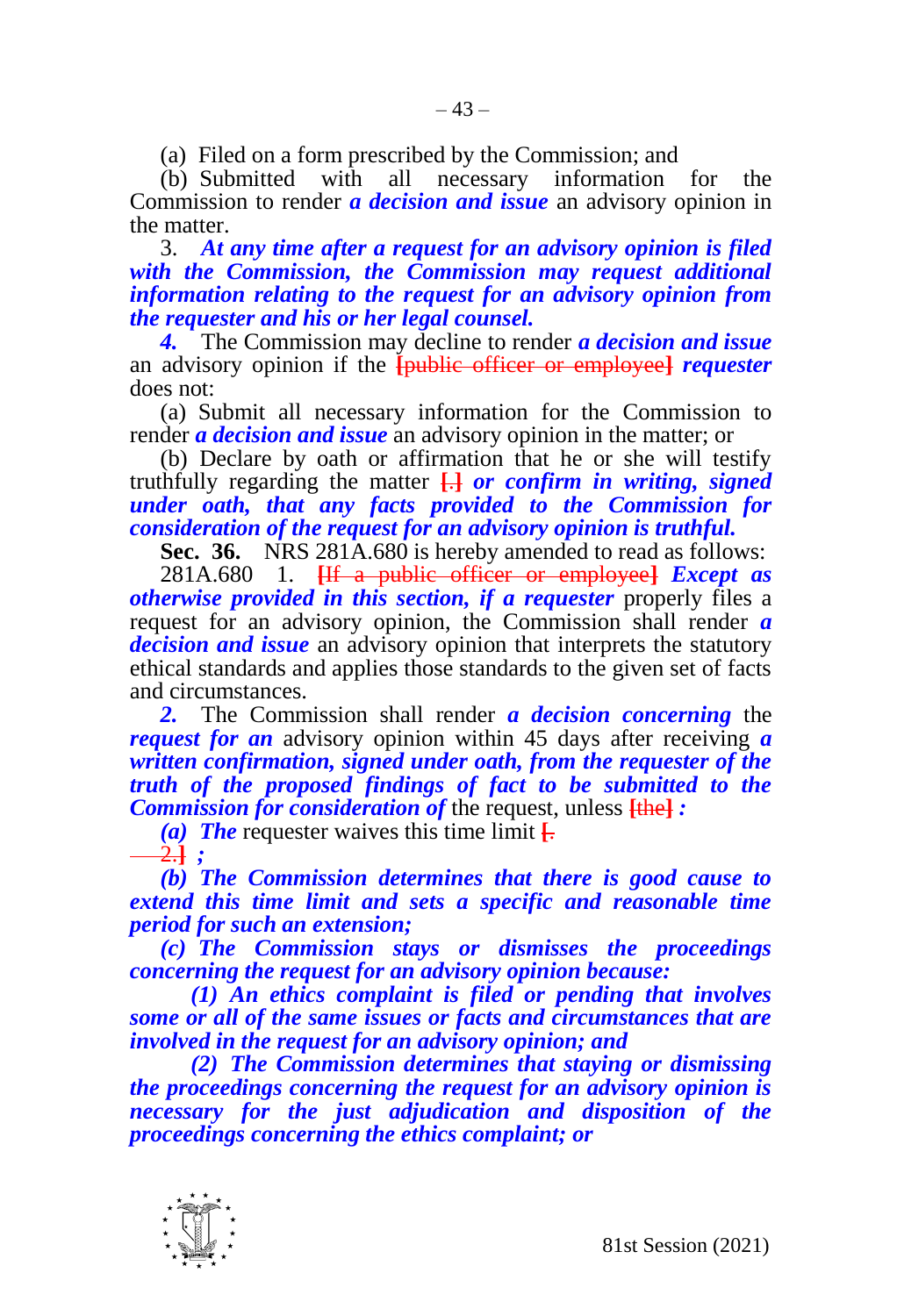*(d) The requester has not complied with any applicable procedural requirements related to the request for an advisory opinion as set forth in this chapter or regulations adopted thereto.*

*3. If the Commission renders a decision concerning the request for an advisory opinion pursuant to this section, the Commission shall issue a written advisory opinion for any decision which the Commission determines:*

*(a) To be binding upon the requester with regard to the future conduct of the requester; or*

*(b) Constitute administrative precedent with persuasive value that the Commission may consider and follow in the adjudication and disposition of any request for an advisory opinion or ethics complaint.*

*4.* If the *Commission issues a written* advisory opinion **[**rendered by the Commission**]** *to a requester who filed the request for an advisory opinion pursuant to paragraph (a) of subsection 1 of NRS 281A.675 and the advisory opinion* relates to the propriety of the present or future conduct of the requester, the advisory opinion is  $\frac{1}{\cdot}$ 

 $\frac{1}{1}$   $\frac{1}{2}$  Binding upon the requester with regard to the future conduct of the requester; and

(b) A**]** *a* final decision that is subject to judicial review pursuant to NRS 233B.130.

**[**3.**]** If the requester seeks judicial review pursuant to NRS 233B.130, any proceedings concerning such judicial review must be confidential and held in closed court without admittance of persons other than those necessary to the proceedings, unless the requester waives this right to confidential proceedings.

*5. If the Commission issues a written advisory opinion:*

*(a) To a requester who filed the request for an advisory opinion pursuant to paragraph (b) of subsection 1 of NRS 281A.675; and*

*(b) Which relates to the past conduct of a public officer or employee,* 

 *the advisory opinion is not a final decision that is subject to judicial review pursuant to NRS 233B.130.*

*6. Upon the request of a public officer or employee, the Executive Director or Commission Counsel may advise a public officer or employee regarding the application of the statutory ethical standards to a given set of facts and circumstances. Such advice may not be contrary to a published opinion of the Commission or otherwise expand a precedential interpretation of the Commission in a published opinion. The Executive Director* 

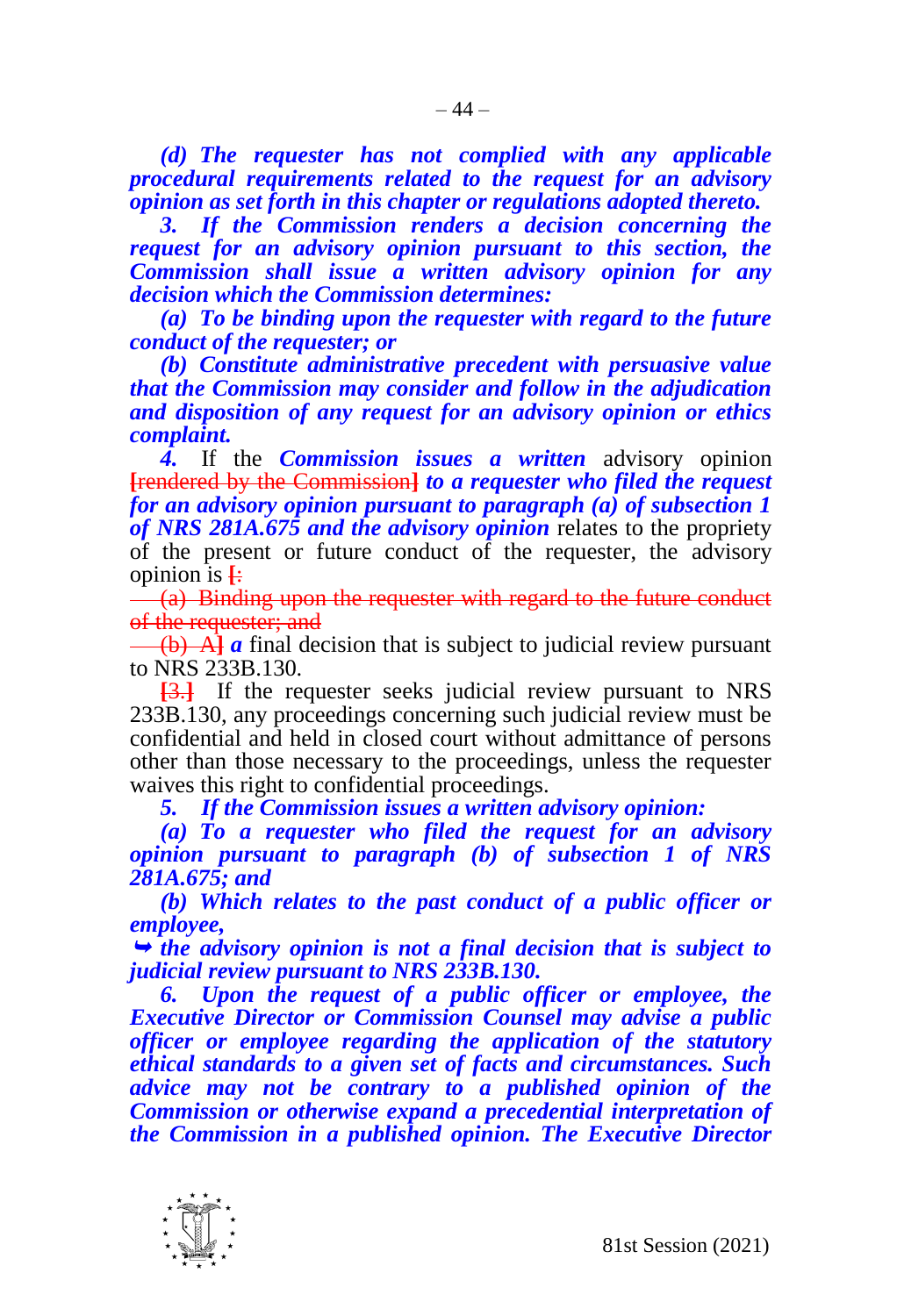*shall keep a written record of any advice offered to a public officer or employee pursuant to this subsection. Any act or failure to act by a current or former public officer or employee relating to this chapter is not a violation of this chapter pursuant to subsection 6 of NRS 281A.790 if the public officer or employee establishes by sufficient evidence that he or she relied upon the advice of the Executive Director or Commission Counsel pursuant to this subsection before the public officer or employee acted or failed to act. Any advice rendered by the Executive Director or Commission Counsel pursuant to this subsection is not binding on the public officer or employee and is not subject to judicial review pursuant to NRS 233B.130. Any dispute regarding the advice rendered by the Executive Director or Commission Counsel may be resolved through the filing of a request for an advisory opinion with the Commission pursuant to subsection 1.* 

*7. Any decision rendered or advisory opinion issued by the Commission in response to a request for an advisory opinion or advice provided by the Executive Director or Commission Counsel pursuant to subsection 6 does not divest the Commission of its jurisdiction to initiate or accept jurisdiction of an ethics complaint and direct the Executive Director to conduct an investigation of the ethics complaint if the ethics complaint alleges facts that are supported by sufficient evidence which are different from the facts relied upon by the Commission, Executive Director or Commission Counsel, as applicable, in rendering advice pursuant to this section.*

**Sec. 37.** NRS 281A.685 is hereby amended to read as follows:

281A.685 1. Except as otherwise provided in this section, the following materials are confidential and are not public records pursuant to chapter 239 of NRS:

(a) A request for an advisory opinion **[**;**]** *or a request for the advice of the Executive Director or Commission Counsel provided pursuant to subsection 6 of NRS 281A.680;*

(b) The *decision rendered and the* advisory opinion **[**rendered**]** *issued* by the Commission in response to the request **[**;**]** *for an advisory opinion or the advice of the Executive Director or Commission Counsel provided pursuant to subsection 6 of NRS 281A.680;*

(c) Any information, communications, records, documents or other materials in the possession of the Commission or its staff that are related to the request **[**;**]** *for an advisory opinion or the advice of the Executive Director or Commission Counsel pursuant to subsection 6 of NRS 281A.680;* and

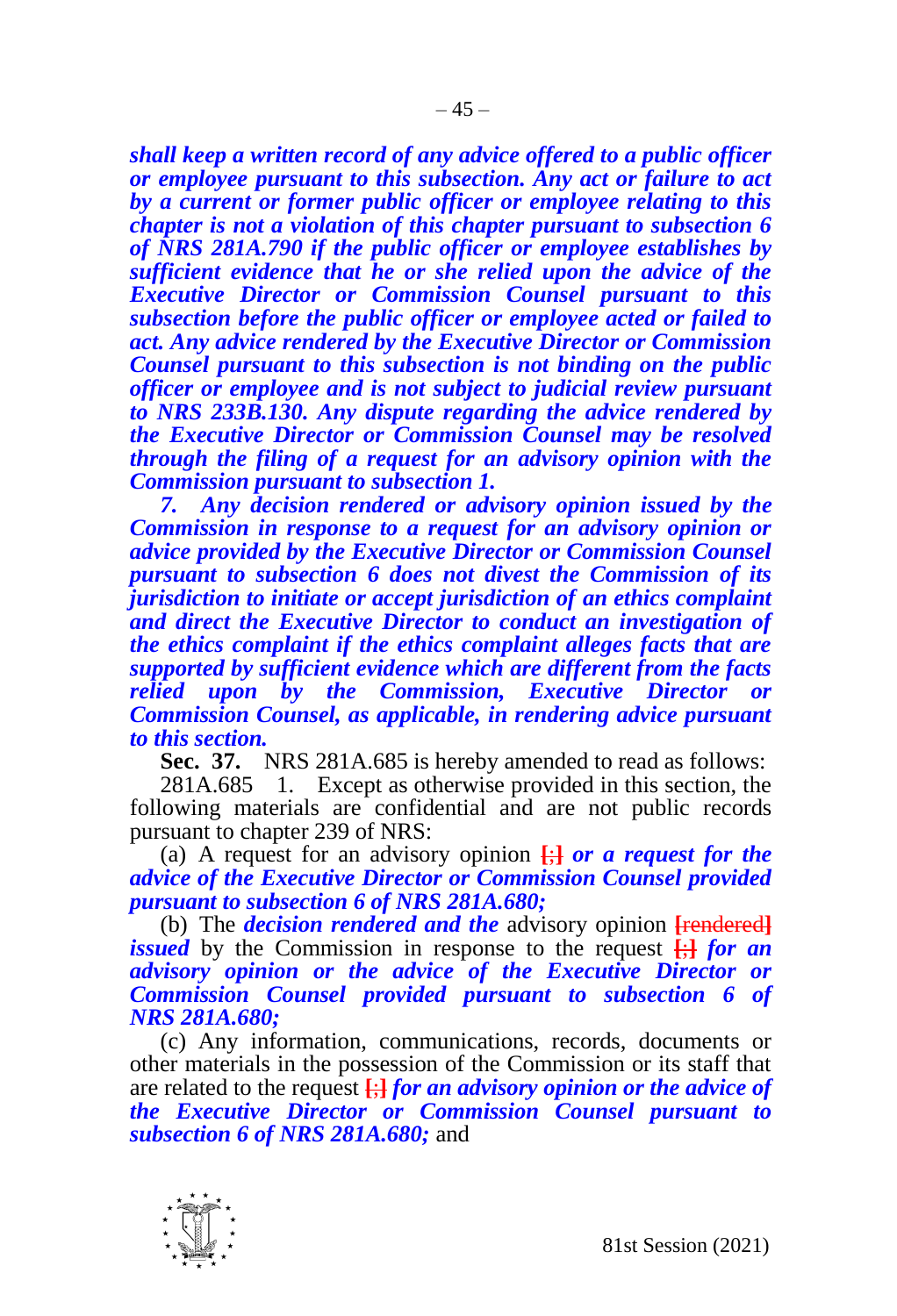(d) Any information, communications, records, documents or other materials in the possession of the requester of the *request for an* advisory opinion *or the request for the advice of the Executive Director or Commission Counsel provided pursuant to subsection 6 of NRS 281A.680* that are related to the request and, if disclosed by the requester, would reveal the existence, nature or content of the request *, the decision rendered* or the advisory opinion **[**.**]** *issued by the Commission or the advice of the Executive Director or Commission Counsel provided pursuant to subsection 6 of NRS 281A.680;*

2. The provisions of subsection 1 do not create or impose any duty on the Commission or its staff to protect or defend against the disclosure of any materials not in the possession of the Commission or its staff, regardless of whether the materials are related to **[**the**]** *a*  request.

3. The provisions of subsection 1 do not apply to any materials in the possession of the Commission or its staff that are related to the request if the requester of **[**the**]** *a request for an* advisory opinion **[**:**]** *or the request for the advice of the Executive Director Counsel pursuant to subsection 6 of NRS 281A.680:*

(a) Acts in contravention of *the decision rendered or* the advisory opinion **[**,**]** *issued by the Commission or the advice of the Executive Director or Commission Counsel provided pursuant to subsection 6 of NRS 281A.680,* in which case the Commission may disclose the request, *the decision rendered,* the advisory opinion or *the advice of the Executive Director or Commission Counsel provided pursuant to subsection 6 of NRS 281A.680* and any information, communications, records, documents or other materials in the possession of the Commission or its staff that are related to the request;

(b) Authorizes the Commission, in writing, to make the request, *the decision rendered,* the advisory opinion *, the advice of the Executive Director or Commission Counsel provided pursuant to subsection 6 of NRS 281A.680* or any information. *subsection 6 of NRS 281A.680* or any information, communications, records, documents or other materials in the possession of the Commission or its staff that are related to the request publicly available **[**;**]** *, except that any disclosure of materials pursuant to this paragraph is limited to the specific materials that the requester authorizes the Commission, in writing, to make publicly available;* or

(c) Voluntarily discloses, in any manner, the request, *the decision rendered,* the advisory opinion *, the advice of the* 

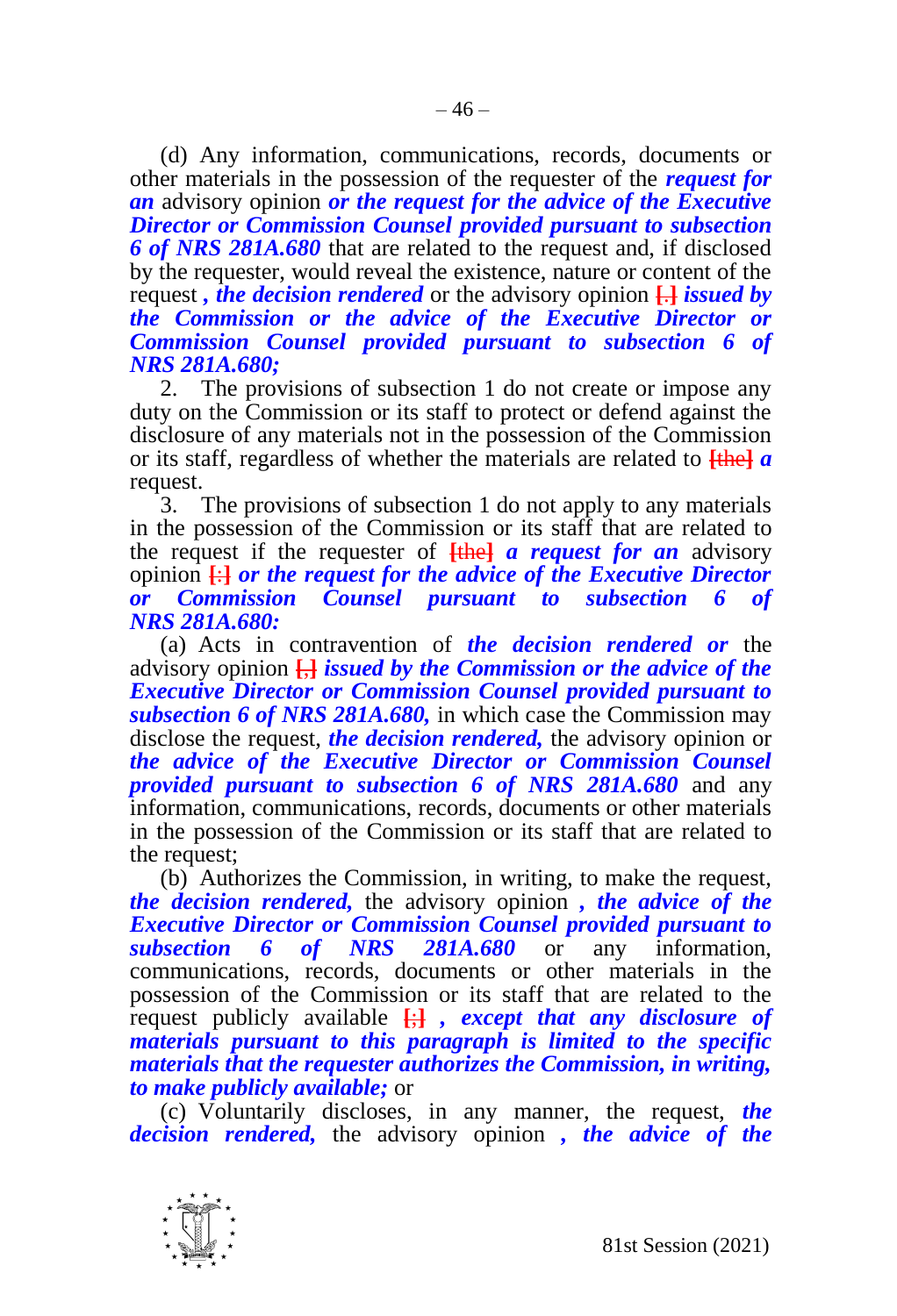*Executive Director or Commission Counsel provided pursuant to subsection 6 of NRS 281A.680* or any information, communications, records, documents or other materials in the possession of the Commission or its staff that are related to the request, except to:

(1) The *supervisory head or the legal counsel of his or her*  public body, agency or employer **[**of the requester or the**]** *or to any other public officer or employee of that public body, agency or employer to whom the supervisory head or the legal counsel authorizes such a disclosure in writing;*

*(2) The* legal counsel of the requester  $\frac{1}{2}$ 

(2)**]** *to facilitate legal representation when the requester is not represented by the legal counsel of his or her public body, agency or employer;*

*(3)* Any *other* person to whom the Commission authorizes the requester to make such a disclosure; or

**[**(3)**]** *(4)* Any *other* person to whom the requester makes such a disclosure for the purposes of judicial review pursuant to *subsection 4 of* NRS 281A.680.

**Sec. 38.** NRS 281A.690 is hereby amended to read as follows:

281A.690 1. **[**Except as otherwise provided in this section, the**]** *The* provisions of chapter 241 of NRS do not apply to:

(a) Any meeting or hearing held by the Commission to receive information or evidence concerning a request for an advisory opinion; and

(b) Any deliberations or actions of the Commission on such information or evidence.

2. The **[**public officer or employee**]** *requester* who files the request for an advisory opinion may also file a request with the Commission to hold a public meeting or hearing regarding the request for an advisory opinion. *If the Commission grants the request to hold a public meeting or hearing, the Commission shall provide public notice of the meeting or hearing, and the meeting or hearing must be open to the public and conducted in accordance with the regulations of the Commission, but the meeting or hearing is not subject to the provisions of chapter 241 of NRS.*

**Sec. 39.** NRS 281A.700 is hereby amended to read as follows:

281A.700 The provisions of NRS 281A.700 to 281A.790, inclusive, *and section 12 of this act* apply to proceedings concerning an ethics complaint.

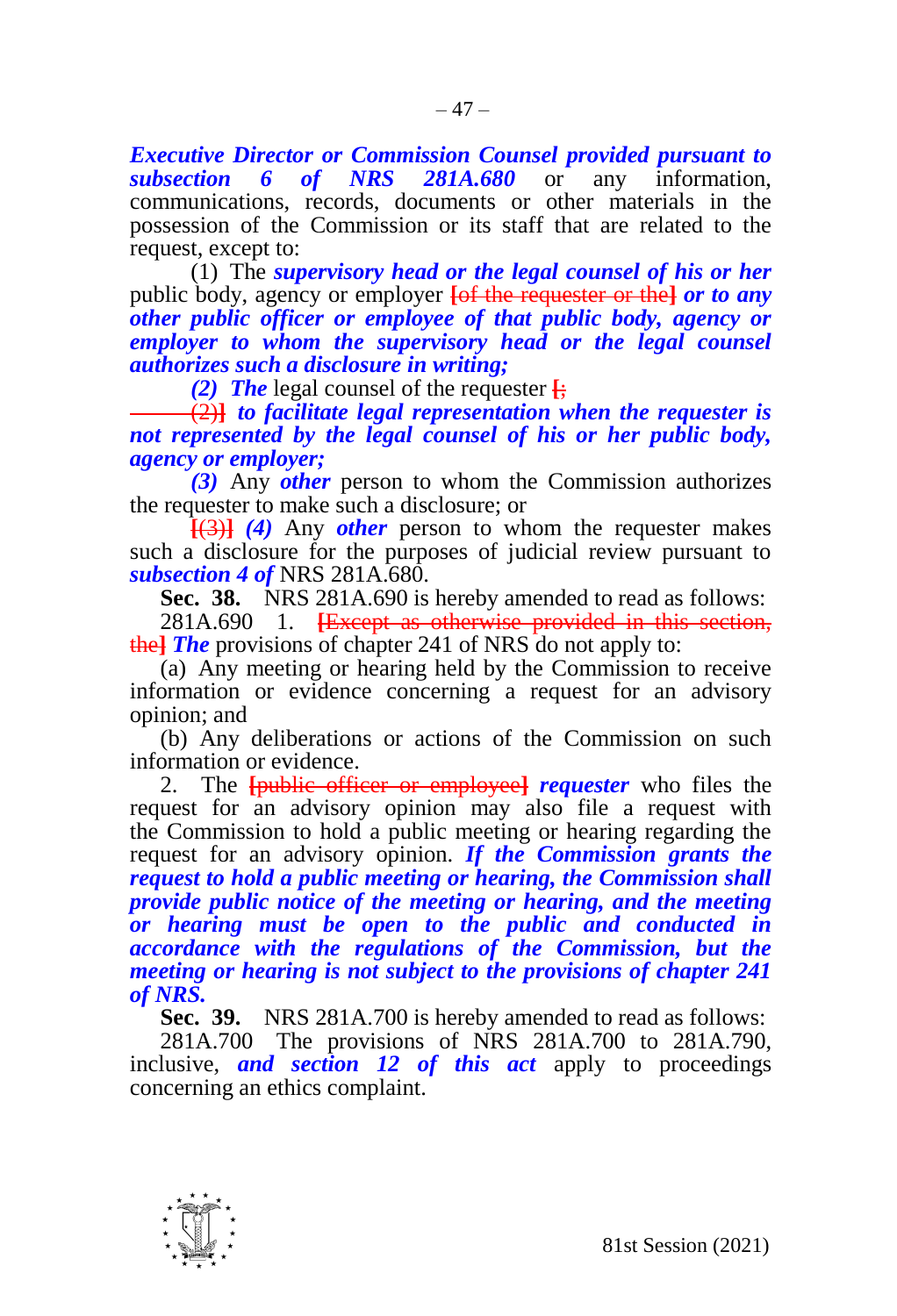**Sec. 40.** NRS 281A.710 is hereby amended to read as follows:

281A.710 1. Except as otherwise provided in this section and NRS 281A.280, the Commission may render *a decision and issue*  an opinion that interprets the statutory ethical standards and applies those standards to a given set of facts and circumstances regarding the propriety of the conduct of a public officer or employee if an ethics complaint is:

(a) Filed by a specialized or local ethics committee established pursuant to NRS 281A.350.

(b) Filed by any person, except a person who is incarcerated in a correctional facility in this State or any other jurisdiction.

(c) Initiated by the Commission on its own motion, except the Commission shall not initiate such an ethics complaint based solely upon an anonymous complaint.

2. An ethics complaint filed by a *specialized or local ethics committee or* person *pursuant to paragraph (a) or (b) of subsection 1* must be:

(a) Verified under oath and filed on a form prescribed by the Commission; and

(b) Submitted with sufficient evidence to support the allegations in order for the Commission to make a determination of whether it has jurisdiction in the matter and whether an investigation is warranted in the matter pursuant to NRS 281A.715 and 281A.720.

3. The Commission may decline to render *a decision or issue*  an opinion if the *specialized or local ethics committee or* person **[**who files**]** *filing* the ethics complaint *pursuant to paragraph (a) or (b) of subsection 1* does not submit all necessary evidence in the matter.

**Sec. 41.** NRS 281A.715 is hereby amended to read as follows:

281A.715 1. Based on the evidence submitted with an ethics complaint filed with the Commission *by a specialized or local ethics committee or person* pursuant to *paragraph (a) or (b) of subsection 1 of* NRS 281A.710 **[**,**]** *and any additional evidence obtained by the Executive Director pursuant to subsection 2,* the Commission shall determine whether it has jurisdiction in the matter and whether an investigation is warranted in the matter. The Commission shall make its determination within 45 days after receiving the ethics complaint, unless the **[**public officer or employee who is the subject of the ethics complaint waives this time limit.**]** *Commission determines that there is good cause to extend this time limit and sets a specific and reasonable time period for such an extension.*

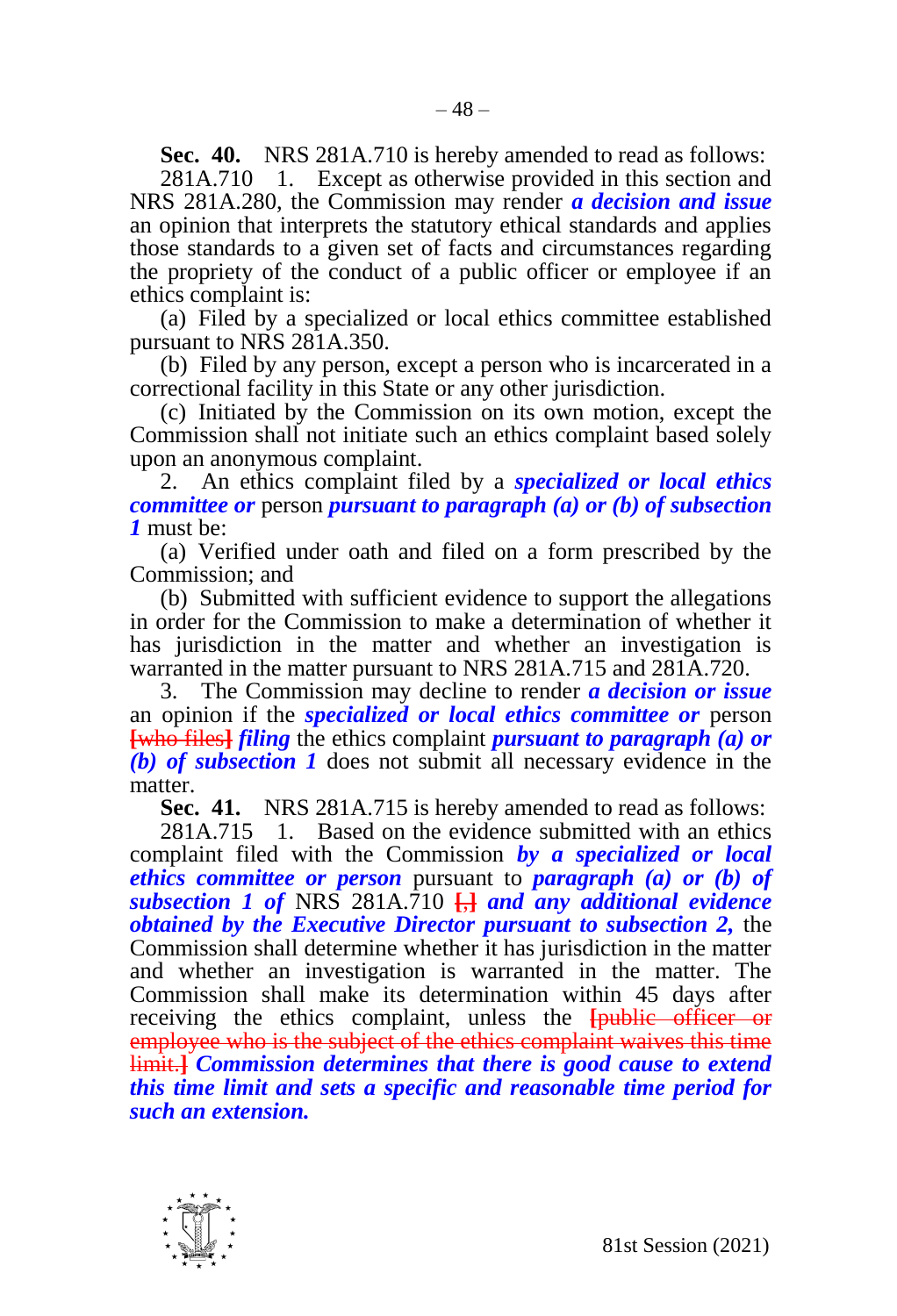2. *To assist the Commission in making its determination pursuant to subsection 1 whether it has jurisdiction in the matter and whether an investigation is warranted in the matter, the Executive Director may conduct a preliminary investigation to obtain additional evidence concerning the allegations in the ethics complaint.*

*3.* If the Commission determines *pursuant to subsection 1* that it does not have jurisdiction in the matter, the Commission shall dismiss the matter.

**[**3.**]** *4.* If the Commission determines *pursuant to subsection 1*  that it has jurisdiction in the matter but the evidence **[**submitted with the ethics complaint**]** is not sufficient to warrant an investigation in the matter, the Commission shall dismiss the matter, with or without issuing a letter of caution or instruction to the public officer or employee pursuant to NRS 281A.780.

**[**4.**]** *5.* If the Commission determines *pursuant to subsection 1*  that it has jurisdiction in the matter and the evidence **[**submitted with the ethics complaint**]** is sufficient to warrant an investigation in the matter, the Commission may direct the Executive Director to investigate the ethics complaint pursuant to NRS 281A.720.

*6. If the Commission initiates an ethics complaint on its own motion pursuant to paragraph (c) of subsection 1 of NRS 281A.710 and the Commission determines that the evidence:*

*(a) Is not sufficient to warrant an investigation in the matter, the Commission may dismiss the matter, with or without prejudice. If the Commission dismisses the matter, it shall issue a letter of caution or instruction to the public officer or employee pursuant to NRS 281A.780.*

*(b) Is sufficient to warrant an investigation in the matter, the Commission may direct the Executive Director to investigate the ethics complaint pursuant to NRS 281A.720.*

**Sec. 42.** NRS 281A.720 is hereby amended to read as follows:

281A.720 1. If the Commission directs the Executive Director to investigate an ethics complaint pursuant to NRS 281A.715 *,* **[**or if the Commission initiates an ethics complaint on its own motion pursuant to NRS 281A.710,**]** the Executive Director shall investigate the facts and circumstances relating to the ethics complaint to determine whether the Executive Director believes that there is just and sufficient cause for the Commission to render *a decision and issue* an opinion in the matter in order to present a written recommendation to the review panel pursuant to NRS 281A.725.

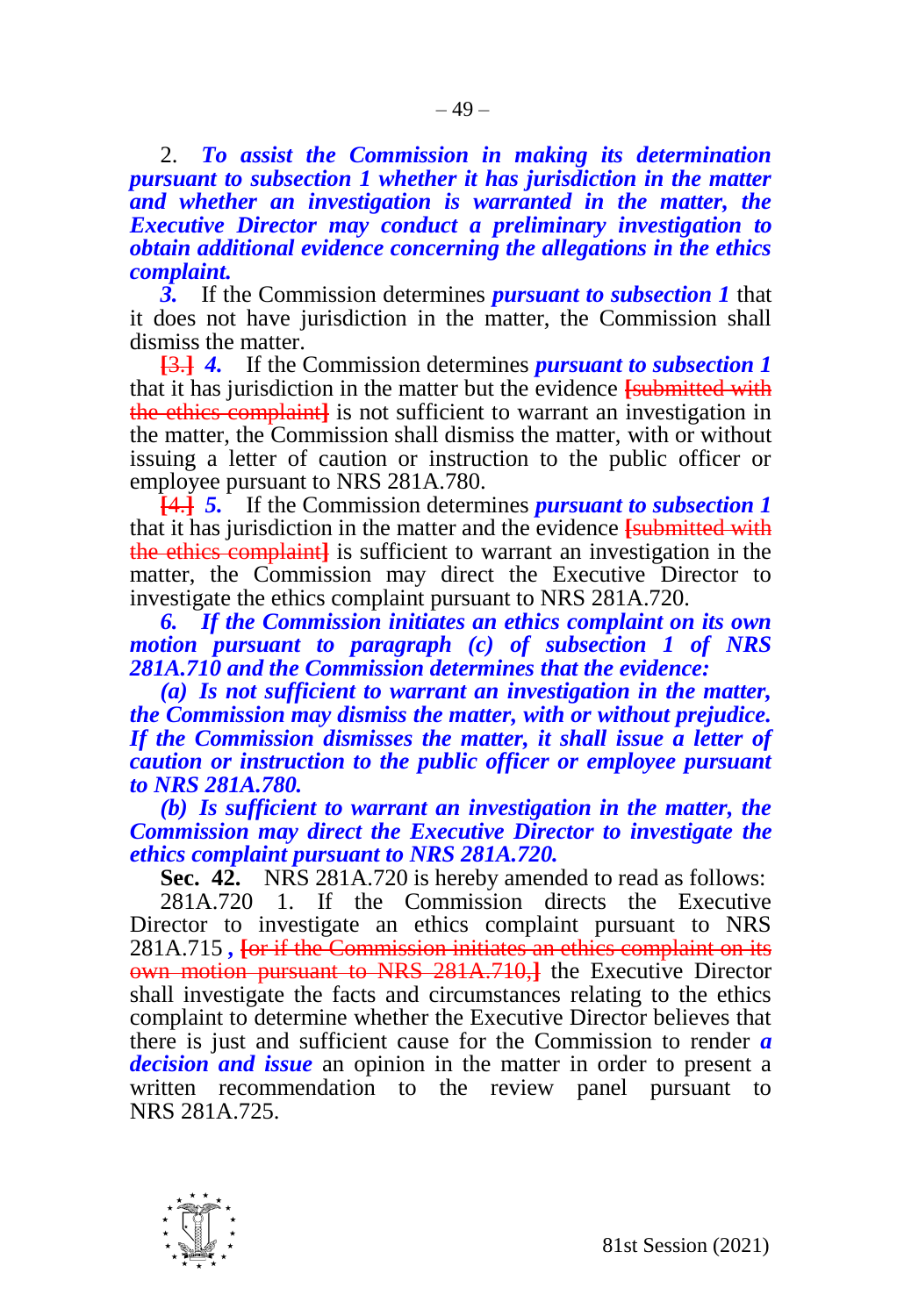2. The Executive Director shall **[**provide**]** *prepare and serve a written* notice of the investigation *of the ethics complaint* pursuant to this section **[**to**]** *on* the public officer or employee who is the subject of the ethics complaint and provide the public officer or employee an opportunity to submit to the Executive Director a response to the **[**allegations against the public officer or employee in the ethics complaint.**]** *written notice of the investigation.* The response must be submitted within 30 days after the date on which the public officer or employee **[**receives**]** *is served with* the *written*  notice of the investigation pursuant to this section, unless the *public officer or employee waives the time limit set forth in subsection 1 of NRS 281A.725 and the* Executive Director grants *one or more extensions for good cause shown and sets a specific and reasonable time period for such* an extension.

3. The purpose of the response submitted pursuant to this section is to provide the Executive Director and the review panel with any information relevant to the ethics complaint which the public officer or employee believes may assist:

(a) The Executive Director in performing his or her investigation and other functions pursuant to this section and NRS 281A.725; and

(b) The review panel in performing its review and other functions pursuant to NRS 281A.730.

4. The public officer or employee is not required in the response submitted pursuant to this section or in any proceedings before the review panel to assert, claim or raise any objection or defense, in law or fact, to the allegations against the public officer or employee, and no objection or defense, in law or fact, is waived, abandoned or barred by the failure to assert, claim or raise it in the response or in any proceedings before the review panel.

*5. Whether or not the public officer or employee submits a response pursuant to this section, the Executive Director may take action, in the manner authorized by NRS 281A.300, to secure the public officer's or employee's participation, attendance as a witness and production of any books and papers during the course of the investigation.*

**Sec. 43.** NRS 281A.725 is hereby amended to read as follows:

281A.725 1. **[**Except as otherwise provided in this subsection, the**]** *The* Executive Director shall complete the investigation required by NRS 281A.720 and present a written recommendation to the review panel within 70 days after the Commission directs the Executive Director to investigate the ethics complaint **[**or after the Commission initiates the ethics complaint on its own motion, as applicable.**]** *, except that:*

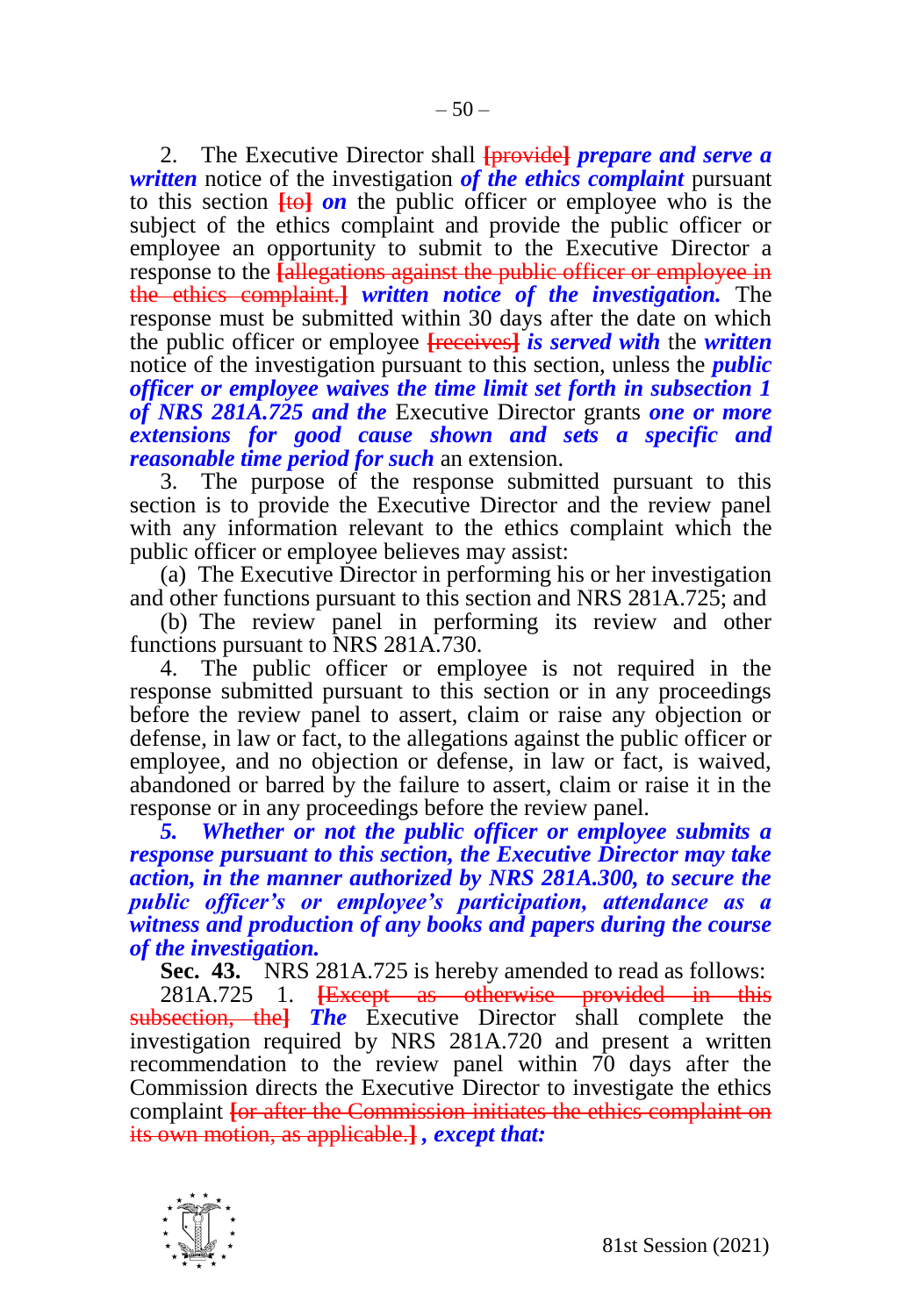*(a)* The public officer or employee who is the subject of the ethics complaint may waive this time limit **[**.**]** *; or*

*(b) Upon the request of the Executive Director, the presiding officer of the review panel may grant one or more extensions of this time limit for good cause shown. If the presiding officer grants such an extension, the presiding officer must set a specific and reasonable time period for such an extension.*

2. The *written* recommendation *that the Executive Director presents to the review panel* must:

(a) Set forth the factual and legal basis for the recommendation;

(b) State whether the Executive Director believes that there is just and sufficient cause for the Commission to render *a decision and issue* an opinion in the matter; and

(c) If the Executive Director believes that a disposition of the matter without an adjudicatory hearing is appropriate under the facts and circumstances, state any suggested disposition that is consistent with the provisions of this chapter, including, without limitation, whether the Executive Director believes that the conduct at issue may be appropriately addressed through additional training or other corrective action under the terms and conditions of a deferral agreement.

**Sec. 44.** NRS 281A.730 is hereby amended to read as follows:

281A.730 1. Except as otherwise provided in this section, the review panel shall determine whether there is just and sufficient cause for the Commission to render *a decision and issue* an opinion in the matter within **[**15**]** *45* days after the Executive Director **[**provides**]** *presents to* the review panel **[**with**]** the recommendation required by NRS 281A.725. The public officer or employee who is the subject of the ethics complaint may waive this time limit. *The review panel shall serve on the public officer or employee who is the subject of the ethics complaint a written notice of its determination.*

2. The review panel shall cause a record of its proceedings to be kept.

3. The review panel shall not determine that there is just and sufficient cause for the Commission to render *a decision and issue*  an opinion in the matter unless the Executive Director has provided the public officer or employee an opportunity to respond **[**to the allegations**]** as required by NRS 281A.720.

4. If the review panel determines that there is not just and sufficient cause for the Commission to render *a decision and issue*  an opinion in the matter, it shall dismiss the matter, with or without prejudice, and with or without issuing a letter of caution or

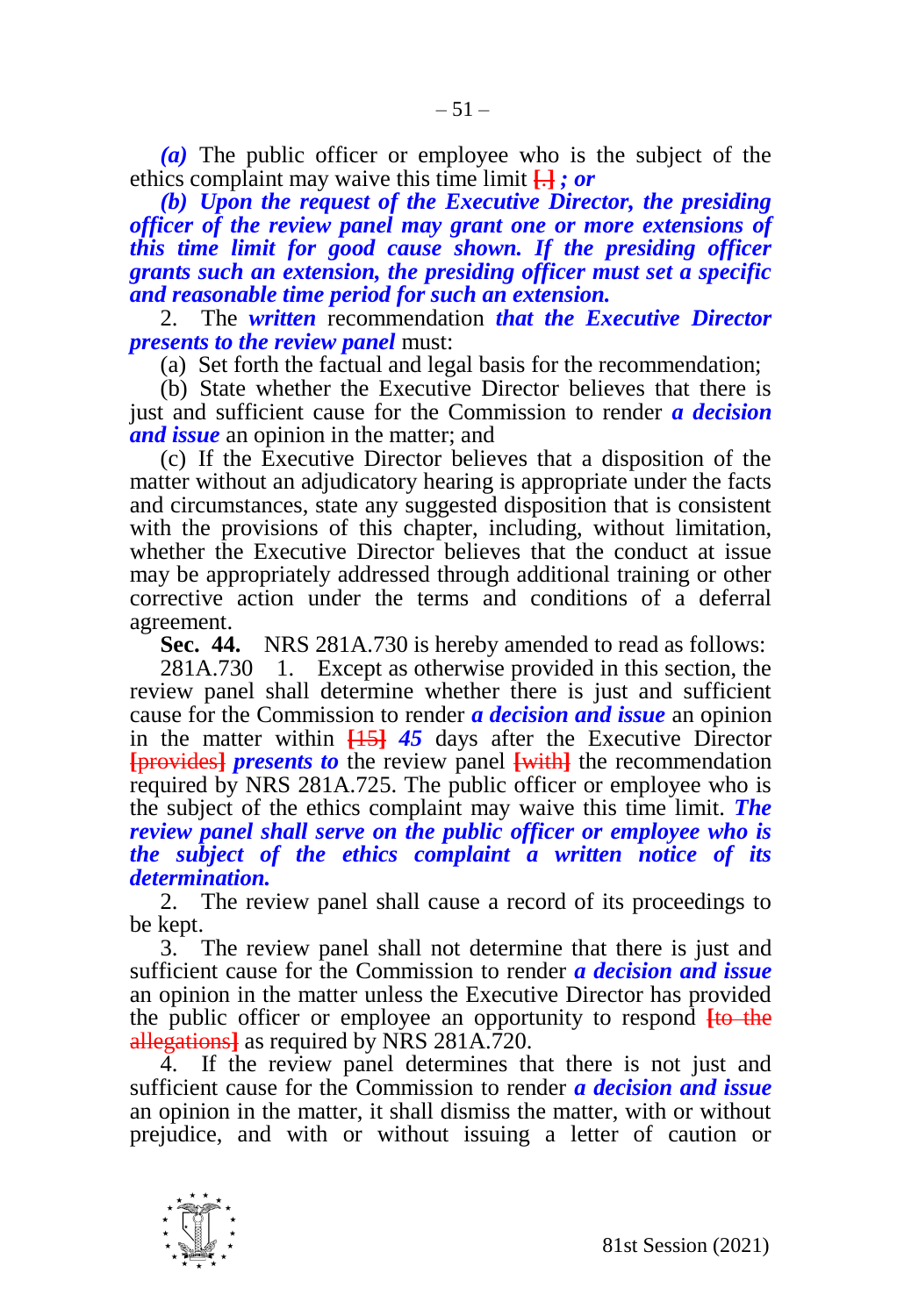instruction to the public officer or employee pursuant to NRS 281A.780.

5. If the review panel determines that there is just and sufficient cause for the Commission to render *a decision and issue*  an opinion in the matter but reasonably believes that the conduct at issue may be appropriately addressed through additional training or other corrective action under the terms and conditions of a deferral agreement, the review panel may:

(a) Approve a deferral agreement proposed by the Executive Director and the public officer or employee instead of referring the ethics complaint to the Commission for further proceedings in the matter; or

(b) Authorize the Executive Director and the public officer or employee to develop such a deferral agreement and may thereafter approve such a deferral agreement instead of referring the ethics complaint to the Commission for further proceedings in the matter.

6. If the review panel does not approve a deferral agreement pursuant to subsection 5 or if the public officer or employee declines to enter into such a deferral agreement, the review panel shall refer the ethics complaint to the Commission for further proceedings in the matter.

7. If the review panel determines that there is just and sufficient cause for the Commission to render *a decision and issue*  an opinion in the matter and reasonably believes that the conduct at issue may not be appropriately addressed through additional training or other corrective action under the terms and conditions of a deferral agreement, the review panel shall refer the ethics complaint to the Commission for further proceedings in the matter.

**Sec. 45.** NRS 281A.745 is hereby amended to read as follows:

281A.745 1. If the review panel refers an ethics complaint to the Commission for further proceedings in the matter pursuant to NRS 281A.730 or if the Commission vacates a deferral agreement and conducts further proceedings in the matter pursuant to NRS 281A.740 **[**, the**]** *:*

## *(a) The Executive Director shall issue a formal notice of charges to the public officer or employee who is the subject of the ethics complaint regarding the allegations to be presented at an adjudicatory hearing; and*

*(b) The* Commission shall hold an adjudicatory hearing and render **[**an opinion in the matter**]** *a decision concerning the ethics complaint* within 60 days after the date on which the review panel refers the ethics complaint to the Commission or the Commission vacates the deferral agreement, as appropriate, unless the public

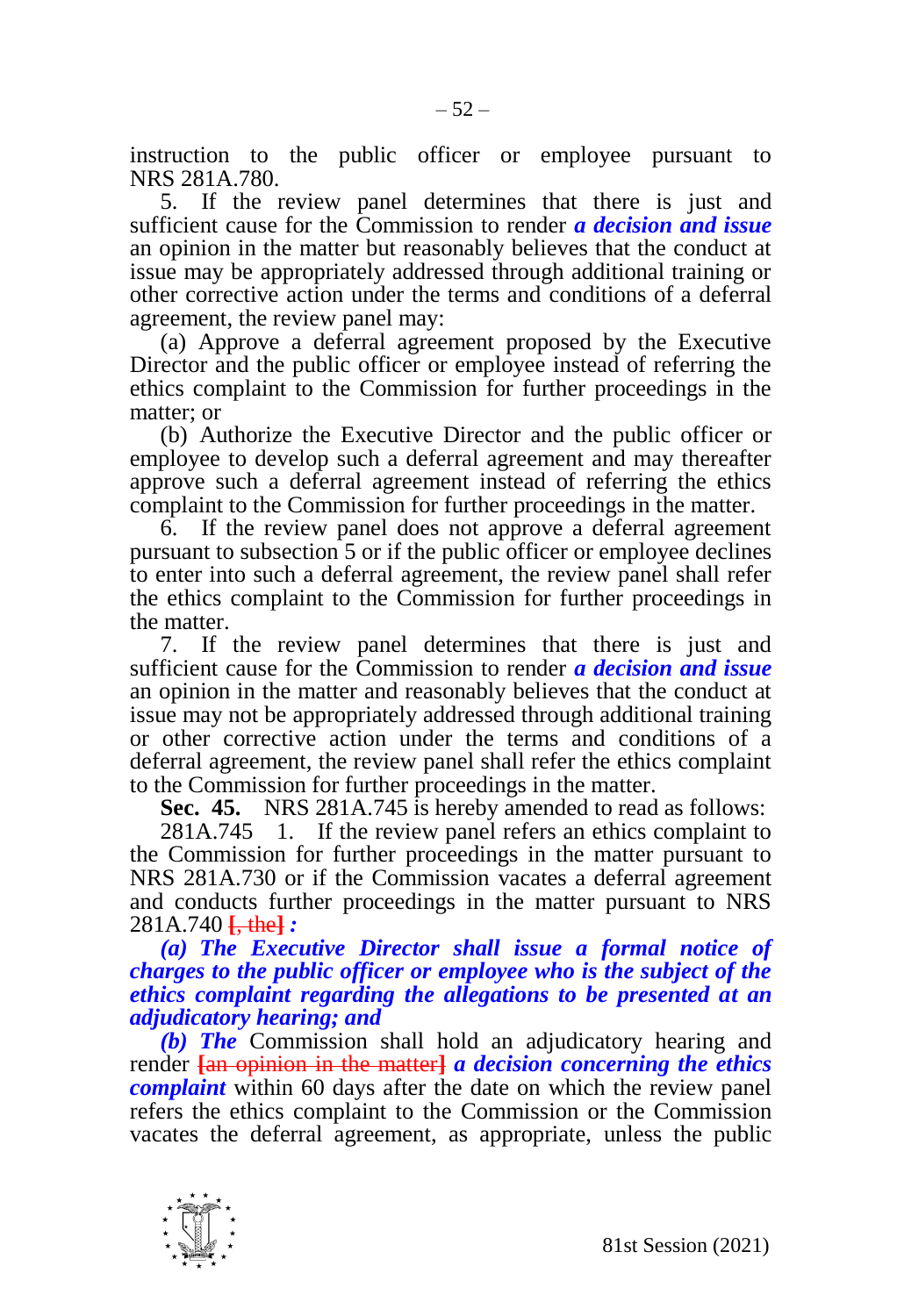officer or employee who is the subject of the ethics complaint waives this time limit **[**.**]** *or the Commission determines that there is good cause to extend this time limit and sets a specific and reasonable time period for such an extension.*

2. **[**If**]** *Before* the Commission holds an adjudicatory hearing **[**to receive evidence**]** concerning an ethics complaint, the Commission shall:

(a) **[**Notify**]** *Provide* the public officer or employee who is the subject of the ethics complaint *with a written notice* of the date, time and place of the hearing; *and*

(b) *Provide the parties with a written schedule for discovery relating to the hearing.*

*3. At the adjudicatory hearing:*

*(a) The Executive Director or his or her designee shall present the case to the Commission; and*

*(b) The Commission shall:*

*(1)* Allow the public officer or employee to be represented by legal counsel; and

**[**(c)**]** *(2)* Allow the public officer or employee to hear the **[**evidence**]** *case* presented to the Commission *by the Executive*  **Director or his or her designee** and to **[**respond and<sup>]</sup> present **[**evidence on**]** his or her own **[**behalf.**]** *case to the Commission.*

**[**3.**]** *4.* Unless the public officer or employee agrees to a shorter time, an adjudicatory hearing may not be held less than 10 days after the date on which the *written* notice of the hearing is **[**given**]** *provided* to the public officer or employee.

**[**4.**]** *5.* For good cause shown, the Commission may take testimony from a person by telephone or video conference at an adjudicatory hearing or at any other proceedings concerning the ethics complaint.

*6. After the Commission renders a decision concerning the ethics complaint, the Commission shall issue a written opinion on or before the date of the next meeting of the Commission that is held after the date on which the decision is rendered, unless the Chair determines that there is good cause to extend this time limit and sets a specific and reasonable time period for such an extension.*

*7. The written opinion issued by the Commission must include findings of fact and conclusions of law and otherwise comply with the requirements for a final decision set forth in NRS 233B.125.*

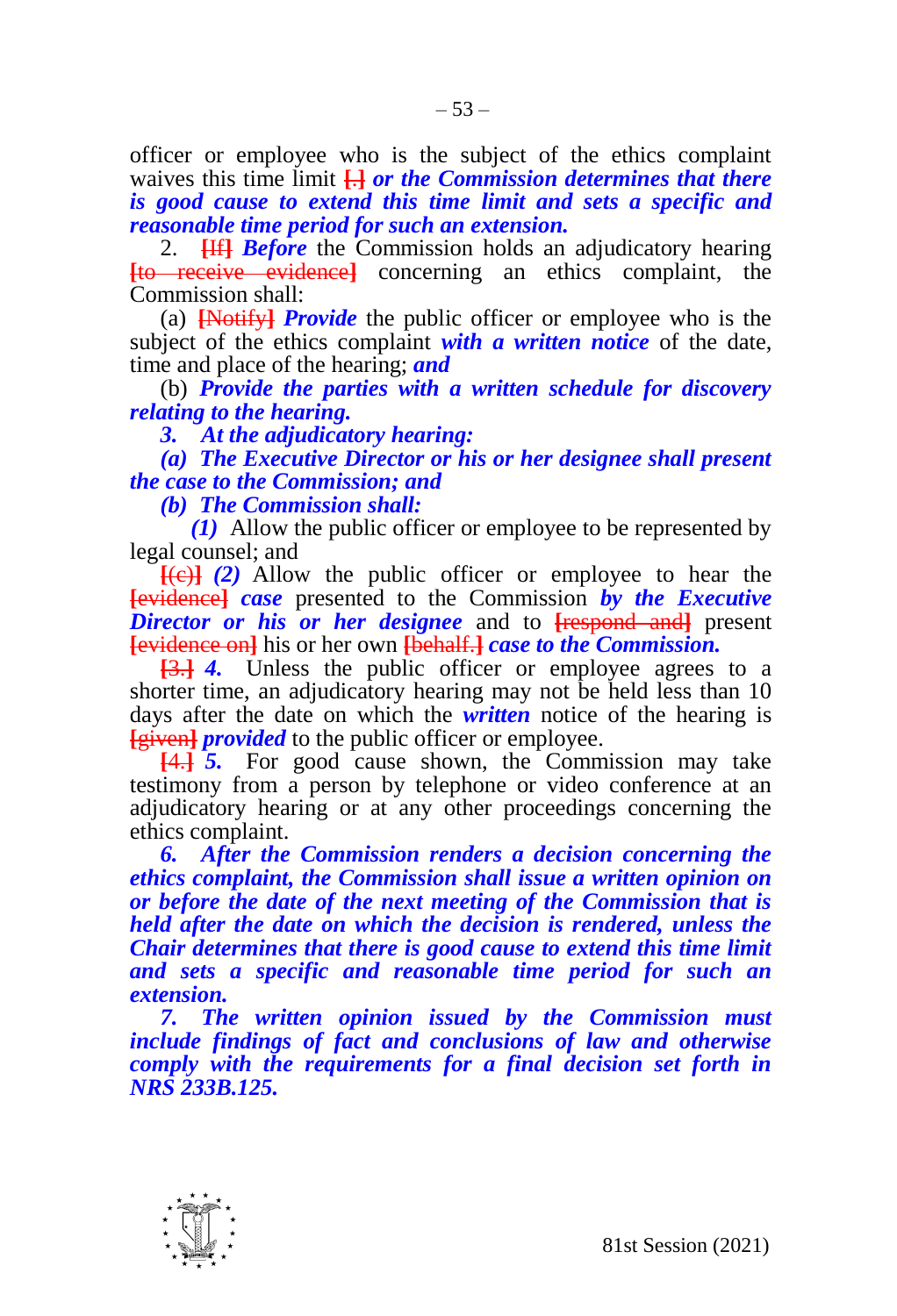**Sec. 46.** NRS 281A.750 is hereby amended to read as follows: 281A.750 1. Except as otherwise provided in this section and  $281A.755$ , all information, communications, records, NRS 281A.755, all information, communications, records, documents or other materials in the possession of the Commission, the review panel or their staff that are related to an ethics complaint are confidential and are not public records pursuant to chapter 239 of NRS until:

(a) The review panel determines whether there is just and sufficient cause for the Commission to render *a decision and issue*  an opinion in the matter and serves *the* written notice of its determination on the public officer or employee who is the subject of the ethics complaint **[**;**]** *pursuant to NRS 281A.730;* or

(b) The public officer or employee who is the subject of the ethics complaint authorizes the Commission, in writing, to make the information, communications, records, documents or other materials that are related to the ethics complaint publicly available,

 $\rightarrow$  whichever occurs first.

2. Except as otherwise provided in subsection **[**3,**]** *5,* if a person who files an ethics complaint asks that his or her identity as the requester be kept confidential, the Commission:

(a) Shall keep the identity of the requester confidential if he or she is a public officer or employee who works for the same public body, agency or employer as the public officer or employee who is the subject of the ethics complaint **[**.**]** *, worked for the same public body, agency or employer during the time of the alleged conduct at issue or if revealing the identity of the requester would reveal the identity of witnesses who work for the same public body, agency or employer.*

(b) May keep the identity of the requester confidential if he or she offers sufficient facts and circumstances showing a reasonable likelihood that disclosure of his or her identity will subject the requester or a member of his or her household to a bona fide threat of physical force or violence.

3. *If the Commission keeps the identity of the requester of an ethics complaint confidential pursuant to this section, the following materials are confidential and are not public records pursuant to chapter 239 of NRS:*

*(a) All information, communications, records, documents or other materials in the possession of the Commission that, if disclosed by the Commission, would reveal that the requester filed the ethics complaint. Notwithstanding the provisions of chapter 239 of NRS, in denying a request for public records based on the confidentiality provided by this paragraph, the Commission* 

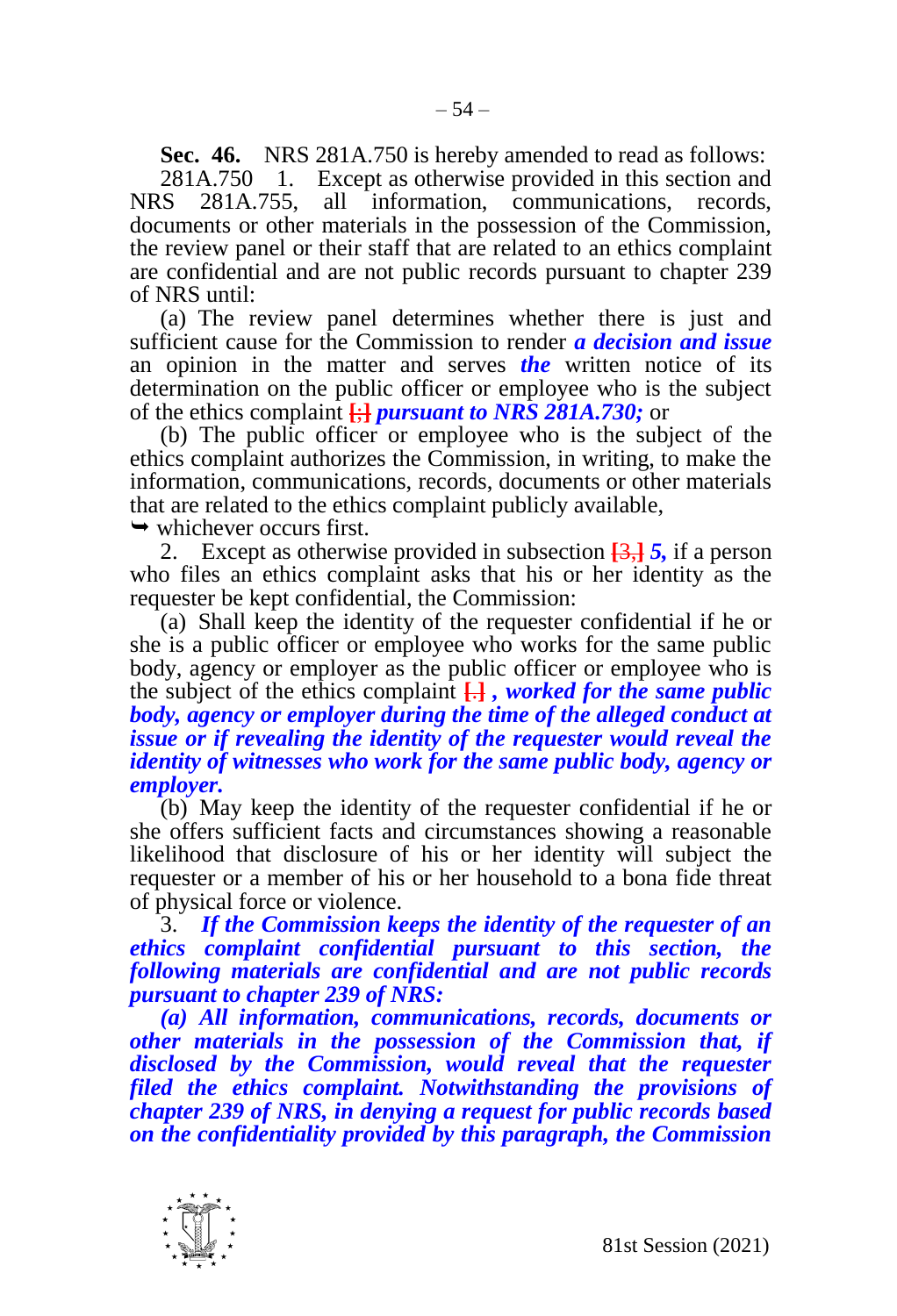*is not required to provide any information that, if disclosed by the Commission in denying the request for public records, would reveal that the requester filed the ethics complaint.*

*(b) All information, communications, records, documents or other materials in the possession of the requester of the ethics complaint or his or her public body, agency or employer that, if disclosed by either of them, would reveal that the requester filed the ethics complaint. Notwithstanding the provisions of chapter 239 of NRS, in denying a request for public records based on the confidentiality provided by this paragraph, the requester of the ethics complaint or his or her public body, agency or employer is not required to provide any information that, if disclosed by either of them in denying the request for public records, would reveal that the requester filed the ethics complaint.*

*4.* If the Commission keeps the identity of the requester *of an ethics complaint* confidential **[**,**]** *pursuant to this section and the Executive Director does not intend to present the testimony of the requester as evidence for consideration by the Commission at the adjudicatory hearing or in rendering a decision and issuing an opinion in the matter,* the Commission shall not render *a decision and issue* an opinion in the matter unless there is sufficient evidence without the testimony of the requester to consider the propriety of the conduct of the public officer or employee who is the subject of the ethics complaint. *The provisions of this subsection do not abrogate or otherwise alter or affect the confidentiality of the identity of the requester of the ethics complaint.*

*5.* If *the Commission keeps the identity of the requester of an ethics complaint confidential pursuant to this section and* the Executive Director intends to present the testimony of the requester as evidence for consideration by the Commission at the adjudicatory hearing or in rendering *a decision and issuing* an opinion in the matter and the public officer or employee who is the subject of the ethics complaint submits a written discovery request to the Commission pursuant to NRS 281A.755, the **[**Commission**]** *Executive Director* shall disclose the name of the requester only as a proposed witness **[**within a reasonable time before the adjudicatory hearing on the matter.**]** *in accordance with the schedule for discovery provided to the parties pursuant to NRS 281A.745.*

**Sec. 47.** NRS 281A.755 is hereby amended to read as follows:

281A.755 1. Except as otherwise provided in this section, the investigative file related to an ethics complaint is confidential and is not a public record pursuant to chapter 239 of NRS.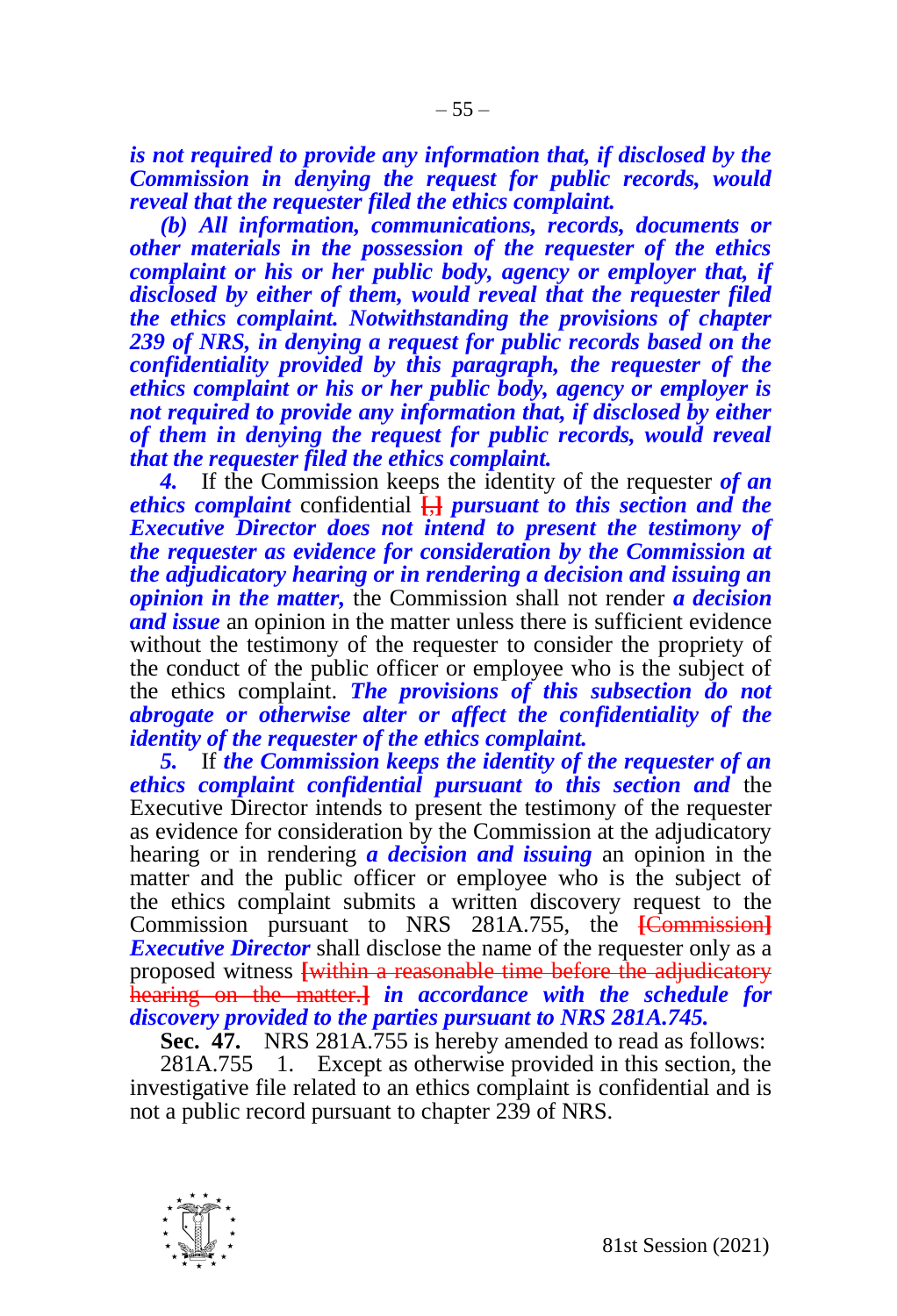2. **[**At any time after being served with written notice of the determination of the review panel regarding the existence of just and sufficient cause for the Commission to render an opinion in the matter,**]** *In accordance with the schedule for discovery provided to the parties pursuant to NRS 281A.745,* the public officer or employee who is the subject of the ethics complaint may submit a written discovery request to the Commission for a list of proposed witnesses and a copy of any portion of the investigative file that the Executive Director intends to present as evidence for consideration by the Commission at the adjudicatory hearing or in rendering *a decision and issuing* an opinion in the matter.

3. **[**Any**]** *Unless otherwise declared confidential by law, any*  portion of the investigative file which the Executive Director presents as evidence for consideration by the Commission at the adjudicatory hearing or in rendering *a decision and issuing* an opinion in the matter becomes a public record and must be open for inspection pursuant to chapter 239 of NRS **[**.**]** *after the Commission takes final action concerning the ethics complaint in a public meeting or hearing pursuant to subsection 2 of NRS 281A.760.*

- 4. For the purposes of this section:
- (a) The investigative file includes, without limitation:

(1) Any response concerning the ethics complaint prepared by the public officer or employee pursuant to NRS 281A.720 and submitted to the Executive Director and the review panel during the course of the investigation and any proceedings before the review panel;

(2) Any recommendation concerning the ethics complaint prepared by the Executive Director pursuant to NRS 281A.725 and **[**submitted**]** *presented* to the review panel during the course of the investigation and any proceedings before the review panel; and

(3) Any other information provided to or obtained by or on behalf of the Executive Director through any form of communication during the course of the investigation *, including, without limitation, information, records and documentation obtained pursuant to subsection 3 of NRS 281A.300,* and any proceedings before the review panel and any records, documents or other materials created or maintained during the course of the investigation and any proceedings before the review panel which relate to the public officer or employee who is the subject of the ethics complaint, including, without limitation, a transcript, regardless of whether such information, records, documents or other materials are obtained pursuant to a subpoena.

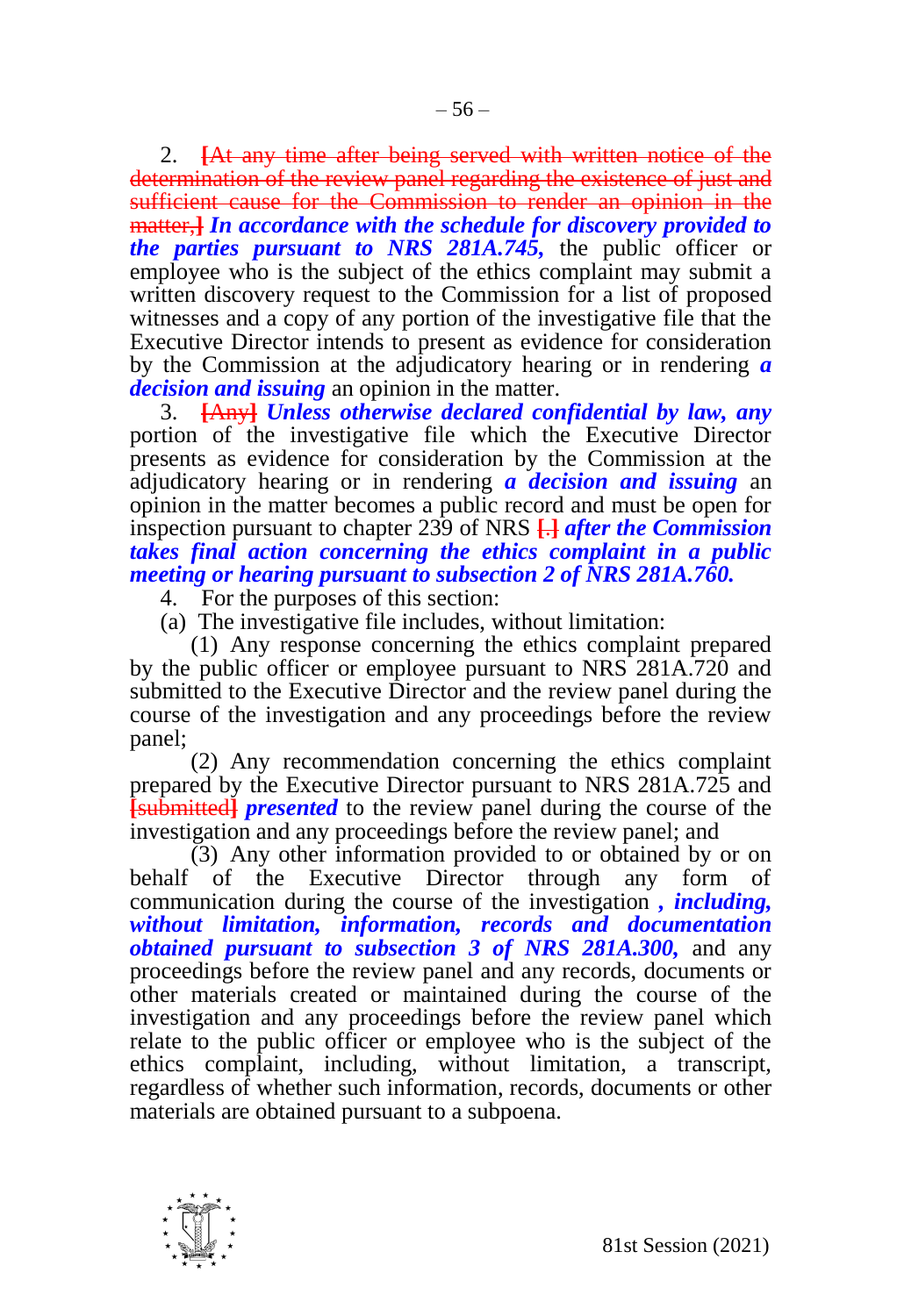**Sec. 48.** NRS 281A.760 is hereby amended to read as follows:

281A.760 *1.* The provisions of chapter 241 of NRS do not apply to:

**[**1.**]** *(a)* Any meeting or hearing held by the Commission to receive information or evidence concerning an ethics complaint; and

**[**2.**]** *(b)* Any deliberations *or actions* of the Commission on such information or evidence.

*2. The Commission shall take final action concerning an ethics complaint in a public meeting or hearing. The Commission shall provide public notice of the meeting or hearing, and the meeting or hearing must be open to the public and conducted in accordance with the regulations of the Commission, but the meeting or hearing is not subject to the provisions of chapter 241 of NRS.*

**Sec. 49.** NRS 281A.765 is hereby amended to read as follows:

281A.765 **[**1. If the Commission renders an opinion in proceedings concerning an ethics complaint, the opinion must include findings of fact and conclusions of law.

2. If, in**]** *In* proceedings concerning an ethics complaint, *if* the Commission determines that a violation of this chapter:

**[**(a)**]** *1.* Has not been proven, the Commission shall dismiss the matter, with or without prejudice, and with or without issuing a letter of caution or instruction to the public officer or employee pursuant to NRS 281A.780.

**[**(b)**]** *2.* Has been proven, the Commission may take any action authorized by this chapter.

**Sec. 50.** NRS 281A.770 is hereby amended to read as follows:

281A.770 In any matter in which the Commission disposes of an ethics complaint by stipulation, agreed settlement or consent order or in which the review panel approves a deferral agreement, the Commission or the review panel, as appropriate, shall *:*

*1. To the extent practicable based on the given set of facts and circumstances,* treat comparable situations in a comparable manner *;* and **[**shall ensure**]**

*2. Ensure* that the disposition of the matter bears a reasonable relationship to the severity of the violation or alleged violation.

**Sec. 51.** NRS 281A.775 is hereby amended to read as follows:

281A.775 1. The Commission, in determining whether a violation of this chapter is a willful violation and, if so, the penalty to be imposed on a **[**public officer or employee**]** *current* or former public officer or employee pursuant to NRS 281A.785 or 281A.790,

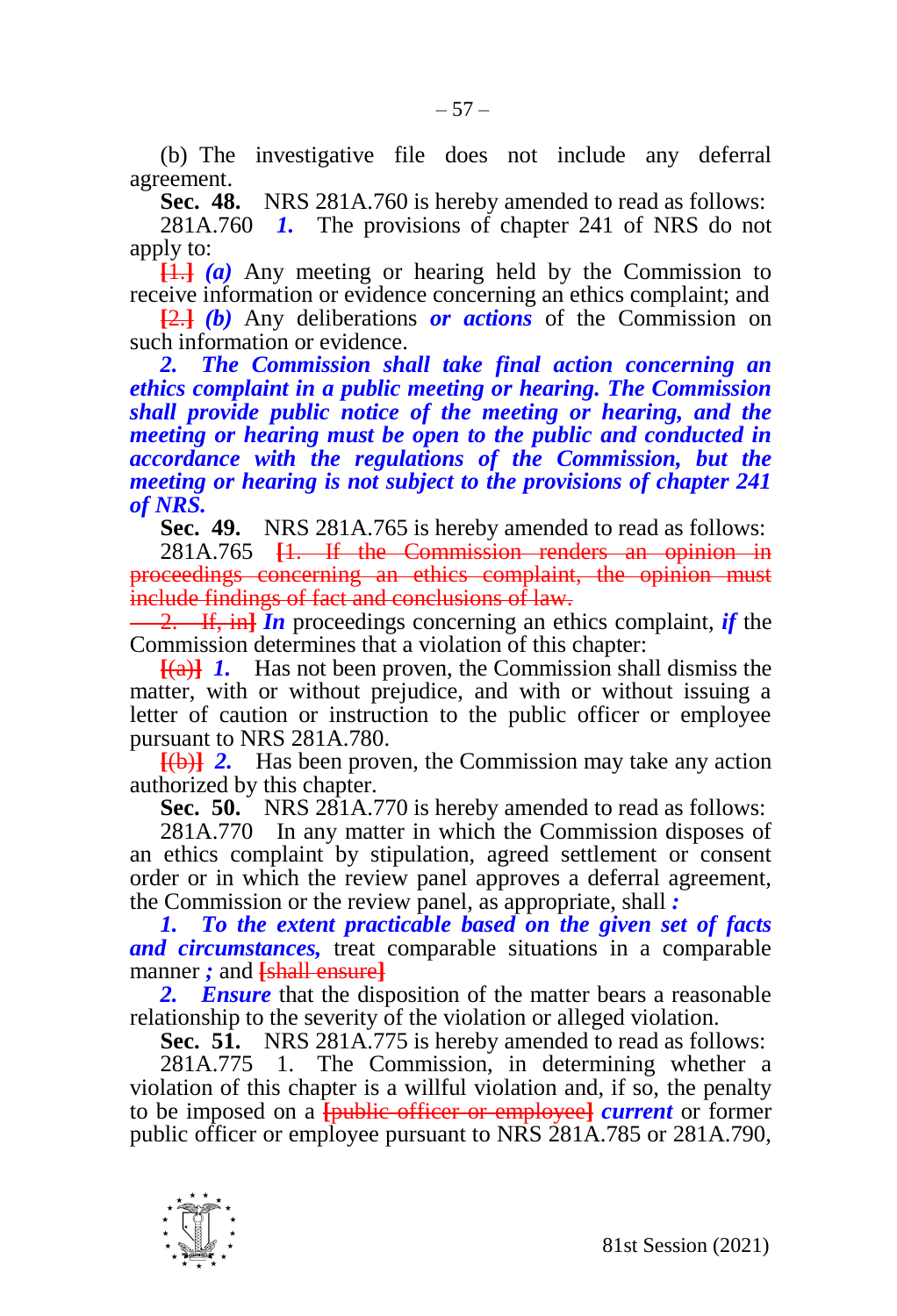or the review panel, in determining whether to approve a deferral agreement regarding an alleged violation, shall consider, without limitation:

(a) The seriousness of the violation or alleged violation, including, without limitation, the nature, circumstances, extent and gravity of the violation or alleged violation;

(b) The number and history of previous warnings, letters of caution or instruction, deferral agreements or violations or alleged violations of the provisions of this chapter relating to the public officer or employee;

(c) The cost to conduct the investigation and any meetings, hearings or other proceedings relating to the violation or alleged violation;

(d) Any mitigating factors, including, without limitation, any self-reporting, prompt correction of the violation or alleged violation, any attempts to rectify the violation or alleged violation before any ethics complaint is filed and any cooperation by the public officer or employee in resolving the ethics complaint;

(e) Any restitution or reimbursement paid to parties affected by the violation or alleged violation;

(f) The extent of any financial gain resulting from the violation or alleged violation; and

(g) Any other matter justice may require.

2. The factors set forth in this section are not exclusive or exhaustive, and the Commission or the review panel, as appropriate, may consider other factors in the disposition of the matter if they bear a reasonable relationship to the determination of the severity of the violation or alleged violation.

3. In applying the factors set forth in this section, the Commission or the review panel, as appropriate, shall *:*

*(a) To the extent practicable based on the given set of facts and circumstances,* treat comparable situations in a comparable manner *;* and **[**shall ensure**]**

*(b) Ensure* that the disposition of the matter bears a reasonable relationship to the severity of the violation or alleged violation.

**Sec. 52.** NRS 281A.780 is hereby amended to read as follows:

281A.780 1. In proceedings concerning an ethics complaint, the Commission or the review panel, as appropriate, may issue a letter of caution or instruction to the public officer or employee who is the subject of the ethics complaint to caution or instruct the public officer or employee regarding the propriety of his or her conduct under the statutory ethical standards *.* **[**set forth in this chapter.**]**

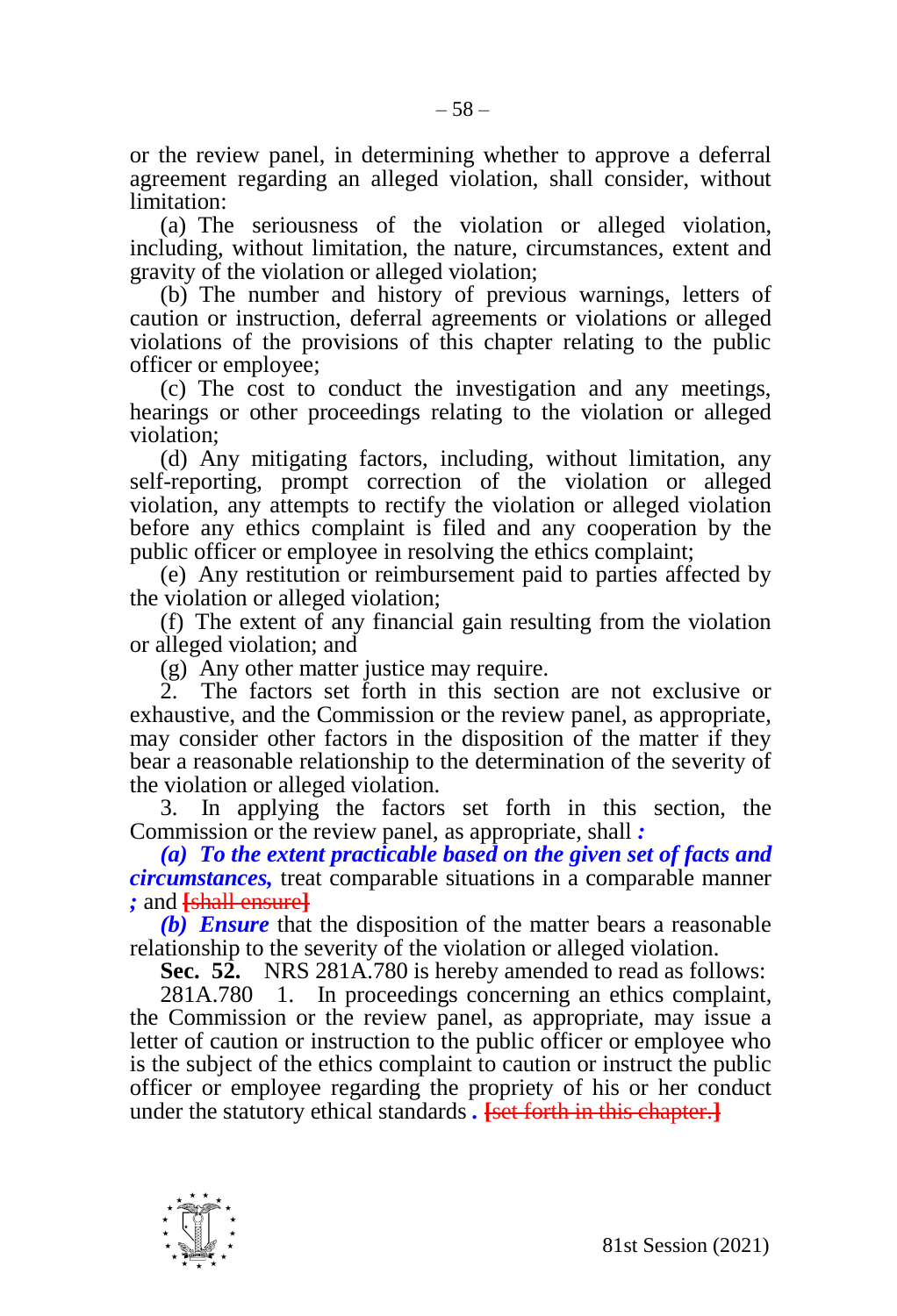2. If the Commission or the review panel issues a letter of caution or instruction to the public officer or employee, the letter:

(a) Is confidential and is not a public record pursuant to chapter 239 of NRS.

(b) May be considered in deciding the appropriate action to be taken on any subsequent ethics complaint involving the public officer or employee, unless the letter is not relevant to the issues presented by the subsequent ethics complaint.

**Sec. 53.** NRS 281A.785 is hereby amended to read as follows:

281A.785 1. **[**Except as otherwise provided in this section, in<sup>1</sup> In proceedings concerning an ethics complaint, the Commission, based on a finding that a violation of this chapter has been proven, or the review panel, as part of the terms and conditions of a deferral agreement, may, in addition to any other **[**penalty**]** *penalties*  provided by law and in accordance with the provisions of NRS 281A.775:

(a) Require the public officer or employee who is the subject of the ethics complaint to:

(1) Comply in all respects with the provisions of this chapter for a specified period without being the subject of another ethics complaint arising from an alleged violation of this chapter by the public officer or employee which occurs during the specified period and for which the review panel determines that there is just and sufficient cause for the Commission to render *a decision and issue*  an opinion in the matter.

(2) Attend and complete training.

(3) Follow a remedial course of action.

(4) Issue a public apology.

(5) Comply with conditions or limitations on future conduct.

(b) Publicly admonish, reprimand or censure the public officer or employee.

(c) Take any combination of such actions or any other reasonable action that the Commission or the review panel, as appropriate, determines will remedy the violation or alleged violation or deter similar violations or conduct.

2. In carrying out the provisions of subsection 1, the Commission, based on a finding that a violation of this chapter has been proven, or the review panel, as part of the terms and conditions of a deferral agreement, may publicly:

(a) Admonish a public officer or employee if it is determined that the public officer or employee has violated any provision of this chapter, but the violation is not willful, or if such an admonishment is imposed as part of the terms and conditions of a deferral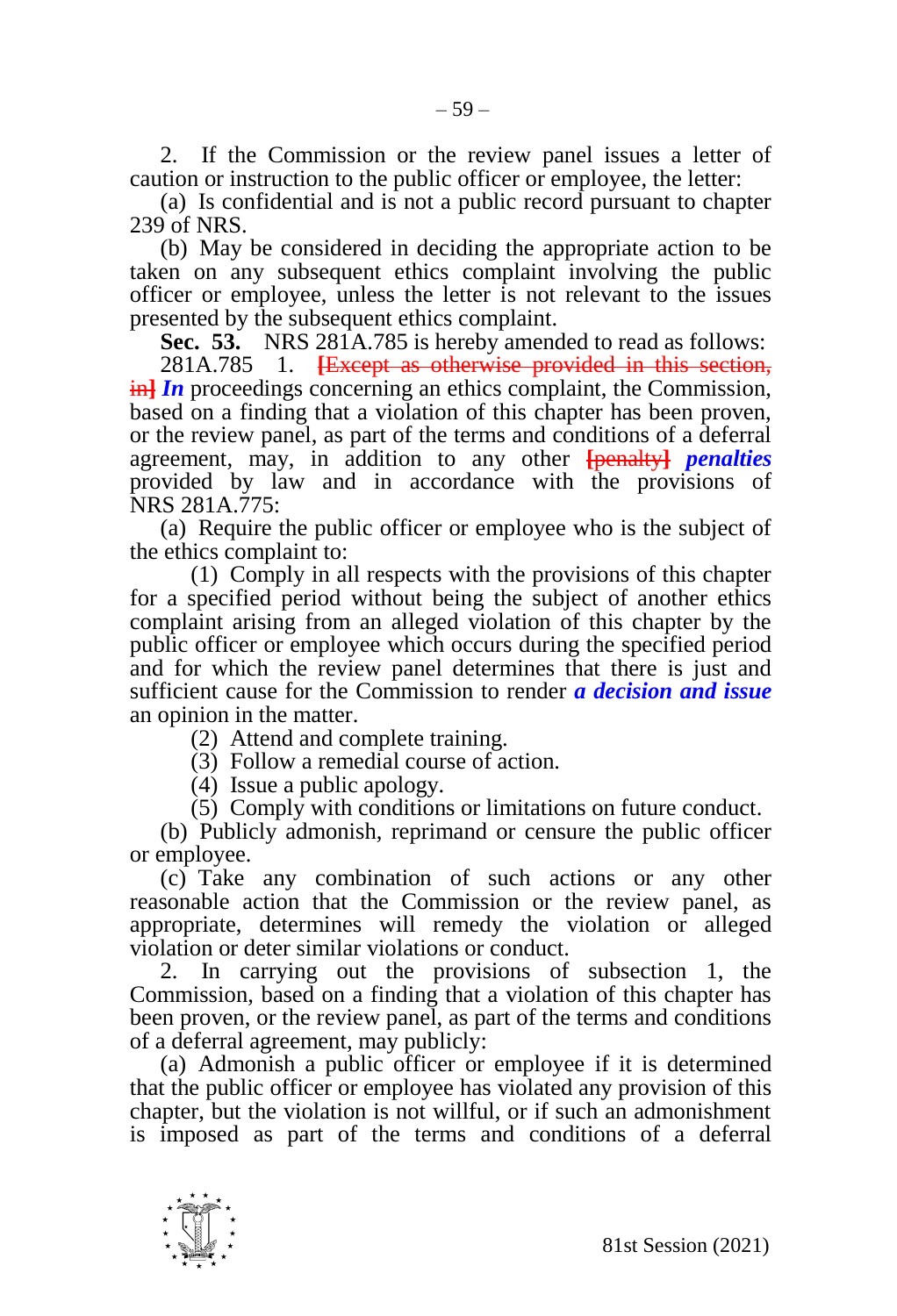agreement. An admonishment is a written expression of disapproval of the conduct of the public officer or employee.

(b) Reprimand a public officer or employee if it is determined that the public officer or employee has willfully violated any provision of this chapter, but there is no evidence that the willful violation involved bad faith, malicious intent or knowing or reckless disregard of the law, or if such a reprimand is imposed as part of the terms and conditions of a deferral agreement. A reprimand is a severe written reproof for the conduct of the public officer or employee.

(c) Censure a public officer or employee if it is determined that the public officer or employee has willfully violated any provision of this chapter and there is evidence that the willful violation involved bad faith, malicious intent or knowing or reckless disregard of the law or there are no substantial mitigating factors pursuant to NRS 281A.775 for the willful violation, or if such a censure is imposed as part of the terms and conditions of a deferral agreement. A censure is a formal written condemnation of the conduct of the public officer or employee.

3. Any action taken by the Commission pursuant to this section is a final decision for the purposes of judicial review pursuant to NRS 233B.130. Any action taken by the review panel pursuant to this chapter, including, without limitation, any action relating to a deferral agreement, is not a final decision for the purposes of judicial review pursuant to NRS 233B.130.

**Sec. 54.** NRS 281A.790 is hereby amended to read as follows:

281A.790 1. In addition to any other penalties provided by law and in accordance with the provisions of NRS 281A.775, the Commission may impose on a **[**public officer or employee**]** *current*  or former public officer or employee civil penalties:

(a) Not to exceed \$5,000 for a first willful violation of this chapter;

(b) Not to exceed \$10,000 for a separate act or event that constitutes a second willful violation of this chapter; and

(c) Not to exceed \$25,000 for a separate act or event that constitutes a third willful violation *or any additional violation* of this chapter.

2. **[**In**]** *For the purposes of this section, in determining whether a current or former public officer or employee has committed one or more violations of this chapter, each separate act or event that constitutes a violation of this chapter, or course of conduct that the Commission interprets as constituting a separate violation of this chapter, must be treated as a separate* 

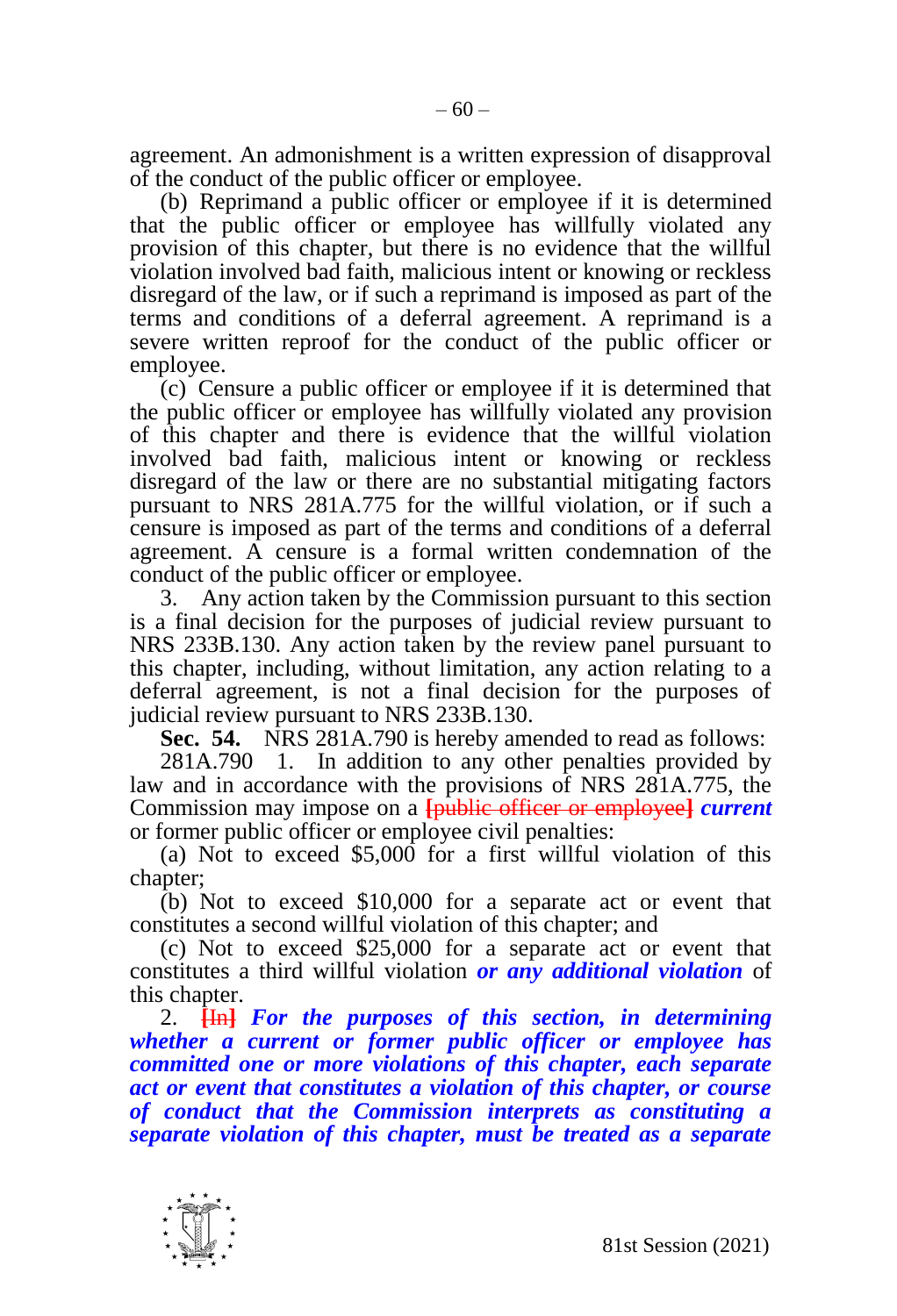*violation that is cumulative to all other violations by that person, whenever committed, without regard to the sequence of the violations or whether the violations are established in the same proceedings concerning the same ethics complaint or in separate proceedings concerning separate ethics complaints.*

*3. Except as otherwise provided in NRS 281A.280, in* addition to any other penalties provided by law, if *a current or former public officer or employee or any other person prevents, interferes* with or attempts to prevent or interfere with any investigation or proceedings pursuant to this chapter or the discovery of a violation of this chapter, *such an act shall be deemed to be a violation of this chapter, and* the Commission may, **[upon its own motion or upon** the motion of the current or former public officer or employee who is the subject of the investigation or proceedings:**]** *after providing the person committing such an act with a written notice of the charges and an opportunity for a hearing in accordance with the regulations of the Commission:*

(a) Impose on the person committing such an act a civil penalty not to exceed \$5,000 **[**;**]** *, unless a greater civil penalty is authorized by subsection 1;* and

(b) If appropriate under the facts and circumstances, assess against the person committing such an act an amount equal to the amount of attorney's fees and costs actually and reasonably incurred *as a result of the act* by the *Commission or any* current or former public officer or employee **[**as a result of**]** *who is a subject of the investigation or proceedings and who is harmed or prejudiced by*  the act.

**[**3.**]** *4.* If the Commission finds that a violation of **[**a provision of**]** this chapter by a **[**public officer or employee**]** *current* or former public officer or employee has resulted in the realization of a financial benefit by the **[**current or former**]** public officer or employee or another person, the Commission may, in addition to any other penalties provided by law, require the **[**current or former**]** public officer or employee to pay a civil penalty of not more than twice the amount so realized.

**[**4.**]** *5.* In addition to any other penalties provided by law, if **[**a proceeding results in**]** *the Commission issues* an opinion *in which it finds* that:

(a) **[**One or more willful violations of this chapter have been committed by a State Legislator removable from office only through expulsion by the State Legislator's own House pursuant to Section 6 of Article 4 of the Nevada Constitution, the Commission shall:

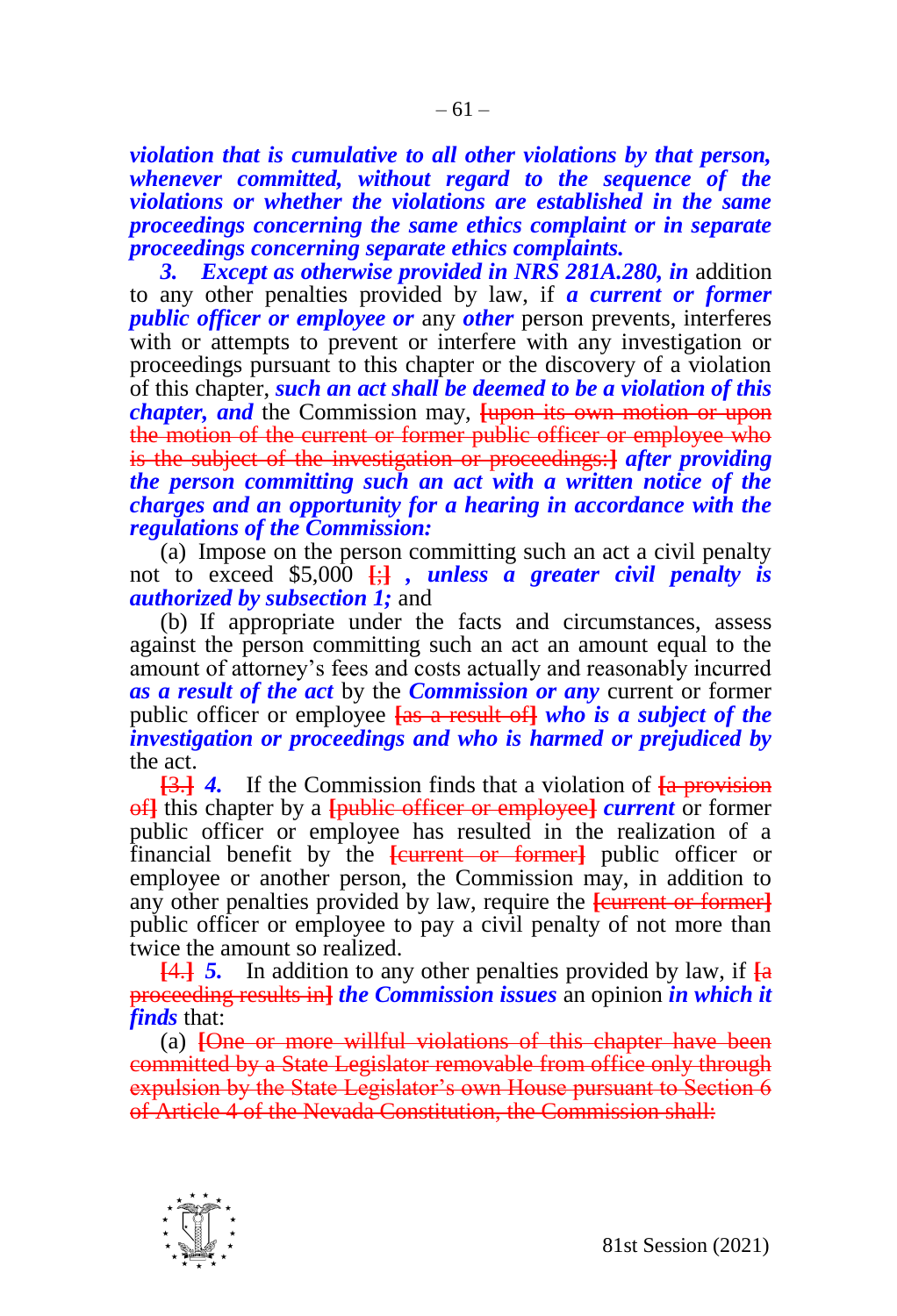(1) If the State Legislator is a member of the Senate, submit the opinion to the Majority Leader of the Senate or, if the Majority Leader of the Senate is the subject of the opinion or the person who requested the opinion, to the President Pro Tempore of the Senate; or

(2) If the State Legislator is a member of the Assembly, submit the opinion to the Speaker of the Assembly or, if the Speaker of the Assembly is the subject of the opinion or the person who requested the opinion, to the Speaker Pro Tempore of the Assembly. (b)**]** One or more willful violations of this chapter have been committed by a state officer removable from office only through impeachment pursuant to Article 7 of the Nevada Constitution, the Commission shall submit the opinion to the Speaker of the Assembly and the Majority Leader of the Senate or, if the Speaker of the Assembly or the Majority Leader of the Senate is the person who requested the opinion, to the Speaker Pro Tempore of the Assembly or the President Pro Tempore of the Senate, as appropriate.

 $\overline{f(e)}$  *(b)* One or more willful violations of this chapter have been committed by a public officer other than a public officer described in **[**paragraphs**]** *paragraph* (a) *,* **[**and (b),**]** the willful violations shall be deemed to be malfeasance in office for the purposes of NRS 283.440 and the Commission:

(1) May file a complaint in the appropriate court for removal of the public officer pursuant to NRS 283.440 when the public officer is found in the opinion to have committed fewer than three willful violations of this chapter.

(2) Shall file a complaint in the appropriate court for removal of the public officer pursuant to NRS 283.440 when the public officer is found in the opinion to have committed three or more willful violations of this chapter.

 $\rightarrow$  This paragraph grants an exclusive right to the Commission, and no other person may file a complaint against the public officer pursuant to NRS 283.440 based on any violation found in the opinion.

**[**5.**]** *6.* Notwithstanding any other provision of this chapter, any act or failure to act by a **[**public officer or employee**]** *current* or former public officer or employee relating to this chapter is not a **[**willful**]** violation of this chapter if the public officer or employee establishes by sufficient evidence that:

(a) The public officer or employee relied in good faith upon the advice of the *Executive Director or Commission Counsel pursuant*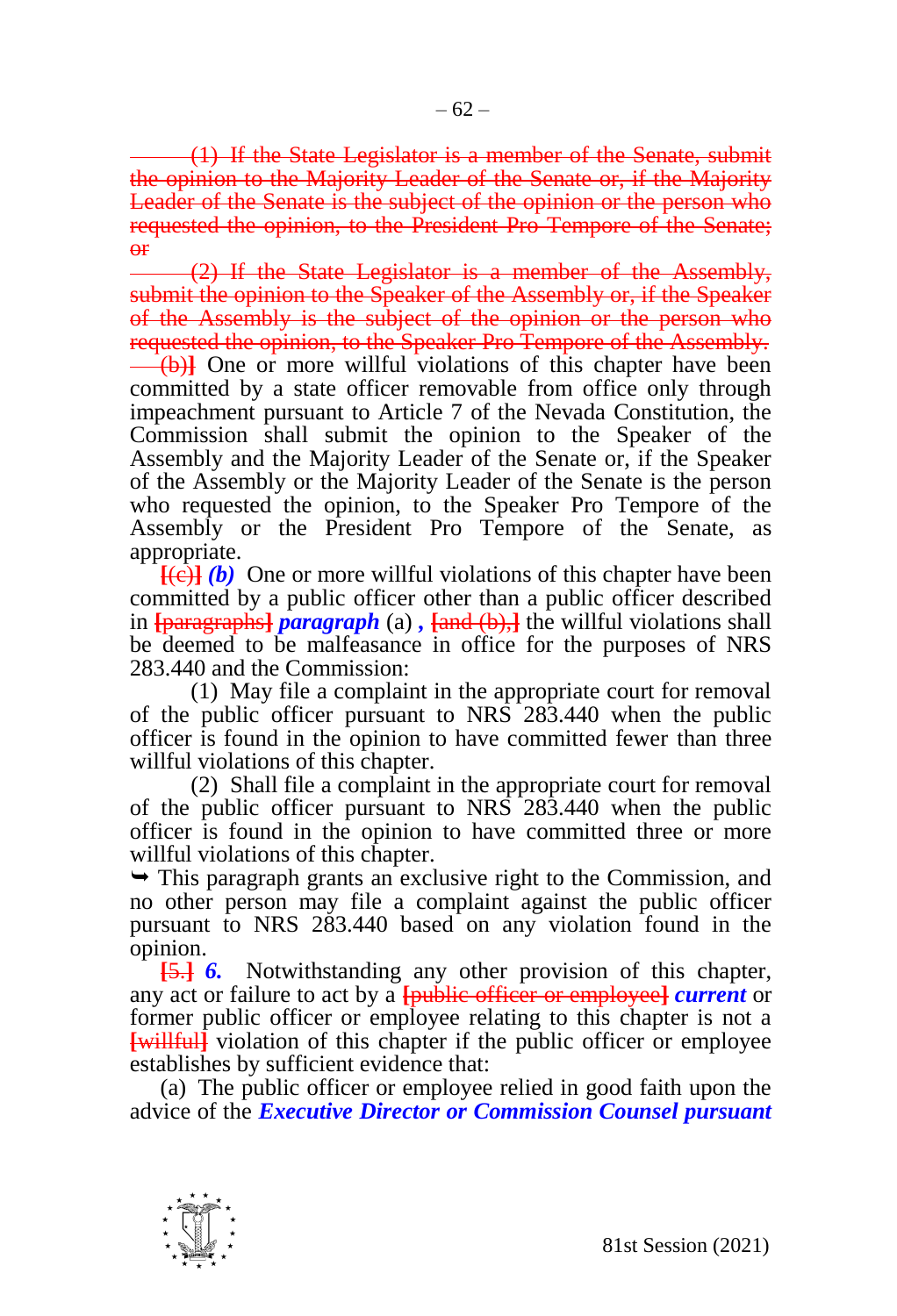*to subsection 6 of NRS 281A.680 or* legal counsel *employed or*  retained by his or her public body, agency or employer; and

(b) The advice of the *Executive Director, Commission Counsel or* legal counsel *, as applicable,* was:

(1) Provided to the public officer or employee before the public officer or employee acted or failed to act; and

(2) Based on a reasonable legal determination by the *Executive Director, Commission Counsel or* legal counsel under the circumstances when the advice was given that the act or failure to act by the public officer or employee would not be contrary to the provisions of this chapter as interpreted **[**by**]** *in the published opinions of* the Commission.

**[**6.**]** *7.* In addition to any other penalties provided by law, if a public employee commits a **[**willful**]** violation of this chapter or fails to complete a period of compliance imposed by the Commission pursuant to NRS 281A.785 or by the review panel as part of the terms and conditions of a deferral agreement **[**, the public employee is subject to disciplinary proceedings by the**]** *:*

*(a) The Commission shall provide that information to the public body, agency or* employer of the public employee *;* and **[**must be referred for**]**

*(b) The public body, agency or employer may pursue or take appropriate disciplinary* action *against the public employee* in accordance **[**to**]** *with* the applicable provisions governing **[**the**]** *his or her public* employment *.* **[**of the public employee.

7.**]** *8.* The provisions of this chapter do not abrogate or decrease the effect of the provisions of the Nevada Revised Statutes which define crimes or prescribe punishments with respect to the conduct of public officers or employees. If the Commission finds that a *current or former* public officer or employee has committed a **[**willful**]** violation of this chapter which it believes may also constitute a criminal offense, the Commission shall refer the matter to the Attorney General or the district attorney, as appropriate, for a determination of whether a crime has been committed that warrants prosecution.

**[**8.**]** *9.* The imposition of a civil penalty pursuant to **[**subsection 1, 2 or 3**]** *any provision of subsections 1 to 4, inclusive,*  is a final decision for the purposes of judicial review pursuant to NRS 233B.130.

**[**9.**]** *10.* A finding by the Commission that a *current or former*  public officer or employee *or any other person* has violated any provision of this chapter must be supported by a preponderance of the evidence unless a greater burden is otherwise prescribed by law.

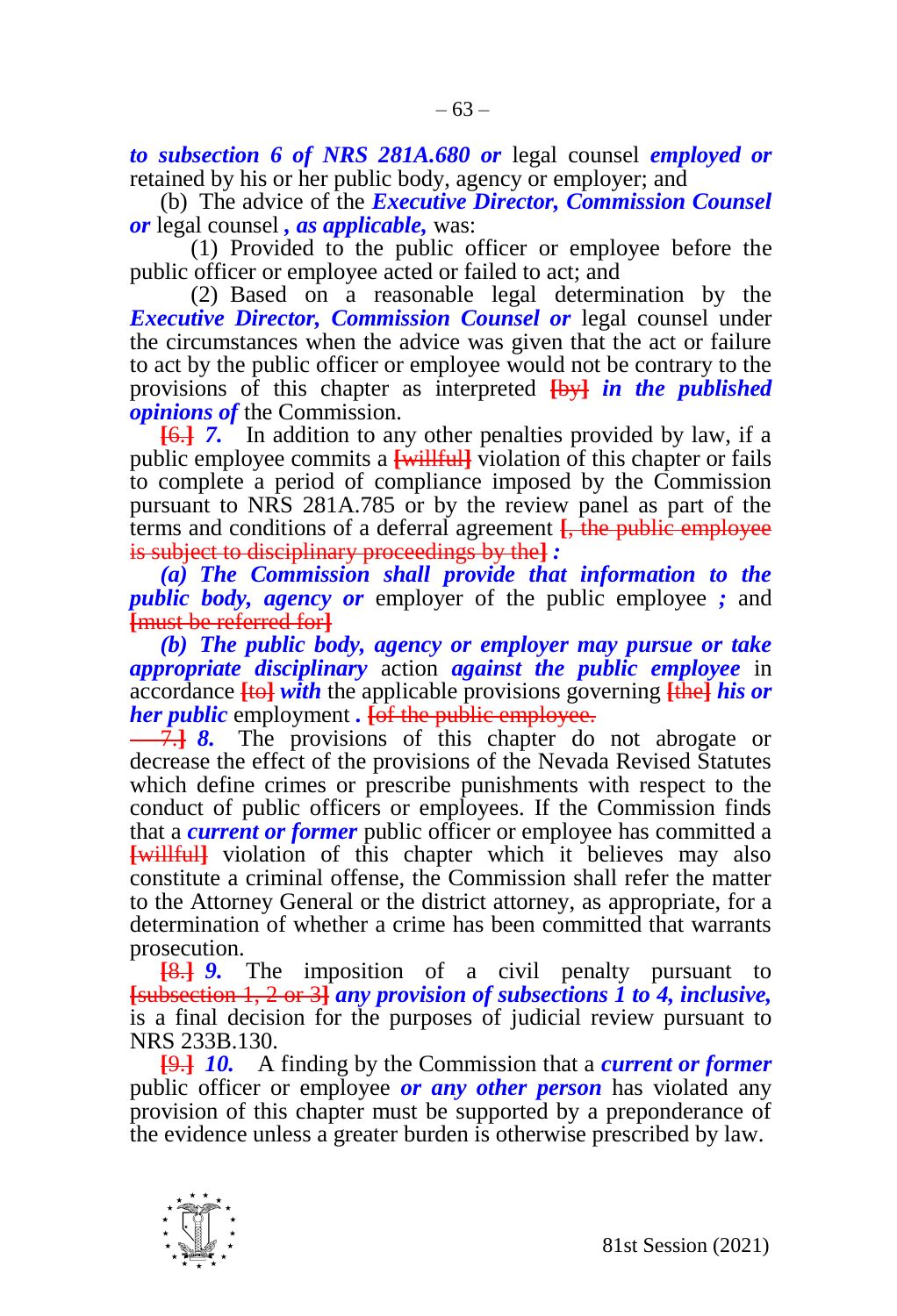**Sec. 55.** Title 17 of NRS is hereby amended by adding thereto a new chapter to consist of the provisions set forth as sections 56 to 112, inclusive, of this act.

**Sec. 56.** *This chapter may be cited as the Nevada Legislative Ethics Law.*

**Sec. 57.** *The Legislature hereby finds and declares that:*

*1. The purposes of this chapter are to:*

*(a) Establish the highest standards of ethical behavior founded upon principles of dignity, decorum, civility and respect;*

*(b) Prohibit any conduct that creates the appearance of impropriety; and*

*(c) Prohibit any improper, inappropriate or dishonorable conduct that is unbecoming to the legislative process or is inconsistent with or undermines the people's faith, trust and confidence in the integrity of the legislative process.*

*2. This chapter must be construed:*

*(a) Liberally to carry out and achieve its purposes; and*

*(b) Strictly against any person alleging that his or her conduct is not subject to its provisions, so that any doubt or uncertainty as to the application of its provisions must be resolved against such a person and in favor of removing unethical behavior from the legislative process.*

**Sec. 58.** *As used in this chapter, unless the context otherwise requires, the words and terms defined in sections 59 to 77, inclusive, of this act have the meanings ascribed to them in those sections.*

**Sec. 59.** *"Adjudicatory hearing" means a hearing held by the Senate Commission, Assembly Commission or Joint Commission, as applicable, pursuant to this chapter to receive evidence, render a decision and, if appropriate, issue an opinion concerning an ethics complaint.*

**Sec. 60.** *"Assembly Commission" means the Assembly Commission on Ethics created by section 95 of this act.*

**Sec. 61.** *"Business entity" means an organization or enterprise operated for economic gain, including, without limitation, a proprietorship, partnership, firm, business, company, trust, joint venture, syndicate, corporation or association.*

**Sec. 62.** *"Candidate" means any person:*

*1. Who files a declaration of candidacy; or*

*2. Whose name appears on an official ballot at any election.* **Sec. 63.** *"Chair" means:*

*1. The Chair of the Senate Commission, Assembly Commission or Joint Commission, as applicable; or*

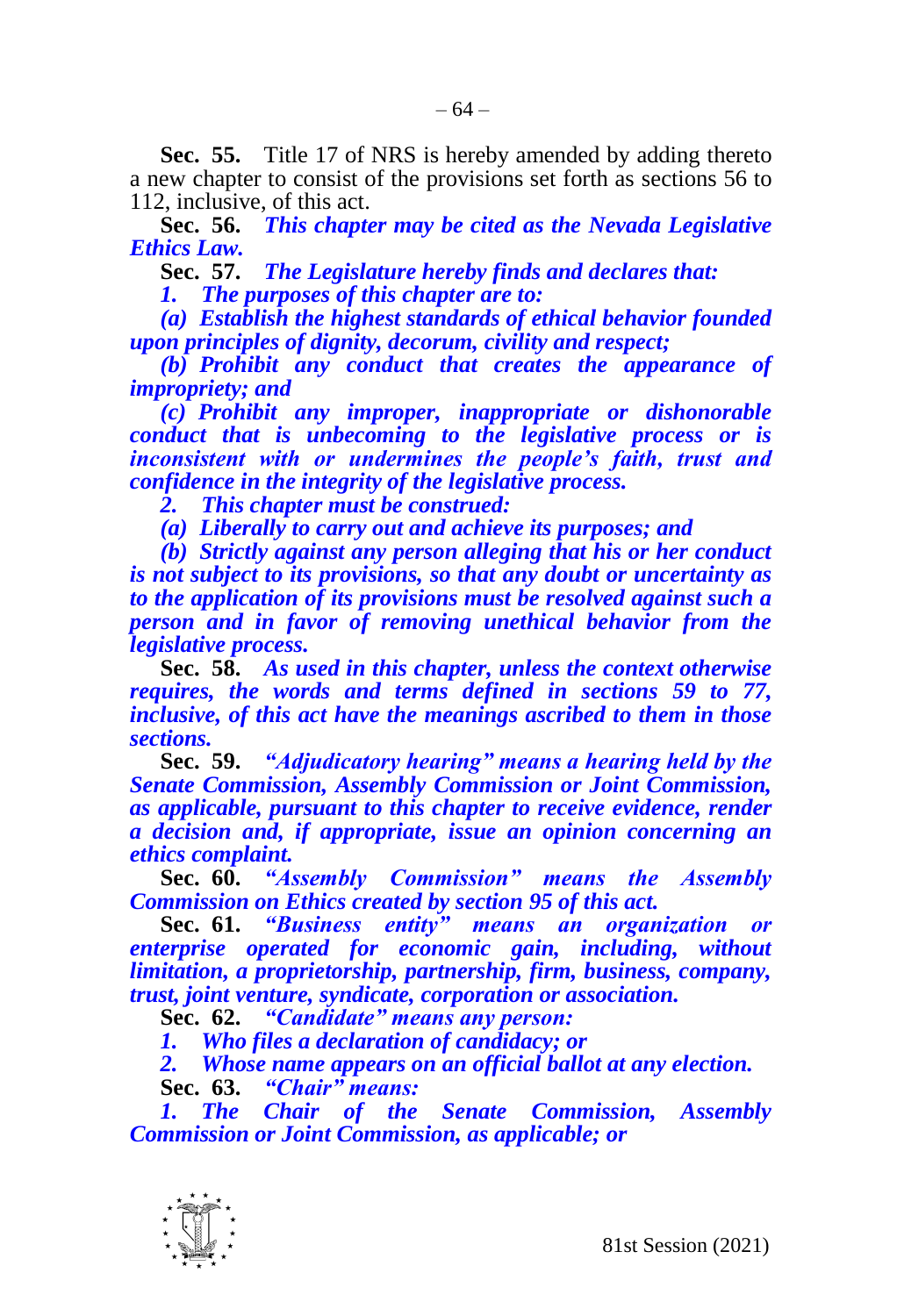*2. The Vice Chair or another member serving in the capacity of the Chair.*

**Sec. 64.** *"Commitment in a private capacity" means a private commitment, interest or relationship of a legislative officer or employee to:*

*1. The spouse or domestic partner of the legislative officer or employee;*

*2. A member of the household of the legislative officer or employee;*

*3. A relative of the legislative officer or employee, or the spouse or domestic partner of the legislative officer or employee, by blood, adoption, marriage or domestic partnership within the third degree of consanguinity or affinity;*

*4. The employer of the legislative officer or employee, the spouse or domestic partner of the legislative officer or employee or a member of the household of the legislative officer or employee;*

*5. A person with whom the legislative officer or employee has a substantial and continuing business relationship; or*

*6. A person with whom the legislative officer or employee has any other private commitment, interest or relationship that is substantially similar to a private commitment, interest or relationship described in subsections 1 to 5, inclusive.*

**Sec. 65.** *"Compensation" means any money, thing of value or economic benefit conferred on or received by any person in return for services rendered, personally or by another person.*

**Sec. 66.** *"Domestic partner" means a person in a domestic partnership.*

**Sec. 67.** *"Domestic partnership" means a domestic partnership as defined in NRS 122A.040.*

**Sec. 68.** *"Ethics complaint" means an ethics complaint which is filed with the Senate Commission, Assembly Commission or Joint Commission, as applicable, pursuant to this chapter regarding the propriety of the conduct of a legislative officer or employee under the legislative ethical standards.*

**Sec. 69.** *"Household" means an association of persons who live in the same home or dwelling and who are related by blood, adoption, marriage or domestic partnership.*

**Sec. 70.** *"Joint Commission" means the Joint Commission on Ethics created by section 99 of this act.*

**Sec. 71.** *1. "Legislative employee" means any employee, assistant, attache, intern or other staff employed with reference to the legislative duties of a Legislator or the Legislative Department,* 

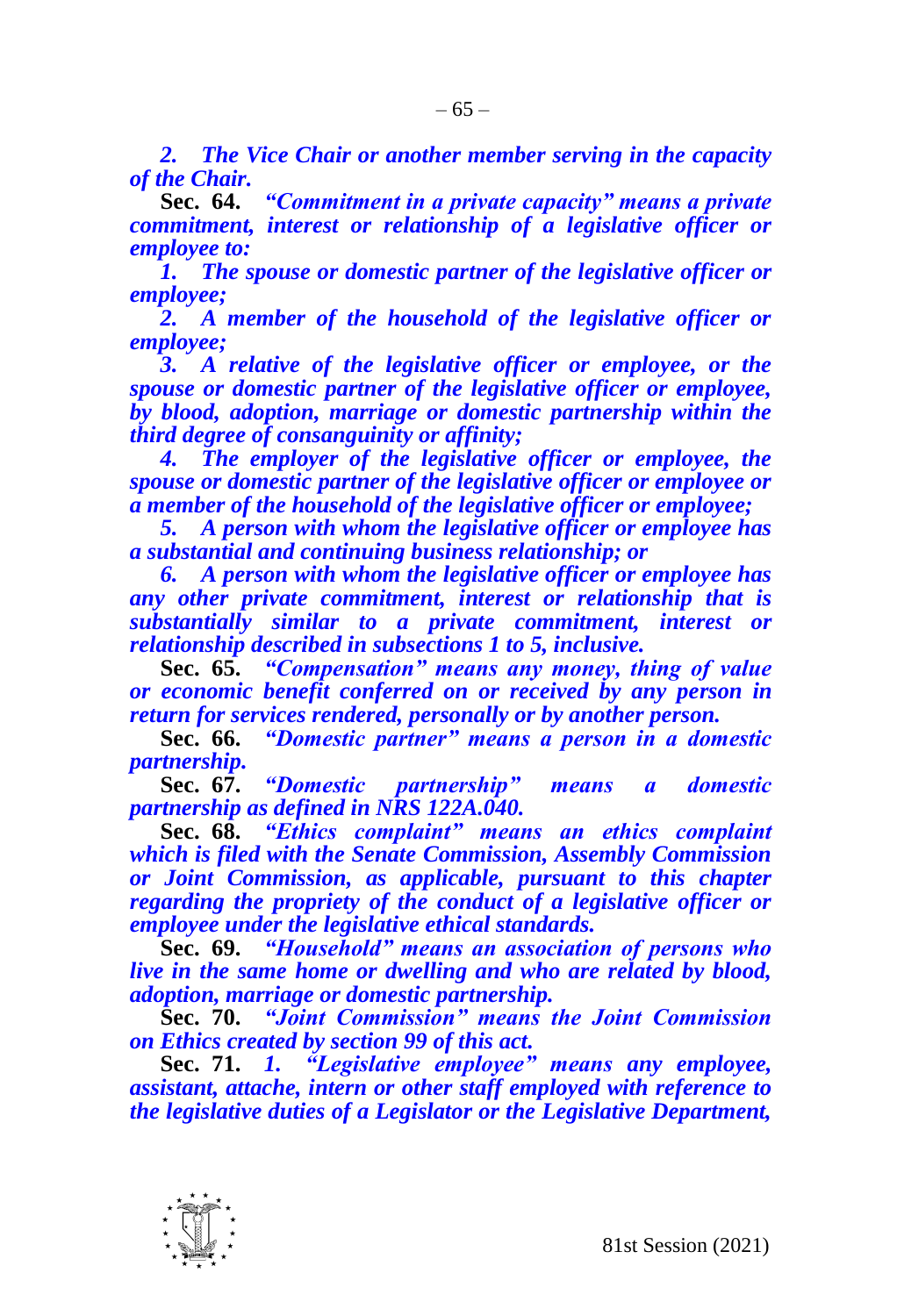*regardless of whether they are paid or otherwise compensated to serve in their positions.*

*2. The term includes, without limitation, any employee, assistant, attache, intern or other staff of:*

*(a) The Legislature or either House;*

*(b) Any legislative committee;*

*(c) Any legislative office or caucus;*

*(d) Any division of the Legislative Counsel Bureau; or*

*(e) Any other agency, body, office, organization or unit of the Legislative Department.*

**Sec. 72.** *"Legislative ethical standards" means:*

*1. Any statutory ethical standards set forth in this chapter; and*

*2. Any other ethical standards recognized by the rules adopted by the Houses pursuant to Section 6 of Article 4 of the Nevada Constitution.*

**Sec. 73.** *1. "Legislative officer" means:*

*(a) A member of the Senate, the Secretary of the Senate or any other officer of the Senate;*

*(b) A member of the Assembly, the Chief Clerk of the Assembly or any other officer of the Assembly; or*

*(c) Any other officer of the Legislature, the Legislative Counsel Bureau or the Legislative Department.*

*2. The term does not include the Lieutenant Governor when acting in his or her official capacity as the President of the Senate.*

**Sec. 74.** *1. "Opinion" means an opinion issued by the Senate Commission, Assembly Commission or Joint Commission, as applicable, in accordance with the provisions of this chapter.*

*2. The term includes, without limitation, the disposition of an ethics complaint by stipulation, agreed settlement, consent order or default.*

**Sec. 75.** *"Pecuniary interest" means any beneficial or detrimental interest in a matter that consists of or is measured in money or is otherwise related to money, including, without limitation:*

*1. Anything of economic value; and*

*2. Payments or other money which a person is owed or otherwise entitled to by virtue of any statute, regulation, code, ordinance or contract or other agreement.*

**Sec. 76.** *"Senate Commission" means the Senate Commission on Ethics created by section 91 of this act.*

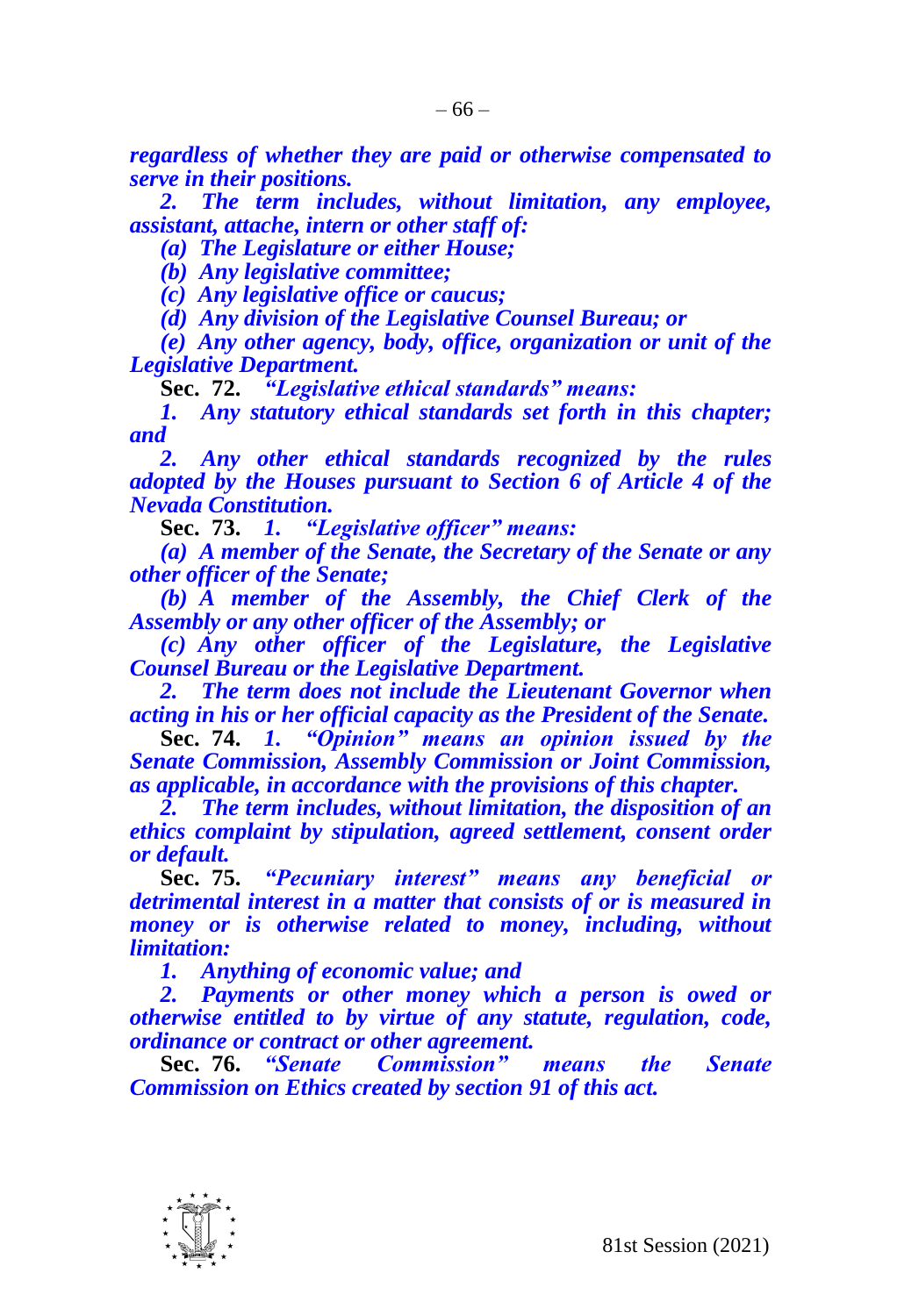**Sec. 77.** *"State agency of the Executive Department" means any agency, bureau, board, commission, department, division, office or other unit of the Executive Department.*

**Sec. 78.** *1. In carrying out the provisions of this chapter, the Legislative Department is entitled to pursue every legal and equitable remedy that is available to enforce the provisions of this chapter.*

*2. This chapter does not create any private right of action for any person, and this chapter cannot be enforced by any person in any private right of action.*

**Sec. 79.** *1. This chapter supplements all other ethical standards recognized by the rules adopted by the Houses pursuant to Section 6 of Article 4 of the Nevada Constitution and does not limit the application of such other ethical standards but is cumulative thereto, so that the application or attempted application of any one of the ethical standards does not bar the application or attempted application of any other, except in circumstances where Section 6 of Article 4 of the Nevada Constitution invests each House with plenary and exclusive constitutional powers.*

*2. If there is any conflict between the provisions of the rules adopted by the Houses pursuant to Section 6 of Article 4 of the Nevada Constitution and the provisions of this chapter, the provisions of the rules control.*

**Sec. 80.** *1. Except as otherwise provided in this section, the Senate Commission, Assembly Commission or Joint Commission, as applicable, has jurisdiction to investigate and take appropriate actions regarding an alleged violation of the legislative ethical standards by a legislative officer or employee or former legislative officer or employee in any proceedings commenced by an ethics complaint which is filed in accordance with this chapter within 2 years after the alleged violation or reasonable discovery of the alleged violation.*

*2. The Senate Commission, Assembly Commission or Joint Commission, as applicable, does not have jurisdiction in circumstances where Section 6 of Article 4 of the Nevada Constitution invests each House with plenary and exclusive constitutional powers.*

**Sec. 81.** *In applying the provisions of this chapter to an alleged violation by a former legislative officer or employee, the use of the term "legislative officer" or "legislative employee" in this chapter must be interpreted to include the former legislative officer or employee, unless the commencement of proceedings* 

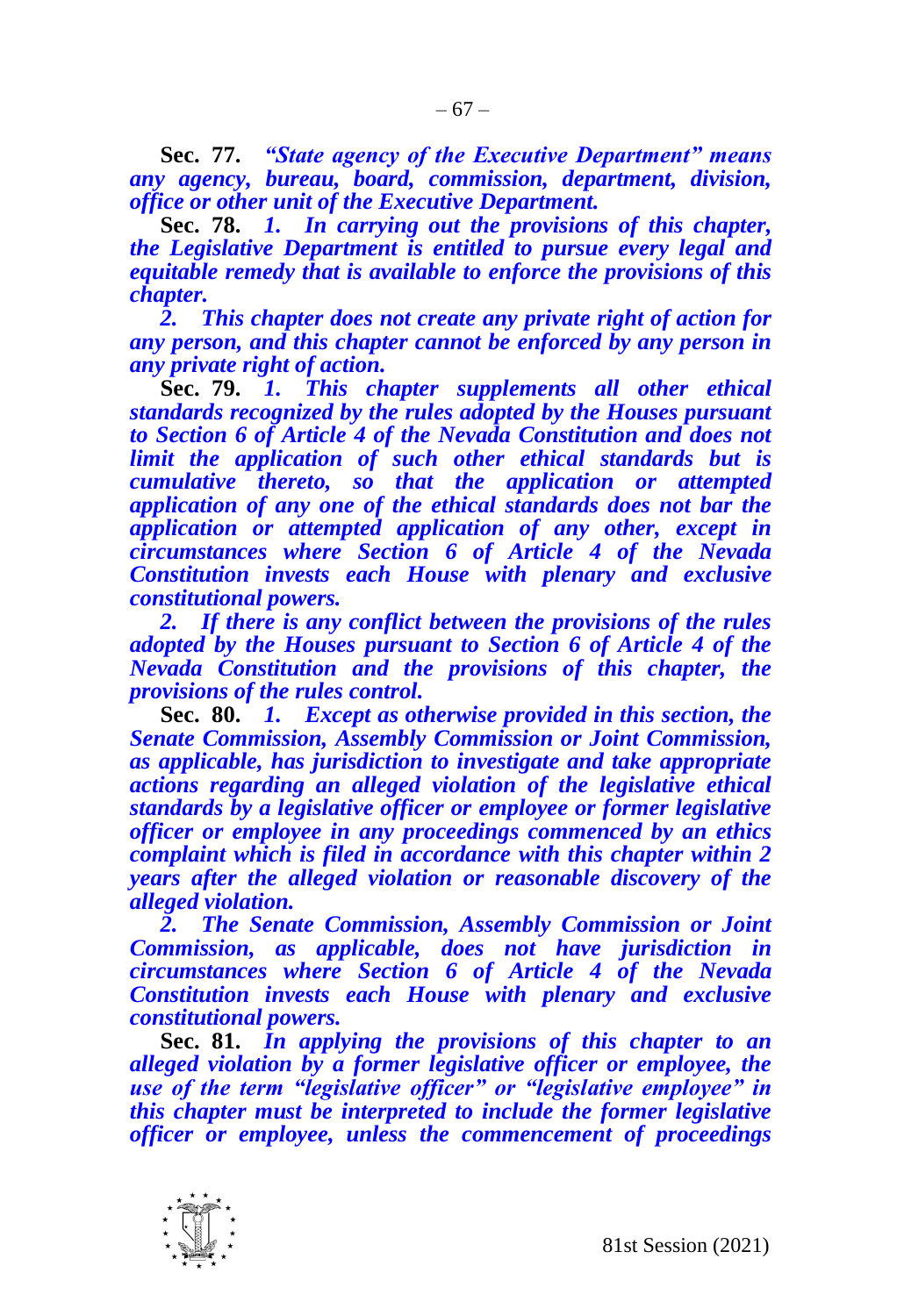*against the former legislative officer or employee concerning the alleged violation is time-barred by the statute of limitations pursuant to section 80 of this act.*

**Sec. 82.** *1. The provisions of this chapter establish legislative ethical standards to govern:*

*(a) Legislative officers and employees; and*

*(b) Former legislative officers and employees in situations where the legislative ethical standards apply to the conduct of former legislative officers and employees after the end of any period of legislative service or employment.*

*2. The legislative ethical standards set forth in this chapter are cumulative and supplement each other, and the application of any one of the legislative ethical standards to a given set of facts and circumstances does not bar the application of any other of the legislative ethical standards that also apply to the given set of facts and circumstances.*

**Sec. 83.** *1. A legislative officer or employee shall not seek or accept any gift, service, favor, employment, engagement, emolument or economic opportunity, for the legislative officer or employee or any person to whom the legislative officer or employee has a commitment in a private capacity, which would tend to improperly influence a reasonable person in the legislative officer's or employee's position to depart from the faithful and impartial discharge of the legislative officer's or employee's official duties.*

*2. A legislative officer or employee shall not use the legislative officer's or employee's official position in government to secure or grant unwarranted privileges, preferences, exemptions or advantages for the legislative officer or employee, any business entity in which the legislative officer or employee has a significant pecuniary interest or any person to whom the legislative officer or employee has a commitment in a private capacity. As used in this subsection, "unwarranted" means without justification or adequate reason.*

*3. A legislative officer or employee shall not participate as an agent of the Legislative Department in the negotiation or execution of a contract between the Legislative Department and the legislative officer or employee, any business entity in which the legislative officer or employee has a significant pecuniary interest or any person to whom the legislative officer or employee has a commitment in a private capacity.*

*4. A legislative officer or employee shall not accept any salary, retainer, augmentation, expense allowance or other* 

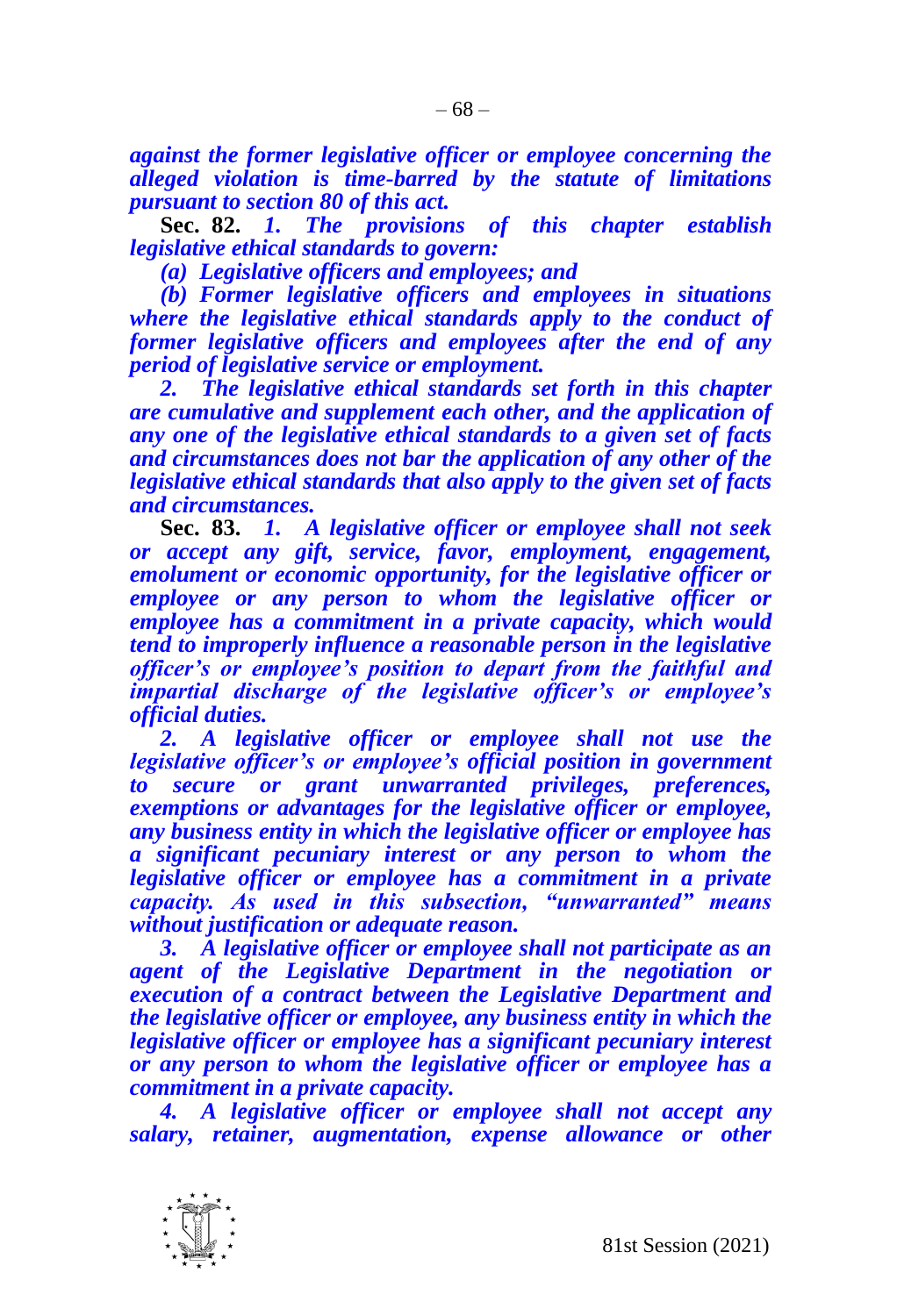*compensation from any private source, for the legislative officer or employee or any person to whom the legislative officer or employee has a commitment in a private capacity, for the performance of the legislative officer's or employee's official duties.*

*5. If a legislative officer or employee acquires, through the legislative officer's or employee's official duties or relationships, any information which by law or practice is not at the time available to people generally, the legislative officer or employee shall not use the information to further a significant pecuniary interest of the legislative officer or employee or any other person or business entity.*

*6. A legislative officer or employee shall not suppress any governmental report or other official document because it might tend to affect unfavorably a significant pecuniary interest of the legislative officer or employee or any person to whom the legislative officer or employee has a commitment in a private capacity.*

*7. Except for Legislators who are subject to the restrictions set forth in subsection 8, a legislative officer or employee shall not use governmental time, property, equipment or other facility to benefit a significant personal or pecuniary interest of the legislative officer or employee or any person to whom the legislative officer or employee has a commitment in a private capacity. This subsection does not prohibit:*

*(a) A limited use of governmental property, equipment or other facility for personal purposes if:*

*(1) At the time that the use occurs, the use is:*

*(I) Authorized by a written policy which was adopted before the use occurs by the legislative officer or employee who is responsible for and has authority to authorize the use of such property, equipment or other facility; or*

*(II) Necessary as a result of emergency circumstances, whether or not the use is authorized by such a written policy;*

*(2) The use does not interfere with the performance of the legislative officer's or employee's official duties;*

*(3) The cost or value related to the use is nominal; and*

*(4) The use does not create the appearance of impropriety;*

*(b) The use of mailing lists, computer data or other information lawfully obtained from a governmental agency which is available to members of the general public for nongovernmental purposes; or*

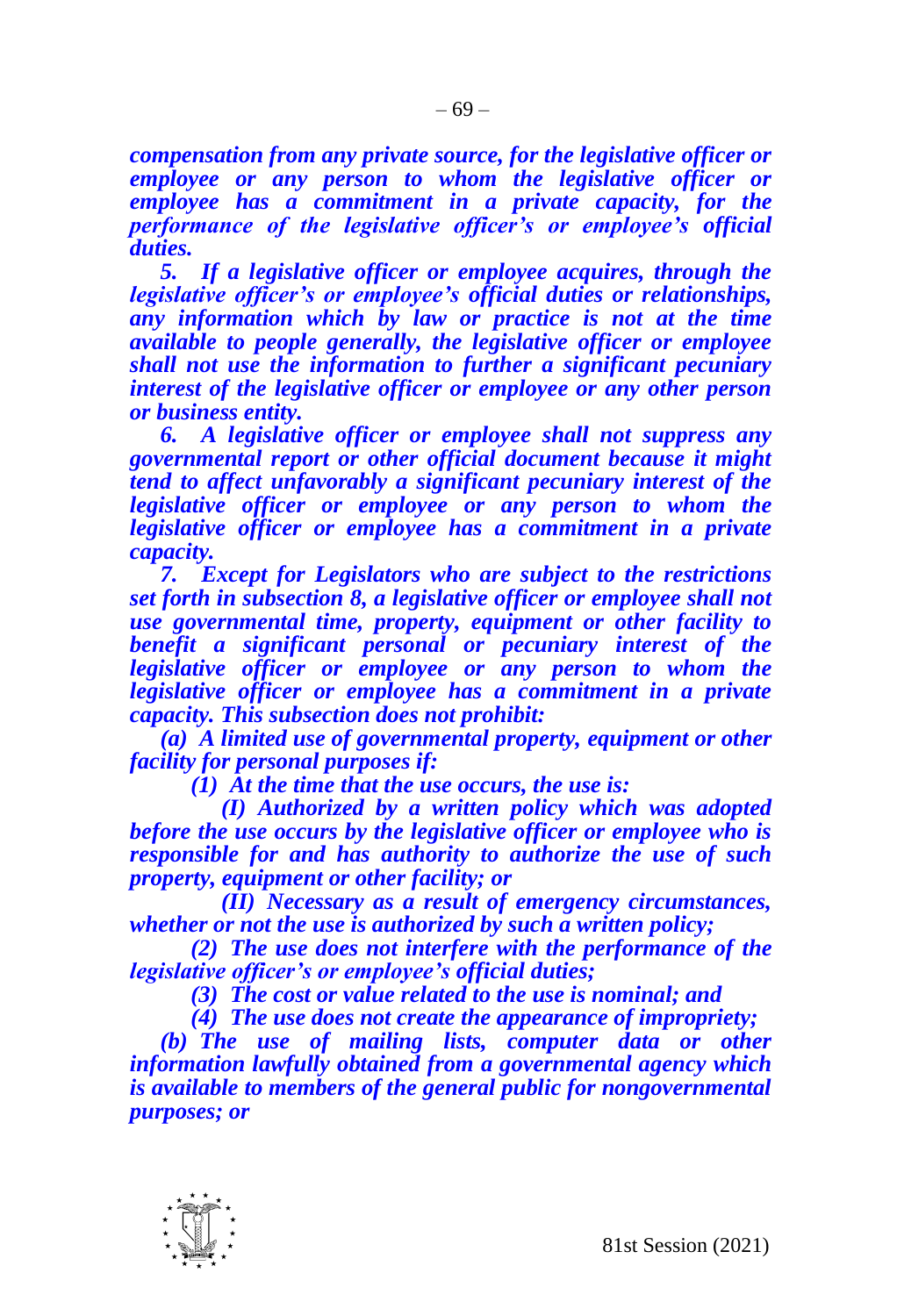*(c) The use of telephones or other means of communication if there is not a special charge for that use.*

 *If the Legislative Department incurs a cost as a result of a use that is authorized pursuant to this subsection or would ordinarily charge a member of the general public for the use, the legislative officer or employee shall promptly reimburse the cost or pay the charge to the Legislative Department.*

*8. A Legislator shall not:*

*(a) Use governmental time, property, equipment or other facility to benefit a significant personal or pecuniary interest of the Legislator or any person to whom the Legislator has a commitment in a private capacity. This paragraph does not prohibit:*

*(1) A limited use of governmental property, equipment or other facility for personal purposes if:*

*(I) The use does not interfere with the performance of the Legislator's official duties;*

*(II) The cost or value related to the use is nominal; and*

*(III) The use does not create the appearance of impropriety;*

*(2) The use of mailing lists, computer data or other information lawfully obtained from a governmental agency which is available to members of the general public for nongovernmental purposes; or*

*(3) The use of telephones or other means of communication if there is not a special charge for that use.*

*(b) Require or authorize a legislative employee, while on duty, to perform personal services or assist in a private activity, except:*

*(1) In unusual and infrequent situations where the legislative employee's service is reasonably necessary to permit the Legislator or legislative employee to perform that person's official duties; or*

*(2) Where such service has otherwise been established as legislative policy.*

*9. A legislative officer or employee shall not attempt to benefit a significant personal or pecuniary interest of the legislative officer or employee or any person to whom the legislative officer or employee has a commitment in a private capacity through the influence of a subordinate.*

10. A legislative officer or employee shall not seek other *employment or contracts for the legislative officer or employee or any person to whom the legislative officer or employee has a* 

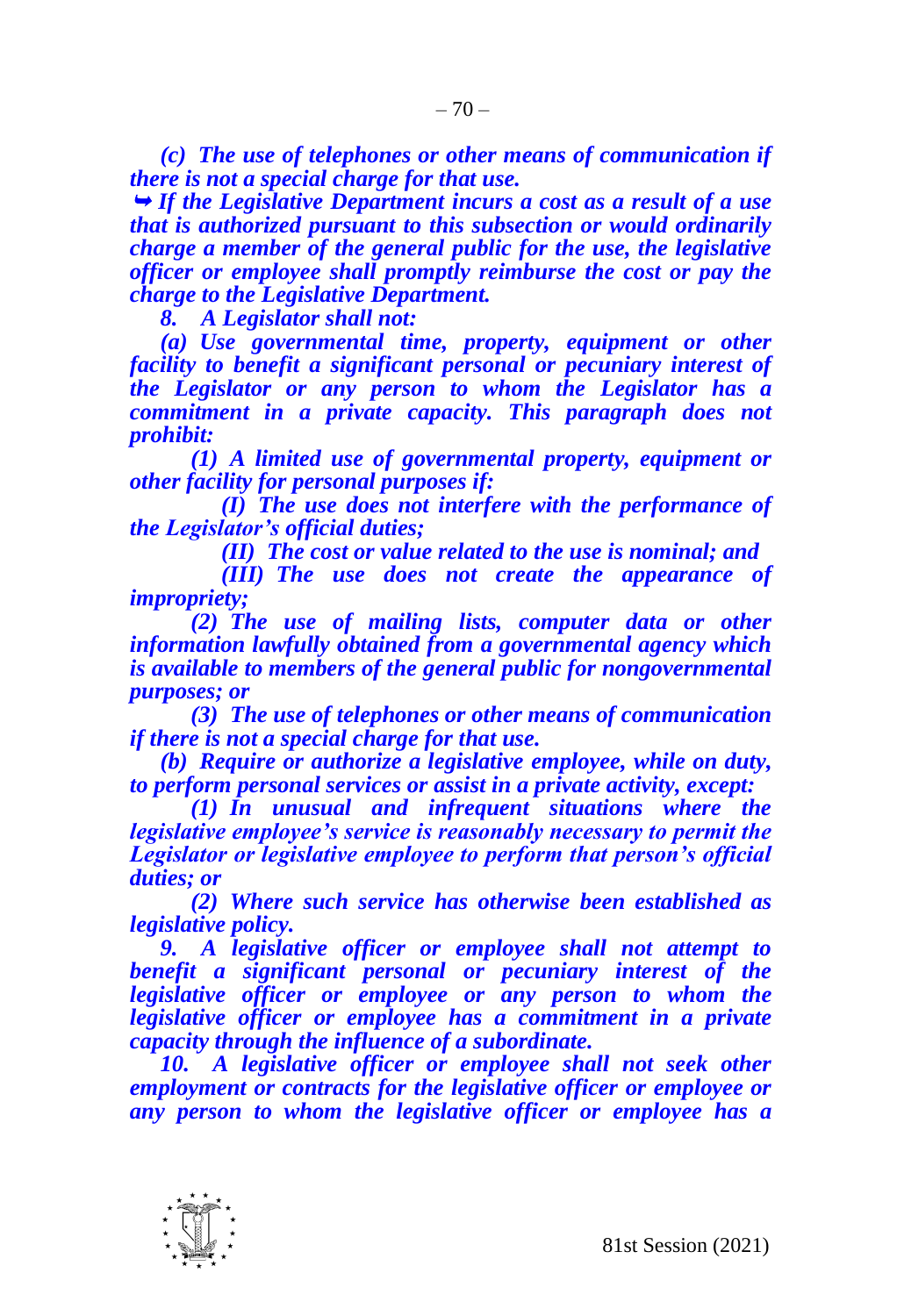*commitment in a private capacity through the use of the legislative officer's or employee's official position.*

*11. As used in this section, "appearance of impropriety" means a reasonable person would find, based on the given set of facts and circumstances, that a legislative officer's or employee's limited use of governmental property, equipment or other facility for personal purposes is inappropriate, disproportionate, excessive or unreasonable under that given set of facts and circumstances.*

**Sec. 84.** *1. A legislative officer or employee shall not use the legislative officer's or employee's official position or power in the government to take any actions or compel a subordinate to take any actions that a reasonable person would find, based on the given set of facts and circumstances, to be a gross or unconscionable abuse of official position or power that would undermine the integrity or impartiality of a reasonable person in the legislative officer's or employee's position under the same or similar facts and circumstances.*

*2. The provisions of this section must not be interpreted to apply to any allegations claiming only bias, error or abuse of discretion in any findings, decisions, policy-making or other actions taken by a legislative officer or employee within the normal course and scope of his or her official position or power in government.*

**Sec. 85.** *1. Unless permitted by this section, a legislative officer or employee shall not represent or counsel a private person for compensation before any state agency of the Executive Department or the Legislative Department.*

*2. A Legislator, or a legislative officer or employee whose legislative service requires less than half of his or her time, may represent or counsel a private person for compensation before any state agency of the Executive Department in which he or she does not serve.*

**Sec. 86.** *1. Except as otherwise provided in this section and NRS 218A.970 and 332.800, a legislative officer or employee shall not bid on or enter into a contract between a state agency of the Executive Department and any business entity in which the legislative officer or employee has a significant pecuniary interest.*

*2. A legislative officer or employee may bid on or enter into a contract between a state agency of the Executive Department and any business entity in which the legislative officer or employee has a significant pecuniary interest if:*

*(a) The contracting process is controlled by the rules of open competitive bidding or the rules of open competitive bidding or for* 

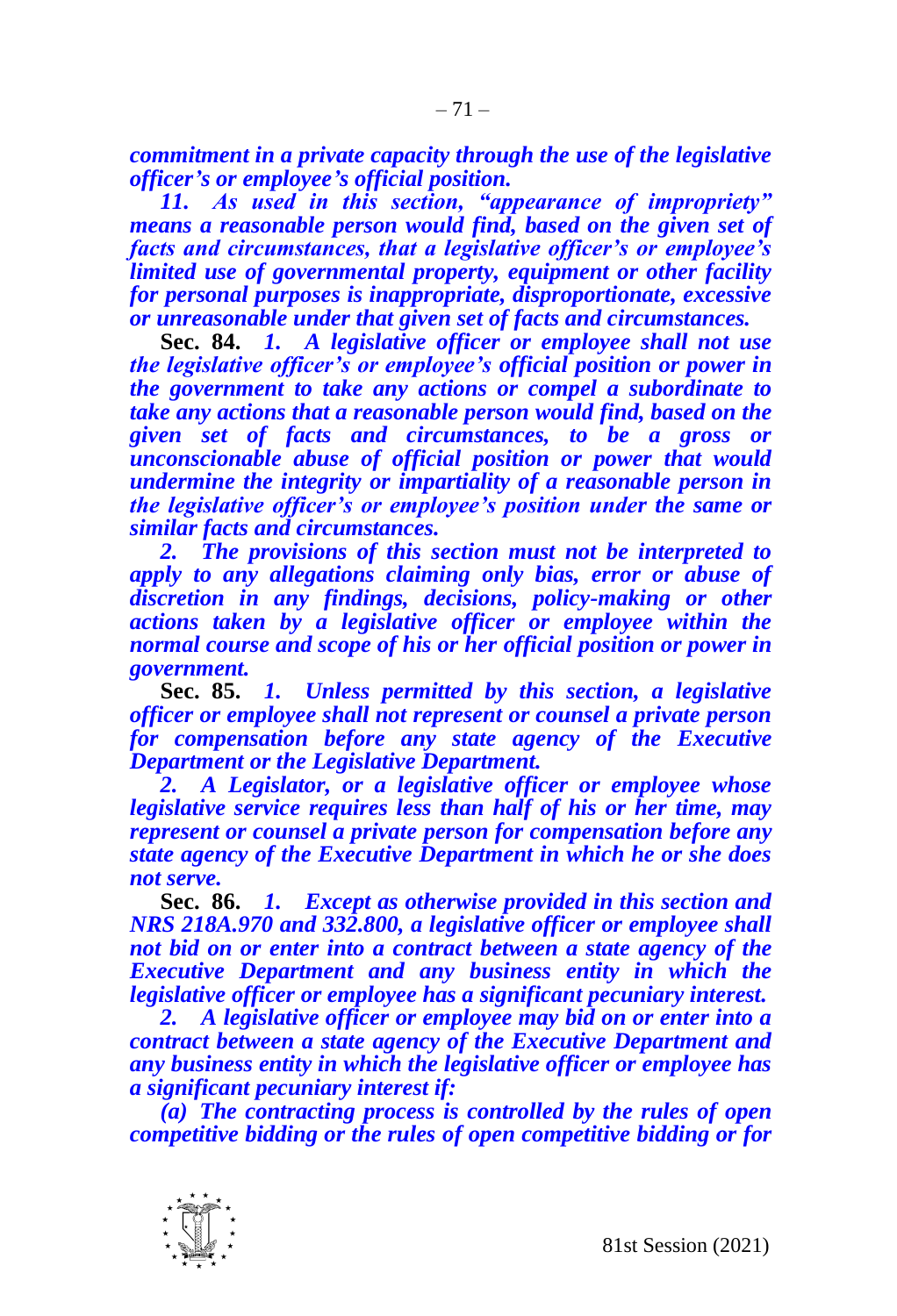*a solicitation are not employed as a result of the applicability of NRS 332.112 or 332.148;*

*(b) The sources of supply are limited;*

*(c) The legislative officer or employee has not taken part in developing the contract plans or specifications; and*

*(d) The legislative officer or employee will not be personally involved in opening, considering or accepting offers.*

**Sec. 87.** *1. Except as otherwise provided in this section, a legislative officer or employee shall not accept or receive an honorarium.*

*2. An honorarium paid on behalf of a legislative officer or employee to a charitable organization from which the legislative officer or employee does not derive any financial benefit is deemed not to be accepted or received by the legislative officer or employee for the purposes of this section.*

*3. This section does not prohibit:*

*(a) The receipt of any payment by a legislative officer or employee for work performed outside the normal course and scope of his or her legislative office or employment if the performance of that work is consistent with the applicable policies of his or her legislative body, agency or employer regarding supplemental employment.*

*(b) The receipt of an honorarium by the spouse or domestic partner of a legislative officer or employee if it is related to the profession or occupation of the spouse or domestic partner.*

*4. As used in this section, "honorarium" means the payment of money or anything of value for an appearance or speech by the legislative officer or employee in his or her capacity as a legislative officer or employee. The term does not include the payment of:*

*(a) The actual and necessary costs incurred by the legislative officer or employee, the spouse or domestic partner of the legislative officer or employee or any assistant of the legislative officer or employee for transportation and for lodging and meals while the legislative officer or employee is away from his or her residence.*

*(b) Compensation which would otherwise have been earned by the legislative officer or employee in the normal course and scope of his or her legislative office or employment.*

*(c) A fee for a speech related to the legislative officer's or employee's profession or occupation outside the normal course and scope of his or her legislative office or employment if:*

*(1) Other members of the profession or occupation are ordinarily compensated for such a speech; and*

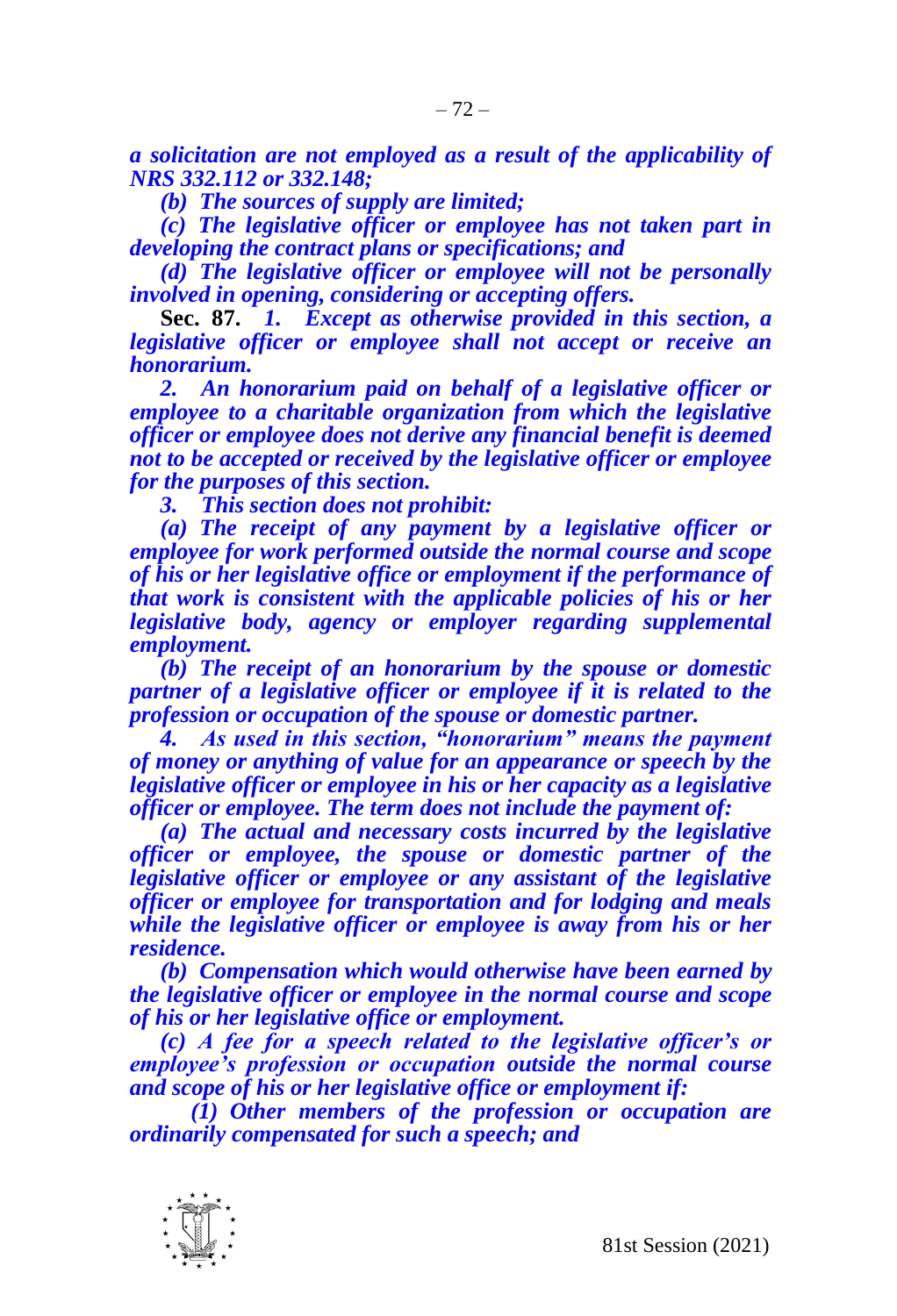*(2) The fee paid to the legislative officer or employee is approximately the same as the fee that would be paid to a member of the private sector whose qualifications are similar to those of the legislative officer or employee for a comparable speech.*

*(d) A fee for a speech delivered to an organization of legislatures, legislators or other elected officers.*

*5. In addition to any other remedies or penalties provided by law, a legislative officer or employee who violates the provisions of this section shall forfeit the amount of the honorarium.*

**Sec. 88.** *1. Except as otherwise provided in this section, a legislative officer or employee shall not request or otherwise cause the Legislative Department to incur an expense or make an expenditure to support or oppose:*

*(a) A ballot question.*

*(b) A candidate.*

*2. For the purposes of paragraph (b) of subsection 1, an expense incurred or an expenditure made by the Legislative Department shall be considered an expense incurred or an expenditure made in support of a candidate if:*

*(a) The expense is incurred or the expenditure is made for the creation or dissemination of a pamphlet, brochure, publication, advertisement or television programming that prominently features the activities of a current legislative officer or employee who is a candidate for a state, local or federal elective office; and*

*(b) The pamphlet, brochure, publication, advertisement or television programming described in paragraph (a) is created or disseminated during the period specified in subsection 3.*

*3. The period during which the provisions of subsection 2 apply to the Legislative Department begins when a current legislative officer or employee files a declaration of candidacy and ends on the date of the general election, general city election or special election for the office for which the current legislative officer or employee is a candidate.*

*4. The provisions of this section do not prohibit the creation or dissemination of, or the appearance of a candidate in or on, as applicable, a pamphlet, brochure, publication, advertisement or television programming that:*

*(a) Is made available to the public on a regular basis and merely describes the functions of:*

*(1) The legislative office or employment held by the legislative officer or employee who is the candidate; or*

*(2) The Legislative Department; or*

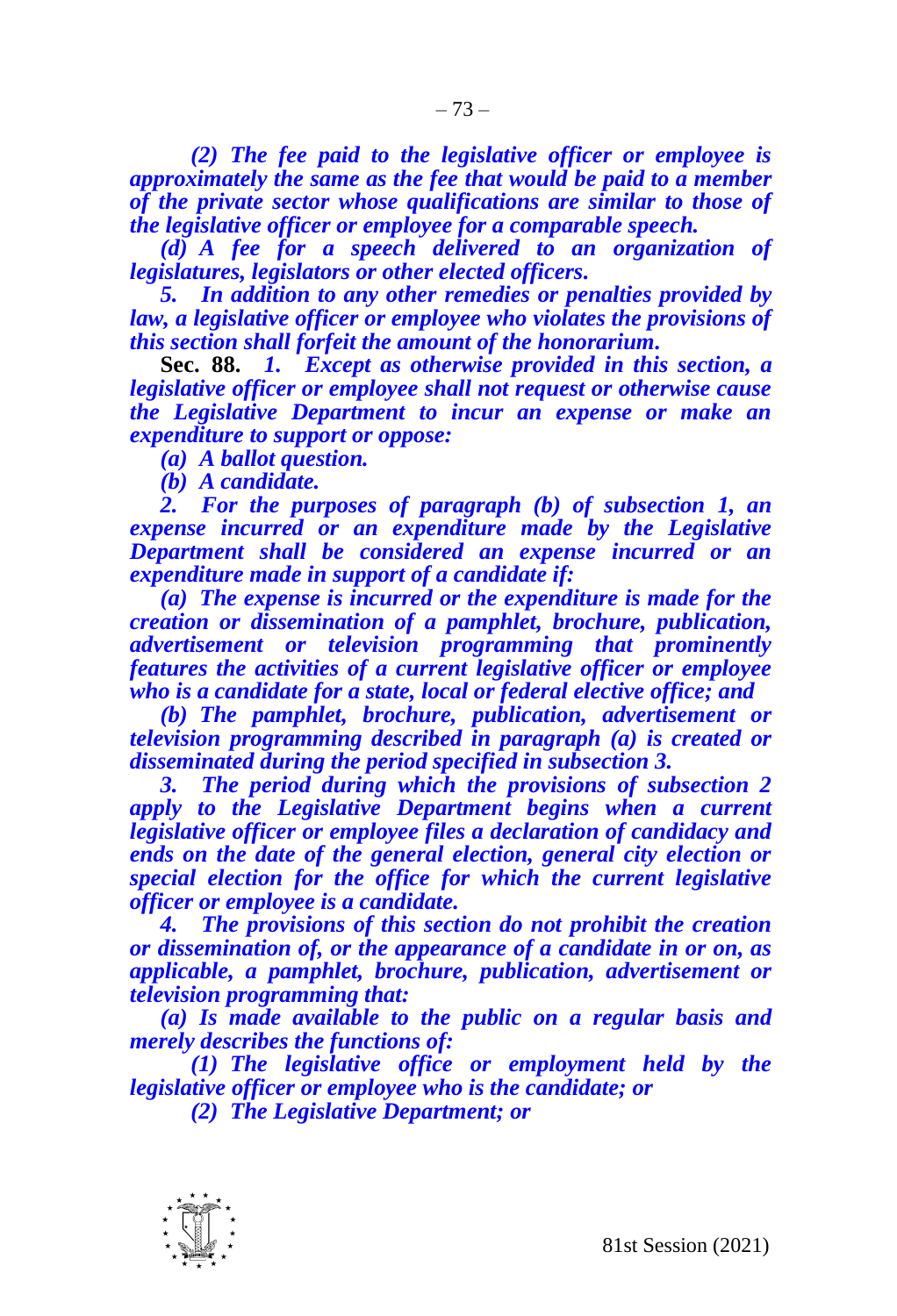*(b) Is created or disseminated in the course of carrying out a duty of:*

*(1) The legislative officer or employee who is the candidate; or*

## *(2) The Legislative Department.*

*5. The provisions of this section do not prohibit an expense or an expenditure incurred to create or disseminate a television program that provides a forum for discussion or debate regarding a ballot question, if persons both in support of and in opposition to the ballot question participate in the television program.*

*6. The provisions of this section do not prohibit an expense or an expenditure incurred to carry out any functions, powers or duties regarding preparation and distribution of ballot materials for a ballot question as authorized or required by NRS 218D.810 or any other law, rule or resolution.*

*7. As used in this section, "pamphlet, brochure, publication, advertisement or television programming" includes, without limitation, a publication, a public service announcement and any programming on a television station created to provide community access to cable television. The term does not include:*

*(a) A press release issued to the media by the Legislative Department; or*

*(b) An official Internet website of the Legislative Department.*

**Sec. 89.** *A current or former legislative officer or employee, except a clerical employee, shall not solicit or accept employment from a person to whom a contract for supplies, materials, equipment or services was awarded by the Legislative Department, or was implemented, managed or administered by the Legislative Department, as applicable, during the legislative officer's or employee's period of legislative service or employment or for 1 year after the termination of his or her period of legislative service or employment if:*

*1. The amount of the contract exceeded \$25,000;*

*2. The contract was awarded or was implemented, managed or administered by the Legislative Department, as applicable, within the immediately preceding year during the legislative officer's or employee's period of legislative service or employment or within the year immediately preceding the termination of the legislative officer's or employee's period of legislative service or employment; and*

*3. The position held by the legislative officer or employee at the time the contract was awarded or while the contract was implemented, managed or administered by the Legislative* 

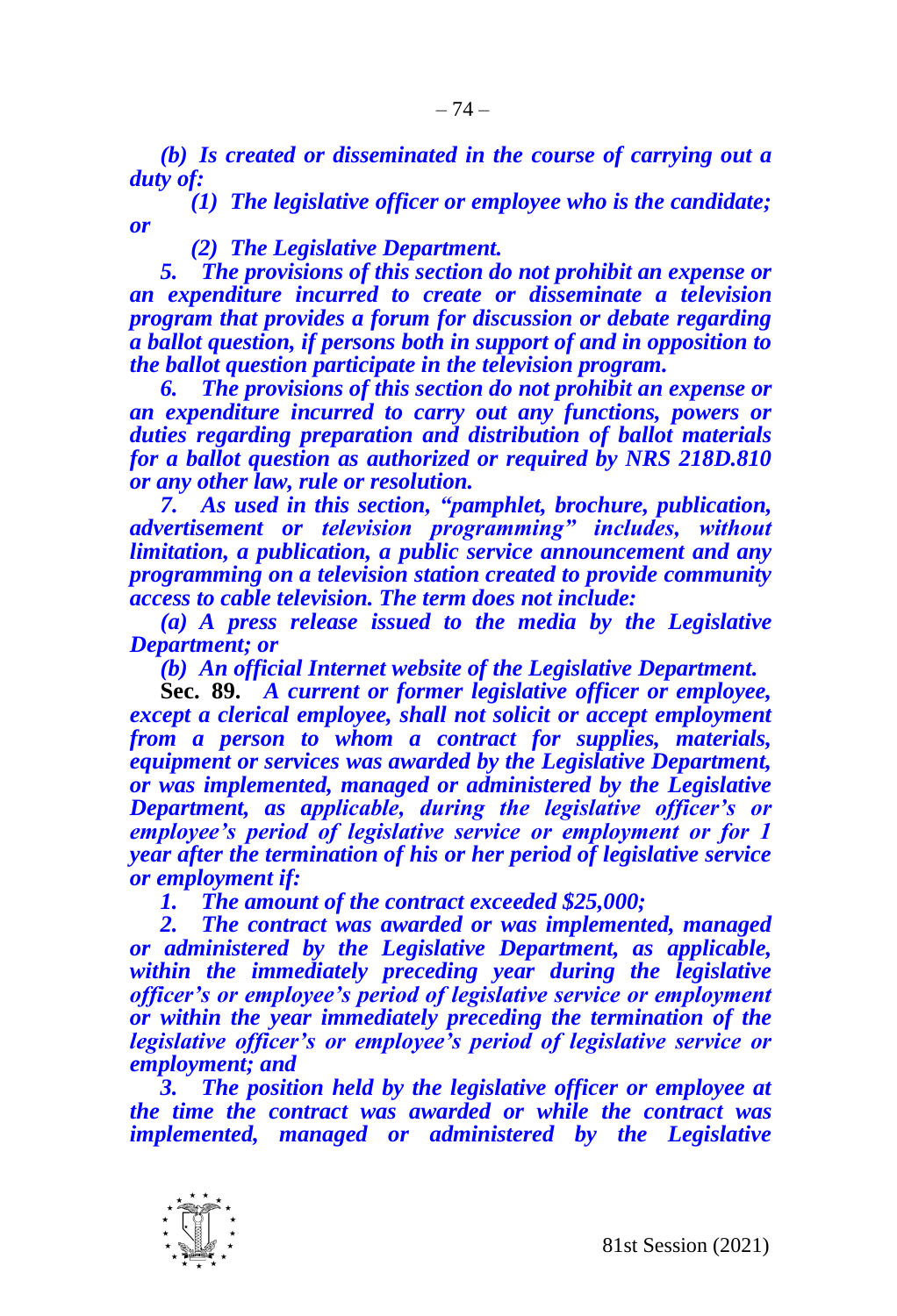*Department, as applicable, allowed the legislative officer or employee to materially affect or influence the awarding of the contract or its implementation, management or administration.*

**Sec. 90.** *1. In addition to any other remedies or penalties provided by law, a governmental grant, contract or lease entered into by any person in violation of this chapter is voidable by the governmental entity. In a determination under this section of whether to void a grant, contract or lease, the interests of innocent third parties who could be damaged must be taken into account. The Attorney General or official attorney for the governmental entity must give notice of the intent to void a grant, contract or lease under this section not later than 30 days after the Senate Commission, Assembly Commission or Joint Commission, as applicable, has determined that there has been a related violation of this chapter.*

*2. Any actions taken by a state agency of the Executive Department in violation of this chapter are voidable, except that the interests of innocent third parties in the nature of the violation must be taken into account. The Attorney General may also pursue any other available legal or equitable remedies.*

*3. In addition to any other remedies or penalties provided by law, the Attorney General may recover any fee, compensation, gift or benefit received by any person as a result of a violation of this chapter by a legislative officer or employee. An action to recover pursuant to this section must be brought within 2 years after the violation or reasonable discovery of the violation.*

**Sec. 91.** *1. The Senate Commission on Ethics is hereby created. Subject to the provisions of this section, the Senate Commission consists of seven members appointed as follows:*

*(a) Two members of the Senate appointed by the Majority Leader of the Senate from the majority political party;*

*(b) One member of the Senate appointed by the Minority Leader of the Senate from the minority political party; and*

*(c) Four persons who are qualified electors of this State, with two such members appointed by the Majority Leader, one such member appointed by the Minority Leader and one such member appointed by the other members appointed to the Commission. The members appointed pursuant to this paragraph must not be a current member of the Legislature or employed by the State of Nevada during their terms.*

*2. Not more than four members of the Senate Commission may be members of the same political party.*

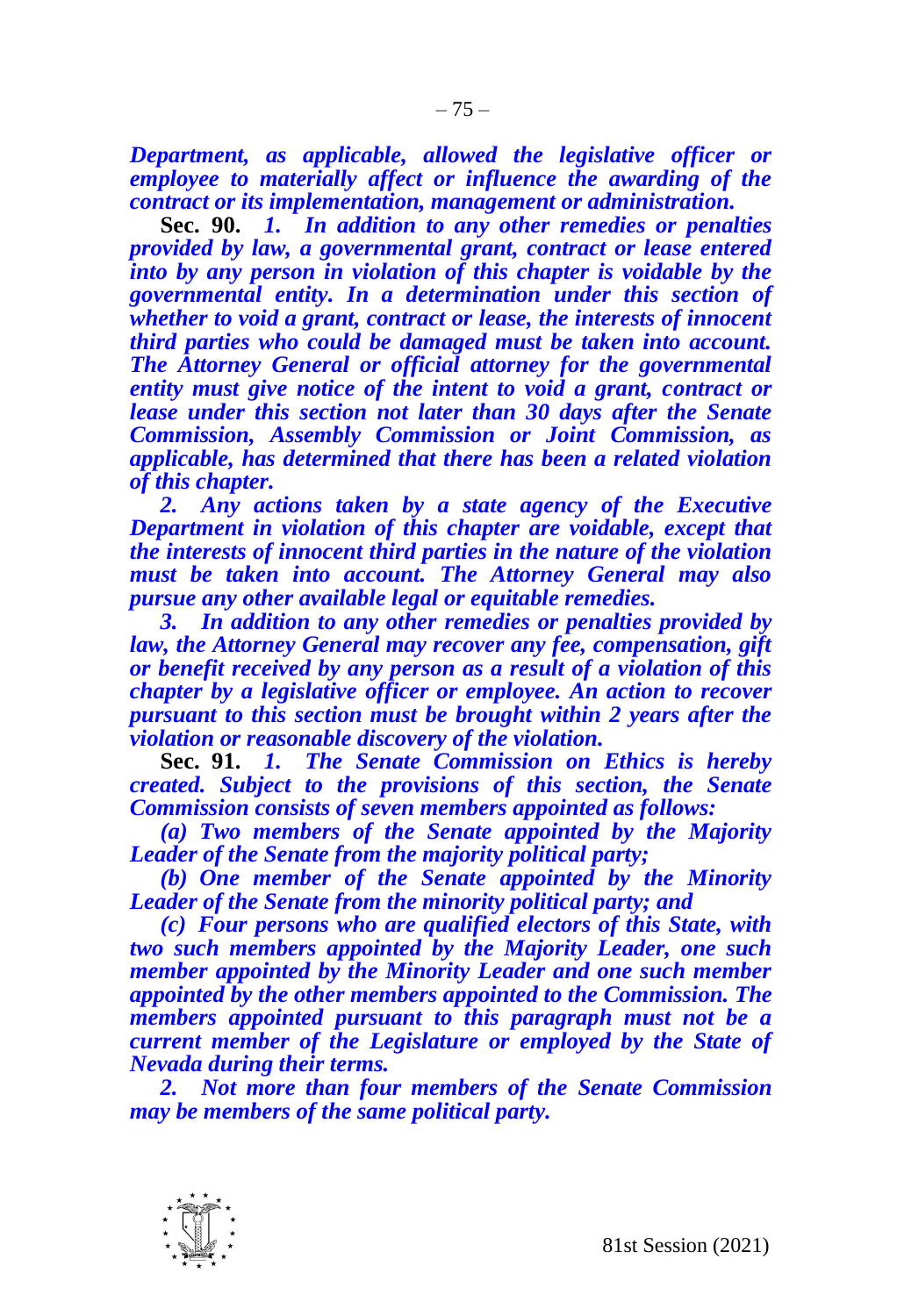*3. As soon as practicable after each regular session convenes, the appointing authorities shall appoint the members of the Senate Commission. The terms of the members end when the next regular session convenes. Any member who is a Legislator and who is not a candidate for reelection or who is defeated for reelection continues to serve after the general election until the next regular session convenes.*

*4. As soon as practicable after each regular session convenes, the appointing authorities shall appoint the following alternate members for the Senate Commission:*

*(a) The Majority Leader shall appoint an alternate member*  with the qualifications set forth in paragraph (a) of subsection 1 *and an alternate member with the qualifications set forth in paragraph (c) of subsection 1.*

*(b) The Minority Leader shall appoint an alternate member with the qualifications set forth in paragraph (b) of subsection 1 and an alternate member with the qualifications set forth in paragraph (c) of subsection 1.*

*(c) The members of the Commission shall appoint an alternate member with the qualifications set forth in paragraph (c) of subsection 1.*

*5. The terms of the alternate members end when the next regular session convenes. Any alternate member who is a Legislator and who is not a candidate for reelection or who is defeated for reelection continues to serve after the general election until the next regular session convenes.*

*6. If a member of the Senate Commission is unable to serve for any reason during the consideration of a specific matter, the alternate member appointed with the qualifications from the same paragraph in subsection 1 by the same appointing authority shall serve as a member of the Commission during the consideration of the specific matter, with all the rights, powers, privileges and immunities of a regular member.*

*7. A vacancy in the membership or alternate membership of the Senate Commission must be filled in the same manner as the original appointment for the remainder of the unexpired term.*

**Sec. 92.** *1. The Legislative Commission shall review and approve the budget and work program for the Senate Commission and any changes to the budget or work program.*

*2. Except during a regular or special session, for each day or portion of a day during which members of the Senate Commission who are Legislators attend a meeting of the Commission or are*

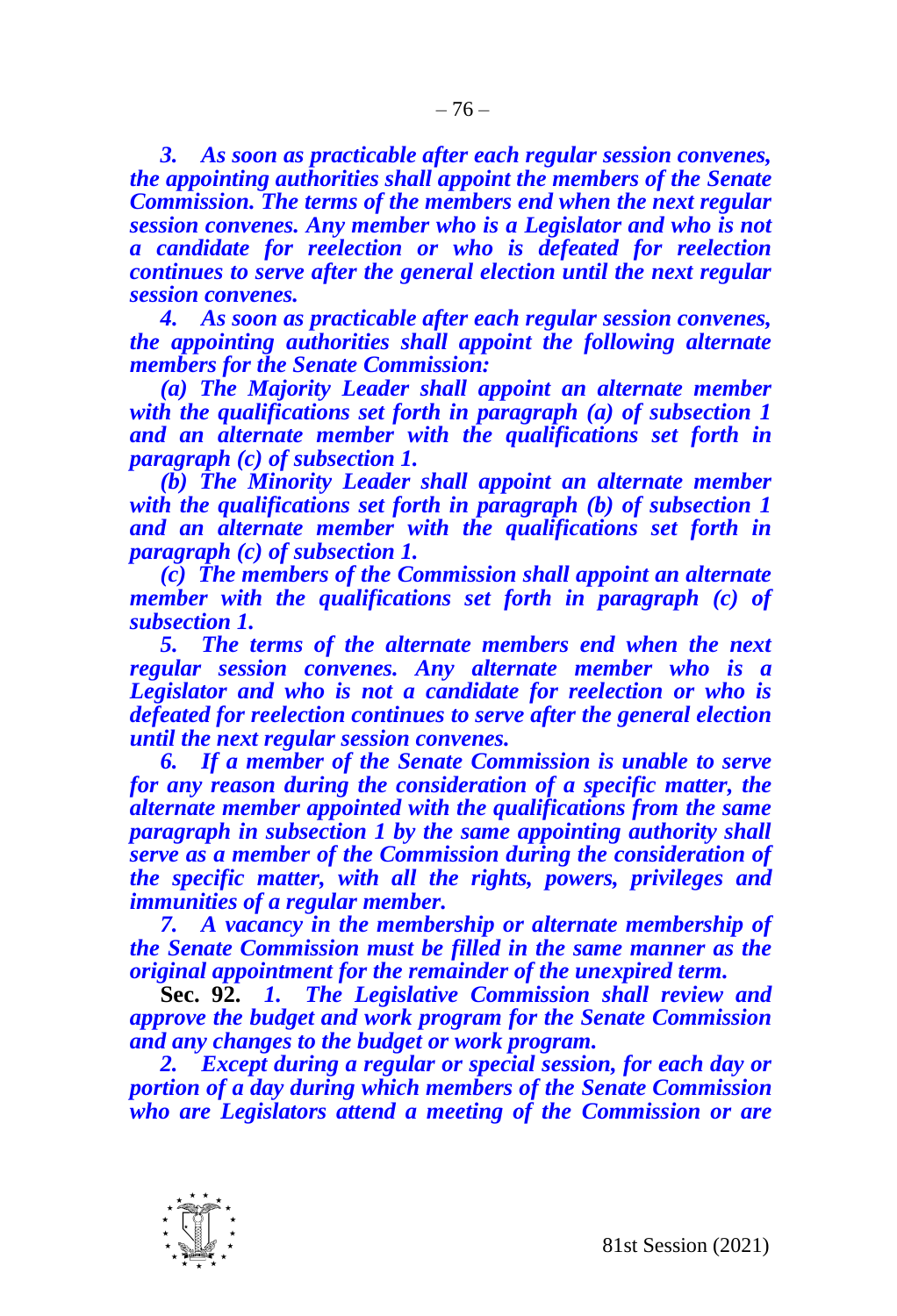*otherwise engaged in the business of the Commission, the members are entitled to receive:*

*(a) The compensation provided for a majority of the Legislators during the first 60 days of the preceding regular session;*

*(b) The per diem allowance provided for state officers and employees generally; and*

*(c) The travel expenses provided pursuant to NRS 218A.655.*

*3. The members of the Senate Commission who are not Legislators serve without compensation. For each day or portion of a day during which those members attend a meeting of the Commission or are otherwise engaged in the business of the Commission, the members are entitled to receive:*

*(a) The per diem allowance provided for state officers and employees generally; and*

*(b) The travel expenses provided pursuant to NRS 218A.655.*

*4. An alternate member of the Senate Commission who serves for a regular member during the consideration of a specific matter is entitled to receive the same compensation, per diem allowances and travel expenses as that regular member would be entitled to receive for the same service.*

*5. All compensation, per diem allowances and travel expenses must be paid from the Legislative Fund.*

**Sec. 93.** *1. The Majority Leader of the Senate shall appoint the Chair and Vice Chair of the Senate Commission.*

*2. If a vacancy occurs in the office of Chair or Vice Chair, the vacancy must be filled in the same manner as the original appointment for the remainder of the unexpired term.*

*3. The Chair may prescribe rules, practices and procedures for the Senate Commission's management, government and proceedings.*

*4. The Chair may take, direct or require any necessary and reasonable actions to facilitate or carry out the Senate Commission's management, government and proceedings, including, without limitation, issuing and enforcing any orders or other directives to the parties and any attorneys representing the parties.*

*5. The Vice Chair shall serve as the acting Chair if the Chair is unable to serve for any reason during the consideration of a specific matter.*

**Sec. 94.** *1. The Senate Commission shall meet at such times and places as specified by a call of the Chair or a majority of the Commission.*

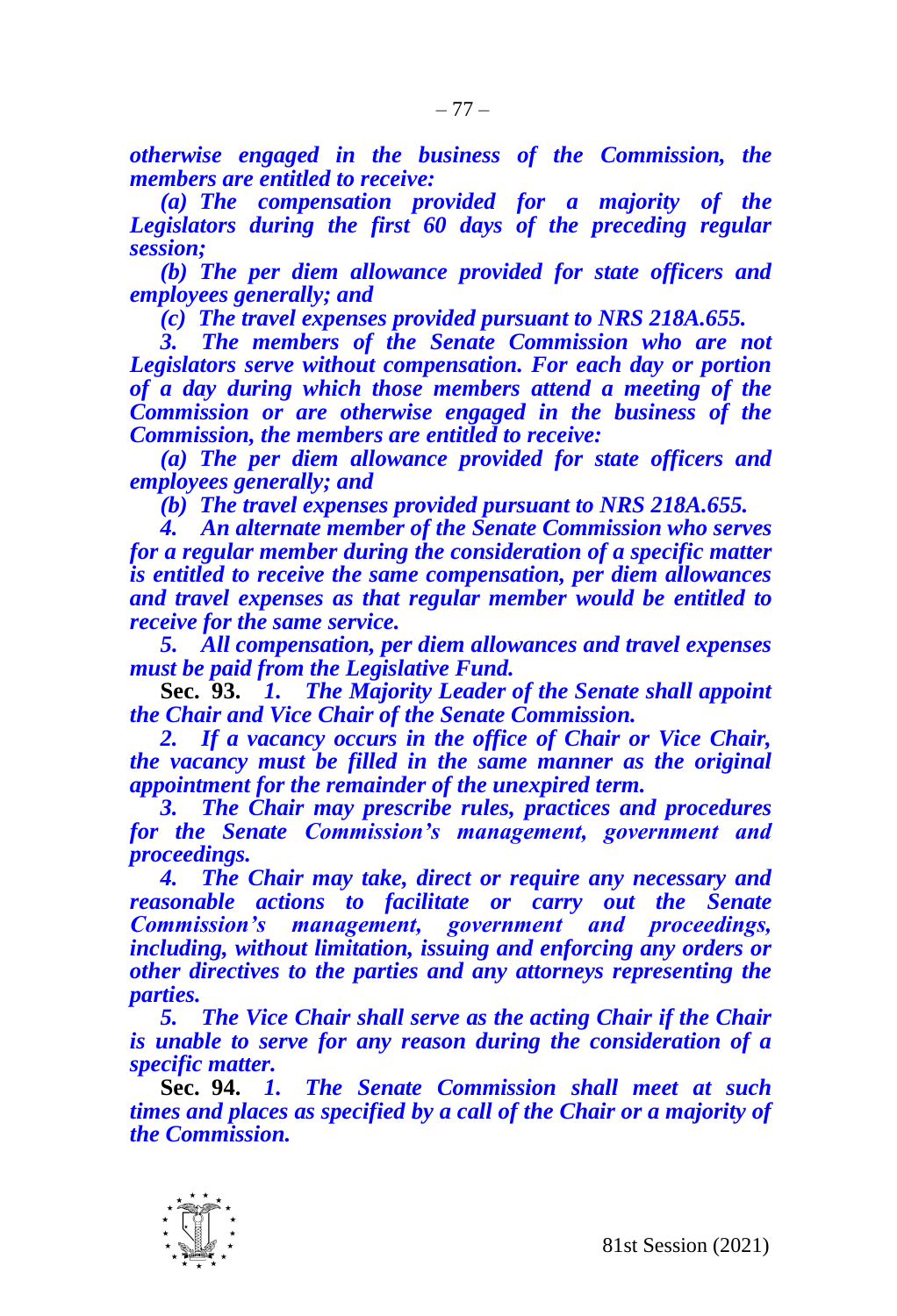*2. At a meeting, four members of the Senate Commission constitute a quorum, and a quorum may exercise all the power and authority conferred on the Commission.*

*3. The Senate Commission shall hear ethics complaints brought against a legislative officer or employee of the Senate regarding an alleged violation of the legislative ethical standards.*

*4. The Senate Commission may hear requests brought by a legislative officer or employee of the Senate for advice on the legislative ethical standards.*

**Sec. 95.** *1. The Assembly Commission on Ethics is hereby created. Subject to the provisions of this section, the Assembly Commission consists of six members appointed as follows:*

*(a) Two members of the Assembly appointed by the Speaker of the Assembly from the majority political party;*

*(b) One member of the Assembly appointed by the Minority Leader of the Assembly from the minority political party; and*

*(c) Three persons who are qualified electors of the State, with two such members appointed by the Speaker and one such member appointed by the Minority Leader. The members appointed pursuant to this paragraph must not be a current member of the Legislature or employed by the State of Nevada during their terms.*

*2. As soon as practicable after each regular session convenes, the appointing authorities shall appoint the members of the Assembly Commission. The terms of the members end when the next regular session convenes. Any member who is a Legislator and who is not a candidate for reelection or who is defeated for reelection continues to serve after the general election until the next regular session convenes.*

*3. As soon as practicable after each regular session convenes, the appointing authorities shall appoint the following alternate members for the Assembly Commission:*

*(a) The Speaker shall appoint an alternate member with the qualifications set forth in paragraph (a) of subsection 1 and an alternate member with the qualifications set forth in paragraph (c) of subsection 1.*

*(b) The Minority Leader shall appoint an alternate member with the qualifications set forth in paragraph (b) of subsection 1 and an alternate member with the qualifications set forth in paragraph (c) of subsection 1.*

*4. The terms of the alternate members end when the next regular session convenes. Any alternate member who is a Legislator and who is not a candidate for reelection or who is* 

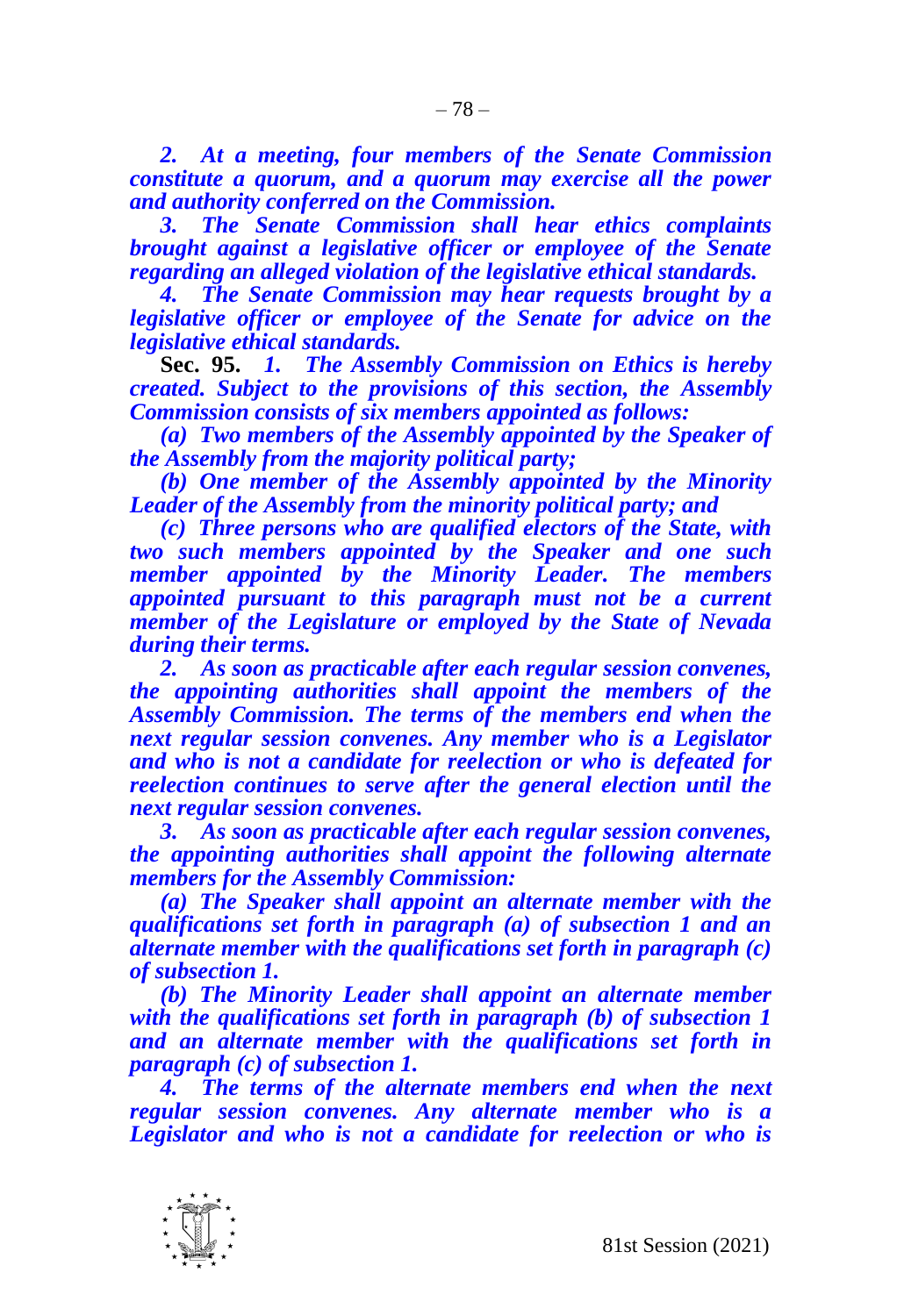*defeated for reelection continues to serve after the general election until the next regular session convenes.*

*5. If a member of the Assembly Commission is unable to serve for any reason during the consideration of a specific matter, the alternate member appointed with the qualifications from the same paragraph in subsection 1 by the same appointing authority shall serve as a member of the Commission during the consideration of the specific matter, with all the rights, powers, privileges and immunities of a regular member.*

*6. A vacancy in the membership or alternate membership of the Assembly Commission must be filled in the same manner as the original appointment for the remainder of the unexpired term.*

**Sec. 96.** *1. The Legislative Commission shall review and approve the budget and work program for the Assembly Commission and any changes to the budget or work program.*

*2. Except during a regular or special session, for each day or portion of a day during which members of the Assembly Commission who are Legislators attend a meeting of the Commission or are otherwise engaged in the business of the Commission, the members are entitled to receive:*

*(a) The compensation provided for a majority of the Legislators during the first 60 days of the preceding regular session;*

*(b) The per diem allowance provided for state officers and employees generally; and*

*(c) The travel expenses provided pursuant to NRS 218A.655.*

*3. The members of the Assembly Commission who are not Legislators serve without compensation. For each day or portion of a day during which those members attend a meeting of the Commission or are otherwise engaged in the business of the Commission, the members are entitled to receive:*

*(a) The per diem allowance provided for state officers and employees generally; and*

*(b) The travel expenses provided pursuant to NRS 218A.655.*

*4. An alternate member of the Assembly Commission who serves for a regular member during the consideration of a specific matter is entitled to receive the same compensation, per diem allowances and travel expenses as that regular member would be entitled to receive for the same service.*

*5. All compensation, per diem allowances and travel expenses must be paid from the Legislative Fund.*

**Sec. 97.** *1. The Speaker of the Assembly shall appoint the Chair and Vice Chair of the Assembly Commission.*

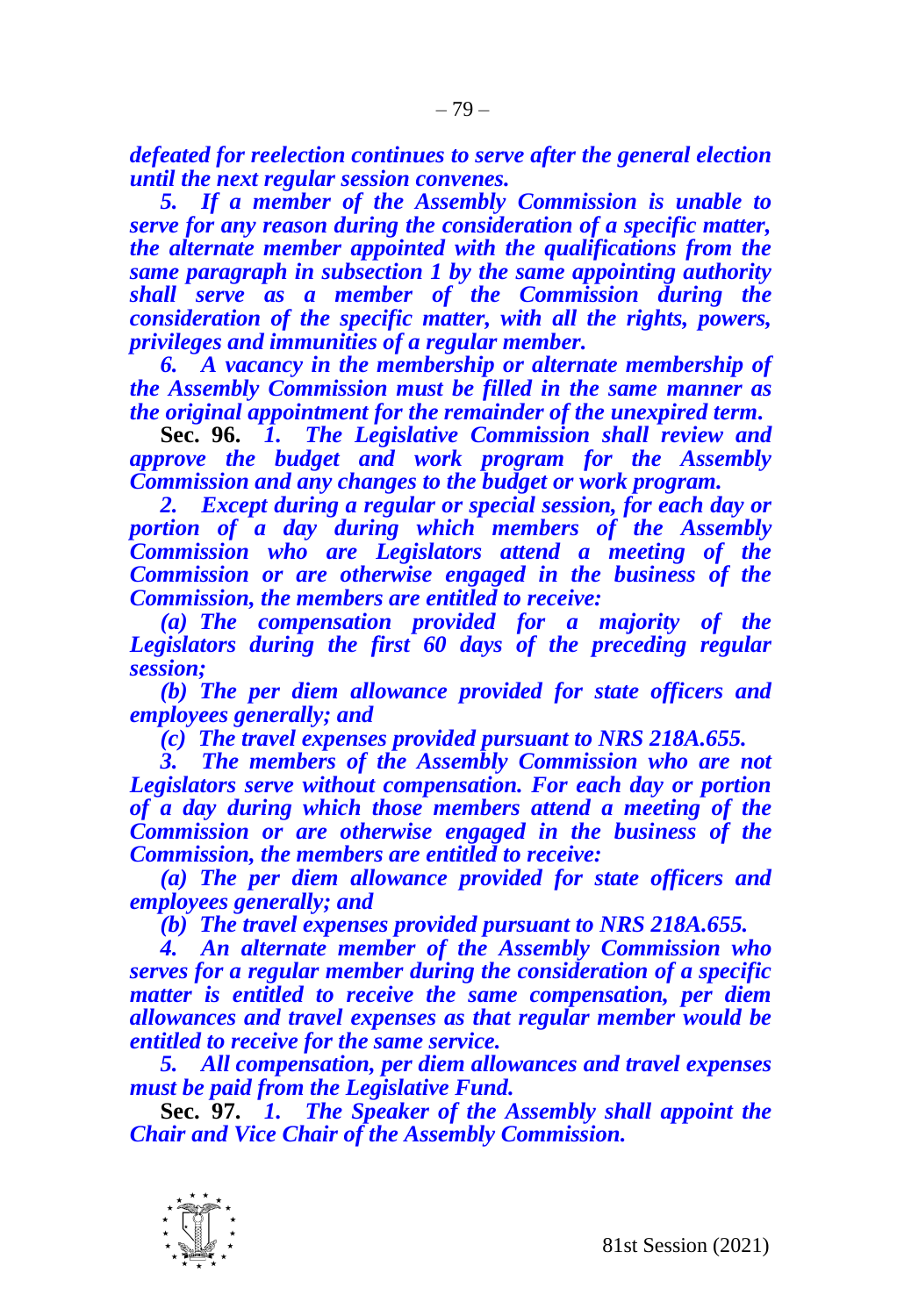*2. If a vacancy occurs in the office of Chair or Vice Chair, the vacancy must be filled in the same manner as the original appointment for the remainder of the unexpired term.*

*3. The Chair may prescribe rules, practices and procedures for the Assembly Commission's management, government and proceedings.*

*4. The Chair may take, direct or require any necessary and reasonable actions to facilitate or carry out the Assembly Commission's management, government and proceedings, including, without limitation, issuing and enforcing any orders or other directives to the parties and any attorneys representing the parties.*

*5. The Vice Chair shall serve as the acting Chair if the Chair is unable to serve for any reason during the consideration of a specific matter.*

**Sec. 98.** *1. The Assembly Commission shall meet at such times and places as specified by a call of the Chair or a majority of the Commission.*

*2. At a meeting, four members of the Assembly Commission constitute a quorum, and a quorum may exercise all the power and authority conferred on the Commission.*

*3. The Assembly Commission shall hear ethics complaints brought against a legislative officer or employee of the Assembly regarding an alleged violation of the legislative ethical standards.*

*4. The Assembly Commission may hear requests brought by a legislative officer or employee of the Assembly for advice on the legislative ethical standards.*

**Sec. 99.** *1. The Joint Commission on Ethics is hereby created. Subject to the provisions of this section, the Joint Commission consists of six members appointed as follows:*

*(a) Three members of the Senate Commission who are Legislators appointed by the Chair of the Senate Commission; and*

*(b) Three members of the Assembly Commission who are Legislators appointed by the Chair of the Assembly Commission.*

*2. The terms of the members of the Joint Commission are coextensive with their respective terms on the Senate Commission or Assembly Commission, as applicable.*

*3. If a member of the Joint Commission is unable to serve for any reason during the consideration of a specific matter, the appropriate alternate member authorized to serve for that member pursuant to section 91 or 95 of this act, as applicable, shall serve as a member of the Joint Commission during the consideration of* 

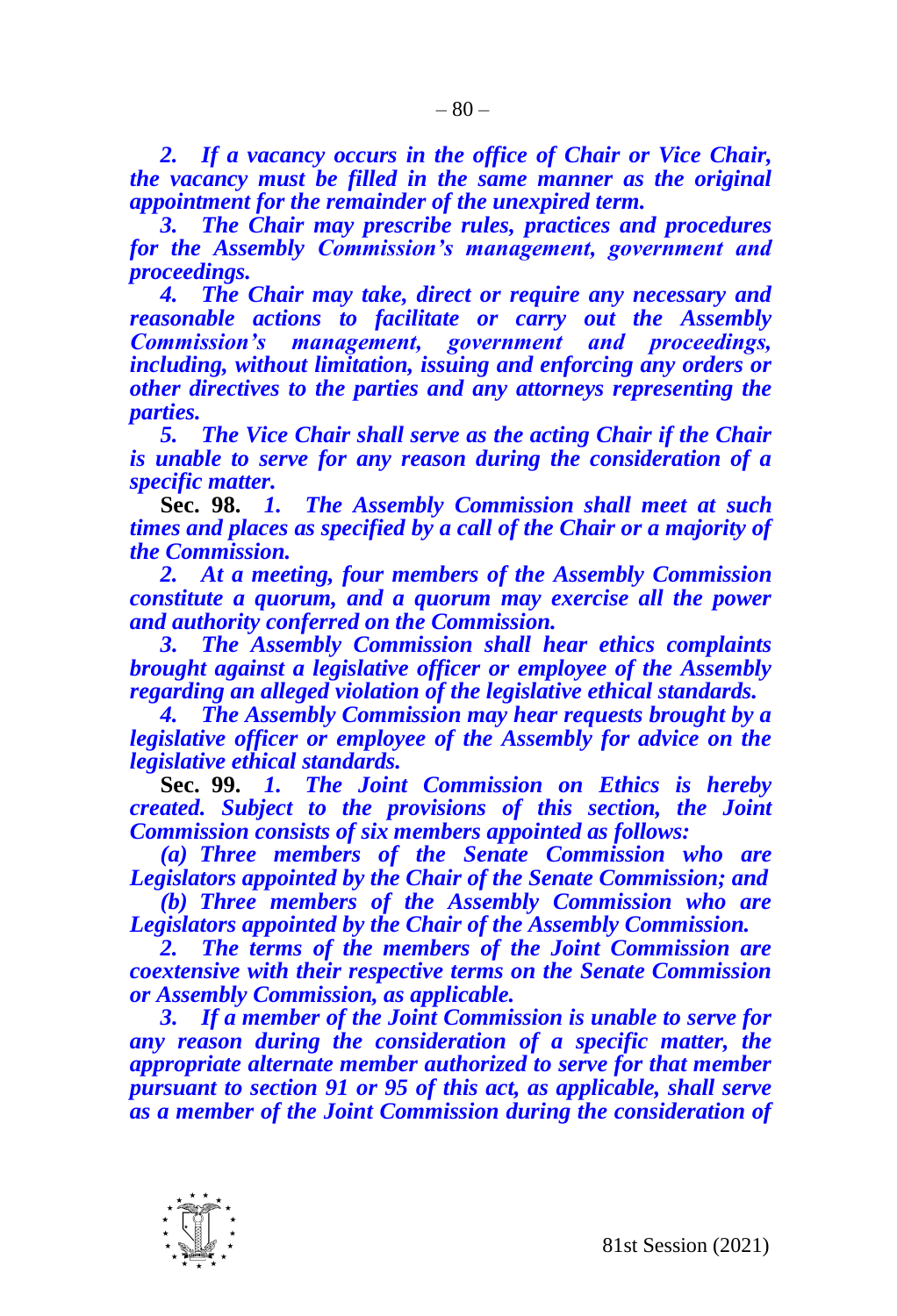*the specific matter, with all the rights, powers, privileges and immunities of a regular member.*

**Sec. 100.** *1. The Legislative Commission shall review and approve the budget and work program for the Joint Commission and any changes to the budget or work program.*

*2. Except during a regular or special session, for each day or portion of a day during which members of the Joint Commission who are Legislators attend a meeting of the Commission or are otherwise engaged in the business of the Commission, the members are entitled to receive:*

*(a) The compensation provided for a majority of the Legislators during the first 60 days of the preceding regular session;*

*(b) The per diem allowance provided for state officers and employees generally; and*

*(c) The travel expenses provided pursuant to NRS 218A.655.*

*3. An alternate member of the Joint Commission who serves for a regular member during the consideration of a specific matter is entitled to receive the same compensation, per diem allowances and travel expenses as that regular member would be entitled to receive for the same service.*

*4. All compensation, per diem allowances and travel expenses must be paid from the Legislative Fund.*

**Sec. 101.** *1. The offices of Chair and Vice Chair of the Joint Commission alternate between the Houses, beginning with the Chair of the Senate Commission serving as the Chair of the Joint Commission and the Chair of the Assembly Commission serving as the Vice Chair of the Joint Commission, and following this pattern thereafter.*

*2. The terms of the Chair and Vice Chair of the Joint Commission are coextensive with their respective terms as the Chairs of the Senate Commission and Assembly Commission, as applicable.*

*3. If a vacancy occurs in the office of Chair or Vice Chair, the vacancy must be filled in the same manner as the original appointment for the remainder of the unexpired term.*

*4. The Chair may prescribe rules, practices and procedures for the Joint Commission's management, government and proceedings.*

*5. The Chair may take, direct or require any necessary and reasonable actions to facilitate or carry out the Joint Commission's management, government and proceedings, including, without limitation, issuing and enforcing any orders or* 

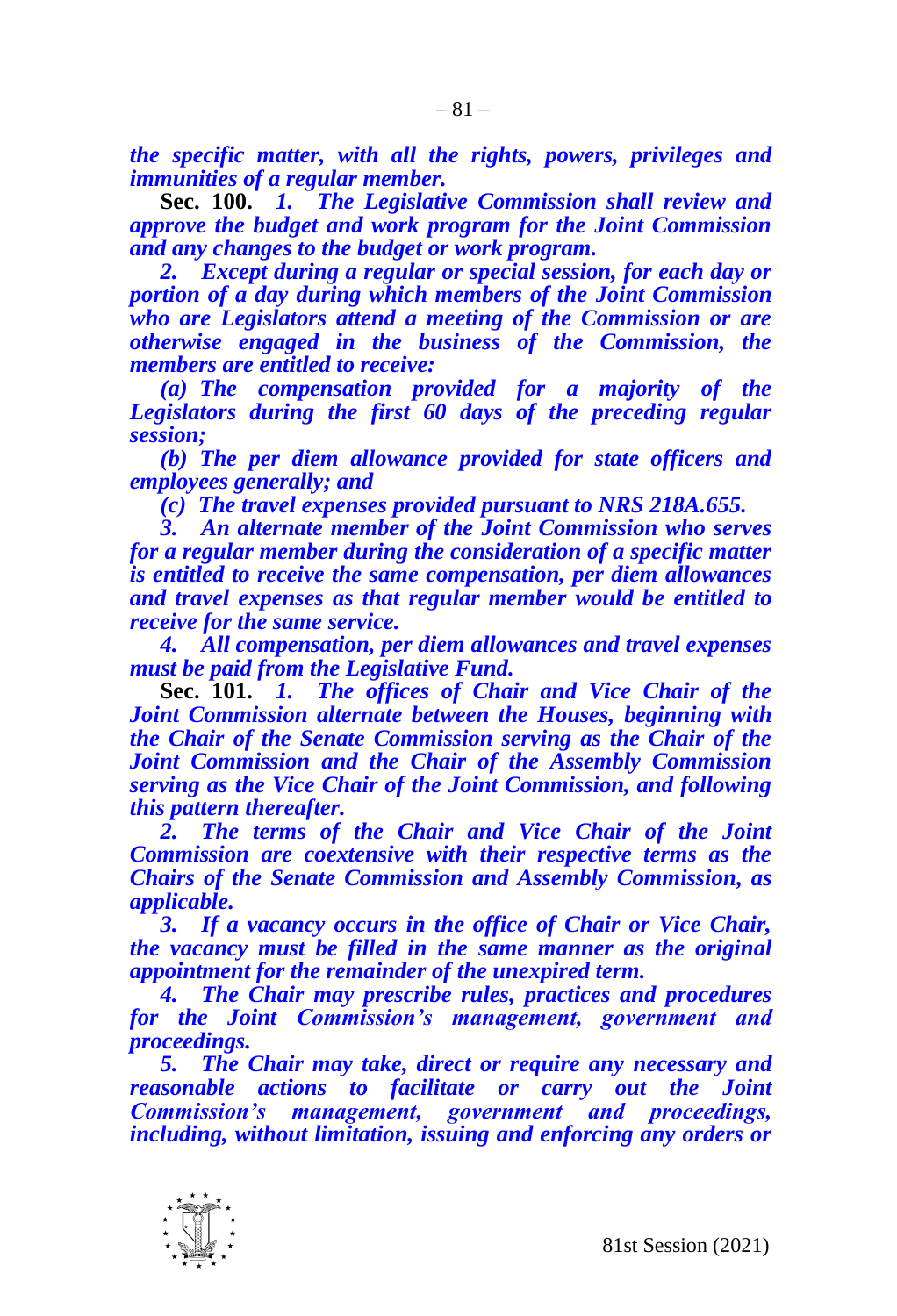*other directives to the parties and any attorneys representing the parties.*

*6. The Vice Chair shall serve as the acting Chair if the Chair is unable to serve for any reason during the consideration of a specific matter.*

**Sec. 102.** *1. The Joint Commission shall meet at such times and places as specified by a call of the Chair or a majority of the Commission.*

*2. At a meeting, four members of the Joint Commission constitute a quorum, and a quorum may exercise all the power and authority conferred on the Commission.*

*3. The Joint Commission shall hear ethics complaints brought against a legislative officer or employee, other than a legislative officer or employee of the Senate or Assembly, regarding an alleged violation of the legislative ethical standards.*

*4. The Joint Commission may hear requests brought by a legislative officer or employee, other than a legislative officer or employee of the Senate or Assembly, for advice on the legislative ethical standards.*

**Sec. 103.** *As used in sections 103 to 112, inclusive, of this act, unless the context otherwise requires, "Commission" means the Senate Commission, Assembly Commission or Joint Commission, as applicable to the proceedings.*

**Sec. 104.** *1. The Commission shall conduct investigations and hold hearings to carry out the provisions of this chapter and may exercise any of the investigative powers set forth in NRS 218E.105 to 218E.140, inclusive, and any other investigative powers that are necessary and reasonable to carry out the provisions of this chapter.*

*2. The rights, powers, privileges and immunities granted by this chapter to the Commission and its members are in addition to any other rights, powers, privileges and immunities recognized by law, and all such rights, powers, privileges and immunities are cumulative, so that the application or attempted application of any one does not bar the application or attempted application of any other.*

**Sec. 105.** *All proceedings held by the Commission pursuant to this chapter to consider the character, alleged misconduct, professional competence or physical or mental health of any person on matters regarding the legislative ethical standards and all materials related to those proceedings are confidential, unless the legislative officer or employee who is the subject of the* 

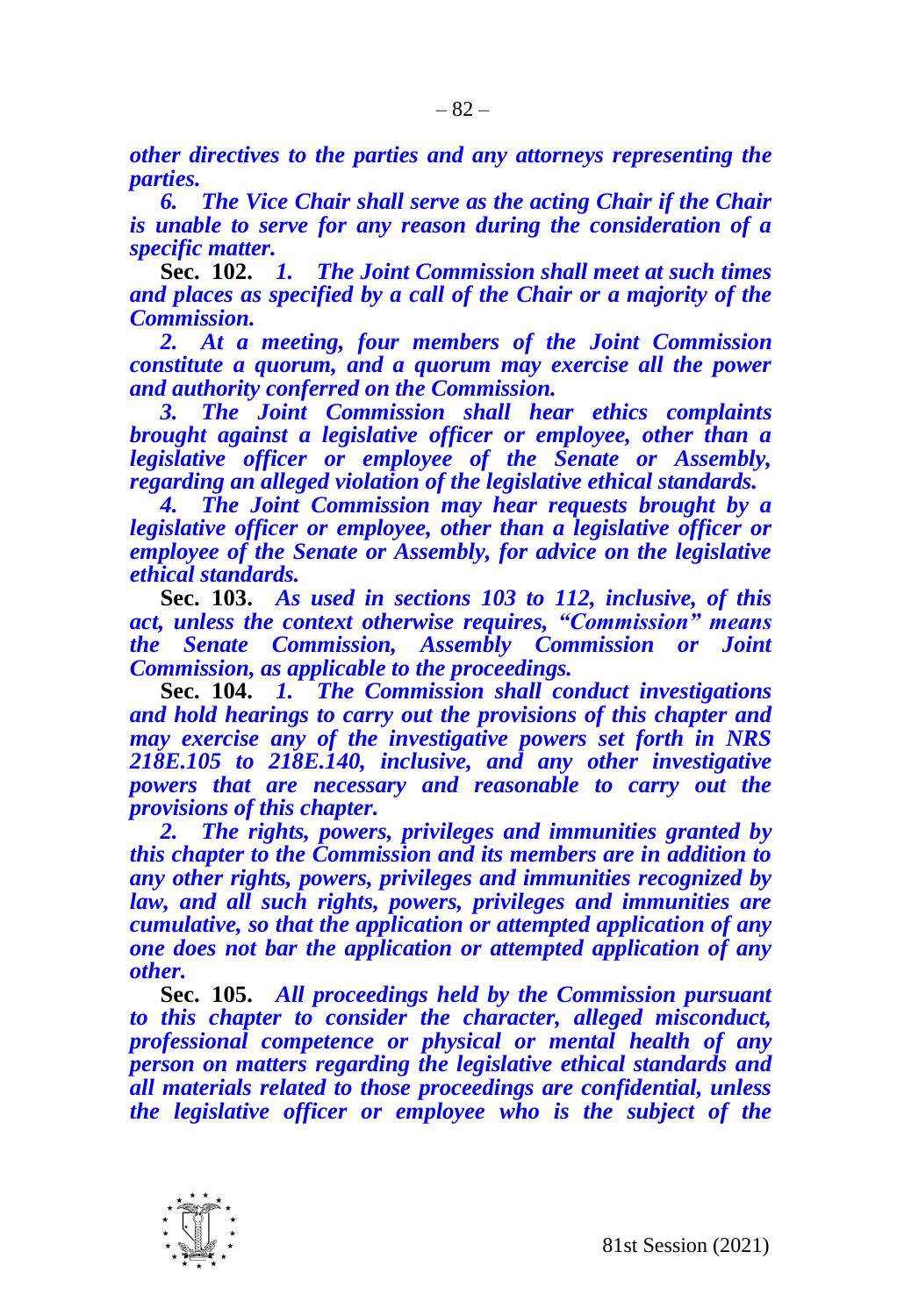*proceedings requests a public hearing or discloses the content of the proceedings or materials.*

**Sec. 106.** *A member of the Commission is disqualified to serve during the consideration of a specific matter if:*

*1. The member is the subject of the ethics complaint alleging a violation of the legislative ethical standards regarding the specific matter;*

*2. The member is the person who requested advice on the legislative ethical standards regarding the specific matter; or*

*3. A reasonable person in the member's situation could not exercise independent judgment on the specific matter.*

**Sec. 107.** *1. An individual may file an ethics complaint against a legislative officer or employee regarding an alleged violation of the legislative ethical standards.*

*2. If the alleged violation involves the conduct of more than one legislative officer or employee, separate ethics complaints must be filed regarding each legislative officer or employee.*

*3. An ethics complaint must be:*

*(a) Made in writing on a form provided by the Legislative Counsel;*

*(b) Signed and verified under penalty of perjury by the individual making the allegation; and*

*(c) Filed with the Legislative Counsel.*

*4. The Legislative Counsel shall review the ethics complaint and any other relevant information and consult with the Chair of the Commission or, if the Chair is the subject of the ethics complaint, with the Vice Chair, to evaluate whether the Commission has jurisdiction and whether an investigation is warranted in the matter.*

*5. If it is determined that the Commission:*

*(a) Does not have jurisdiction or that an investigation is not warranted in the matter, the Legislative Counsel shall send written notice of the determination to the individual who filed the ethics complaint.*

*(b) Has jurisdiction and that an investigation is warranted in the matter, the Legislative Counsel shall send written notice of the determination and a copy of the ethics complaint to the legislative officer or employee who is the subject of the ethics complaint.*

*6. If the Legislative Counsel is the subject of the ethics complaint, the General Counsel shall carry out all powers and duties assigned to legal counsel for the Commission regarding that specific matter.*

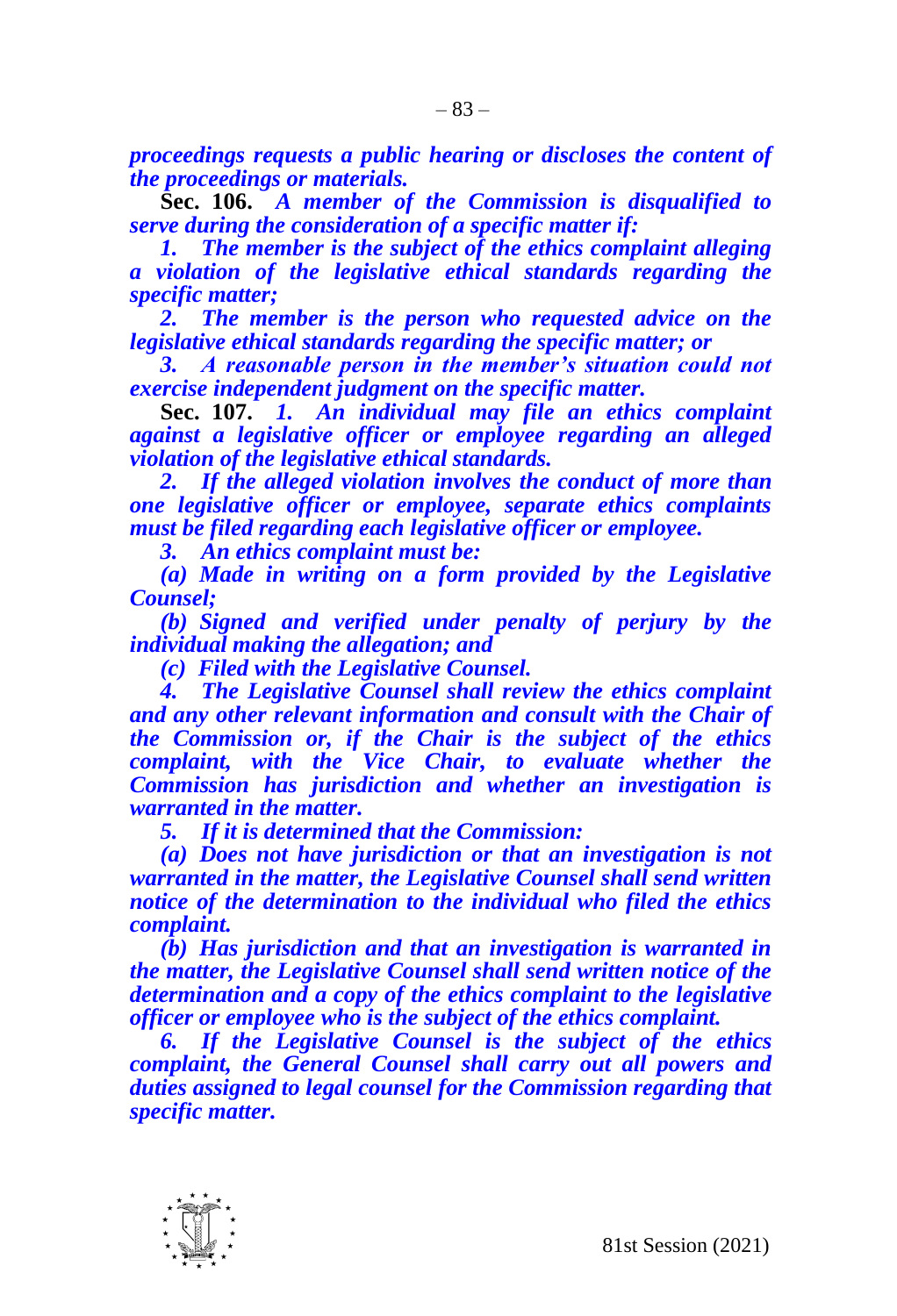– 84 –

**Sec. 108.** *1. If the Commission holds an adjudicatory hearing on an ethics complaint, the Commission shall provide the legislative officer or employee who is the subject of the ethics complaint with a written notice of the date, time and place of the hearing.*

*2. At the adjudicatory hearing, the Commission shall:*

*(a) Allow the legislative officer or employee to be represented by legal counsel;*

*(b) Allow the legislative officer or employee to hear the evidence presented to the Commission and to respond and present evidence on his or her own behalf; and*

*(c) Require the parties to follow any other procedures that are necessary and reasonable to facilitate or carry out the adjudicatory hearing.*

*3. Strict rules of evidence do not apply to the parties at the adjudicatory hearing, but the Chair may admit or exclude any evidence based on the rules of evidence.*

*4. To facilitate or carry out the adjudicatory hearing, the Chair may instruct the Director to:*

*(a) Request that the Attorney General appoint a deputy to serve as the party who presents the evidence and argues the matter against the legislative officer or employee; or*

*(b) Employ outside legal counsel to serve as the party who presents the evidence and argues the matter against the legislative officer or employee.*

*5. The party who presents the evidence and argues the matter against the legislative officer or employee has the burden of proof at the adjudicatory hearing.*

*6. The standard of proof at the adjudicatory hearing is a preponderance of the evidence, which means evidence that enables a trier of fact to determine that the existence of the contested fact is more probable than the nonexistence of the contested fact.*

*7. For the Commission to determine that a violation of the legislative ethical standards has been proven against the legislative officer or employee, the Commission's determination must be supported by a preponderance of the evidence.*

**Sec. 109.** *1. If the Commission determines that a violation of the legislative ethical standards has not been proven against a legislative officer or employee, the Commission shall dismiss the matter.*

*2. If the Commission determines that a violation of the legislative ethical standards has been proven against a legislative*

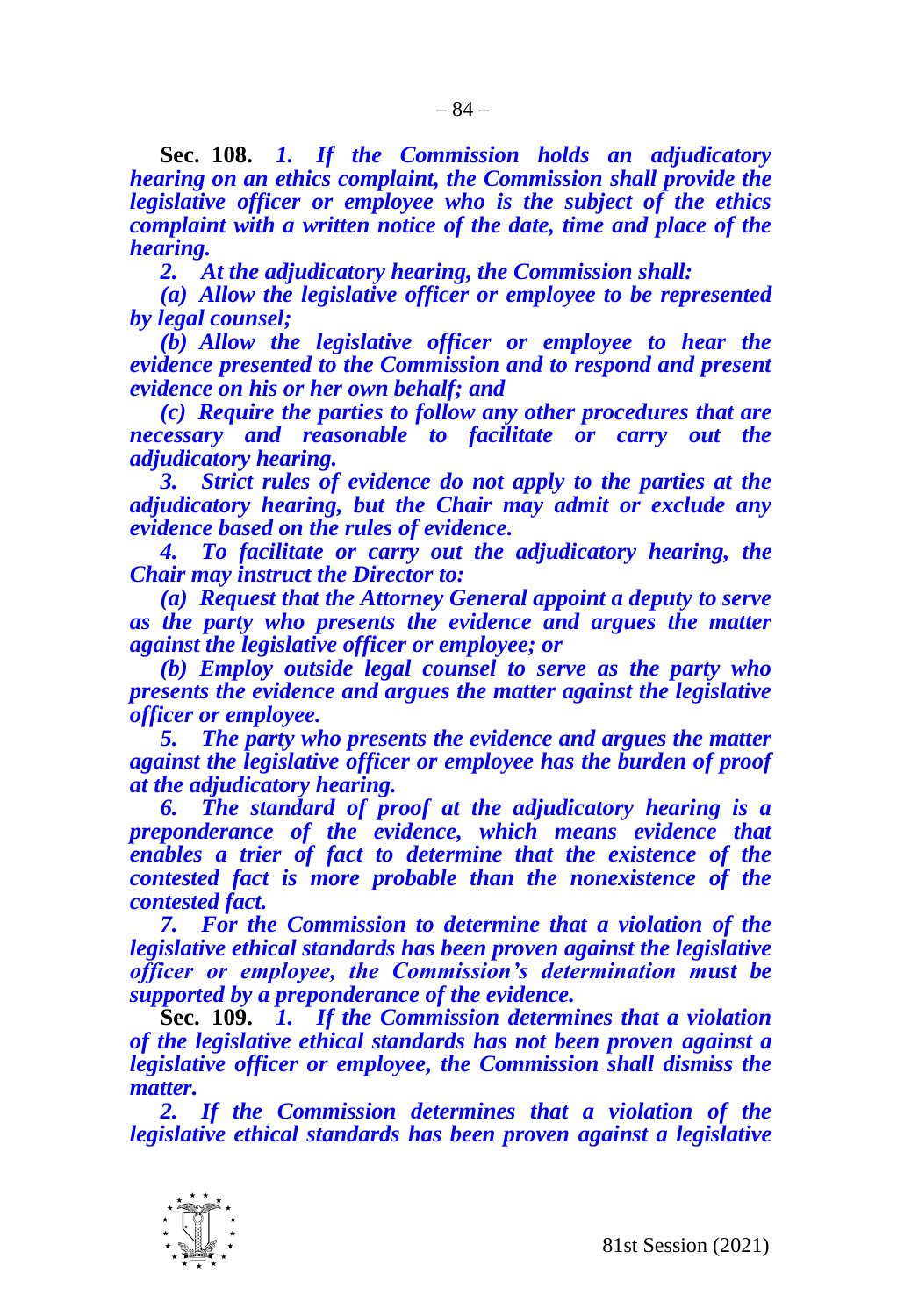*officer or employee, the Commission may take any actions authorized by this chapter or the rules adopted by the Houses pursuant to Section 6 of Article 4 of the Nevada Constitution.*

**Sec. 110.** *1. In proceedings concerning an ethics complaint, the Commission may issue a letter of caution or instruction to the legislative officer or employee who is the subject of the ethics complaint to caution or instruct the legislative officer or employee regarding the propriety of the conduct under the legislative ethical standards.*

*2. If the Commission issues a letter of caution or instruction to the legislative officer or employee, the letter may be considered in deciding the appropriate actions to be taken on any subsequent ethics complaint involving the legislative officer or employee, unless the letter is not relevant to the issues presented by the subsequent ethics complaint.*

**Sec. 111.** *1. In addition to any other remedies or penalties provided by law, if the Commission determines that a violation of the legislative ethical standards has been proven against a legislative officer or employee, the Commission may take one or more of the following actions:*

*(a) Admonish, reprimand or censure the legislative officer or employee.*

*(b) Impose on the legislative officer or employee civil penalties:*

*(1) Not to exceed \$5,000 for a separate act or event that constitutes a first violation of the legislative ethical standards;*

*(2) Not to exceed \$10,000 for a separate act or event that constitutes a second violation of the legislative ethical standards; and*

*(3) Not to exceed \$25,000 for a separate act or event that constitutes a third violation of the legislative ethical standards or any additional violation of the legislative ethical standards.*

*(c) If the Commission finds that a violation of the legislative ethical standards has resulted in the realization of a financial benefit by the legislative officer or employee or any other person, require the legislative officer or employee to pay a civil penalty of not more than twice the amount so realized.*

*(d) Take any other reasonable actions that the Commission determines will remedy the violation or deter similar violations, including, without limitation, referring the matter to the appropriate House for review and consideration pursuant to Section 6 of Article 4 of the Nevada Constitution.*

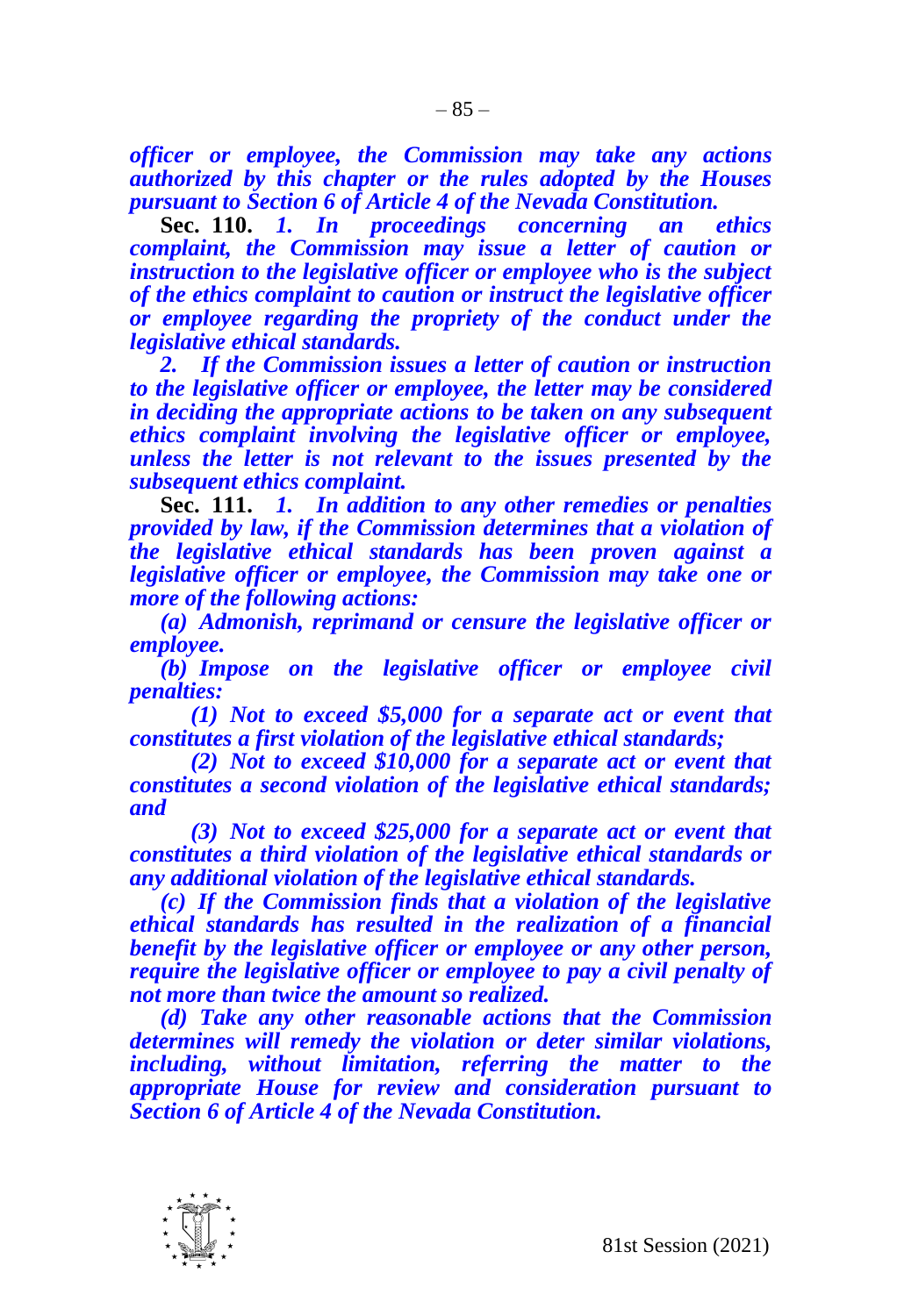*2. If a legislative officer or employee fails to pay any civil penalties imposed pursuant to this chapter, the Legislative Department is entitled to pursue every legal and equitable remedy that is available to recover and collect the civil penalties in the same manner as if they were imposed by a judgment rendered by the district court in a civil action.*

**Sec. 112.** *1. The provisions of this chapter do not abrogate or decrease the effect of the provisions of the Nevada Revised Statutes which define crimes or prescribe punishments with respect to the conduct of legislative officers or employees.*

*2. If the Commission finds that a legislative officer or employee has committed a violation of the legislative ethical standards which it believes may also constitute a criminal offense, the Commission shall refer the matter to the Attorney General or the district attorney, as appropriate, for a determination of whether a crime has been committed that warrants prosecution.*

**Sec. 113.** NRS 239.010 is hereby amended to read as follows:

239.010 1. Except as otherwise provided in this section and NRS 1.4683, 1.4687, 1A.110, 3.2203, 41.071, 49.095, 49.293, 62D.420, 62D.440, 62E.516, 62E.620, 62H.025, 62H.030, 62H.170, 62H.220, 62H.320, 75A.100, 75A.150, 76.160, 78.152, 80.113, 81.850, 82.183, 86.246, 86.54615, 87.515, 87.5413, 87A.200, 87A.580, 87A.640, 88.3355, 88.5927, 88.6067, 88A.345, 88A.7345, 89.045, 89.251, 90.730, 91.160, 116.757, 116A.270, 116B.880, 118B.026, 119.260, 119.265, 119.267, 119.280, 119A.280, 119A.653, 119A.677, 119B.370, 119B.382, 120A.690, 125.130, 125B.140, 126.141, 126.161, 126.163, 126.730, 127.007, 127.057, 127.130, 127.140, 127.2817, 128.090, 130.312, 130.712, 136.050, 159.044, 159A.044, 172.075, 172.245, 176.01249, 176.015, 176.0625, 176.09129, 176.156, 176A.630, 178.39801, 178.4715, 178.5691, 179.495, 179A.070, 179A.165, 179D.160, 200.3771, 200.3772, 200.5095, 200.604, 202.3662, 205.4651, 209.392, 209.3923, 209.3925, 209.419, 209.429, 209.521, 211A.140, 213.010, 213.040, 213.095, 213.131, 217.105, 217.110, 217.464, 217.475, 218A.350, 218E.625, 218F.150, 218G.130, 218G.240, 218G.350, 226.300, 228.270, 228.450, 228.495, 228.570, 231.069, 231.1473, 233.190, 237.300, 239.0105, 239.0113, 239.014, 239B.030, 239B.040, 239B.050, 239C.140, 239C.210, 239C.230, 239C.250, 239C.270, 239C.420, 240.007, 241.020, 241.030, 241.039, 242.105, 244.264, 244.335, 247.540, 247.550, 247.560, 250.087, 250.130, 250.140, 250.150, 268.095, 268.0978, 268.490, 268.910, 269.174, 271A.105, 281.195, 281.805, 281A.350, 281A.680, 281A.685, 281A.750, 281A.755, 281A.780, 284.4068,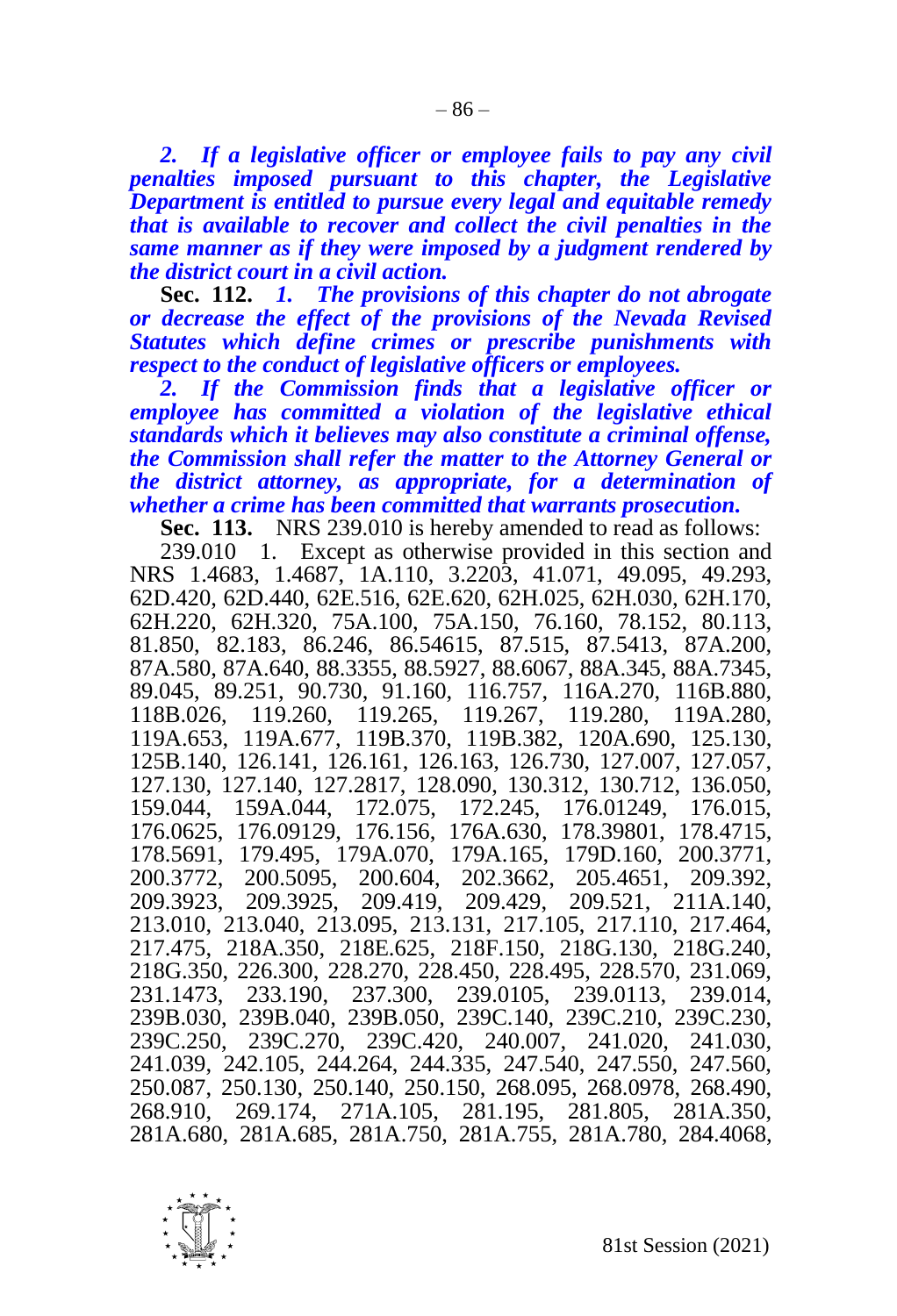286.110, 286.118, 287.0438, 289.025, 289.080, 289.387, 289.830, 293.4855, 293.5002, 293.503, 293.504, 293.558, 293.5757, 293.870, 293.906, 293.908, 293.910, 293B.135, 293D.510, 331.110, 332.061, 332.351, 333.333, 333.335, 338.070, 338.1379, 338.1593, 338.1725, 338.1727, 348.420, 349.597, 349.775, 353.205, 353A.049, 353A.085, 353A.100, 353C.240, 360.240, 360.247, 360.255, 360.755, 361.044, 361.2242, 361.610, 365.138, 366.160, 368A.180, 370.257, 370.327, 372A.080, 378.290, 378.300, 379.0075, 379.008, 379.1495, 385A.830, 385B.100, 387.626, 387.631, 388.1455, 388.259, 388.501, 388.503, 388.513, 388.750, 388A.247, 388A.249, 391.033, 391.035, 391.0365, 391.120, 391.925, 392.029, 392.147, 392.264, 392.271, 392.315, 392.317, 392.325, 392.327, 392.335, 392.850, 393.045, 394.167, 394.16975, 394.1698, 394.447, 394.460, 394.465, 396.3295, 396.405, 396.525, 396.535, 396.9685, 398A.115, 408.3885, 408.3886, 408.3888, 408.5484, 412.153, 414.280, 416.070, 422.2749, 422.305, 422A.342, 422A.350, 425.400, 427A.1236, 427A.872, 432.028, 432.205, 432B.175, 432B.280, 432B.290, 432B.407, 432B.430, 432B.560, 432B.5902, 432C.140, 432C.150, 433.534, 433A.360, 437.145, 437.207, 439.4941, 439.840, 439.914, 439B.420, 439B.754, 439B.760, 440.170, 441A.195, 441A.220, 441A.230, 442.330, 442.395, 442.735, 442.774, 445A.665, 445B.570, 445B.7773, 447.345, 449.209, 449.245, 449.4315, 449A.112, 450.140, 450B.188, 453.164, 453.720, 453A.610, 453A.700, 458.055, 458.280, 459.050, 459.3866, 459.555, 459.7056, 459.846, 463.120, 463.15993, 463.240, 463.3403, 463.3407, 463.790, 467.1005, 480.535, 480.545, 480.935, 480.940, 481.063, 481.091, 481.093, 482.170, 482.5536, 483.340, 483.363, 483.575, 483.659, 483.800, 484A.469, 484E.070, 485.316, 501.344, 503.452, 522.040, 534A.031, 561.285, 571.160, 584.655, 587.877, 598.0964, 598.098, 598A.110, 599B.090, 584.655, 587.877, 598.0964, 598.098, 598A.110, 603.070, 603A.210, 604A.303, 604A.710, 612.265, 616B.012, 616B.015, 616B.315, 616B.350, 618.341, 618.425, 622.238, 622.310, 623.131, 623A.137, 624.110, 624.265, 624.327, 625.425, 625A.185, 628.418, 628B.230, 628B.760, 629.047, 629.069, 630.133, 630.2673, 630.30665, 630.336, 630A.555, 631.368, 632.121, 632.125, 632.3415, 632.405, 633.283, 633.301, 633.4715, 633.524, 634.055, 634.214, 634A.185, 635.158, 636.107, 637.085, 637B.288, 638.087, 638.089, 639.2485, 639.570, 640.075, 640A.220, 640B.730, 640C.580, 640C.600, 640C.620, 640C.745, 640C.760, 640D.190, 640E.340, 641.090, 641.221, 641.325, 641A.191, 641A.262, 641A.289, 641B.170, 641B.282, 641B.460, 641C.760, 641C.800, 642.524, 643.189, 644A.870, 645.180, 645.625, 645A.050, 645A.082, 645B.060, 645B.092, 645C.220,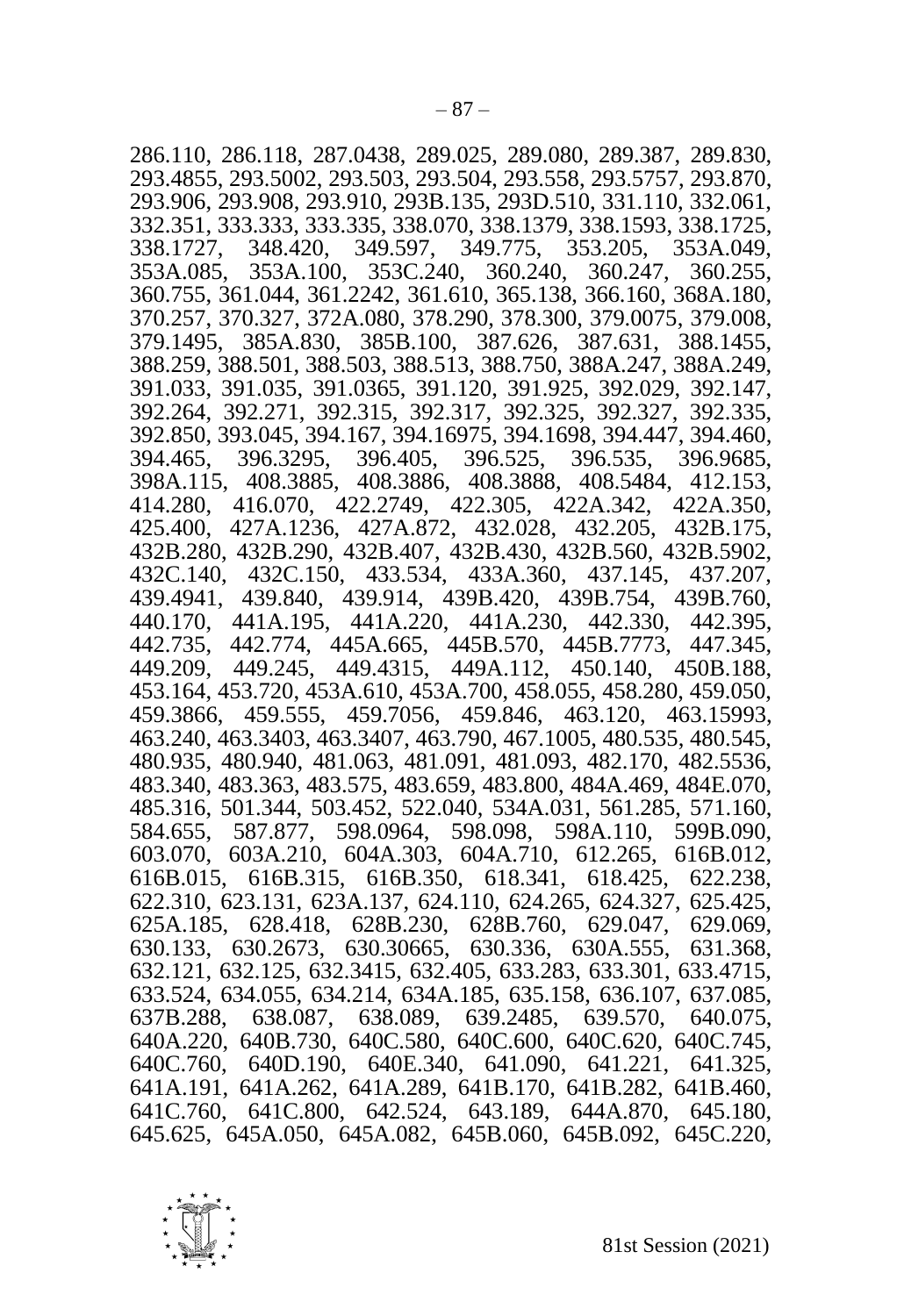645C.225, 645D.130, 645D.135, 645G.510, 645H.320, 645H.330, 647.0945, 647.0947, 648.033, 648.197, 649.065, 649.067, 652.228, 653.900, 654.110, 656.105, 657A.510, 661.115, 665.130, 665.133, 669.275, 669.285, 669A.310, 671.170, 673.450, 673.480, 675.380, 676A.340, 676A.370, 677.243, 678A.470, 678C.710, 678C.800, 679B.122, 679B.124, 679B.152, 679B.159, 679B.190, 679B.285, 679B.690, 680A.270, 681A.440, 681B.260, 681B.410, 681B.540, 683A.0873, 685A.077, 686A.289, 686B.170, 686C.306, 687A.110, 687A.115, 687C.010, 688C.230, 688C.480, 688C.490, 689A.696, 692A.117, 692C.190, 692C.3507, 692C.3536, 692C.3538, 692C.354, 692C.420, 693A.480, 693A.615, 696B.550, 696C.120, 703.196, 704B.325, 706.1725, 706A.230, 710.159, 711.600, *and sections 12 and 105 of this act,* sections 35, 38 and 41 of chapter 478, Statutes of Nevada 2011 and section 2 of chapter 391, Statutes of Nevada 2013 and unless otherwise declared by law to be confidential, all public books and public records of a governmental entity must be open at all times during office hours to inspection by any person, and may be fully copied or an abstract or memorandum may be prepared from those public books and public records. Any such copies, abstracts or memoranda may be used to supply the general public with copies, abstracts or memoranda of the records or may be used in any other way to the advantage of the governmental entity or of the general public. This section does not supersede or in any manner affect the federal laws governing copyrights or enlarge, diminish or affect in any other manner the rights of a person in any written book or record which is copyrighted pursuant to federal law.

2. A governmental entity may not reject a book or record which is copyrighted solely because it is copyrighted.

3. A governmental entity that has legal custody or control of a public book or record shall not deny a request made pursuant to subsection 1 to inspect or copy or receive a copy of a public book or record on the basis that the requested public book or record contains information that is confidential if the governmental entity can redact, delete, conceal or separate, including, without limitation, electronically, the confidential information from the information included in the public book or record that is not otherwise confidential.

4. If requested, a governmental entity shall provide a copy of a public record in an electronic format by means of an electronic medium. Nothing in this subsection requires a governmental entity to provide a copy of a public record in an electronic format or by means of an electronic medium if:

(a) The public record:

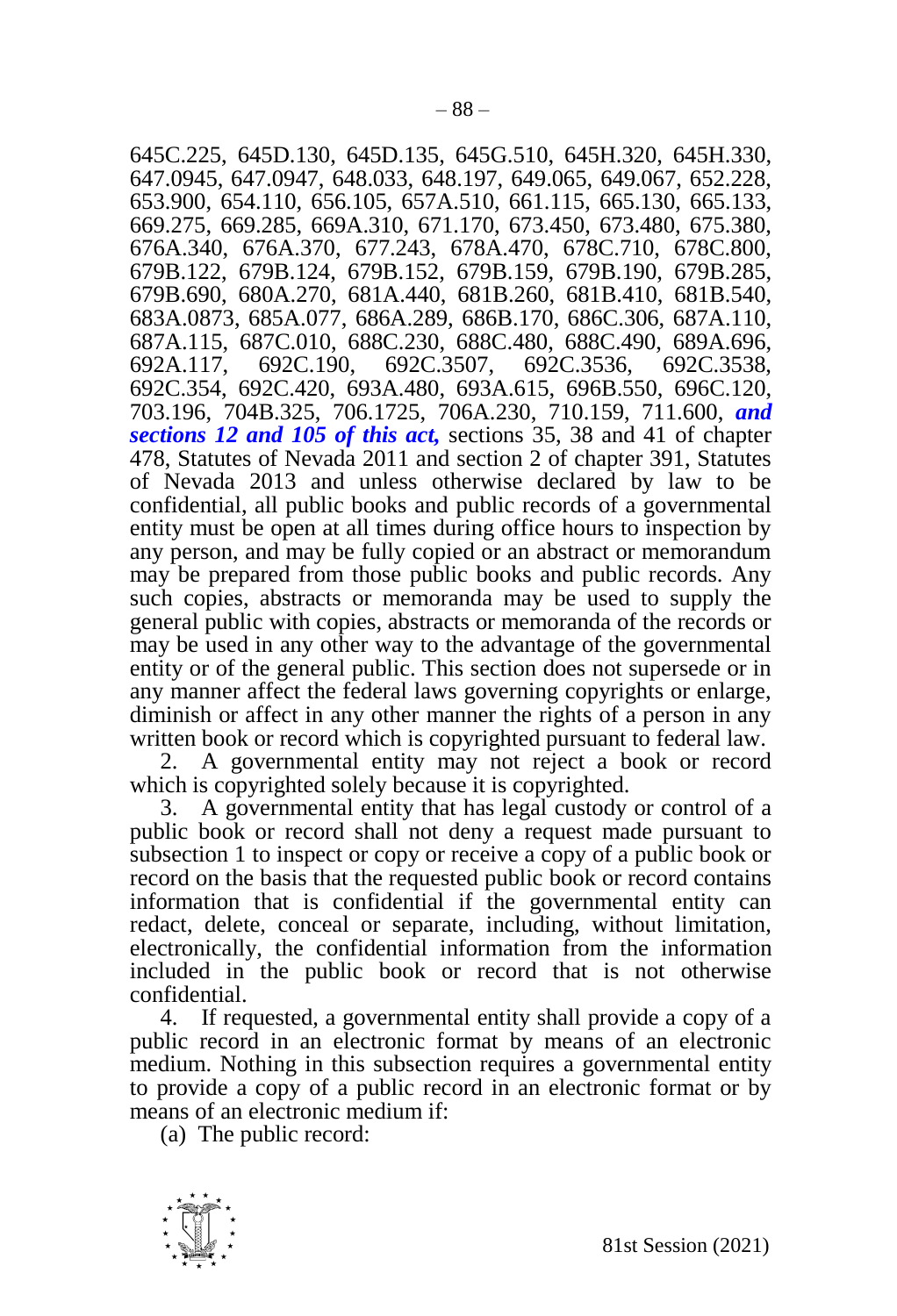(1) Was not created or prepared in an electronic format; and

(2) Is not available in an electronic format; or

(b) Providing the public record in an electronic format or by means of an electronic medium would:

(1) Give access to proprietary software; or

(2) Require the production of information that is confidential and that cannot be redacted, deleted, concealed or separated from information that is not otherwise confidential.

5. An officer, employee or agent of a governmental entity who has legal custody or control of a public record:

(a) Shall not refuse to provide a copy of that public record in the medium that is requested because the officer, employee or agent has already prepared or would prefer to provide the copy in a different medium.

(b) Except as otherwise provided in NRS 239.030, shall, upon request, prepare the copy of the public record and shall not require the person who has requested the copy to prepare the copy himself or herself.

**Sec. 114.** NRS 241.016 is hereby amended to read as follows:

241.016 1. The meetings of a public body that are quasijudicial in nature are subject to the provisions of this chapter.

2. The following are exempt from the requirements of this chapter:

(a) The Legislature of the State of Nevada.

(b) Judicial proceedings, including, without limitation, proceedings before the Commission on Judicial Selection and, except as otherwise provided in NRS 1.4687, the Commission on Judicial Discipline.

(c) Meetings of the State Board of Parole Commissioners when acting to grant, deny, continue or revoke the parole of a prisoner or to establish or modify the terms of the parole of a prisoner.

3. Any provision of law, including, without limitation, NRS 91.270, 219A.210, 228.495, 239C.140, 239C.420, 281A.350, 281A.690, 281A.735, 281A.760, 284.3629, 286.150, 287.0415, 287.04345, 287.338, 288.220, 288.590, 289.387, 295.121, 360.247, 388.261, 388A.495, 388C.150, 388D.355, 388G.710, 388G.730, 392.147, 392.467, 394.1699, 396.3295, 414.270, 422.405, 433.534, 435.610, 442.774, 463.110, 480.545, 622.320, 622.340, 630.311, 630.336, 631.3635, 639.050, 642.518, 642.557, 686B.170, 696B.550, 703.196 and 706.1725, *and section 9 of this act,* which:

(a) Provides that any meeting, hearing or other proceeding is not subject to the provisions of this chapter; or

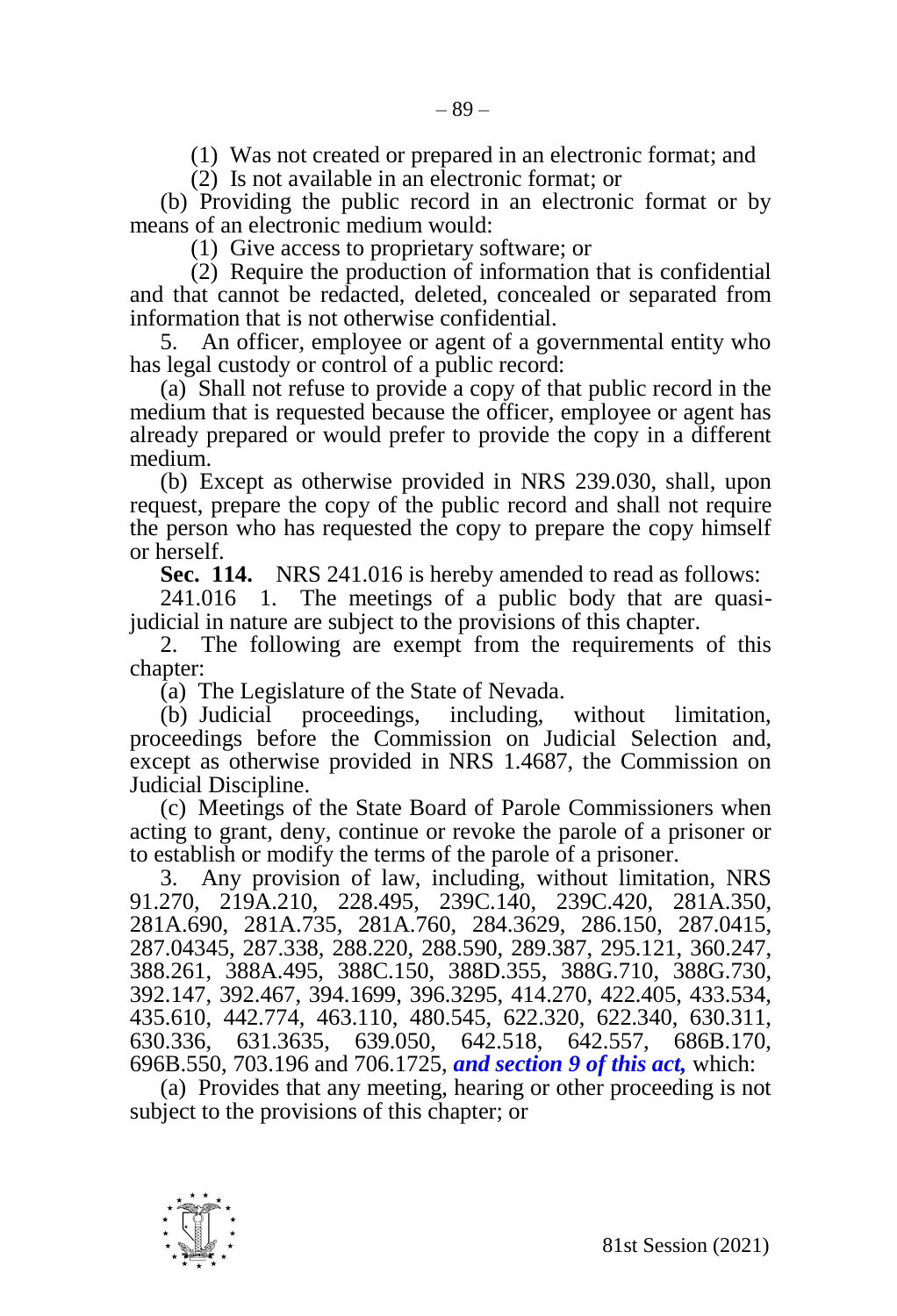(b) Otherwise authorizes or requires a closed meeting, hearing or proceeding,

 $\rightarrow$  prevails over the general provisions of this chapter.

The exceptions provided to this chapter, and electronic communication, must not be used to circumvent the spirit or letter of this chapter to deliberate or act, outside of an open and public meeting, upon a matter over which the public body has supervision, control, jurisdiction or advisory powers.

**Sec. 115.** The provisions of NRS 354.599 do not apply to any additional expenses of a local government that are related to the provisions of this act.

**Sec. 116.** 1. Except as otherwise provided in this section, the Commission on Ethics:

(a) Shall apply the amendatory provisions of sections 2 to 54, inclusive, of this act which govern the procedures applicable to administrative proceedings arising under chapter 281A of NRS to any such proceedings that are within the jurisdiction of the Commission on Ethics and are commenced on or after July 1, 2021, whether or not the conduct at issue in such proceedings occurred before July 1, 2021.

(b) May apply the amendatory provisions of sections 2 to 54, inclusive, of this act which govern the procedures applicable to administrative proceedings arising under chapter 281A of NRS to any such proceedings that were commenced before July 1, 2021, and are still within the jurisdiction of the Commission on Ethics and pending before the Commission on Ethics on July 1, 2021, unless the Commission on Ethics determines that such an application would be impracticable, unreasonable or unconstitutional under the circumstances, in which case the Commission on Ethics shall apply the procedures in effect before July 1, 2021.

2. The amendatory provisions of sections 10, 16, 29, 30, 31 and 33 of this act do not apply to any conduct occurring before July 1, 2021.

**Sec. 117.** Notwithstanding any provisions of sections 91, 95 and 99 of this act to the contrary:

1. As soon as practicable after July 1, 2021, the appointing authorities shall appoint the members and alternate members of the Senate Commission on Ethics, Assembly Commission on Ethics and Joint Commission on Ethics in the manner set forth in sections 91, 95 and 99 of this act, as applicable.

2. The terms of the members and alternate members appointed pursuant to this section end when the next regular session of the